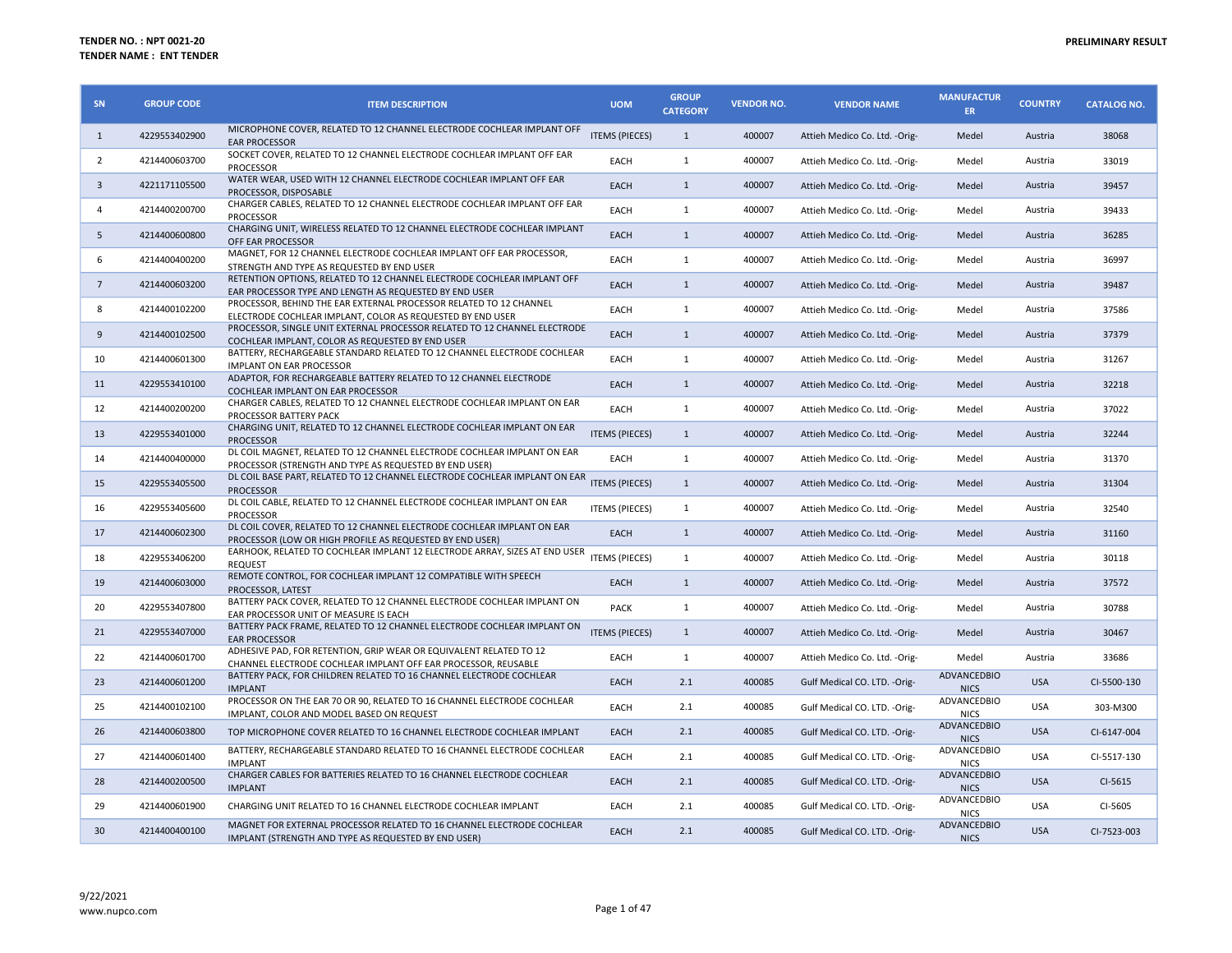| <b>SN</b> | <b>GROUP CODE</b> | <b>ITEM DESCRIPTION</b>                                                                                                                                                            | <b>UOM</b>            | <b>GROUP</b><br><b>CATEGORY</b> | <b>VENDOR NO.</b> | <b>VENDOR NAME</b>                              | <b>MANUFACTUR</b><br>ER.       | <b>COUNTRY</b> | <b>CATALOG NO.</b>           |
|-----------|-------------------|------------------------------------------------------------------------------------------------------------------------------------------------------------------------------------|-----------------------|---------------------------------|-------------------|-------------------------------------------------|--------------------------------|----------------|------------------------------|
| 31        | 4229553432300     | COIL RELATED TO 16 CHANNEL ELECTRODE COCHLEAR IMPLANT                                                                                                                              | EACH                  | 2.1                             | 400085            | Gulf Medical CO. LTD. - Orig-                   | ADVANCEDBIO<br><b>NICS</b>     | <b>USA</b>     | $CI-5316$                    |
| 32        | 4214400200400     | COIL CABLE RELATED TO 16 CHANNEL ELECTRODE COCHLEAR IMPLANT, LENGTHS AT<br><b>END USER REQUEST</b>                                                                                 | EACH                  | 2.1                             | 400085            | Gulf Medical CO. LTD. - Orig-                   | ADVANCEDBIO<br><b>NICS</b>     | <b>USA</b>     | CI-5415-402                  |
| 33        | 4214400602200     | COIL COVER RELATED TO 16 CHANNEL ELECTRODE COCHLEAR IMPLANT (STANDARD OR<br>HIGH PROFILE AS REQUESTED BY END USER)                                                                 | EACH                  | 2.1                             | 400085            | Gulf Medical CO. LTD. - Orig-                   | ADVANCEDBIO<br><b>NICS</b>     | <b>USA</b>     | CI-7129-330                  |
| 34        | 4214400500200     | T-MIC OR EQUIVALENT, RELATED TO 16 CHANNEL ELECTRODE COCHLEAR IMPLANT,<br>SIZES AS REQUESTED                                                                                       | EACH                  | 2.1                             | 400085            | Gulf Medical CO. LTD. - Orig-                   | ADVANCEDBIO<br><b>NICS</b>     | <b>USA</b>     | CI-5835-200                  |
| 35        | 4214400500100     | T-MIC COVER, OR EQUIVALENT, RELATED TO 16 CHANNEL ELECTRODE COCHLEAR<br><b>IMPLANT</b>                                                                                             | EACH                  | 2.1                             | 400085            | Gulf Medical CO. LTD. - Orig-                   | ADVANCEDBIO<br><b>NICS</b>     | <b>USA</b>     | CI-6147-006                  |
| 36        | 4214400500300     | T-MIC PIN, OR EQUIVALENT, RELATED TO 16 CHANNEL ELECTRODE COCHLEAR IMPLANT                                                                                                         | EACH                  | 2.1                             | 400085            | Gulf Medical CO. LTD. - Orig-                   | ADVANCEDBIO<br><b>NICS</b>     | <b>USA</b>     | CI-6147-005                  |
| 37        | 4214352100200     | EARHOOK, RELATED TO 16 CHANNEL ELECTRODE COCHLEAR IMPLANT, SIZES AT END<br><b>USER REQUEST</b>                                                                                     | EACH                  | 2.1                             | 400085            | Gulf Medical CO. LTD. - Orig-                   | ADVANCEDBIO<br><b>NICS</b>     | <b>USA</b>     | CI-5710-210                  |
| 38        | 4214400602900     | REMOTE CONTROL RELATED TO 16 CHANNEL ELECTRODE COCHLEAR IMPLANT,<br><b>COMPATIBLE WITH END USER PROCESSOR</b>                                                                      | EACH                  | 2.1                             | 400085            | Gulf Medical CO. LTD. - Orig-                   | ADVANCEDBIO<br><b>NICS</b>     | <b>USA</b>     | CI-5900-100+ CI-<br>5900-300 |
| 42        | 4221171105300     | KIT, WATER WEAR FITTING ALL EXTERNAL PROCESSORS RELATED TO 16 ELECTRODE<br><b>COCHLEAR IMPLANT</b>                                                                                 | KIT                   | 2.1                             | 400085            | Gulf Medical CO. LTD. - Orig-                   | ADVANCEDBIO<br><b>NICS</b>     | <b>USA</b>     | 311-M003                     |
| 43        | 4214400102400     | PROCESSOR, BEHIND THE EAR EXTERNAL RELATED TO 22 CHANNEL ELECTRODE<br>COCHLEAR IMPLANT, COLOR AS REQUESTED BY END USER                                                             | EACH                  | $\overline{3}$                  | 400019            | Abdulrehman Algosaibi G.T.C -<br>Orig-          | Cochlear<br>Limited            | Australia      | Z482005                      |
| 44        | 4214400102600     | PROCESSOR, SINGLE UNIT EXTERNAL RELATED TO 22 CHANNEL ELECTRODE COCHLEAR<br>IMPLANT. COLOR AS REQUESTED BY END USER                                                                | EACH                  | 3                               | 400019            | Abdulrehman Algosaibi G.T.C -<br>Orig-          | Cochlear<br>Limited            | Australia      | P1320278                     |
| 45        | 4214400602600     | MICROPHONE COVER RELATED TO 22 CHANNEL ELECTRODE COCHLEAR IMPLANT ON<br><b>EAR SPEECH PROCESSOR</b>                                                                                | EACH                  | 3                               | 400019            | Abdulrehman Algosaibi G.T.C -<br>Orig-          | Cochlear<br>Limited            | Australia      | P729647                      |
| 46        | 4214400601500     | RECHARGEABLE BATTERY STANDARD RELATED TO 22 CHANNEL ELECTRODE COCHLEAR<br>IMPLANT ON EAR SPEECH PROCESSOR                                                                          | EACH                  | 3                               | 400019            | Abdulrehman Algosaibi G.T.C -<br>Orig-          | Cochlear<br>Limited            | Mexico         | Z544550                      |
| 47        | 4221171105400     | WATER WEAR, DISPOSABLE USED WITH 22 CHANNEL ELECTRODE COCHLEAR IMPLANT<br>ON EAR SPEECH PROCESSOR                                                                                  | EACH                  | $\overline{3}$                  | 400019            | Abdulrehman Algosaibi G.T.C -<br>Orig-          | Cochlear<br>Limited            | Australia      | P789747                      |
| 48        | 4214400200600     | CHARGER CABLES FOR BATTERIES RELATED TO 22 CHANNEL ELECTRODE COCHLEAR<br>IMPLANT ON EAR SPEECH PROCESSOR                                                                           | EACH                  | 3                               | 400019            | Abdulrehman Algosaibi G.T.C -<br>Orig-          | Cochlear<br>Limited            | China          | P730907                      |
| 49        | 4214400602000     | CHARGING UNIT RELATED TO 22 CHANNEL ELECTRODE COCHLEAR IMPLANT ON EAR<br><b>SPEECH PROCESSOR</b>                                                                                   | <b>EACH</b>           | $\overline{3}$                  | 400019            | Abdulrehman Algosaibi G.T.C -<br>Orig-          | Cochlear<br>Limited            | China          | Z544580                      |
| 50        | 4229553405400     | COIL MAGNET FOR 22 CHANNEL ELECTRODE COCHLEAR IMPLANT ON EAR SPEECH<br>PROCESSOR (STRENGTH AND TYPE AS REQUESTED BY END USER)                                                      | <b>ITEMS (PIECES)</b> | 3                               | 400019            | Abdulrehman Algosaibi G.T.C -<br>Orig-          | Cochlear<br>Limited            | China          | Z586153                      |
| 51        | 4214400200300     | COIL AND CABLE RELATED TO 22 CHANNEL ELECTRODE COCHLEAR IMPLANT ON EAR<br>SPEECH PROCESSOR, LENGTH, AT END USER REQUEST                                                            | <b>EACH</b>           | $\overline{3}$                  | 400019            | Abdulrehman Algosaibi G.T.C -<br>Orig-          | Cochlear<br>Limited            | Australia      | Z597489                      |
| 52        | 4214400603400     | RETENTION OPTIONS, RELATED TO 22 CHANNEL ELECTRODE COCHLEAR IMPLANT ON<br>EAR SPEECH PROCESSOR TYPES AND SIZES AS REQUESTED                                                        | EACH                  | 3                               | 400019            | Abdulrehman Algosaibi G.T.C -<br>Orig-          | Cochlear<br>Limited            | Australia      | CN7-RT                       |
| 53        | 4214352100300     | EARHOOK, RELATED TO 22 CHANNEL ELECTRODE COCHLEAR IMPLANT ON EAR SPEECH<br>PROCESSOR. SIZES AT END USER REQUEST                                                                    | EACH                  | $\overline{3}$                  | 400019            | Abdulrehman Algosaibi G.T.C -<br>Orig-          | Cochlear<br>Limited            | China          | Z544867                      |
| 54        | 4214400602800     | REMOTE CONTROL FOR 22 CHANNEL ELECTRODE COCHLEAR IMPLANT ON EAR SPEECH<br>PROCESSOR, LATEST                                                                                        | EACH                  | 3                               | 400019            | Abdulrehman Algosaibi G.T.C -<br>Orig-          | Cochlear<br>Limited            | China          | Z569903                      |
| 55        | 4214400601000     | BATTERY PACK COVER RELATED TO 22 CHANNEL ELECTRODE COCHLEAR IMPLANT ON<br><b>EAR SPEECH PROCESSOR</b>                                                                              | EACH                  | $\overline{3}$                  | 400019            | Abdulrehman Algosaibi G.T.C -<br>Orig-          | Cochlear<br>Limited            | China          | Z491364                      |
| 56        | 4214400601100     | BATTERY PACK HOLDER RELATED TO 22 CHANNEL ELECTRODE COCHLEAR IMPLANT ON<br>EAR SPEECH PROCESSOR                                                                                    | EACH                  | 3                               | 400019            | Abdulrehman Algosaibi G.T.C -                   | Cochlear<br>Limited            | China          | Z491369                      |
| 57        | 4214400601800     | ADHESIVE PAD, FOR RETENTION, RELATED TO 22 CHANNEL ELECTRODE COCHLEAR<br>IMPLANT OFF EAR PROCESSOR, REUSABLE                                                                       | EACH                  | $\overline{3}$                  | 400019            | Orig-<br>Abdulrehman Algosaibi G.T.C -<br>Orig- | Cochlear<br>Limited            | Sweden         | P793408                      |
| 58        | 4214400602700     | MICROPHONE COVER, RELATED TO 22 CHANNEL ELECTRODE COCHLEAR IMPLANT OFF<br><b>EAR PROCESSOR</b>                                                                                     | EACH                  | 3                               | 400019            | Abdulrehman Algosaibi G.T.C -<br>Orig-          | Cochlear<br>Limited            | Australia      | P1376462                     |
| 59        | 4214400200800     | CHARGER CABLES, RELATED TO 22 CHANNEL ELECTRODE COCHLEAR IMPLANT OFF EAR                                                                                                           | <b>EACH</b>           | $\overline{3}$                  | 400019            | Abdulrehman Algosaibi G.T.C -                   | Cochlear                       | China          | P1533531                     |
| 60        | 4214400602100     | <b>PROCESSOR</b><br>CHARGING UNIT WIRELESS, RELATED TO 22 CHANNEL ELECTRODE COCHLEAR IMPLANT<br>OFF EAR PROCESSOR                                                                  | EACH                  | 3                               | 400019            | Orig-<br>Abdulrehman Algosaibi G.T.C -          | Limited<br>Cochlear<br>Limited | China          | P1434277                     |
| 61        | 4214400400300     | MAGNET, FOR 22 CHANNEL ELECTRODE COCHLEAR IMPLANT OFF EAR PROCESSOR                                                                                                                | EACH                  | 3                               | 400019            | Orig-<br>Abdulrehman Algosaibi G.T.C -          | Cochlear                       | China          | P1434374                     |
| 62        | 4214400603300     | (STRENGTH AND TYPE AS REQUESTED BY END USER)<br>RETENTION OPTIONS, RELATED TO 22 CHANNEL ELECTRODE COCHLEAR IMPLANT OFF<br>EAR PROCESSOR TYPE AND LENGTH, AS REQUESTED BY END USER | EACH                  | 3                               | 400019            | Orig-<br>Abdulrehman Algosaibi G.T.C -<br>Orig- | Limited<br>Cochlear<br>Limited | China          | CNCP1150APL                  |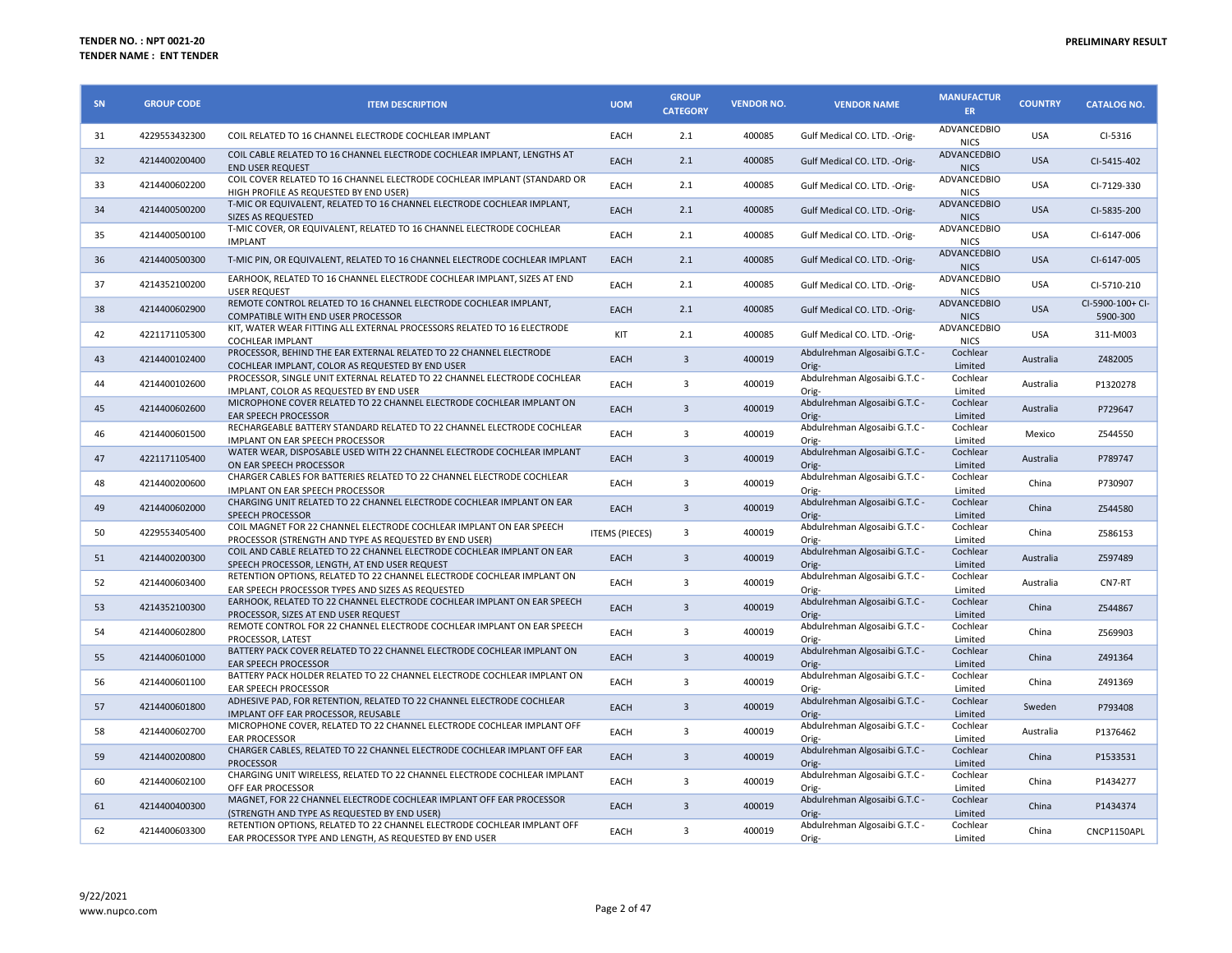| <b>SN</b> | <b>GROUP CODE</b> | <b>ITEM DESCRIPTION</b>                                                                                             | <b>UOM</b>            | <b>GROUP</b><br><b>CATEGORY</b> | <b>VENDOR NO.</b> | <b>VENDOR NAME</b>                                | <b>MANUFACTUR</b><br>ER | <b>COUNTRY</b> | <b>CATALOG NO.</b> |
|-----------|-------------------|---------------------------------------------------------------------------------------------------------------------|-----------------------|---------------------------------|-------------------|---------------------------------------------------|-------------------------|----------------|--------------------|
| 63        | 4221171601400     | HUG FIT OR EQUIVALENT, RELATED TO 22 ELECTRODE COCHLEAR IMPLANT ASSORTED<br>SIZES BY END USER REQUEST               | <b>EACH</b>           | $\overline{3}$                  | 400019            | Abdulrehman Algosaibi G.T.C -<br>Orig-            | Cochlear<br>Limited     | China          | Z544852            |
| 64        | 4214400300000     | HEADBAND, SOUND PROCESSORS RELATED TO 22 CHANNEL ELECTRODE COCHLEAR<br>IMPLANT ASSORTED SIZES BY END USER REQUEST   | EACH                  | 3                               | 400019            | Abdulrehman Algosaibi G.T.C -<br>Orig-            | Cochlear<br>Limited     | China          | P1434786           |
| 65        | 4214400603600     | SAFETY LINE, SOUND PROCESSOR RELATED TO 22 CHANNEL ELECTRODE COCHLEAR<br><b>IMPLANT</b>                             | <b>EACH</b>           | $\overline{3}$                  | 400019            | Abdulrehman Algosaibi G.T.C -<br>Orig-            | Cochlear<br>Limited     | Taiwan         | P1562172           |
| 66        | 4214400603500     | SAFETY CLIP, SOUND PROCESSOR RELATED TO 22 CHANNEL ELECTRODE COCHLEAR<br>IMPLANT ASSORTED TYPES BY END USER REQUEST | EACH                  | $\overline{3}$                  | 400019            | Abdulrehman Algosaibi G.T.C -<br>Orig-            | Cochlear<br>Limited     | Taiwan         | P785309            |
| 67        | 4214352900200     | BUR, OTOLOGY CUTTING 2 FLUTE, SIZE 1MM OR EQUIVALENT                                                                | EACH                  | $\overline{A}$                  | 400257            | <b>Arabian Medical Express</b><br>Services -Orig- | Other STRYKER           | Ireland        | 5540009010         |
| 68        | 4214352900100     | BUR, OTOLOGY CUTTING 2 FLUTE, SIZE 1.5MM OR EQUIVALENT                                                              | EACH                  | $\overline{4}$                  | 400257            | Arabian Medical Express<br>Services -Orig-        | Other STRYKER           | Ireland        | 5540009015         |
| 69        | 4214352900400     | BUR, OTOLOGY CUTTING 2 FLUTE, SIZE 2MM OR EQUIVALENT                                                                | EACH                  | $\overline{4}$                  | 400257            | Arabian Medical Express<br>Services -Orig-        | Other_STRYKER           | Ireland        | 5540009020         |
| 70        | 4214352900300     | BUR, OTOLOGY CUTTING 2 FLUTE, SIZE 2.5MM OR EQUIVALENT                                                              | EACH                  | $\overline{4}$                  | 400257            | Arabian Medical Express<br>Services -Orig-        | Other STRYKER           | Ireland        | 5540009025         |
| 71        | 4214352900500     | BUR, OTOLOGY CUTTING 2 FLUTE, SIZE 3MM OR EQUIVALENT                                                                | EACH                  | $\overline{4}$                  | 400257            | Arabian Medical Express<br>Services -Orig-        | Other STRYKER           | Ireland        | 5540009030         |
| 72        | 4214352900600     | BUR, OTOLOGY CUTTING 2 FLUTE, SIZE 4MM OR EQUIVALENT                                                                | EACH                  | $\overline{4}$                  | 400257            | Arabian Medical Express<br>Services -Orig-        | Other STRYKER           | Ireland        | 5540009040         |
| 73        | 4214352900700     | BUR, OTOLOGY CUTTING 2 FLUTE, SIZE 5MM OR EQUIVALENT                                                                | EACH                  | $\overline{4}$                  | 400257            | Arabian Medical Express<br>Services -Orig-        | Other_STRYKER           | Ireland        | 5540009050         |
| 74        | 4214352900800     | BUR, OTOLOGY CUTTING 2 FLUTE, SIZE 6MM OR EQUIVALENT                                                                | EACH                  | 4                               | 400257            | Arabian Medical Express<br>Services -Orig-        | Other STRYKER           | Ireland        | 5540009060         |
| 75        | 4215161407400     | BUR, OTOLOGY SKEETER OR EQUIVALENT, 0.5MM VIOLET                                                                    | <b>ITEMS (PIECES)</b> | 5                               | 400272            | Medtronic Saudi Arabia -Orig-                     | Medtronic               | <b>USA</b>     | 3155635            |
| 75        | 4215161407400     | BUR, OTOLOGY SKEETER OR EQUIVALENT, 0.5MM VIOLET                                                                    | <b>ITEMS (PIECES)</b> | 5                               | 400257            | Arabian Medical Express<br>Services -Orig-        | Other STRYKER           | Switzerland    | 5452010005C        |
| 76        | 4215161407500     | BUR, OTOLOGY SKEETER OR EQUIVALENT, 0.6MM BLACK                                                                     | <b>ITEMS (PIECES)</b> | 5                               | 400272            | Medtronic Saudi Arabia -Orig-                     | Medtronic               | <b>USA</b>     | 3155626            |
| 77        | 4215161407600     | BUR, OTOLOGY SKEETER OR EQUIVALENT, 0.6MM BLUE                                                                      | <b>ITEMS (PIECES)</b> | 5                               | 400272            | Medtronic Saudi Arabia - Orig-                    | Medtronic               | <b>USA</b>     | 3155636            |
| 77        | 4215161407600     | BUR, OTOLOGY SKEETER OR EQUIVALENT, 0.6MM BLUE                                                                      | <b>ITEMS (PIECES)</b> | 5                               | 400257            | Arabian Medical Express<br>Services -Orig-        | Other STRYKER           | Switzerland    | 5452010006C        |
| 78        | 4215161413200     | BUR, OTOLOGY SKEETER OR EQUIVALENT, 0.75MM BLACK                                                                    | <b>ITEMS (PIECES)</b> | 5                               | 400272            | Medtronic Saudi Arabia - Orig-                    | Medtronic               | <b>USA</b>     | 3155627            |
| 79        | 4215161413300     | BUR, OTOLOGY SKEETER OR EQUIVALENT, 0.7MM GREEN                                                                     | <b>ITEMS (PIECES)</b> | 5                               | 400272            | Medtronic Saudi Arabia -Orig-                     | Medtronic               | <b>USA</b>     | 3155637            |
| 79        | 4215161413300     | BUR, OTOLOGY SKEETER OR EQUIVALENT, 0.7MM GREEN                                                                     | <b>ITEMS (PIECES)</b> | 5                               | 400257            | Arabian Medical Express<br>Services -Orig-        | Other STRYKER           | Switzerland    | 5452010007C        |
| 80        | 4215161413400     | BUR, OTOLOGY SKEETER OR EQUIVALENT, 0.8MM BLACK                                                                     | <b>ITEMS (PIECES)</b> | 5                               | 400272            | Medtronic Saudi Arabia -Orig-                     | Medtronic               | <b>USA</b>     | 3155628            |
| 81        | 4215161408100     | BUR, OTOLOGY SKEETER OR EQUIVALENT, 1.4MM GRAY                                                                      | <b>ITEMS (PIECES)</b> | 5                               | 400257            | Arabian Medical Express<br>Services -Orig-        | Other_STRYKER           | Switzerland    | 5452010014C        |
| 82        | 4215161408400     | BUR, OTOLOGY SKEETER OR EQUIVALENT, 2.3MM RED                                                                       | <b>ITEMS (PIECES)</b> | 5                               | 400272            | Medtronic Saudi Arabia -Orig-                     | Medtronic               | <b>USA</b>     | 3155632            |
| 82        | 4215161408400     | BUR, OTOLOGY SKEETER OR EQUIVALENT, 2.3MM RED                                                                       | <b>ITEMS (PIECES)</b> | 5                               | 400257            | Arabian Medical Express<br>Services -Orig-        | Other STRYKER           | Switzerland    | 5452010023C        |
| 83        | 4215161408300     | BUR, OTOLOGY SKEETER OR EQUIVALENT, 1MM ORANGE                                                                      | <b>ITEMS (PIECES)</b> | 5                               | 400272            | Medtronic Saudi Arabia -Orig-                     | Medtronic               | <b>USA</b>     | 3155631            |
| 83        | 4215161408300     | BUR, OTOLOGY SKEETER OR EQUIVALENT, 1MM ORANGE                                                                      | <b>ITEMS (PIECES)</b> | 5                               | 400257            | Arabian Medical Express<br>Services -Orig-        | Other STRYKER           | Switzerland    | 5452010010C        |
| 84        | 4215161408200     | BUR, OTOLOGY SKEETER OR EQUIVALENT, 1.8MM BROWN                                                                     | <b>ITEMS (PIECES)</b> | 5                               | 400272            | Medtronic Saudi Arabia -Orig-                     | Medtronic               | <b>USA</b>     | 3155639            |
| 84        | 4215161408200     | BUR, OTOLOGY SKEETER OR EQUIVALENT, 1.8MM BROWN                                                                     | <b>ITEMS (PIECES)</b> | 5                               | 400257            | Arabian Medical Express<br>Services -Orig-        | Other STRYKER           | Switzerland    | 5452010018C        |
| 85        | 4229162730800     | BUR, OTOLOGY SKEETER OR EQUIVALENT, 0.8MM YELLOW                                                                    | EACH                  | 5                               | 400272            | Medtronic Saudi Arabia -Orig-                     | Medtronic               | <b>USA</b>     | 3155638            |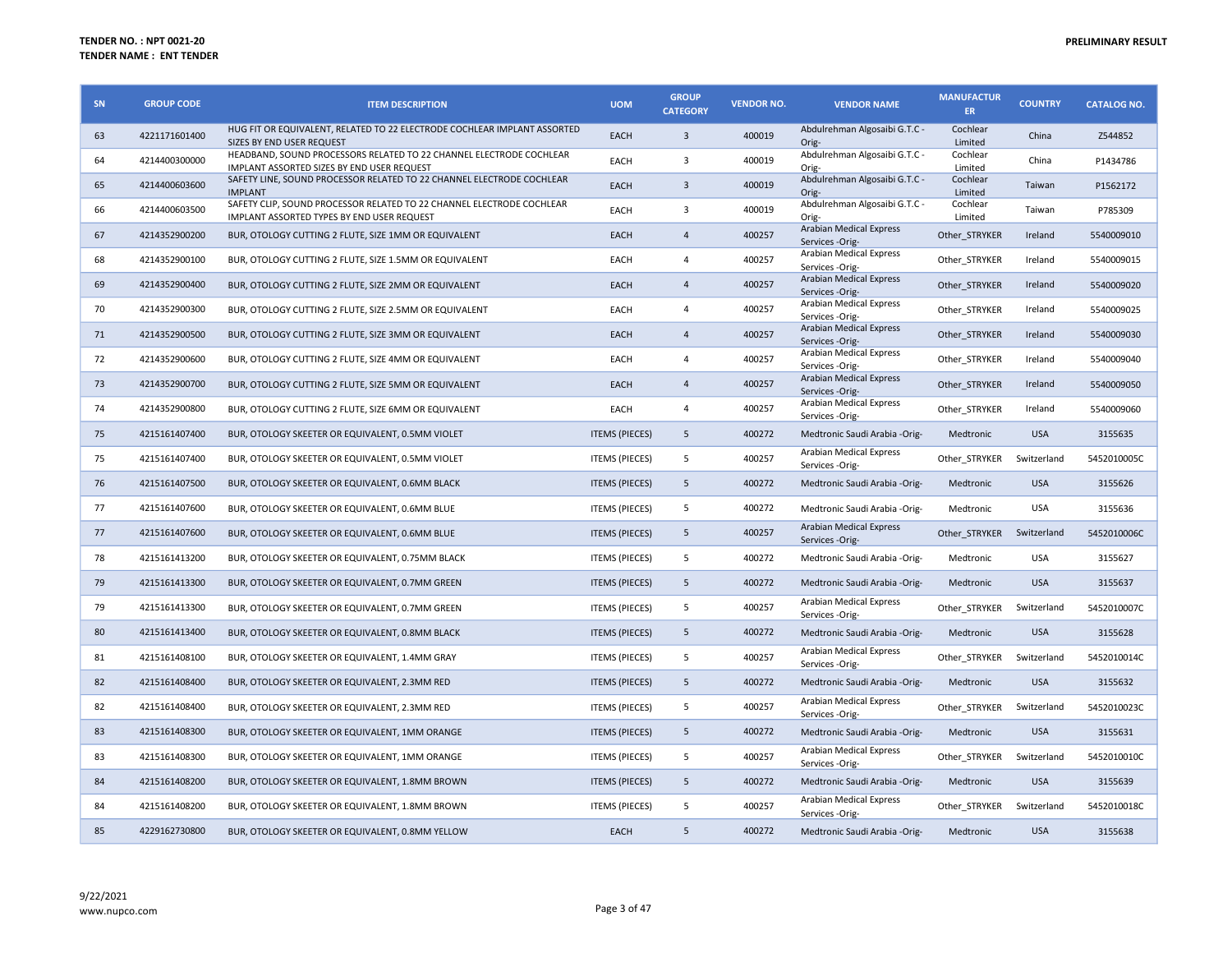| SN  | <b>GROUP CODE</b> | <b>ITEM DESCRIPTION</b>                                      | <b>UOM</b>            | <b>GROUP</b><br><b>CATEGORY</b> | <b>VENDOR NO.</b> | <b>VENDOR NAME</b>                         | <b>MANUFACTUR</b><br>ER. | <b>COUNTRY</b> | <b>CATALOG NO.</b> |
|-----|-------------------|--------------------------------------------------------------|-----------------------|---------------------------------|-------------------|--------------------------------------------|--------------------------|----------------|--------------------|
| 85  | 4229162730800     | BUR, OTOLOGY SKEETER OR EQUIVALENT, 0.8MM YELLOW             | EACH                  | 5                               | 400257            | Arabian Medical Express<br>Services -Orig- | Other STRYKER            | Switzerland    | 5452010008C        |
| 86  | 4215161407000     | BUR, OTOLOGY DIAMOND EXTENDED, 0.5MM OR EQUIVALENT           | <b>ITEMS (PIECES)</b> | 6                               | 400272            | Medtronic Saudi Arabia -Orig-              | Medtronic                | <b>USA</b>     | 31100575           |
| 87  | 4215161406800     | BUR, OTOLOGY DIAMOND EXTENDED, 1MM OR EQUIVALENT             | <b>ITEMS (PIECES)</b> | 6                               | 400272            | Medtronic Saudi Arabia -Orig-              | Medtronic                | USA            | 31101075           |
| 88  | 4229162735900     | BUR, OTOLOGY DIAMOND EXTENDED, 1.5MM OR EQUIVALENT           | EACH                  | 6                               | 400272            | Medtronic Saudi Arabia -Orig-              | Medtronic                | <b>USA</b>     | 31101575           |
| 89  | 4215161412300     | BUR, OTOLOGY DIAMOND EXTENDED, 2MM OR EQUIVALENT             | <b>ITEMS (PIECES)</b> | 6                               | 400272            | Medtronic Saudi Arabia -Orig-              | Medtronic                | <b>USA</b>     | 31102075           |
| 90  | 4229162736300     | BUR, OTOLOGY DIAMOND EXTENDED, 2.5MM OR EQUIVALENT           | EACH                  | 6                               | 400272            | Medtronic Saudi Arabia - Orig-             | Medtronic                | <b>USA</b>     | 31102575           |
| 91  | 4215161412400     | BUR, OTOLOGY DIAMOND EXTENDED, 3MM OR EQUIVALENT             | <b>ITEMS (PIECES)</b> | 6                               | 400272            | Medtronic Saudi Arabia -Orig-              | Medtronic                | USA            | 31103075           |
| 92  | 4229162736500     | BUR, OTOLOGY DIAMOND EXTENDED, 3.5MM OR EQUIVALENT           | EACH                  | 6                               | 400272            | Medtronic Saudi Arabia - Orig-             | Medtronic                | <b>USA</b>     | 31133568           |
| 93  | 4215161412600     | BUR, OTOLOGY DIAMOND EXTENDED, 4MM OR EQUIVALENT             | <b>ITEMS (PIECES)</b> | 6                               | 400272            | Medtronic Saudi Arabia -Orig-              | Medtronic                | <b>USA</b>     | 31134068           |
| 94  | 4215161406300     | BUR, OTOLOGY DIAMOND EXTENDED, 5MM OR EQUIVALENT             | <b>ITEMS (PIECES)</b> | 6                               | 400272            | Medtronic Saudi Arabia - Orig-             | Medtronic                | <b>USA</b>     | 31135066           |
| 95  | 4229162736200     | BUR, OTOLOGY COARSE DIAMOND, SIZE 1MM OR EQUIVALENT          | EACH                  | 7.2                             | 400272            | Medtronic Saudi Arabia -Orig-              | Medtronic                | USA            | 31111075           |
| 96  | 4229162736000     | BUR, OTOLOGY COARSE DIAMOND, SIZE 1.5MM OR EQUIVALENT        | EACH                  | 7.2                             | 400272            | Medtronic Saudi Arabia -Orig-              | Medtronic                | <b>USA</b>     | 31111575           |
| 97  | 4214352901400     | BUR, OTOLOGY COARSE DIAMOND, SIZE 2MM OR EQUIVALENT          | EACH                  | 7.2                             | 400272            | Medtronic Saudi Arabia -Orig-              | Medtronic                | USA            | 31112070           |
| 98  | 4229162736400     | BUR, OTOLOGY COARSE DIAMOND, SIZE 2.5MM OR EQUIVALENT        | EACH                  | 7.2                             | 400272            | Medtronic Saudi Arabia -Orig-              | Medtronic                | <b>USA</b>     | 31112575           |
| 99  | 4229162736800     | BUR, OTOLOGY COARSE DIAMOND, SIZE 3MM OR EQUIVALENT          | EACH                  | 7.2                             | 400272            | Medtronic Saudi Arabia -Orig-              | Medtronic                | <b>USA</b>     | 31113069           |
| 100 | 4229162736600     | BUR, OTOLOGY COARSE DIAMOND, SIZE 3.5MM OR EQUIVALENT        | <b>EACH</b>           | 7.2                             | 400272            | Medtronic Saudi Arabia - Orig-             | Medtronic                | <b>USA</b>     | 31113568           |
| 101 | 4229162737000     | BUR, OTOLOGY COARSE DIAMOND, SIZE 4MM OR EQUIVALENT          | EACH                  | 7.2                             | 400272            | Medtronic Saudi Arabia -Orig-              | Medtronic                | USA            | 31114068           |
| 102 | 4229162737200     | BUR, OTOLOGY COARSE DIAMOND, SIZE 5MM OR EQUIVALENT          | EACH                  | 7.2                             | 400272            | Medtronic Saudi Arabia -Orig-              | Medtronic                | <b>USA</b>     | 31115066           |
| 103 | 4229162737300     | BUR, OTOLOGY COARSE DIAMOND, SIZE 6MM OR EQUIVALENT          | EACH                  | 7.2                             | 400272            | Medtronic Saudi Arabia -Orig-              | Medtronic                | <b>USA</b>     | 31116058           |
| 104 | 4229162734600     | BUR, OTOLOGY COARSE DIAMOND EXTENDED, SIZE 2MM OR EQUIVALENT | EACH                  | 7.2                             | 400272            | Medtronic Saudi Arabia - Orig-             | Medtronic                | <b>USA</b>     | 31112075           |
| 105 | 4229162735100     | BUR, OTOLOGY COARSE DIAMOND EXTENDED, SIZE 3MM OR EQUIVALENT | EACH                  | 7.2                             | 400272            | Medtronic Saudi Arabia -Orig-              | Medtronic                | <b>USA</b>     | 31113075           |
| 106 | 4229162712000     | BUR, OTOLOGY CUTTING MULTI FLUTE, SIZE 4MM OR EQUIVALENT     | <b>ITEMS (PIECES)</b> | 7.1                             | 400085            | Gulf Medical CO. LTD. - Orig-              | <b>KARL STORZ</b>        | Germany        | 261040             |
| 106 | 4229162712000     | BUR, OTOLOGY CUTTING MULTI FLUTE, SIZE 4MM OR EQUIVALENT     | <b>ITEMS (PIECES)</b> | 7.1                             | 400272            | Medtronic Saudi Arabia -Orig-              | Medtronic                | USA            | 3127654            |
| 107 | 4229162712100     | BUR, OTOLOGY CUTTING MULTI FLUTE, SIZE 5MM OR EQUIVALENT     | <b>ITEMS (PIECES)</b> | 7.1                             | 400272            | Medtronic Saudi Arabia - Orig-             | Medtronic                | <b>USA</b>     | 3127655            |
| 107 | 4229162712100     | BUR, OTOLOGY CUTTING MULTI FLUTE, SIZE 5MM OR EQUIVALENT     | <b>ITEMS (PIECES)</b> | 7.1                             | 400085            | Gulf Medical CO. LTD. -Orig-               | <b>KARL STORZ</b>        | Germany        | 261050             |
| 108 | 4229162712200     | BUR, OTOLOGY CUTTING MULTI FLUTE, SIZE 6MM OR EQUIVALENT     | <b>ITEMS (PIECES)</b> | 7.1                             | 400272            | Medtronic Saudi Arabia -Orig-              | Medtronic                | <b>USA</b>     | 31146063           |
| 108 | 4229162712200     | BUR, OTOLOGY CUTTING MULTI FLUTE, SIZE 6MM OR EQUIVALENT     | <b>ITEMS (PIECES)</b> | 7.1                             | 400085            | Gulf Medical CO. LTD. - Orig-              | <b>KARL STORZ</b>        | Germany        | 261060             |
| 109 | 4214352900900     | BUR, OTOLOGY CUTTING MULTI FLUTE, SIZE 7MM OR EQUIVALENT     | <b>EACH</b>           | 7.1                             | 400272            | Medtronic Saudi Arabia -Orig-              | Medtronic                | <b>USA</b>     | 31147062           |
| 109 | 4214352900900     | BUR, OTOLOGY CUTTING MULTI FLUTE, SIZE 7MM OR EQUIVALENT     | EACH                  | 7.1                             | 400085            | Gulf Medical CO. LTD. - Orig-              | <b>KARL STORZ</b>        | Germany        | 261070             |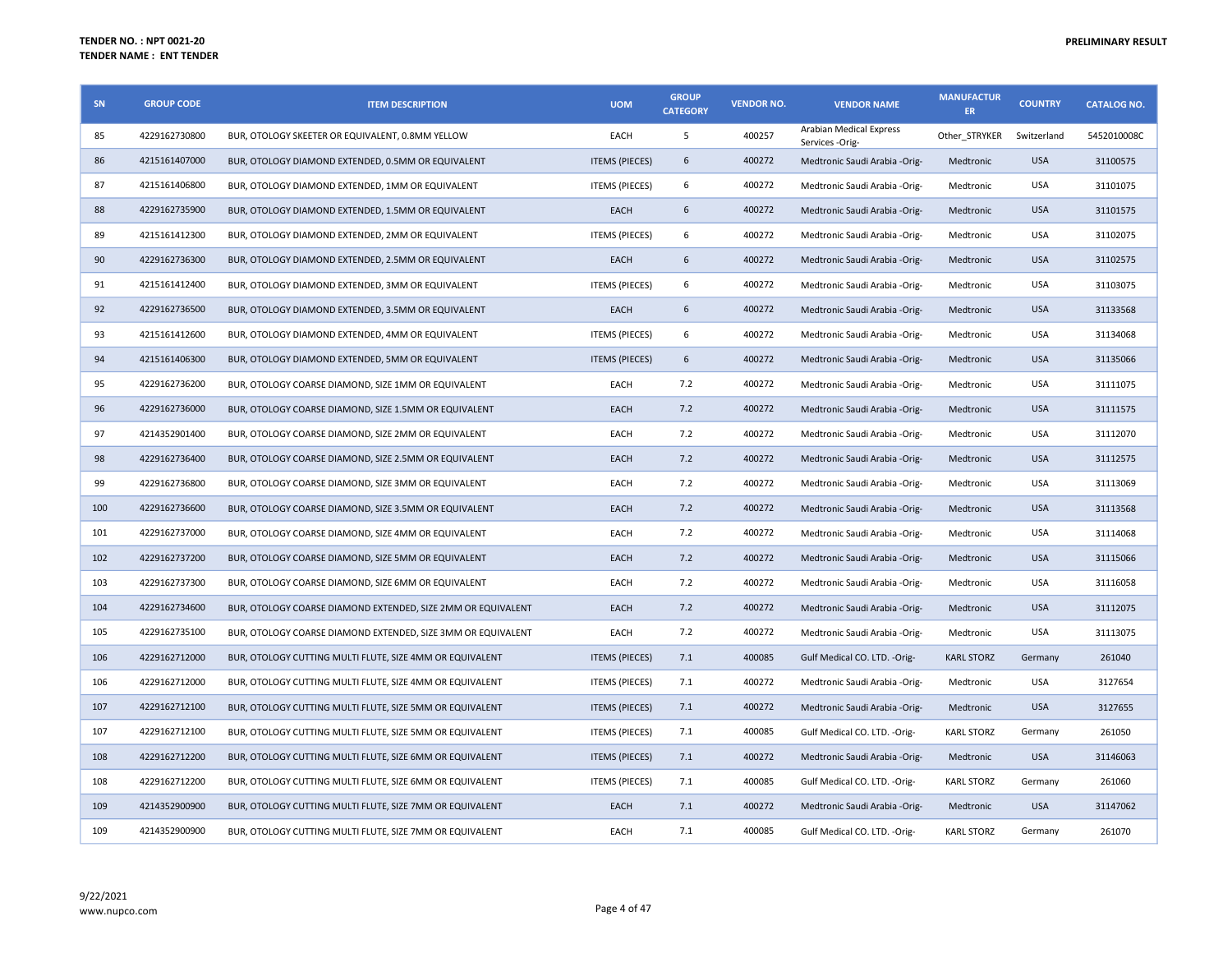| SN  | <b>GROUP CODE</b> | <b>ITEM DESCRIPTION</b>                                                                               | <b>UOM</b>            | <b>GROUP</b><br><b>CATEGORY</b> | <b>VENDOR NO.</b> | <b>VENDOR NAME</b>             | <b>MANUFACTUR</b><br>ER. | <b>COUNTRY</b> | <b>CATALOG NO.</b> |
|-----|-------------------|-------------------------------------------------------------------------------------------------------|-----------------------|---------------------------------|-------------------|--------------------------------|--------------------------|----------------|--------------------|
| 110 | 4229162712300     | BUR, OTOLOGY CUTTING MULTI FLUTE LONG, SIZE 0.5MM OR EQUIVALENT                                       | <b>ITEMS (PIECES)</b> | 7.1                             | 400272            | Medtronic Saudi Arabia -Orig-  | Medtronic                | <b>USA</b>     | 31140584           |
| 111 | 4229162711400     | BUR, OTOLOGY CUTTING MULTI FLUTE LONG, SIZE 1MM OR EQUIVALENT                                         | <b>ITEMS (PIECES)</b> | 7.1                             | 400272            | Medtronic Saudi Arabia -Orig-  | Medtronic                | USA            | 31141084           |
| 111 | 4229162711400     | BUR, OTOLOGY CUTTING MULTI FLUTE LONG, SIZE 1MM OR EQUIVALENT                                         | <b>ITEMS (PIECES)</b> | 7.1                             | 400085            | Gulf Medical CO. LTD. - Orig-  | <b>KARL STORZ</b>        | Germany        | 330110M            |
| 112 | 4229162711500     | BUR, OTOLOGY CUTTING MULTI FLUTE LONG, SIZE 2MM OR EQUIVALENT                                         | <b>ITEMS (PIECES)</b> | 7.1                             | 400272            | Medtronic Saudi Arabia -Orig-  | Medtronic                | USA            | 31142080           |
| 112 | 4229162711500     | BUR, OTOLOGY CUTTING MULTI FLUTE LONG, SIZE 2MM OR EQUIVALENT                                         | <b>ITEMS (PIECES)</b> | 7.1                             | 400085            | Gulf Medical CO. LTD. - Orig-  | <b>KARL STORZ</b>        | Germany        | 330120M            |
| 113 | 4229162711700     | BUR, OTOLOGY CUTTING MULTI FLUTE LONG, SIZE 3MM OR EQUIVALENT                                         | <b>ITEMS (PIECES)</b> | 7.1                             | 400272            | Medtronic Saudi Arabia -Orig-  | Medtronic                | USA            | 31143079           |
| 113 | 4229162711700     | BUR, OTOLOGY CUTTING MULTI FLUTE LONG, SIZE 3MM OR EQUIVALENT                                         | <b>ITEMS (PIECES)</b> | 7.1                             | 400085            | Gulf Medical CO. LTD. - Orig-  | <b>KARL STORZ</b>        | Germany        | 330130M            |
| 114 | 4229162700900     | BUR, HI SPEED SINUS BUR CURVED 3.6MM 13CM SPEED UP TO 30, 000 RPM, OR<br>EQUIVALENT                   | <b>ITEMS (PIECES)</b> | 8.1                             | 400272            | Medtronic Saudi Arabia -Orig-  | Medtronic                | USA            | 1883655BRC         |
| 115 | 4229162701000     | BUR, HI SPEED SINUS BUR FRONTAL 40° SPEED UP TO 30, 000 RPM, OR EQUIVALENT                            | <b>ITEMS (PIECES)</b> | 8.1                             | 400272            | Medtronic Saudi Arabia -Orig-  | Medtronic                | <b>USA</b>     | 1883040BLC         |
| 116 | 4229162715500     | BUR, HI SPEED SINUS BUR DIAMOND 40° 3MM 13CM SPEED UP TO 30, 000 RPM, OR<br><b>EQUIVALENT</b>         | <b>ITEMS (PIECES)</b> | 8.1                             | 400272            | Medtronic Saudi Arabia -Orig-  | Medtronic                | USA            | 1883040BLD         |
| 117 | 4229162701100     | BUR, HI SPEED SINUS BUR REVERSE TAPERED 40° 4MM 13CM SPEED UP TO 30, 000<br>RPM, OR EQUIVALENT        | <b>ITEMS (PIECES)</b> | 8.1                             | 400272            | Medtronic Saudi Arabia -Orig-  | Medtronic                | <b>USA</b>     | 1884040RTC         |
| 118 | 4229162701200     | BUR, HI SPEED SINUS BUR REVERSE TAPERED 70° 4MM 13CM SPEED UP TO 30, 000<br><b>RPM. OR EQUIVALENT</b> | <b>ITEMS (PIECES)</b> | 8.1                             | 400272            | Medtronic Saudi Arabia -Orig-  | Medtronic                | <b>USA</b>     | 1884070RTC         |
| 119 | 4215161414600     | BUR, HI SPEED SINUS BUR TAPERED DIAMOND 70° 4MM SPEED UP TO 30, 000 RPM, OR<br><b>EQUIVALENT</b>      | <b>ITEMS (PIECES)</b> | 8.1                             | 400272            | Medtronic Saudi Arabia -Orig-  | Medtronic                | <b>USA</b>     | 1884070RTD         |
| 120 | 4229162701300     | BUR, HI SPEED BUR TAPERED CHOANAL ATRESIA SPEED UP TO 30, 000 RPM, OR<br><b>EQUIVALENT</b>            | <b>ITEMS (PIECES)</b> | 8.1                             | 400272            | Medtronic Saudi Arabia -Orig-  | Medtronic                | USA            | 1884015RTD         |
| 121 | 4229162701400     | BUR, HI SPEED SINUS BUR CUTTING 70° 3MM 13CM SPEED UP TO 30, 000 RPM, OR<br><b>EQUIVALENT</b>         | <b>ITEMS (PIECES)</b> | 8.1                             | 400272            | Medtronic Saudi Arabia -Orig-  | Medtronic                | <b>USA</b>     | 1883070BLC         |
| 122 | 4215161414500     | BUR, HI SPEED SINUS BUR DIAMOND 70° 3MM 13CM SPEED UP TO 30, 000 RPM, OR<br>EQUIVALENT                | <b>ITEMS (PIECES)</b> | 8.1                             | 400272            | Medtronic Saudi Arabia - Orig- | Medtronic                | <b>USA</b>     | 1883070BLD         |
| 123 | 4229162700000     | BUR, ANTERIOR SKULL BASE CUTTING BUR 4MM ANGLE 15°, OR EQUIVALENT                                     | <b>ITEMS (PIECES)</b> | 8.1                             | 400272            | Medtronic Saudi Arabia -Orig-  | Medtronic                | <b>USA</b>     | 1884075HSE         |
| 124 | 4229162700100     | BUR, ANTERIOR SKULL BASE DIAMOND BUR 5MM ANGLE 15°, OR EQUIVALENT                                     | <b>ITEMS (PIECES)</b> | 8.1                             | 400272            | Medtronic Saudi Arabia -Orig-  | Medtronic                | USA            | 1885076HSE         |
| 125 | 4229162700200     | BUR, ANTERIOR SKULL BASE DIAMOND BUR 5MM ANGLE 70°, OR EQUIVALENT                                     | <b>ITEMS (PIECES)</b> | 8.1                             | 400272            | Medtronic Saudi Arabia -Orig-  | Medtronic                | <b>USA</b>     | 1885078HSE         |
| 126 | 4229162700300     | BUR, ANTERIOR SKULL BASE DIAMOND BUR 3.2 5MM ANGLE 40°, OR EQUIVALENT                                 | <b>ITEMS (PIECES)</b> | 8.1                             | 400272            | Medtronic Saudi Arabia -Orig-  | Medtronic                | USA            | 1883274HSE         |
| 128 | 4229162720100     | BUR, CHOANAL ATRESIA BUR 4MM HIGH SPEED, OR EQUIVALENT                                                | <b>ITEMS (PIECES)</b> | 8.1                             | 400272            | Medtronic Saudi Arabia -Orig-  | Medtronic                | <b>USA</b>     | 1883673HS          |
| 129 | 4229162720600     | BLADE, CHOANAL ATRESIA NASAL BLADE 2.9 MM, OR EQUIVALENT                                              | <b>ITEMS (PIECES)</b> | 8.1                             | 400272            | Medtronic Saudi Arabia -Orig-  | Medtronic                | <b>USA</b>     | 1882905HRE         |
| 130 | 4229162720700     | BLADE, CHOANAL ATRESIA NASAL BLADE 4MM ROTATABLE, OR EQUIVALENT                                       | <b>ITEMS (PIECES)</b> | 8.1                             | 400272            | Medtronic Saudi Arabia -Orig-  | Medtronic                | <b>USA</b>     | 1884005HRE         |
| 132 | 4229161312000     | BUR, CURVED DIAMOND NASAL BUR 3.5MM HIGH SPEED, OR EQUIVALENT                                         | <b>ITEMS (PIECES)</b> | 8.1                             | 400272            | Medtronic Saudi Arabia -Orig-  | Medtronic                | USA            | 1882569HS          |
| 133 | 4229161313000     | BUR, CURVED DIAMOND NASAL BUR 5 MM HIGH SPEED, OR EQUIVALENT                                          | <b>ITEMS (PIECES)</b> | 8.1                             | 400272            | Medtronic Saudi Arabia -Orig-  | Medtronic                | <b>USA</b>     | 1885061HS          |
| 134 | 4229161314000     | BUR, AGGRESSIVE ROUTER BUR HIGH SPEED 4.5MM NASAL, OR EQUIVALENT                                      | <b>ITEMS (PIECES)</b> | 8.1                             | 400272            | Medtronic Saudi Arabia -Orig-  | Medtronic                | <b>USA</b>     | 1884562HS          |
| 135 | 4229161306200     | BLADE, DEBRIDER 12 NASAL CURVED BLADE 4MM ROTATABLE, OR EQUIVALENT                                    | <b>ITEMS (PIECES)</b> | 9.1                             | 400272            | Medtronic Saudi Arabia -Orig-  | Medtronic                | <b>USA</b>     | 1884012HR          |
| 136 | 4229161306500     | BLADE, DEBRIDER 12 NASAL CURVED BLADE 3.5MM ROTATABLE, OR EQUIVALENT                                  | <b>ITEMS (PIECES)</b> | 9.1                             | 400272            | Medtronic Saudi Arabia -Orig-  | Medtronic                | <b>USA</b>     | 1883512HRE         |
| 137 | 4215161414100     | BLADE, DEBRIDER 12° NASAL CURVED BLADE 3.5MM, OR EQUIVALENT                                           | <b>ITEMS (PIECES)</b> | 9.1                             | 400272            | Medtronic Saudi Arabia -Orig-  | Medtronic                | <b>USA</b>     | 1883514            |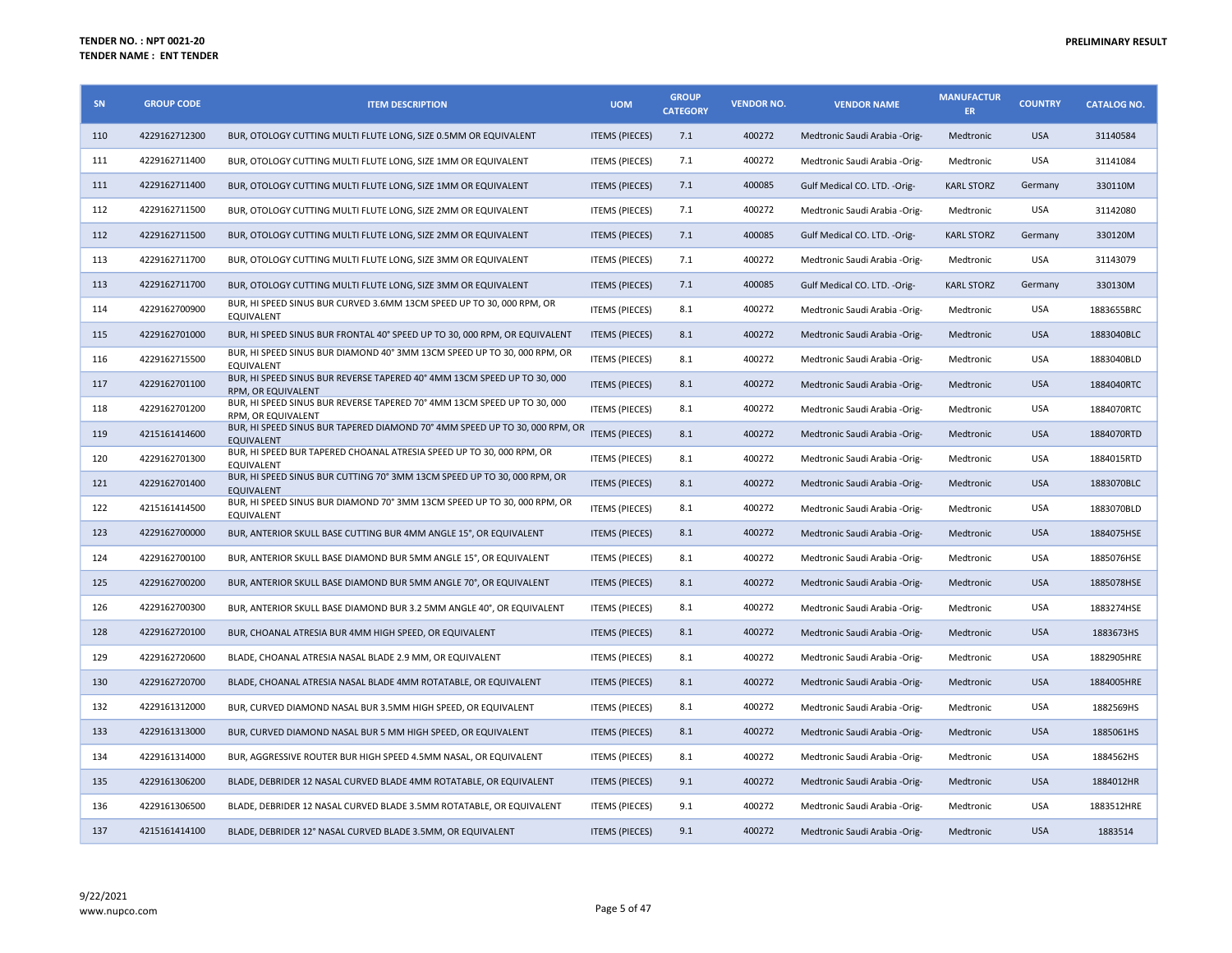| <b>SN</b> | <b>GROUP CODE</b> | <b>ITEM DESCRIPTION</b>                                                                                | <b>UOM</b>            | <b>GROUP</b><br><b>CATEGORY</b> | <b>VENDOR NO.</b> | <b>VENDOR NAME</b>                              | <b>MANUFACTUR</b><br><b>ER</b> | <b>COUNTRY</b> | <b>CATALOG NO.</b> |
|-----------|-------------------|--------------------------------------------------------------------------------------------------------|-----------------------|---------------------------------|-------------------|-------------------------------------------------|--------------------------------|----------------|--------------------|
| 138       | 4215161414200     | BLADE, DEBRIDER 12° NASAL CURVED BLADE 4MM, OR EQUIVALENT                                              | <b>ITEMS (PIECES)</b> | 9.1                             | 400272            | Medtronic Saudi Arabia - Orig-                  | Medtronic                      | <b>USA</b>     | 1884012            |
| 139       | 4215161414300     | BLADE, DEBRIDER 40° NASAL CURVED BLADE 4MM, OR EQUIVALENT                                              | <b>ITEMS (PIECES)</b> | 9.1                             | 400272            | Medtronic Saudi Arabia -Orig-                   | Medtronic                      | <b>USA</b>     | 1884006            |
| 140       | 4229161307000     | BLADE, DEBRIDER 40° NASAL BLADE, 3.5 MM, OR EQUIVALENT                                                 | <b>ITEMS (PIECES)</b> | 9.1                             | 400272            | Medtronic Saudi Arabia -Orig-                   | Medtronic                      | <b>USA</b>     | 1883507            |
| 141       | 4229161307100     | BLADE, DEBRIDER 40° NASAL BLADE, 3.5MM ROTATABLE, OR EQUIVALENT                                        | <b>ITEMS (PIECES)</b> | 9.1                             | 400272            | Medtronic Saudi Arabia -Orig-                   | Medtronic                      | <b>USA</b>     | 1883506HRE         |
| 143       | 4229161308300     | BLADE, DEBRIDER 60° CURVED BLADE 3.5MM NASAL, OR EQUIVALENT                                            | <b>ITEMS (PIECES)</b> | 9.1                             | 400272            | Medtronic Saudi Arabia -Orig-                   | Medtronic                      | USA            | 1883516            |
| 144       | 4229161308400     | BLADE, DEBRIDER 60° NASAL CURVED BLADE 3.5 ROTATABLE, OR EQUIVALENT                                    | <b>ITEMS (PIECES)</b> | 9.1                             | 400272            | Medtronic Saudi Arabia -Orig-                   | Medtronic                      | <b>USA</b>     | 1883516HRE         |
| 145       | 4229161308500     | BLADE, DEBRIDER 60° NASAL CURVED BLADE 4 MM ROTATABLE, OR EQUIVALENT                                   | <b>ITEMS (PIECES)</b> | 9.1                             | 400272            | Medtronic Saudi Arabia -Orig-                   | Medtronic                      | <b>USA</b>     | 1884016HR          |
| 147       | 4229161307800     | BLADE, SERRATED NASAL BLADE 4MM, ROTATABLE, OR EQUIVALENT                                              | <b>ITEMS (PIECES)</b> | 9.1                             | 400272            | Medtronic Saudi Arabia -Orig-                   | Medtronic                      | <b>USA</b>     | 1884002HRE         |
| 148       | 4229161307900     | BLADE, SERRATED NASAL BLADE 3.5 MM, ROTATABLE, OR EQUIVALENT                                           | <b>ITEMS (PIECES)</b> | 9.1                             | 400272            | Medtronic Saudi Arabia -Orig-                   | Medtronic                      | <b>USA</b>     | 1883502HRE         |
| 149       | 4229161308000     | BLADE, SERRATED NASAL BLADE 2.9 MM ROTATABLE, OR EQUIVALENT                                            | <b>ITEMS (PIECES)</b> | 9.1                             | 400272            | Medtronic Saudi Arabia -Orig-                   | Medtronic                      | <b>USA</b>     | 1882902HRE         |
| 151       | 4229161307200     | BLADE, INFERIOR TURBINATE NASAL BLADE 2MM, OR EQUIVALENT                                               | <b>ITEMS (PIECES)</b> | 9.1                             | 400272            | Medtronic Saudi Arabia -Orig-                   | Medtronic                      | <b>USA</b>     | 1882040            |
| 152       | 4229161307300     | BLADE, INFERIOR TURBINATE NASAL BLADE 2MM ROTATABLE, OR EQUIVALENT                                     | <b>ITEMS (PIECES)</b> | 9.1                             | 400272            | Medtronic Saudi Arabia -Orig-                   | Medtronic                      | <b>USA</b>     | 1882040HR          |
| 153       | 4229161307400     | BLADE, INFERIOR TURBINATE NASAL BLADE 2.9MM ROTATABLE, OR EQUIVALENT                                   | <b>ITEMS (PIECES)</b> | 9.1                             | 400272            | Medtronic Saudi Arabia -Orig-                   | Medtronic                      | <b>USA</b>     | 1882940HR          |
| 154       | 4229161307500     | BLADE, INFERIOR TURBINATE NASAL BLADE 2.9MM, OR EQUIVALENT                                             | <b>ITEMS (PIECES)</b> | 9.1                             | 400272            | Medtronic Saudi Arabia -Orig-                   | Medtronic                      | <b>USA</b>     | 1882940            |
| 155       | 4229161308800     | BLADE, DEBRIDER 90 CURVED BLADE 2.9MM NASAL, OR EQUIVALENT                                             | <b>ITEMS (PIECES)</b> | 9.1                             | 400272            | Medtronic Saudi Arabia -Orig-                   | Medtronic                      | <b>USA</b>     | 1883519HR          |
| 156       | 4229553425700     | PROSTHESIS, TOTAL OSSICULAR REPLACEMENT HYDROXYAPATITE PROSTHESIS, SIZE<br>4MM OR EQUIVALENT           | EACH                  | 10                              | 400230            | Mohamed Abd Ellatef Basha For<br>Medical -Orig- | GraceMedical                   | <b>USA</b>     | 720-400            |
| 157       | 4229553425500     | PROSTHESIS, TOTAL OSSICULAR REPLACEMENT HYDROXYAPATITE PROSTHESIS, SIZE<br>4.25MM OR EQUIVALENT        | EACH                  | 10                              | 400230            | Mohamed Abd Ellatef Basha For<br>Medical -Orig- | GraceMedical                   | <b>USA</b>     | 720-425            |
| 158       | 4229553425600     | PROSTHESIS, TOTAL OSSICULAR REPLACEMENT HYDROXYAPATITE PROSTHESIS, SIZE<br><b>4.5MM OR EQUIVALENT</b>  | EACH                  | 10                              | 400230            | Mohamed Abd Ellatef Basha For<br>Medical -Orig- | GraceMedical                   | <b>USA</b>     | 720-450            |
| 159       | 4229553414900     | PROSTHESIS, TOTAL OSSICULAR REPLACEMENT HYDROXYAPATITE PROSTHESIS, SIZE<br>4.75MM OR EQUIVALENT        | EACH                  | 10                              | 400230            | Mohamed Abd Ellatef Basha For<br>Medical -Orig- | GraceMedical                   | USA            | 720-475            |
| 160       | 4229553426100     | PROSTHESIS, TOTAL OSSICULAR REPLACEMENT HYDROXYAPATITE PROSTHESIS, SIZE<br><b>5MM OR EQUIVALENT</b>    | <b>EACH</b>           | 10                              | 400230            | Mohamed Abd Ellatef Basha For<br>Medical -Orig- | GraceMedical                   | <b>USA</b>     | 720-500            |
| 161       | 4229553425800     | PROSTHESIS, TOTAL OSSICULAR REPLACEMENT HYDROXYAPATITE PROSTHESIS, SIZE<br>5.25MM OR EQUIVALENT        | EACH                  | 10                              | 400230            | Mohamed Abd Ellatef Basha For<br>Medical -Orig- | GraceMedical                   | <b>USA</b>     | 720-525            |
| 162       | 4229553425900     | PROSTHESIS, TOTAL OSSICULAR REPLACEMENT HYDROXYAPATITE PROSTHESIS, SIZE<br>5.5MM OR EQUIVALENT         | EACH                  | 10                              | 400230            | Mohamed Abd Ellatef Basha For<br>Medical -Orig- | GraceMedical                   | <b>USA</b>     | 720-550            |
| 163       | 4229553426000     | PROSTHESIS, TOTAL OSSICULAR REPLACEMENT HYDROXYAPATITE PROSTHESIS, SIZE<br>5.75MM OR EQUIVALENT        | EACH                  | 10                              | 400230            | Mohamed Abd Ellatef Basha For<br>Medical -Orig- | GraceMedical                   | <b>USA</b>     | 720-575            |
| 164       | 4229553426500     | PROSTHESIS, TOTAL OSSICULAR REPLACEMENT HYDROXYAPATITE PROSTHESIS, SIZE<br><b>6MM OR EQUIVALENT</b>    | EACH                  | 10                              | 400230            | Mohamed Abd Ellatef Basha For<br>Medical -Orig- | GraceMedical                   | <b>USA</b>     | 720-600            |
| 165       | 4229553426200     | PROSTHESIS, TOTAL OSSICULAR REPLACEMENT HYDROXYAPATITE PROSTHESIS, SIZE<br><b>6.25MM OR EQUIVALENT</b> | EACH                  | 10                              | 400230            | Mohamed Abd Ellatef Basha For<br>Medical -Orig- | GraceMedical                   | <b>USA</b>     | 720-625            |
| 166       | 4229553426300     | PROSTHESIS, TOTAL OSSICULAR REPLACEMENT HYDROXYAPATITE PROSTHESIS, SIZE<br><b>6.5MM OR EQUIVALENT</b>  | EACH                  | 10                              | 400230            | Mohamed Abd Ellatef Basha For<br>Medical -Orig- | GraceMedical                   | <b>USA</b>     | 720-650            |
| 167       | 4229553426400     | PROSTHESIS, TOTAL OSSICULAR REPLACEMENT HYDROXYAPATITE PROSTHESIS, SIZE<br>6.75MM OR EQUIVALENT        | EACH                  | 10                              | 400230            | Mohamed Abd Ellatef Basha For<br>Medical -Orig- | GraceMedical                   | <b>USA</b>     | 720-675            |
| 168       | 4229553426600     | PROSTHESIS, TOTAL OSSICULAR REPLACEMENT HYDROXYAPATITE PROSTHESIS, SIZE<br>7MM OR EQUIVALENT           | <b>EACH</b>           | 10                              | 400230            | Mohamed Abd Ellatef Basha For<br>Medical -Orig- | GraceMedical                   | <b>USA</b>     | 720-700            |
| 169       | 4229553421900     | PISTON, TITANIUM STAPES PROSTHESIS, 0.4 DIAMETER, SIZE 3.5 OR EQUIVALENT                               | EACH                  | 11.1                            | 400230            | Mohamed Abd Ellatef Basha For<br>Medical -Orig- | GraceMedical                   | <b>USA</b>     | 460-350            |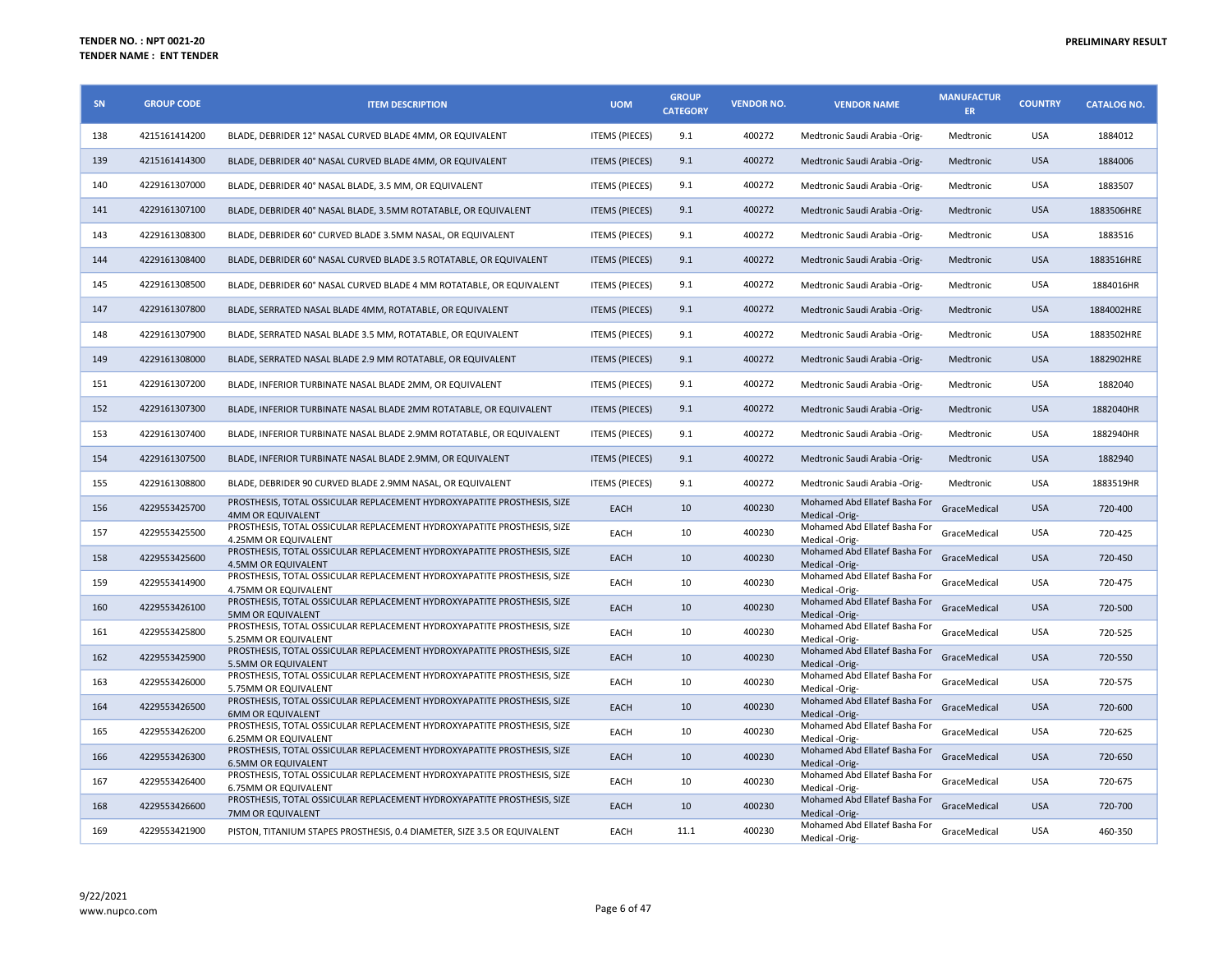| SN  | <b>GROUP CODE</b> | <b>ITEM DESCRIPTION</b>                                                   | <b>UOM</b> | <b>GROUP</b><br><b>CATEGORY</b> | <b>VENDOR NO.</b> | <b>VENDOR NAME</b>                              | <b>MANUFACTUR</b><br>ER.             | <b>COUNTRY</b> | <b>CATALOG NO.</b> |
|-----|-------------------|---------------------------------------------------------------------------|------------|---------------------------------|-------------------|-------------------------------------------------|--------------------------------------|----------------|--------------------|
| 170 | 4229553422000     | PISTON, TITANIUM STAPES PROSTHESIS, 0.4 DIAMETER, SIZE 3.75 OR EQUIVALENT | EACH       | 11.1                            | 400230            | Mohamed Abd Ellatef Basha For<br>Medical -Orig- | GraceMedical                         | <b>USA</b>     | 460-375            |
| 171 | 4229553409900     | PISTON, TITANIUM STAPES PROSTHESIS, 0.4 DIAMETER, SIZE 4 OR EQUIVALENT    | EACH       | 11.1                            | 400230            | Mohamed Abd Ellatef Basha For<br>Medical -Orig- | GraceMedical                         | <b>USA</b>     | 460-400            |
| 172 | 4229553422100     | PISTON, TITANIUM STAPES PROSTHESIS, 0.4 DIAMETER, SIZE 4.25 OR EQUIVALENT | EACH       | 11.1                            | 400230            | Mohamed Abd Ellatef Basha For<br>Medical -Orig- | GraceMedical                         | <b>USA</b>     | 460-425            |
| 173 | 4229553409100     | PISTON, TITANIUM STAPES PROSTHESIS, 0.4 DIAMETER, SIZE 4.5 OR EQUIVALENT  | EACH       | 11.1                            | 400230            | Mohamed Abd Ellatef Basha For<br>Medical -Orig- | GraceMedical                         | <b>USA</b>     | 460-450            |
| 174 | 4229553409800     | PISTON, TITANIUM STAPES PROSTHESIS, 0.4 DIAMETER, SIZE 4.75 OR EQUIVALENT | EACH       | 11.1                            | 400230            | Mohamed Abd Ellatef Basha For<br>Medical -Orig- | GraceMedical                         | <b>USA</b>     | 460-475            |
| 175 | 4229553409500     | PISTON, TITANIUM STAPES PROSTHESIS, 0.4 DIAMETER, SIZE 5 OR EQUIVALENT    | EACH       | 11.1                            | 400230            | Mohamed Abd Ellatef Basha For<br>Medical -Orig- | GraceMedical                         | <b>USA</b>     | 460-500            |
| 176 | 4229553422200     | PISTON, TITANIUM STAPES PROSTHESIS, 0.4 DIAMETER, SIZE 5.25 OR EQUIVALENT | EACH       | 11.1                            | 400230            | Mohamed Abd Ellatef Basha For<br>Medical -Orig- | GraceMedical                         | <b>USA</b>     | 460-525            |
| 177 | 4229553422300     | PISTON, TITANIUM STAPES PROSTHESIS, 0.4 DIAMETER, SIZE 5.5 OR EQUIVALENT  | EACH       | 11.1                            | 400230            | Mohamed Abd Ellatef Basha For<br>Medical -Orig- | GraceMedical                         | <b>USA</b>     | 460-550            |
| 179 | 4229553422500     | PISTON, TITANIUM STAPES PROSTHESIS, 0.4 DIAMETER, SIZE 6 OR EQUIVALENT    | EACH       | <b>ITEMIZED</b>                 | 400843            | ALgouf Trading Establishment -<br>Orig-         | Heniz Kurz<br>GmbH<br>Medizintechnik | Germany        | 1006112            |
| 183 | 4229553422900     | PISTON, TITANIUM STAPES PROSTHESIS, 0.4 DIAMETER, SIZE 7 OR EQUIVALENT    | EACH       | <b>ITEMIZED</b>                 | 400843            | ALgouf Trading Establishment -<br>Orig-         | Heniz Kurz<br>GmbH<br>Medizintechnik | Germany        | 1006114            |
| 187 | 4229553413200     | PISTON, TITANIUM STAPES PROSTHESIS, 0.4 DIAMETER, SIZE 8 OR EQUIVALENT    | EACH       | <b>ITEMIZED</b>                 | 400843            | ALgouf Trading Establishment -<br>Orig-         | Heniz Kurz<br>GmbH<br>Medizintechnik | Germany        | 1006116            |
| 191 | 4229553410900     | PISTON, TITANIUM STAPES PROSTHESIS, 0.4 DIAMETER, SIZE 9 OR EQUIVALENT    | EACH       | <b>ITEMIZED</b>                 | 400843            | ALgouf Trading Establishment -<br>Orig-         | Heniz Kurz<br>GmbH<br>Medizintechnik | Germany        | 1006118            |
| 195 | 4229553414700     | PISTON, TITANIUM STAPES PROSTHESIS, 0.4 DIAMETER, SIZE 10 OR EQUIVALENT   | EACH       | <b>ITEMIZED</b>                 | 400843            | ALgouf Trading Establishment -<br>Orig-         | Heniz Kurz<br>GmbH<br>Medizintechnik | Germany        | 1006120            |
| 196 | 4229553417300     | PISTON, TITANIUM STAPES PROSTHESIS, 0.6 DIAMETER, SIZE 3.5 OR EQUIVALENT  | EACH       | 11.1                            | 400230            | Mohamed Abd Ellatef Basha For<br>Medical -Orig- | GraceMedical                         | <b>USA</b>     | 461-350            |
| 197 | 4229553414800     | PISTON, TITANIUM STAPES PROSTHESIS, 0.6 DIAMETER, SIZE 3.75 OR EQUIVALENT | EACH       | 11.1                            | 400230            | Mohamed Abd Ellatef Basha For<br>Medical -Orig- | GraceMedical                         | <b>USA</b>     | 461-375            |
| 198 | 4229553409600     | PISTON, TITANIUM STAPES PROSTHESIS, 0.6 DIAMETER, SIZE 4 OR EQUIVALENT    | EACH       | 11.1                            | 400230            | Mohamed Abd Ellatef Basha For<br>Medical -Orig- | GraceMedical                         | <b>USA</b>     | 461-400            |
| 199 | 4229553423200     | PISTON, TITANIUM STAPES PROSTHESIS, 0.6 DIAMETER, SIZE 4.25 OR EQUIVALENT | EACH       | 11.1                            | 400230            | Mohamed Abd Ellatef Basha For<br>Medical -Orig- | GraceMedical                         | <b>USA</b>     | 461-425            |
| 200 | 4229553409200     | PISTON, TITANIUM STAPES PROSTHESIS, 0.6 DIAMETER, SIZE 4.5 OR EQUIVALENT  | EACH       | 11.1                            | 400230            | Mohamed Abd Ellatef Basha For<br>Medical -Orig- | GraceMedical                         | <b>USA</b>     | 461-450            |
| 201 | 4229553423300     | PISTON, TITANIUM STAPES PROSTHESIS, 0.6 DIAMETER, SIZE 4.75 OR EQUIVALENT | EACH       | 11.1                            | 400230            | Mohamed Abd Ellatef Basha For<br>Medical -Orig- | GraceMedical                         | <b>USA</b>     | 461-475            |
| 202 | 4229553409300     | PISTON, TITANIUM STAPES PROSTHESIS, 0.6 DIAMETER, SIZE 5 OR EQUIVALENT    | EACH       | 11.1                            | 400230            | Mohamed Abd Ellatef Basha For<br>Medical -Orig- | GraceMedical                         | <b>USA</b>     | 461-500            |
| 203 | 4229553415300     | PISTON, TITANIUM STAPES PROSTHESIS, 0.6 DIAMETER, SIZE 5.25 OR EQUIVALENT | EACH       | 11.1                            | 400230            | Mohamed Abd Ellatef Basha For<br>Medical -Orig- | GraceMedical                         | <b>USA</b>     | 461-525            |
| 204 | 4229553416200     | PISTON, TITANIUM STAPES PROSTHESIS, 0.6 DIAMETER, SIZE 5.5 OR EQUIVALENT  | EACH       | 11.1                            | 400230            | Mohamed Abd Ellatef Basha For<br>Medical -Orig- | GraceMedical                         | <b>USA</b>     | 461-550            |
| 206 | 4229553417900     | PISTON, TITANIUM STAPES PROSTHESIS, 0.6 DIAMETER, SIZE 6 OR EQUIVALENT    | EACH       | <b>ITEMIZED</b>                 | 400843            | ALgouf Trading Establishment -<br>Orig-         | Heniz Kurz<br>GmbH<br>Medizintechnik | Germany        | 1006162            |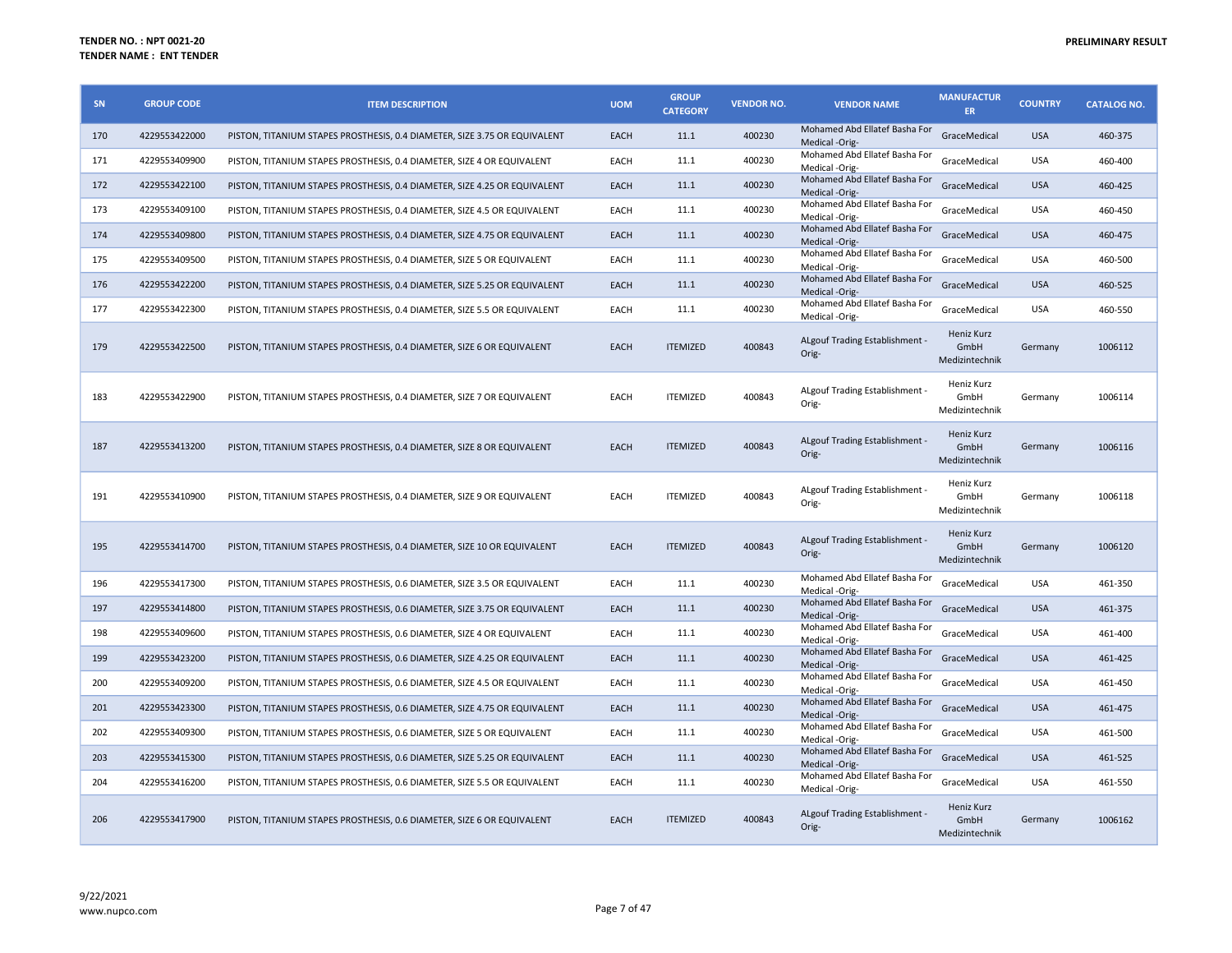| SN  | <b>GROUP CODE</b> | <b>ITEM DESCRIPTION</b>                                                                          | <b>UOM</b>  | <b>GROUP</b><br><b>CATEGORY</b> | <b>VENDOR NO.</b> | <b>VENDOR NAME</b>                      | <b>MANUFACTUR</b><br><b>ER</b>       | <b>COUNTRY</b> | <b>CATALOG NO.</b> |
|-----|-------------------|--------------------------------------------------------------------------------------------------|-------------|---------------------------------|-------------------|-----------------------------------------|--------------------------------------|----------------|--------------------|
| 210 | 4229553415900     | PISTON, TITANIUM STAPES PROSTHESIS, 0.6 DIAMETER, SIZE 7 OR EQUIVALENT                           | EACH        | <b>ITEMIZED</b>                 | 400843            | ALgouf Trading Establishment -<br>Orig- | Heniz Kurz<br>GmbH<br>Medizintechnik | Germany        | 1006164            |
| 214 | 4229553411100     | PISTON, TITANIUM STAPES PROSTHESIS, 0.6 DIAMETER, SIZE 8 OR EQUIVALENT                           | EACH        | <b>ITEMIZED</b>                 | 400843            | ALgouf Trading Establishment -<br>Orig- | Heniz Kurz<br>GmbH<br>Medizintechnik | Germany        | 1006166            |
| 218 | 4229553416100     | PISTON, TITANIUM STAPES PROSTHESIS, 0.6 DIAMETER, SIZE 9 OR EQUIVALENT                           | EACH        | <b>ITEMIZED</b>                 | 400843            | ALgouf Trading Establishment -<br>Orig- | Heniz Kurz<br>GmbH<br>Medizintechnik | Germany        | 1006168            |
| 222 | 4229553413700     | PISTON, TITANIUM STAPES PROSTHESIS, 0.6 DIAMETER, SIZE 10 OR EQUIVALENT                          | EACH        | <b>ITEMIZED</b>                 | 400843            | ALgouf Trading Establishment -<br>Orig- | Heniz Kurz<br>GmbH<br>Medizintechnik | Germany        | 1006170            |
| 223 | 4229553413800     | PISTON, TITANIUM STAPES PROSTHESIS SELF CRIMPED, 0.4 DIAMETER, SIZE 3.5 OR<br>EQUIVALENT         | EACH        | 12                              | 400085            | Gulf Medical CO. LTD. - Orig-           | <b>AUDIO</b><br><b>TECHNOLOGIES</b>  | Italy          | SPL 03.43.450      |
| 224 | 4229553417600     | PISTON, TITANIUM STAPES PROSTHESIS SELF CRIMPED, 0.4 DIAMETER, SIZE 3.75 OR<br><b>EQUIVALENT</b> | EACH        | 12                              | 400085            | Gulf Medical CO. LTD. - Orig-           | <b>AUDIO</b><br><b>TECHNOLOGIES</b>  | Italy          | SPL 03.43.475      |
| 225 | 4229553415400     | PISTON, TITANIUM STAPES PROSTHESIS SELF CRIMPED, 0.4 DIAMETER, SIZE 4 OR<br>EQUIVALENT           | EACH        | 12                              | 400085            | Gulf Medical CO. LTD. - Orig-           | AUDIO<br><b>TECHNOLOGIES</b>         | Italy          | SPL 03.43.500      |
| 226 | 4229553417400     | PISTON, TITANIUM STAPES PROSTHESIS SELF CRIMPED, 0.4 DIAMETER, SIZE 4.25 OR<br>EQUIVALENT        | EACH        | 12                              | 400085            | Gulf Medical CO. LTD. - Orig-           | <b>AUDIO</b><br><b>TECHNOLOGIES</b>  | Italy          | SPL 03.43.525      |
| 227 | 4229553421500     | PISTON, TITANIUM STAPES PROSTHESIS SELF CRIMPED, 0.4 DIAMETER, SIZE 4.5 OR<br>EQUIVALENT         | EACH        | 12                              | 400085            | Gulf Medical CO. LTD. - Orig-           | AUDIO<br><b>TECHNOLOGIES</b>         | Italy          | SPL 03.43.550      |
| 228 | 4229553413300     | PISTON, TITANIUM STAPES PROSTHESIS SELF CRIMPED, 0.4 DIAMETER, SIZE 4.75 OR<br><b>EQUIVALENT</b> | EACH        | 12                              | 400085            | Gulf Medical CO. LTD. - Orig-           | <b>AUDIO</b><br><b>TECHNOLOGIES</b>  | Italy          | SPL 03.43.575      |
| 229 | 4229553413400     | PISTON, TITANIUM STAPES PROSTHESIS SELF CRIMPED, 0.4 DIAMETER, SIZE 5 OR<br>EQUIVALENT           | EACH        | 12                              | 400085            | Gulf Medical CO. LTD. - Orig-           | <b>AUDIO</b><br><b>TECHNOLOGIES</b>  | Italy          | SPL 03.43.600      |
| 230 | 4229553417000     | PISTON, TITANIUM STAPES PROSTHESIS SELF CRIMPED, 0.4 DIAMETER, SIZE 5.25 OR<br>EQUIVALENT        | EACH        | 12                              | 400085            | Gulf Medical CO. LTD. - Orig-           | <b>AUDIO</b><br><b>TECHNOLOGIES</b>  | Italy          | SPL 03.43.625      |
| 231 | 4229553417700     | PISTON, TITANIUM STAPES PROSTHESIS SELF CRIMPED, 0.4 DIAMETER, SIZE 5.5 OR<br>EQUIVALENT         | EACH        | 12                              | 400085            | Gulf Medical CO. LTD. - Orig-           | <b>AUDIO</b><br><b>TECHNOLOGIES</b>  | Italy          | SPL 03.43.650      |
| 232 | 4229553417800     | PISTON, TITANIUM STAPES PROSTHESIS SELF CRIMPED, 0.6 DIAMETER, SIZE 3.5 OR<br>EQUIVALENT         | EACH        | 12                              | 400085            | Gulf Medical CO. LTD. - Orig-           | <b>AUDIO</b><br><b>TECHNOLOGIES</b>  | Italy          | SPL 03.44.450      |
| 233 | 4229553415600     | PISTON, TITANIUM STAPES PROSTHESIS SELF CRIMPED, 0.6 DIAMETER, SIZE 3.75 OR<br>EQUIVALENT        | EACH        | 12                              | 400085            | Gulf Medical CO. LTD. - Orig-           | AUDIO<br><b>TECHNOLOGIES</b>         | Italy          | SPL 03.44.475      |
| 234 | 4229553415700     | PISTON, TITANIUM STAPES PROSTHESIS SELF CRIMPED, 0.6 DIAMETER, SIZE 4 OR<br><b>EQUIVALENT</b>    | <b>EACH</b> | 12                              | 400085            | Gulf Medical CO. LTD. - Orig-           | <b>AUDIO</b><br><b>TECHNOLOGIES</b>  | Italy          | SPL 03.44.500      |
| 235 | 4229230200000     | PISTON, TITANIUM STAPES PROSTHESIS SELF CRIMPED, 0.6 DIAMETER, SIZE 4.25 OR<br>EQUIVALENT        | EACH        | 12                              | 400085            | Gulf Medical CO. LTD. - Orig-           | AUDIO<br><b>TECHNOLOGIES</b>         | Italy          | SPL 03.44.525      |
| 236 | 4229230200100     | PISTON, TITANIUM STAPES PROSTHESIS SELF CRIMPED, 0.6 DIAMETER, SIZE 4.5 OR<br><b>EQUIVALENT</b>  | EACH        | 12                              | 400085            | Gulf Medical CO. LTD. - Orig-           | <b>AUDIO</b><br><b>TECHNOLOGIES</b>  | Italy          | SPL 03.44.550      |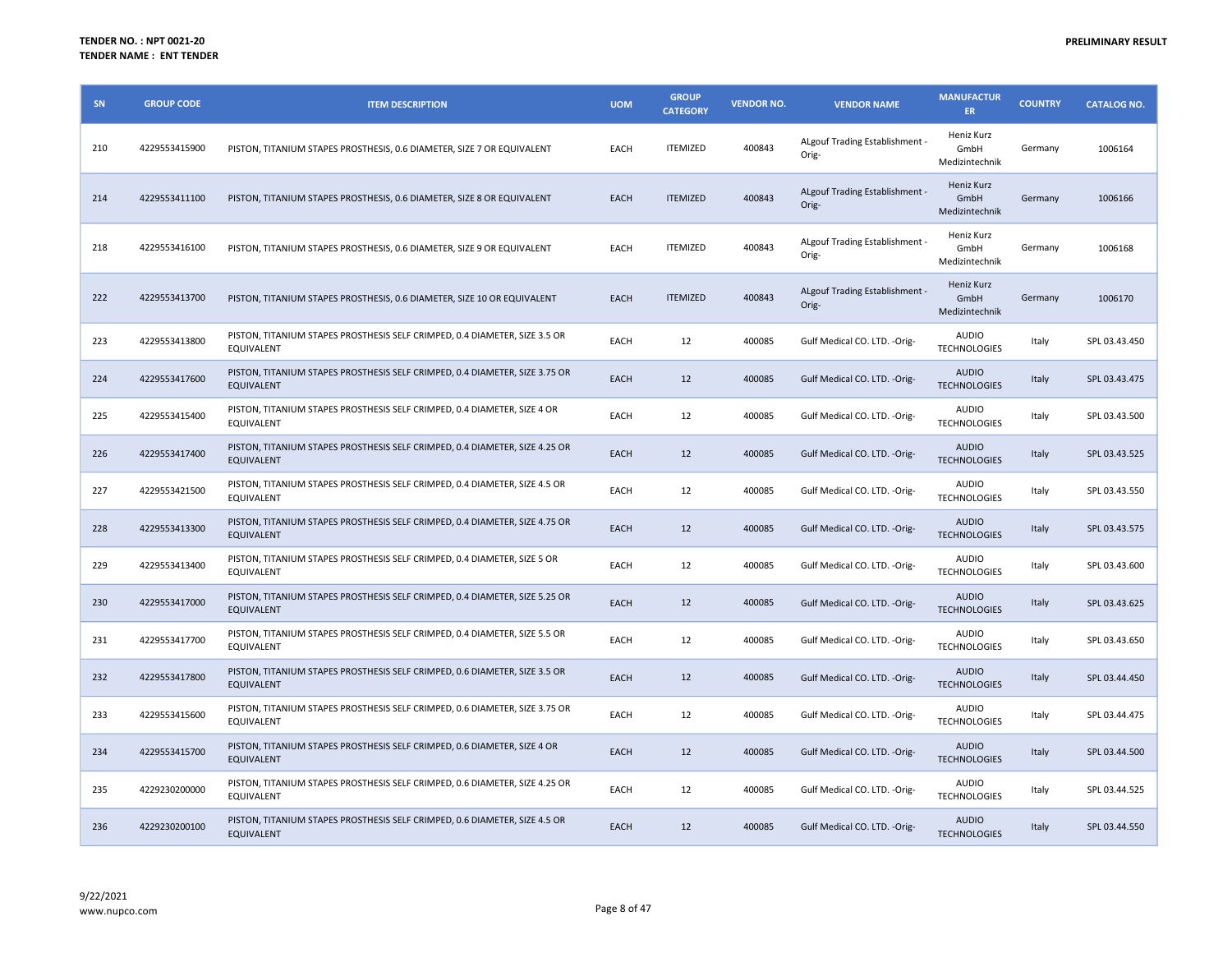| SN  | <b>GROUP CODE</b> | <b>ITEM DESCRIPTION</b>                                                                                                               | <b>UOM</b>  | <b>GROUP</b><br><b>CATEGORY</b> | <b>VENDOR NO.</b> | <b>VENDOR NAME</b>                              | <b>MANUFACTUR</b><br><b>ER</b>      | <b>COUNTRY</b> | <b>CATALOG NO.</b> |
|-----|-------------------|---------------------------------------------------------------------------------------------------------------------------------------|-------------|---------------------------------|-------------------|-------------------------------------------------|-------------------------------------|----------------|--------------------|
| 237 | 4229553421600     | PISTON, TITANIUM STAPES PROSTHESIS SELF CRIMPED, 0.6 DIAMETER, SIZE 4.75 OR<br>EQUIVALENT                                             | EACH        | 12                              | 400085            | Gulf Medical CO. LTD. -Orig-                    | <b>AUDIO</b><br><b>TECHNOLOGIES</b> | Italy          | SPL 03.44.575      |
| 238 | 4229230200200     | PISTON, TITANIUM STAPES PROSTHESIS SELF CRIMPED, 0.6 DIAMETER, SIZE 5 OR<br><b>EQUIVALENT</b>                                         | EACH        | 12                              | 400085            | Gulf Medical CO. LTD. - Orig-                   | <b>AUDIO</b><br><b>TECHNOLOGIES</b> | Italy          | SPL 03.44.600      |
| 239 | 4229553421700     | PISTON, TITANIUM STAPES PROSTHESIS SELF CRIMPED, 0.6 DIAMETER, SIZE 5.25 OR<br><b>EQUIVALENT</b>                                      | EACH        | 12                              | 400085            | Gulf Medical CO. LTD. - Orig-                   | <b>AUDIO</b><br><b>TECHNOLOGIES</b> | Italy          | SPL 03.44.625      |
| 240 | 4229553421800     | PISTON, TITANIUM STAPES PROSTHESIS SELF CRIMPED, 0.6 DIAMETER, SIZE 5.5 OR<br>EQUIVALENT                                              | <b>EACH</b> | 12                              | 400085            | Gulf Medical CO. LTD. - Orig-                   | <b>AUDIO</b><br><b>TECHNOLOGIES</b> | Italy          | SPL 03.44.650      |
| 241 | 4229553423700     | PROSTHESIS, PARTIAL OSSICULAR REPLACEMENT, HYDROXYAPATITE, (READY MADE AS<br>SINGLE UNIT), SIZE 2 OR EQUIVALENT                       | EACH        | 13                              | 400230            | Mohamed Abd Ellatef Basha For<br>Medical -Orig- | GraceMedical                        | <b>USA</b>     | 770-200            |
| 242 | 4229553423800     | PROSTHESIS, PARTIAL OSSICULAR REPLACEMENT, HYDROXYAPATITE, (READY MADE AS<br>SINGLE UNIT), SIZE 2.25 OR EQUIVALENT                    | <b>EACH</b> | 13                              | 400230            | Mohamed Abd Ellatef Basha For<br>Medical -Orig- | GraceMedical                        | <b>USA</b>     | 770-225            |
| 243 | 4229553423900     | PROSTHESIS, PARTIAL OSSICULAR REPLACEMENT, HYDROXYAPATITE, (READY MADE AS<br>SINGLE UNIT), SIZE 2.5 OR EQUIVALENT                     | EACH        | 13                              | 400230            | Mohamed Abd Ellatef Basha For<br>Medical -Orig- | GraceMedical                        | <b>USA</b>     | 770-250            |
| 244 | 4229553424000     | PROSTHESIS, PARTIAL OSSICULAR REPLACEMENT, HYDROXYAPATITE, (READY MADE AS<br>SINGLE UNIT), SIZE 2.75 OR EQUIVALENT                    | <b>EACH</b> | 13                              | 400230            | Mohamed Abd Ellatef Basha For<br>Medical -Orig- | GraceMedical                        | <b>USA</b>     | 770-275            |
| 245 | 4229553424100     | PROSTHESIS, PARTIAL OSSICULAR REPLACEMENT, HYDROXYAPATITE, (READY MADE AS<br>SINGLE UNIT), SIZE 3 OR EQUIVALENT                       | EACH        | 13                              | 400230            | Mohamed Abd Ellatef Basha For<br>Medical -Orig- | GraceMedical                        | <b>USA</b>     | 770-300            |
| 246 | 4229553414200     | PROSTHESIS, PARTIAL OSSICULAR REPLACEMENT, HYDROXYAPATITE, (READY MADE AS<br>SINGLE UNIT), SIZE 3.25 OR EQUIVALENT                    | <b>EACH</b> | 13                              | 400230            | Mohamed Abd Ellatef Basha For<br>Medical -Orig- | GraceMedical                        | <b>USA</b>     | 770-325            |
| 247 | 4229553414300     | PROSTHESIS, PARTIAL OSSICULAR REPLACEMENT, HYDROXYAPATITE, (READY MADE AS<br>SINGLE UNIT), SIZE 3.5 OR EQUIVALENT                     | EACH        | 13                              | 400230            | Mohamed Abd Ellatef Basha For<br>Medical -Orig- | GraceMedical                        | <b>USA</b>     | 770-350            |
| 248 | 4229553413900     | PROSTHESIS, PARTIAL OSSICULAR REPLACEMENT, TITANIUM, (READY MADE AS SINGLE<br>UNIT), SIZE 1.75 OR EQUIVALENT                          | <b>EACH</b> | 14                              | 400230            | Mohamed Abd Ellatef Basha For<br>Medical -Orig- | GraceMedical                        | <b>USA</b>     | 765-175            |
| 249 | 4229553414000     | PROSTHESIS, PARTIAL OSSICULAR REPLACEMENT, TITANIUM, (READY MADE AS SINGLE<br>UNIT), SIZE 2 OR EQUIVALENT                             | EACH        | 14                              | 400230            | Mohamed Abd Ellatef Basha For<br>Medical -Orig- | GraceMedical                        | <b>USA</b>     | 765-200            |
| 250 | 4229553414100     | PROSTHESIS, PARTIAL OSSICULAR REPLACEMENT, TITANIUM, (READY MADE AS SINGLE<br>UNIT), SIZE 2.25 OR EQUIVALENT                          | EACH        | 14                              | 400230            | Mohamed Abd Ellatef Basha For<br>Medical -Orig- | GraceMedical                        | <b>USA</b>     | 765-225            |
| 251 | 4229553424600     | PROSTHESIS, PARTIAL OSSICULAR REPLACEMENT, TITANIUM, (READY MADE AS SINGLE<br>UNIT), SIZE 2.5 OR EQUIVALENT                           | EACH        | 14                              | 400230            | Mohamed Abd Ellatef Basha For                   | GraceMedical                        | <b>USA</b>     | 765-250            |
| 252 | 4229553424700     | PROSTHESIS, PARTIAL OSSICULAR REPLACEMENT, TITANIUM, (READY MADE AS SINGLE                                                            | <b>EACH</b> | 14                              | 400230            | Medical -Orig-<br>Mohamed Abd Ellatef Basha For | GraceMedical                        | <b>USA</b>     | 765-275            |
| 253 | 4229553424800     | UNIT), SIZE 2.75 OR EQUIVALENT<br>PROSTHESIS, PARTIAL OSSICULAR REPLACEMENT, TITANIUM, (READY MADE AS SINGLE                          | EACH        | 14                              | 400230            | Medical -Orig-<br>Mohamed Abd Ellatef Basha For | GraceMedical                        | <b>USA</b>     | 765-300            |
| 254 | 4229553408800     | UNIT), SIZE 3 OR EQUIVALENT<br>PROSTHESIS, PARTIAL OSSICULAR REPLACEMENT, TITANIUM, (READY MADE AS SINGLE                             | <b>EACH</b> | 14                              | 400230            | Medical -Orig-<br>Mohamed Abd Ellatef Basha For | GraceMedical                        | <b>USA</b>     | 765-325            |
| 255 | 4229553424900     | UNIT), SIZE 3.25 OR EQUIVALENT<br>PROSTHESIS, PARTIAL OSSICULAR REPLACEMENT, TITANIUM, (READY MADE AS SINGLE                          | EACH        | 14                              | 400230            | Medical -Orig-<br>Mohamed Abd Ellatef Basha For | GraceMedical                        | <b>USA</b>     | 765-350            |
| 256 | 4229553425000     | UNIT), SIZE 3.5 OR EQUIVALENT<br>PROSTHESIS, PARTIAL OSSICULAR REPLACEMENT, TITANIUM, (READY MADE AS SINGLE                           | <b>EACH</b> | 14                              | 400230            | Medical -Orig-<br>Mohamed Abd Ellatef Basha For | GraceMedical                        | <b>USA</b>     | 765-375            |
| 257 | 4229553425100     | UNIT). SIZE 3.75 OR EQUIVALENT<br>PROSTHESIS, PARTIAL OSSICULAR REPLACEMENT, TITANIUM, (READY MADE AS SINGLE                          | EACH        | 14                              | 400230            | Medical -Orig-<br>Mohamed Abd Ellatef Basha For | GraceMedical                        | <b>USA</b>     | 765-400            |
| 258 | 4229553411600     | UNIT). SIZE 4 OR EQUIVALENT<br>PROSTHESIS, PARTIAL OSSICULAR REPLACEMENT, HYDROXYAPATITE, WITH MALLEUS                                | EACH        | 15                              | 400230            | Medical -Orig-<br>Mohamed Abd Ellatef Basha For | GraceMedical                        | <b>USA</b>     | 690                |
| 259 | 4229553411700     | NOTCH (READY MADE AS SINGLE UNIT), SIZE 2 OR EQUIVALENT<br>PROSTHESIS, PARTIAL OSSICULAR REPLACEMENT, HYDROXYAPATITE, WITH MALLEUS    | EACH        | 15                              | 400230            | Medical -Orig-<br>Mohamed Abd Ellatef Basha For | GraceMedical                        | <b>USA</b>     | 695                |
| 260 | 4229553411800     | NOTCH (READY MADE AS SINGLE UNIT), SIZE 2.25 OR EQUIVALENT<br>PROSTHESIS, PARTIAL OSSICULAR REPLACEMENT, HYDROXYAPATITE, WITH MALLEUS | EACH        | 15                              | 400230            | Medical -Orig-<br>Mohamed Abd Ellatef Basha For | GraceMedical                        | <b>USA</b>     | 695                |
| 261 | 4229553412700     | NOTCH (READY MADE AS SINGLE UNIT), SIZE 2.5 OR EQUIVALENT<br>PROSTHESIS, PARTIAL OSSICULAR REPLACEMENT, HYDROXYAPATITE, WITH MALLEUS  | EACH        | 15                              | 400230            | Medical -Orig-<br>Mohamed Abd Ellatef Basha For | GraceMedical                        | <b>USA</b>     | 695                |
| 262 | 4229553412800     | NOTCH (READY MADE AS SINGLE UNIT), SIZE 2.75 OR EQUIVALENT<br>PROSTHESIS, PARTIAL OSSICULAR REPLACEMENT, HYDROXYAPATITE, WITH MALLEUS | <b>EACH</b> | 15                              | 400230            | Medical -Orig-<br>Mohamed Abd Ellatef Basha For | GraceMedical                        | <b>USA</b>     | 695                |
| 263 | 4229553412900     | NOTCH (READY MADE AS SINGLE UNIT), SIZE 3 OR EQUIVALENT<br>PROSTHESIS, PARTIAL OSSICULAR REPLACEMENT, HYDROXYAPATITE, WITH MALLEUS    | EACH        | 15                              | 400230            | Medical -Orig-<br>Mohamed Abd Ellatef Basha For | GraceMedical                        | <b>USA</b>     | 695                |
|     |                   | NOTCH (READY MADE AS SINGLE UNIT), SIZE 3.25 OR EQUIVALENT                                                                            |             |                                 |                   | Medical -Orig-                                  |                                     |                |                    |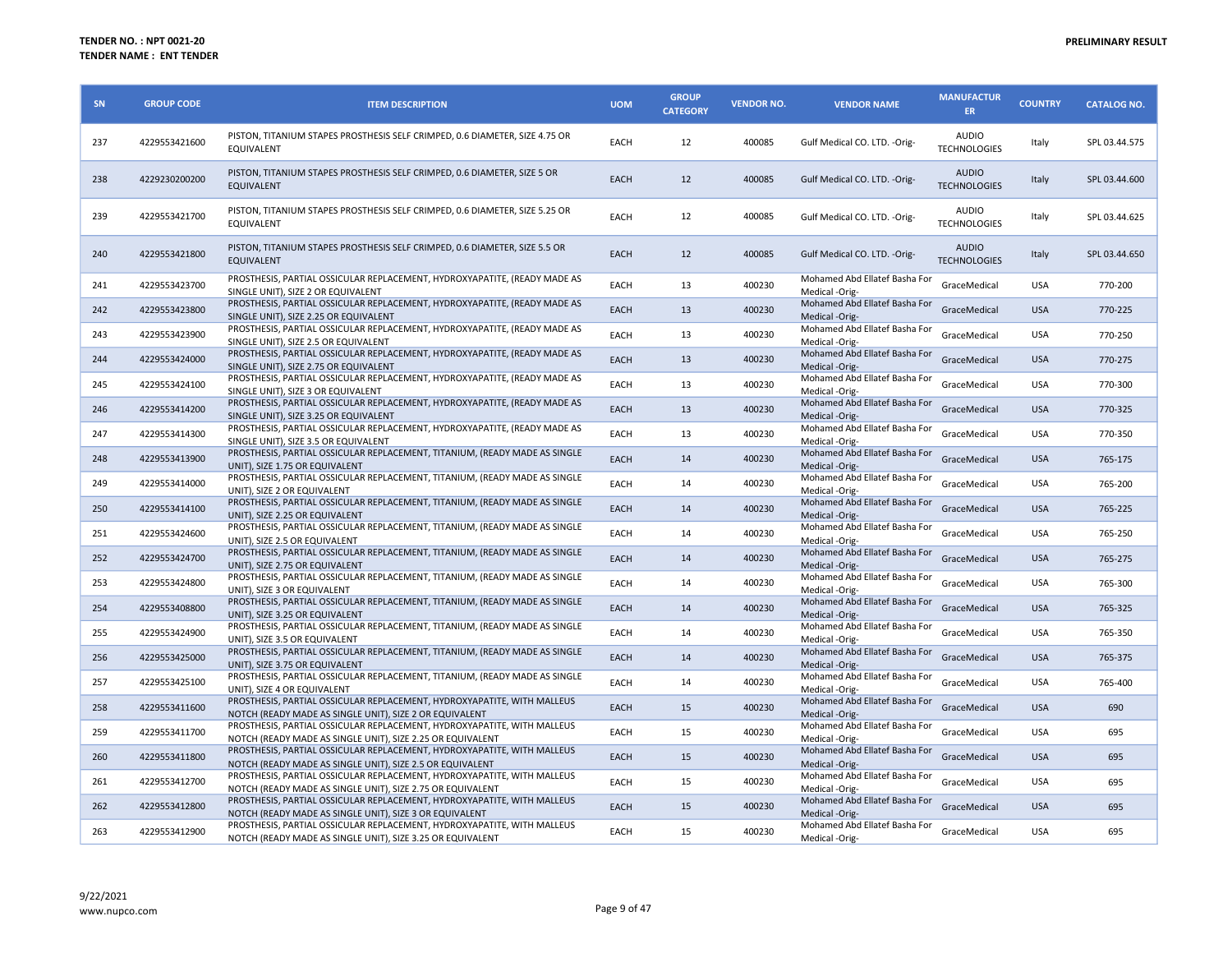| SN  | <b>GROUP CODE</b> | <b>ITEM DESCRIPTION</b>                                                                                                               | <b>UOM</b>  | <b>GROUP</b><br><b>CATEGORY</b> | <b>VENDOR NO.</b> | <b>VENDOR NAME</b>                              | <b>MANUFACTUR</b><br>ER.                    | <b>COUNTRY</b> | <b>CATALOG NO.</b> |
|-----|-------------------|---------------------------------------------------------------------------------------------------------------------------------------|-------------|---------------------------------|-------------------|-------------------------------------------------|---------------------------------------------|----------------|--------------------|
| 264 | 4229553411900     | PROSTHESIS, PARTIAL OSSICULAR REPLACEMENT, HYDROXYAPATITE, WITH MALLEUS<br>NOTCH (READY MADE AS SINGLE UNIT), SIZE 3.5 OR EQUIVALENT  | <b>EACH</b> | 15                              | 400230            | Mohamed Abd Ellatef Basha For<br>Medical -Orig- | GraceMedical                                | <b>USA</b>     | 695                |
| 265 | 4229553412300     | PROSTHESIS, PARTIAL OSSICULAR REPLACEMENT, HYDROXYAPATITE, WITH MALLEUS<br>NOTCH (READY MADE AS SINGLE UNIT), SIZE 3.75 OR EQUIVALENT | EACH        | 15                              | 400230            | Mohamed Abd Ellatef Basha For<br>Medical -Orig- | GraceMedical                                | <b>USA</b>     | 695                |
| 266 | 4229553412100     | PROSTHESIS, PARTIAL OSSICULAR REPLACEMENT, HYDROXYAPATITE, WITH MALLEUS<br>NOTCH (READY MADE AS SINGLE UNIT), SIZE 4 OR EQUIVALENT    | <b>EACH</b> | 15                              | 400230            | Mohamed Abd Ellatef Basha For<br>Medical -Orig- | GraceMedical                                | <b>USA</b>     | 695                |
| 267 | 4229553412000     | PROSTHESIS, PARTIAL OSSICULAR REPLACEMENT, HYDROXYAPATITE, WITH MALLEUS<br>NOTCH (READY MADE AS SINGLE UNIT), SIZE 4.25 OR EQUIVALENT | EACH        | 15                              | 400230            | Mohamed Abd Ellatef Basha For<br>Medical -Orig- | GraceMedical                                | <b>USA</b>     | 695                |
| 268 | 4229553424300     | PROSTHESIS, PARTIAL OSSICULAR REPLACEMENT, HYDROXYAPATITE, WITH MALLEUS<br>NOTCH (READY MADE AS SINGLE UNIT). SIZE 4.5 OR EQUIVALENT  | <b>EACH</b> | 15                              | 400230            | Mohamed Abd Ellatef Basha For<br>Medical -Orig- | GraceMedical                                | <b>USA</b>     | 695                |
| 269 | 4229553411400     | PROSTHESIS, PARTIAL OSSICULAR REPLACEMENT, TITANIUM, WITH MALLEUS NOTCH<br>(READY MADE AS SINGLE UNIT), SIZE 1.75 OR EQUIVALENT       | EACH        | 16.1                            | 400843            | ALgouf Trading Establishment -<br>Orig-         | Heniz Kurz<br>GmbH<br>Medizintechnik        | Germany        | 1002423            |
| 270 | 4229553425200     | PROSTHESIS, PARTIAL OSSICULAR REPLACEMENT, TITANIUM, WITH MALLEUS NOTCH<br>(READY MADE AS SINGLE UNIT), SIZE 2 OR EQUIVALENT          | <b>EACH</b> | 16.1                            | 400843            | ALgouf Trading Establishment -<br>Orig-         | Heniz Kurz<br>GmbH<br>Medizintechnik        | Germany        | 1002424            |
| 271 | 4229553412400     | PROSTHESIS, PARTIAL OSSICULAR REPLACEMENT, TITANIUM, WITH MALLEUS NOTCH<br>(READY MADE AS SINGLE UNIT), SIZE 2.25 OR EQUIVALENT       | EACH        | 16.1                            | 400843            | ALgouf Trading Establishment -<br>Orig-         | <b>Heniz Kurz</b><br>GmbH<br>Medizintechnik | Germany        | 1002425            |
| 272 | 4229553425300     | PROSTHESIS, PARTIAL OSSICULAR REPLACEMENT, TITANIUM, WITH MALLEUS NOTCH<br>(READY MADE AS SINGLE UNIT), SIZE 2.5 OR EQUIVALENT        | EACH        | 16.1                            | 400843            | ALgouf Trading Establishment -<br>Orig-         | Heniz Kurz<br>GmbH<br>Medizintechnik        | Germany        | 1002426            |
| 273 | 4229553412500     | PROSTHESIS, PARTIAL OSSICULAR REPLACEMENT, TITANIUM, WITH MALLEUS NOTCH<br>(READY MADE AS SINGLE UNIT), SIZE 2.75 OR EQUIVALENT       | EACH        | 16.1                            | 400843            | ALgouf Trading Establishment -<br>Orig-         | Heniz Kurz<br>GmbH<br>Medizintechnik        | Germany        | 1002427            |
| 274 | 4229553426800     | PROSTHESIS, PARTIAL OSSICULAR REPLACEMENT, TITANIUM, WITH MALLEUS NOTCH<br>(READY MADE AS SINGLE UNIT), SIZE 3 OR EQUIVALENT          | <b>EACH</b> | 16.1                            | 400843            | ALgouf Trading Establishment -<br>Orig-         | Heniz Kurz<br>GmbH<br>Medizintechnik        | Germany        | 1002428            |
| 275 | 4229553412600     | PROSTHESIS, PARTIAL OSSICULAR REPLACEMENT, TITANIUM, WITH MALLEUS NOTCH<br>(READY MADE AS SINGLE UNIT), SIZE 3.25 OR EQUIVALENT       | EACH        | 16.1                            | 400843            | ALgouf Trading Establishment -<br>Orig-         | Heniz Kurz<br>GmbH<br>Medizintechnik        | Germany        | 1002429            |
| 276 | 4229553411300     | PROSTHESIS, PARTIAL OSSICULAR REPLACEMENT, TITANIUM, WITH MALLEUS NOTCH<br>(READY MADE AS SINGLE UNIT), SIZE 3.5 OR EQUIVALENT        | <b>EACH</b> | 16.1                            | 400843            | ALgouf Trading Establishment -<br>Orig-         | Heniz Kurz<br>GmhH<br>Medizintechnik        | Germany        | 1002430            |
| 281 | 4229553427400     | PROSTHESIS, TOTAL OSSICULAR REPLACEMENT, TITANIUM, SIZE 2MM OR EQUIVALENT                                                             | EACH        | 17.1                            | 400230            | Mohamed Abd Ellatef Basha For<br>Medical -Orig- | GraceMedical                                | <b>USA</b>     | 705-200            |
| 283 | 4229553427200     | PROSTHESIS, TOTAL OSSICULAR REPLACEMENT, TITANIUM, SIZE 2.5 OR EQUIVALENT                                                             | <b>EACH</b> | 17.1                            | 400230            | Mohamed Abd Ellatef Basha For<br>Medical -Orig- | GraceMedical                                | <b>USA</b>     | 705-250            |
| 285 | 4229553427500     | PROSTHESIS, TOTAL OSSICULAR REPLACEMENT, TITANIUM, SIZE 3 OR EQUIVALENT                                                               | EACH        | 17.1                            | 400085            | Gulf Medical CO. LTD. - Orig-                   | <b>AUDIO</b><br><b>TECHNOLOGIES</b>         | Italy          | TAP 07.63          |
| 285 | 4229553427500     | PROSTHESIS, TOTAL OSSICULAR REPLACEMENT, TITANIUM, SIZE 3 OR EQUIVALENT                                                               | <b>EACH</b> | 17.1                            | 400230            | Mohamed Abd Ellatef Basha For<br>Medical -Orig- | GraceMedical                                | <b>USA</b>     | 705-300            |
| 286 | 4229553427600     | PROSTHESIS, TOTAL OSSICULAR REPLACEMENT, TITANIUM, SIZE 3.25 OR EQUIVALENT                                                            | EACH        | 17.1                            | 400085            | Gulf Medical CO. LTD. - Orig-                   | <b>AUDIO</b><br><b>TECHNOLOGIES</b>         | Italy          | TAP 07.63          |
| 286 | 4229553427600     | PROSTHESIS, TOTAL OSSICULAR REPLACEMENT, TITANIUM, SIZE 3.25 OR EQUIVALENT                                                            | <b>EACH</b> | 17.1                            | 400230            | Mohamed Abd Ellatef Basha For<br>Medical -Orig- | GraceMedical                                | <b>USA</b>     | 705-325            |
| 287 | 4229553427700     | PROSTHESIS, TOTAL OSSICULAR REPLACEMENT, TITANIUM, SIZE 3.5 OR EQUIVALENT                                                             | EACH        | 17.1                            | 400085            | Gulf Medical CO. LTD. -Orig-                    | <b>AUDIO</b><br><b>TECHNOLOGIES</b>         | Italy          | TAP 07.63          |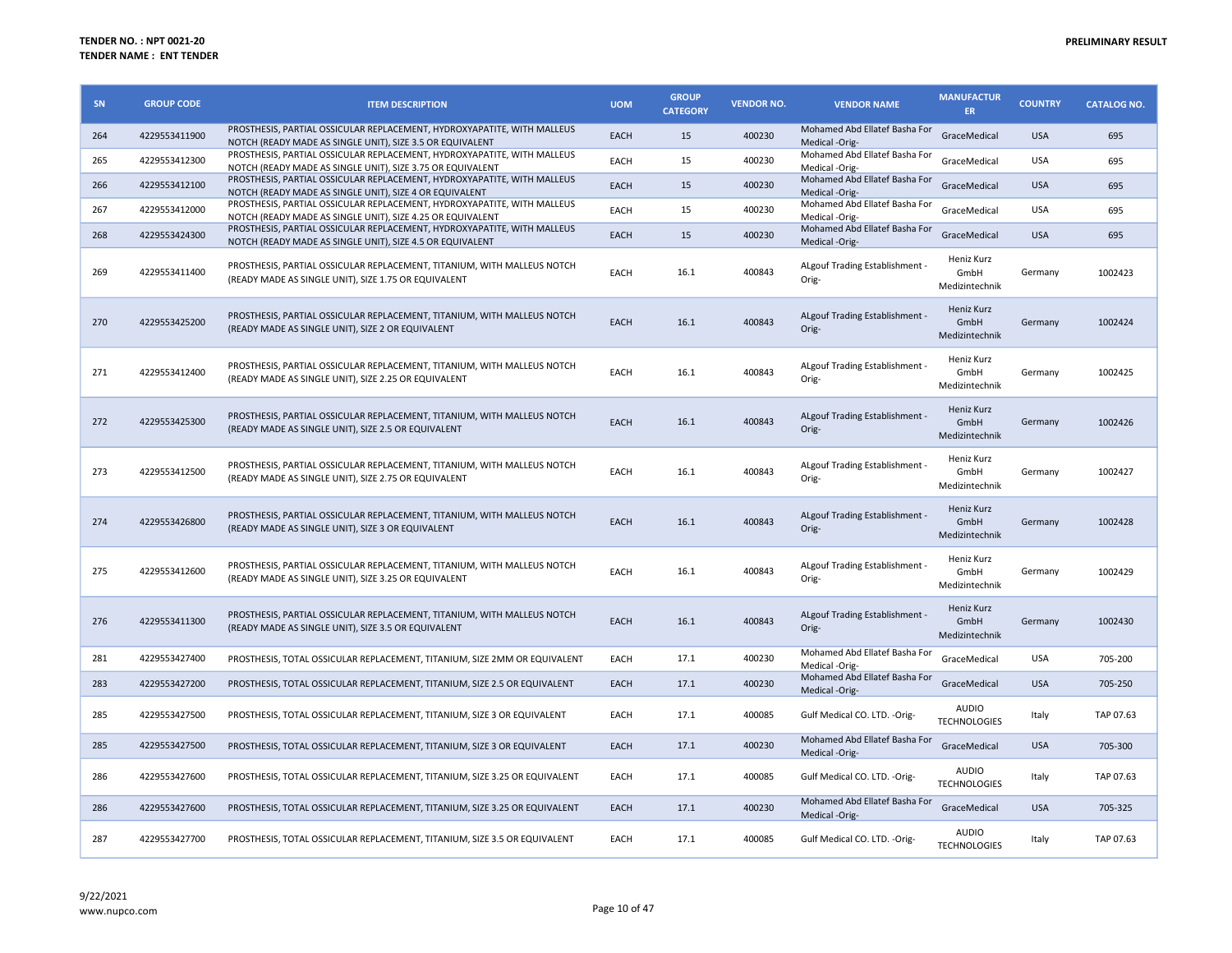| SN  | <b>GROUP CODE</b> | <b>ITEM DESCRIPTION</b>                                                    | <b>UOM</b>  | <b>GROUP</b><br><b>CATEGORY</b> | <b>VENDOR NO.</b> | <b>VENDOR NAME</b>                              | <b>MANUFACTUR</b><br><b>ER</b>      | <b>COUNTRY</b> | <b>CATALOG NO.</b> |
|-----|-------------------|----------------------------------------------------------------------------|-------------|---------------------------------|-------------------|-------------------------------------------------|-------------------------------------|----------------|--------------------|
| 287 | 4229553427700     | PROSTHESIS, TOTAL OSSICULAR REPLACEMENT, TITANIUM, SIZE 3.5 OR EQUIVALENT  | EACH        | 17.1                            | 400230            | Mohamed Abd Ellatef Basha For<br>Medical -Orig- | GraceMedical                        | <b>USA</b>     | 705-350            |
| 288 | 4229553427800     | PROSTHESIS, TOTAL OSSICULAR REPLACEMENT, TITANIUM, SIZE 3.75 OR EQUIVALENT | EACH        | 17.1                            | 400085            | Gulf Medical CO. LTD. - Orig-                   | <b>AUDIO</b><br><b>TECHNOLOGIES</b> | Italy          | TAP 07.63          |
| 288 | 4229553427800     | PROSTHESIS, TOTAL OSSICULAR REPLACEMENT, TITANIUM, SIZE 3.75 OR EQUIVALENT | <b>EACH</b> | 17.1                            | 400230            | Mohamed Abd Ellatef Basha For<br>Medical -Orig- | GraceMedical                        | <b>USA</b>     | 705-375            |
| 289 | 4229553427900     | PROSTHESIS, TOTAL OSSICULAR REPLACEMENT, TITANIUM, SIZE 4 OR EQUIVALENT    | EACH        | 17.1                            | 400085            | Gulf Medical CO. LTD. - Orig-                   | <b>AUDIO</b><br><b>TECHNOLOGIES</b> | Italy          | TAP 07.63          |
| 289 | 4229553427900     | PROSTHESIS, TOTAL OSSICULAR REPLACEMENT, TITANIUM, SIZE 4 OR EQUIVALENT    | <b>EACH</b> | 17.1                            | 400230            | Mohamed Abd Ellatef Basha For<br>Medical -Orig- | GraceMedical                        | <b>USA</b>     | 705-400            |
| 290 | 4229553428000     | PROSTHESIS, TOTAL OSSICULAR REPLACEMENT, TITANIUM, SIZE 4.25 OR EQUIVALENT | EACH        | 17.1                            | 400085            | Gulf Medical CO. LTD. - Orig-                   | <b>AUDIO</b><br><b>TECHNOLOGIES</b> | Italy          | TAP 07.63          |
| 290 | 4229553428000     | PROSTHESIS, TOTAL OSSICULAR REPLACEMENT, TITANIUM, SIZE 4.25 OR EQUIVALENT | <b>EACH</b> | 17.1                            | 400230            | Mohamed Abd Ellatef Basha For<br>Medical -Orig- | GraceMedical                        | <b>USA</b>     | 705-425            |
| 291 | 4229553428100     | PROSTHESIS, TOTAL OSSICULAR REPLACEMENT, TITANIUM, SIZE 4.5 OR EQUIVALENT  | EACH        | 17.1                            | 400085            | Gulf Medical CO. LTD. - Orig-                   | <b>AUDIO</b><br><b>TECHNOLOGIES</b> | Italy          | TAP 07.63          |
| 291 | 4229553428100     | PROSTHESIS, TOTAL OSSICULAR REPLACEMENT, TITANIUM, SIZE 4.5 OR EQUIVALENT  | <b>EACH</b> | 17.1                            | 400230            | Mohamed Abd Ellatef Basha For<br>Medical -Orig- | GraceMedical                        | <b>USA</b>     | 705-450            |
| 292 | 4229553428200     | PROSTHESIS, TOTAL OSSICULAR REPLACEMENT, TITANIUM, SIZE 4.75 OR EQUIVALENT | EACH        | 17.1                            | 400085            | Gulf Medical CO. LTD. - Orig-                   | AUDIO<br><b>TECHNOLOGIES</b>        | Italy          | TAP 07.63          |
| 292 | 4229553428200     | PROSTHESIS, TOTAL OSSICULAR REPLACEMENT, TITANIUM, SIZE 4.75 OR EQUIVALENT | <b>EACH</b> | 17.1                            | 400230            | Mohamed Abd Ellatef Basha For<br>Medical -Orig- | GraceMedical                        | <b>USA</b>     | 705-475            |
| 293 | 4229553428300     | PROSTHESIS, TOTAL OSSICULAR REPLACEMENT, TITANIUM, SIZE 5 OR EQUIVALENT    | EACH        | 17.1                            | 400085            | Gulf Medical CO. LTD. - Orig-                   | AUDIO<br><b>TECHNOLOGIES</b>        | Italy          | TAP 07.63          |
| 293 | 4229553428300     | PROSTHESIS, TOTAL OSSICULAR REPLACEMENT, TITANIUM, SIZE 5 OR EQUIVALENT    | EACH        | 17.1                            | 400230            | Mohamed Abd Ellatef Basha For<br>Medical -Orig- | GraceMedical                        | <b>USA</b>     | 705-500            |
| 294 | 4229553428400     | PROSTHESIS, TOTAL OSSICULAR REPLACEMENT, TITANIUM, SIZE 5.25 OR EQUIVALENT | EACH        | 17.1                            | 400085            | Gulf Medical CO. LTD. - Orig-                   | <b>AUDIO</b><br><b>TECHNOLOGIES</b> | Italy          | TAP 07.63          |
| 294 | 4229553428400     | PROSTHESIS, TOTAL OSSICULAR REPLACEMENT, TITANIUM, SIZE 5.25 OR EQUIVALENT | <b>EACH</b> | 17.1                            | 400230            | Mohamed Abd Ellatef Basha For<br>Medical -Orig- | GraceMedical                        | <b>USA</b>     | 705-525            |
| 295 | 4229553428500     | PROSTHESIS, TOTAL OSSICULAR REPLACEMENT, TITANIUM, SIZE 5.5 OR EQUIVALENT  | EACH        | 17.1                            | 400085            | Gulf Medical CO. LTD. - Orig-                   | <b>AUDIO</b><br><b>TECHNOLOGIES</b> | Italy          | TAP 07.63          |
| 295 | 4229553428500     | PROSTHESIS, TOTAL OSSICULAR REPLACEMENT, TITANIUM, SIZE 5.5 OR EQUIVALENT  | <b>EACH</b> | 17.1                            | 400230            | Mohamed Abd Ellatef Basha For<br>Medical -Orig- | GraceMedical                        | <b>USA</b>     | 705-550            |
| 296 | 4229553428600     | PROSTHESIS, TOTAL OSSICULAR REPLACEMENT, TITANIUM, SIZE 5.75 OR EQUIVALENT | EACH        | 17.1                            | 400085            | Gulf Medical CO. LTD. - Orig-                   | <b>AUDIO</b><br><b>TECHNOLOGIES</b> | Italy          | TAP 07.63          |
| 296 | 4229553428600     | PROSTHESIS, TOTAL OSSICULAR REPLACEMENT, TITANIUM, SIZE 5.75 OR EQUIVALENT | <b>EACH</b> | 17.1                            | 400230            | Mohamed Abd Ellatef Basha For<br>Medical -Orig- | GraceMedical                        | <b>USA</b>     | 705-575            |
| 297 | 4229553428700     | PROSTHESIS, TOTAL OSSICULAR REPLACEMENT, TITANIUM, SIZE 6 OR EQUIVALENT    | EACH        | 17.1                            | 400085            | Gulf Medical CO. LTD. - Orig-                   | <b>AUDIO</b><br><b>TECHNOLOGIES</b> | Italy          | TAP 07.63          |
| 297 | 4229553428700     | PROSTHESIS, TOTAL OSSICULAR REPLACEMENT, TITANIUM, SIZE 6 OR EQUIVALENT    | <b>EACH</b> | 17.1                            | 400230            | Mohamed Abd Ellatef Basha For<br>Medical -Orig- | GraceMedical                        | <b>USA</b>     | 705-600            |
| 298 | 4229553428800     | PROSTHESIS, TOTAL OSSICULAR REPLACEMENT, TITANIUM, SIZE 6.25 OR EQUIVALENT | EACH        | 17.1                            | 400085            | Gulf Medical CO. LTD. - Orig-                   | <b>AUDIO</b><br><b>TECHNOLOGIES</b> | Italy          | TAP 07.63          |
| 298 | 4229553428800     | PROSTHESIS, TOTAL OSSICULAR REPLACEMENT, TITANIUM, SIZE 6.25 OR EQUIVALENT | <b>EACH</b> | 17.1                            | 400230            | Mohamed Abd Ellatef Basha For<br>Medical -Orig- | GraceMedical                        | <b>USA</b>     | 705-625            |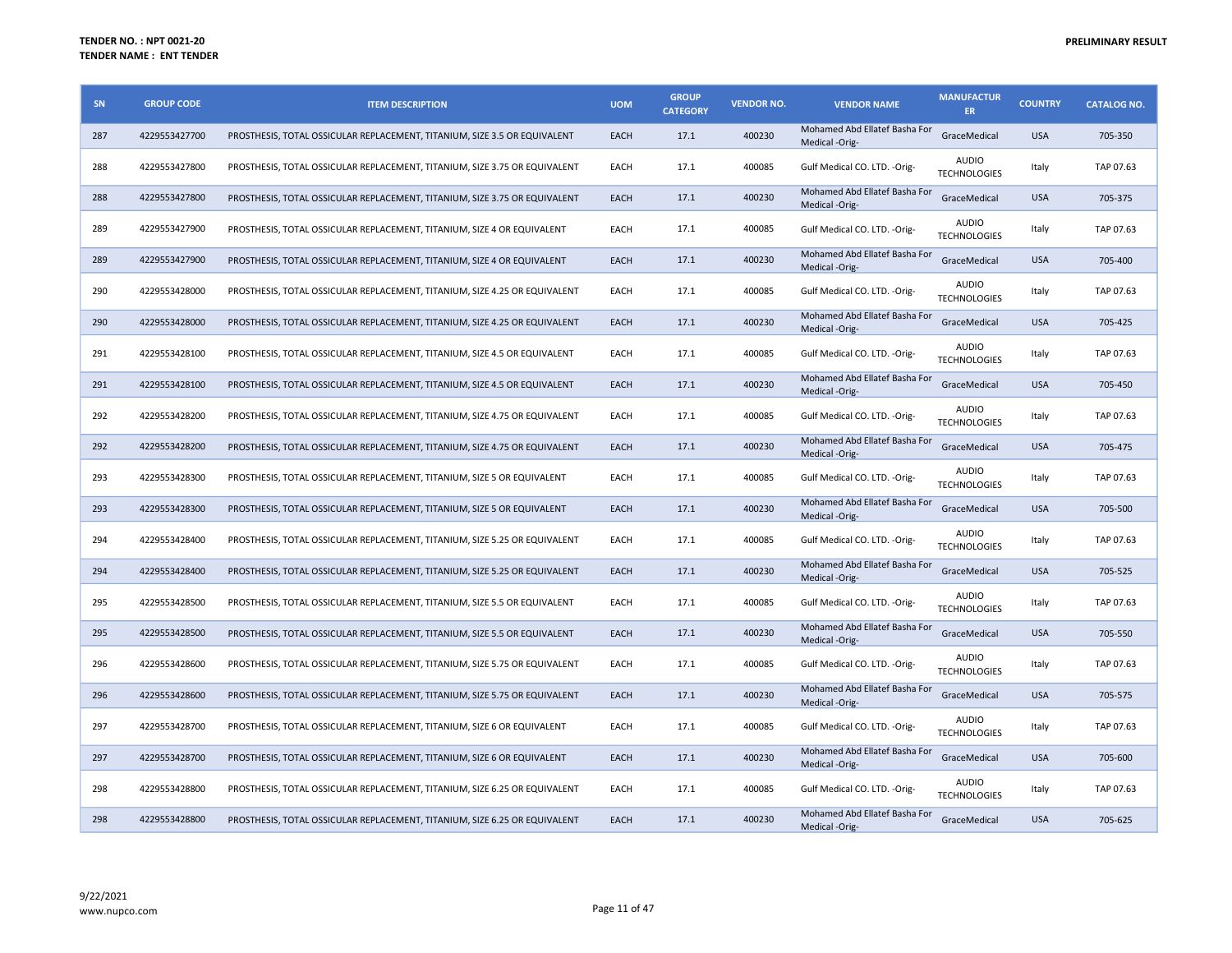| SN  | <b>GROUP CODE</b> | <b>ITEM DESCRIPTION</b>                                                                                      | <b>UOM</b>  | <b>GROUP</b><br><b>CATEGORY</b> | <b>VENDOR NO.</b> | <b>VENDOR NAME</b>                              | <b>MANUFACTUR</b><br><b>ER</b>       | <b>COUNTRY</b> | <b>CATALOG NO.</b> |
|-----|-------------------|--------------------------------------------------------------------------------------------------------------|-------------|---------------------------------|-------------------|-------------------------------------------------|--------------------------------------|----------------|--------------------|
| 299 | 4229553428900     | PROSTHESIS, TOTAL OSSICULAR REPLACEMENT, TITANIUM, SIZE 6.5 OR EQUIVALENT                                    | EACH        | 17.1                            | 400085            | Gulf Medical CO. LTD. - Orig-                   | <b>AUDIO</b><br><b>TECHNOLOGIES</b>  | Italy          | TAP 07.63          |
| 299 | 4229553428900     | PROSTHESIS, TOTAL OSSICULAR REPLACEMENT, TITANIUM, SIZE 6.5 OR EQUIVALENT                                    | EACH        | 17.1                            | 400230            | Mohamed Abd Ellatef Basha For<br>Medical -Orig- | GraceMedical                         | <b>USA</b>     | 705-650            |
| 300 | 4229553429000     | PROSTHESIS, TOTAL OSSICULAR REPLACEMENT, TITANIUM, SIZE 6.75 OR EQUIVALENT                                   | EACH        | 17.1                            | 400085            | Gulf Medical CO. LTD. - Orig-                   | <b>AUDIO</b><br><b>TECHNOLOGIES</b>  | Italy          | TAP 07.63          |
| 300 | 4229553429000     | PROSTHESIS, TOTAL OSSICULAR REPLACEMENT, TITANIUM, SIZE 6.75 OR EQUIVALENT                                   | <b>EACH</b> | 17.1                            | 400230            | Mohamed Abd Ellatef Basha For<br>Medical -Orig- | GraceMedical                         | <b>USA</b>     | 705-675            |
| 301 | 4229553429100     | PROSTHESIS, TOTAL OSSICULAR REPLACEMENT, TITANIUM, SIZE 7 OR EQUIVALENT                                      | EACH        | 17.1                            | 400085            | Gulf Medical CO. LTD. - Orig-                   | <b>AUDIO</b><br><b>TECHNOLOGIES</b>  | Italy          | TAP 07.63          |
| 301 | 4229553429100     | PROSTHESIS, TOTAL OSSICULAR REPLACEMENT, TITANIUM, SIZE 7 OR EQUIVALENT                                      | <b>EACH</b> | 17.1                            | 400230            | Mohamed Abd Ellatef Basha For<br>Medical -Orig- | GraceMedical                         | <b>USA</b>     | 705-700            |
| 302 | 4229553429200     | PISTON, NITINOL/TITANIUM STAPES PROSTHESIS, 0.4 DIAMETER CAN BE CRIMPED BY<br>HEAT, SIZE 3.5MM OR EQUIVALENT | EACH        | 18.1                            | 400843            | ALgouf Trading Establishment -<br>Orig-         | Heniz Kurz<br>GmbH<br>Medizintechnik | Germany        | 1007103            |
| 303 | 4229553429300     | PISTON, NITINOL/TITANIUM STAPES PROSTHESIS, 0.4 DIAMETER CAN BE CRIMPED BY<br>HEAT, SIZE 3.75 OR EQUIVALENT  | EACH        | 18.1                            | 400843            | ALgouf Trading Establishment -<br>Orig-         | Heniz Kurz<br>GmbH<br>Medizintechnik | Germany        | 1007104            |
| 304 | 4229553429400     | PISTON, NITINOL/TITANIUM STAPES PROSTHESIS, 0.4 DIAMETER CAN BE CRIMPED BY<br>HEAT, SIZE 4 OR EQUIVALENT     | EACH        | 18.1                            | 400843            | ALgouf Trading Establishment -<br>Orig-         | Heniz Kurz<br>GmbH<br>Medizintechnik | Germany        | 1007105            |
| 305 | 4229553429500     | PISTON, NITINOL/TITANIUM STAPES PROSTHESIS, 0.4 DIAMETER CAN BE CRIMPED BY<br>HEAT, SIZE 4.25 OR EQUIVALENT  | EACH        | 18.1                            | 400843            | ALgouf Trading Establishment -<br>Orig-         | Heniz Kurz<br>GmbH<br>Medizintechnik | Germany        | 1007106            |
| 306 | 4229553429600     | PISTON, NITINOL/TITANIUM STAPES PROSTHESIS, 0.4 DIAMETER CAN BE CRIMPED BY<br>HEAT, SIZE 4.5 OR EQUIVALENT   | EACH        | 18.1                            | 400843            | ALgouf Trading Establishment -<br>Orig-         | Heniz Kurz<br>GmbH<br>Medizintechnik | Germany        | 1007107            |
| 307 | 4229553429700     | PISTON, NITINOL/TITANIUM STAPES PROSTHESIS, 0.4 DIAMETER CAN BE CRIMPED BY<br>HEAT, SIZE 4.75 OR EQUIVALENT  | EACH        | 18.1                            | 400843            | ALgouf Trading Establishment -<br>Orig-         | Heniz Kurz<br>GmbH<br>Medizintechnik | Germany        | 1007108            |
| 308 | 4229553429800     | PISTON, NITINOL/TITANIUM STAPES PROSTHESIS, 0.4 DIAMETER CAN BE CRIMPED BY<br>HEAT, SIZE 5 OR EQUIVALENT     | EACH        | 18.1                            | 400843            | ALgouf Trading Establishment -<br>Orig-         | Heniz Kurz<br>GmbH<br>Medizintechnik | Germany        | 1007109            |
| 310 | 4229553430000     | PISTON, NITINOL/TITANIUM STAPES PROSTHESIS, 0.4 DIAMETER CAN BE CRIMPED BY<br>HEAT, SIZE 5.5 OR EQUIVALENT   | <b>EACH</b> | 18.1                            | 400843            | ALgouf Trading Establishment -<br>Orig-         | Heniz Kurz<br>GmbH<br>Medizintechnik | Germany        | 1007111            |
| 311 | 4229553430100     | PISTON, NITINOL/TITANIUM STAPES PROSTHESIS, 0.6 DIAMETER CAN BE CRIMPED BY<br>HEAT, SIZE 3.5MM OR EQUIVALENT | EACH        | 18.1                            | 400843            | ALgouf Trading Establishment -<br>Orig-         | Heniz Kurz<br>GmbH<br>Medizintechnik | Germany        | 1007153            |
| 312 | 4229553430200     | PISTON, NITINOL/TITANIUM STAPES PROSTHESIS, 0.6 DIAMETER CAN BE CRIMPED BY<br>HEAT, SIZE 3.75 OR EQUIVALENT  | EACH        | 18.1                            | 400843            | ALgouf Trading Establishment -<br>Orig-         | Heniz Kurz<br>GmbH<br>Medizintechnik | Germany        | 1007154            |
| 313 | 4229553430300     | PISTON, NITINOL/TITANIUM STAPES PROSTHESIS, 0.6 DIAMETER CAN BE CRIMPED BY<br>HEAT, SIZE 4 OR EQUIVALENT     | EACH        | 18.1                            | 400843            | ALgouf Trading Establishment -<br>Orig-         | Heniz Kurz<br>GmbH<br>Medizintechnik | Germany        | 1007155            |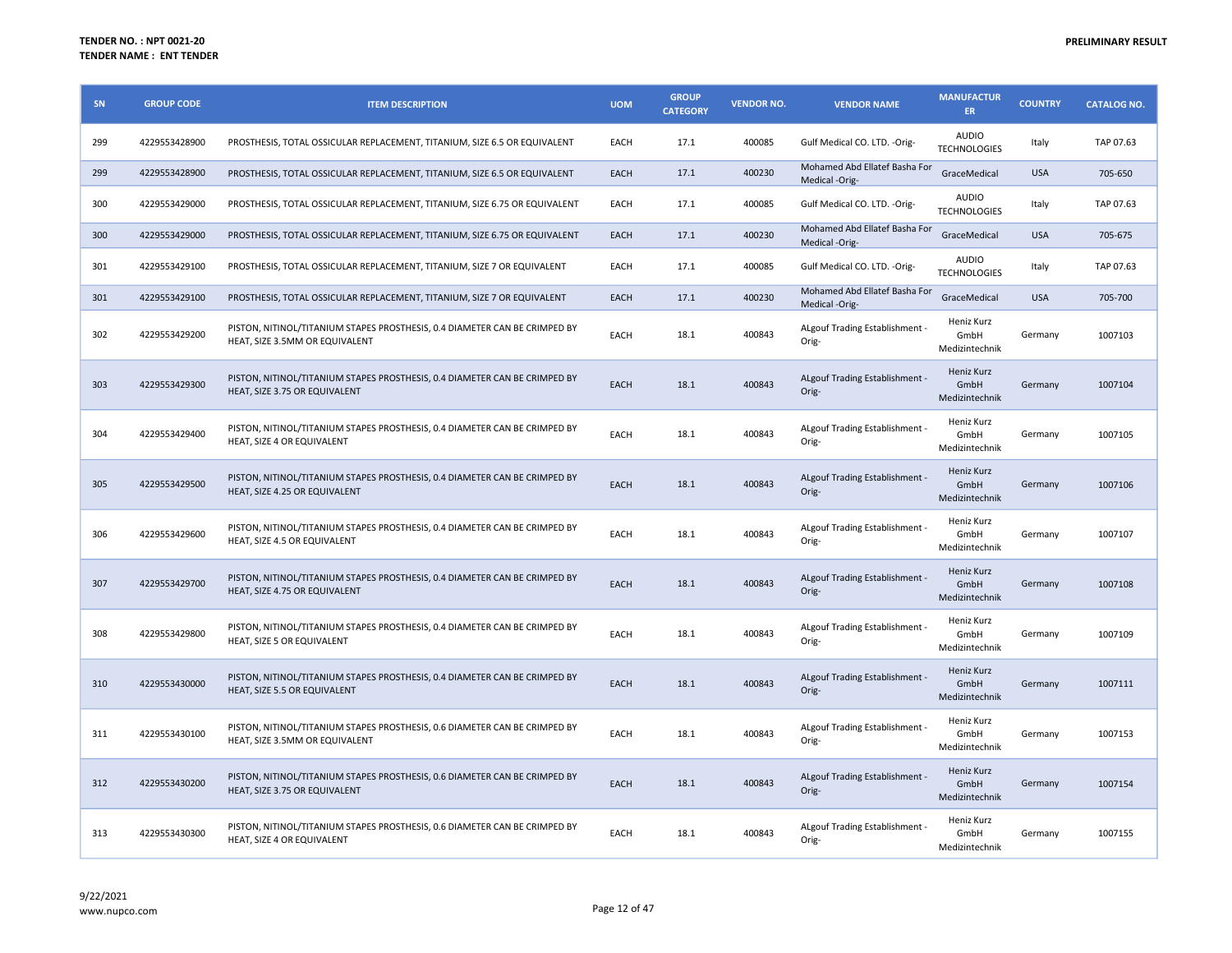| SN  | <b>GROUP CODE</b> | <b>ITEM DESCRIPTION</b>                                                                                            | <b>UOM</b> | <b>GROUP</b><br><b>CATEGORY</b> | <b>VENDOR NO.</b> | <b>VENDOR NAME</b>                      | <b>MANUFACTUR</b><br>ER.             | <b>COUNTRY</b> | <b>CATALOG NO.</b> |
|-----|-------------------|--------------------------------------------------------------------------------------------------------------------|------------|---------------------------------|-------------------|-----------------------------------------|--------------------------------------|----------------|--------------------|
| 314 | 4229553430400     | PISTON, NITINOL/TITANIUM STAPES PROSTHESIS, 0.6 DIAMETER CAN BE CRIMPED BY<br>HEAT, SIZE 4.25 OR EQUIVALENT        | EACH       | 18.1                            | 400843            | ALgouf Trading Establishment -<br>Orig- | Heniz Kurz<br>GmbH<br>Medizintechnik | Germany        | 1007156            |
| 315 | 4229553430500     | PISTON, NITINOL/TITANIUM STAPES PROSTHESIS, 0.6 DIAMETER CAN BE CRIMPED BY<br>HEAT, SIZE 4.5 OR EQUIVALENT         | EACH       | 18.1                            | 400843            | ALgouf Trading Establishment -<br>Orig- | Heniz Kurz<br>GmbH<br>Medizintechnik | Germany        | 1007157            |
| 316 | 4229553430600     | PISTON, NITINOL/TITANIUM STAPES PROSTHESIS, 0.6 DIAMETER CAN BE CRIMPED BY<br>HEAT, SIZE 4.75 OR EQUIVALENT        | EACH       | 18.1                            | 400843            | ALgouf Trading Establishment -<br>Orig- | Heniz Kurz<br>GmbH<br>Medizintechnik | Germany        | 1007158            |
| 317 | 4229553430700     | PISTON, NITINOL/TITANIUM STAPES PROSTHESIS, 0.6 DIAMETER CAN BE CRIMPED BY<br>HEAT, SIZE 5 OR EQUIVALENT           | EACH       | 18.1                            | 400843            | ALgouf Trading Establishment -<br>Orig- | Heniz Kurz<br>GmbH<br>Medizintechnik | Germany        | 1007159            |
| 319 | 4229553430900     | PISTON, NITINOL/TITANIUM STAPES PROSTHESIS, 0.6 DIAMETER CAN BE CRIMPED BY<br>HEAT, SIZE 5.5 OR EQUIVALENT         | EACH       | 18.1                            | 400843            | ALgouf Trading Establishment -<br>Orig- | Heniz Kurz<br>GmbH<br>Medizintechnik | Germany        | 1007161            |
| 323 | 4229553419900     | PISTON, NITINOL/FLUOROPLASTIC STAPES PROSTHESIS, 0.6 DIAMETER CAN BE<br>CRIMPED BY HEAT, SIZE 4.25MM OR EQUIVALENT | EACH       | 19.1                            | 400109            | Leader Health Care -Orig-               | Spiggle and<br>Theis                 | Italy          | 10760425M          |
| 324 | 4229553420000     | PISTON, NITINOL/FLUOROPLASTIC STAPES PROSTHESIS, 0.6 DIAMETER CAN BE<br>CRIMPED BY HEAT, SIZE 4.5 OR EQUIVALENT    | EACH       | 19.1                            | 400109            | Leader Health Care -Orig-               | Spiggle and<br>Theis                 | Italy          | 10760450M          |
| 325 | 4229553420100     | PISTON, NITINOL/FLUOROPLASTIC STAPES PROSTHESIS, 0.6 DIAMETER CAN BE<br>CRIMPED BY HEAT, SIZE 4.75 OR EQUIVALENT   | EACH       | 19.1                            | 400109            | Leader Health Care -Orig-               | Spiggle and<br>Theis                 | Italy          | 10760475M          |
| 329 | 4229553418800     | PISTON, NITINOL/FLUOROPLASTIC STAPES PROSTHESIS, 0.4 DIAMETER CAN BE<br>CRIMPED BY HEAT, SIZE 3.5MM OR EQUIVALENT  | EACH       | 19.1                            | 400109            | Leader Health Care -Orig-               | Spiggle and<br>Theis                 | Italy          | 10740600M          |
| 330 | 4229553418900     | PISTON, NITINOL/FLUOROPLASTIC STAPES PROSTHESIS, 0.4 DIAMETER CAN BE<br>CRIMPED BY HEAT, SIZE 3.75 OR EQUIVALENT   | EACH       | 19.1                            | 400109            | Leader Health Care -Orig-               | Spiggle and<br>Theis                 | Italy          | 10740600M          |
| 331 | 4229553419000     | PISTON, NITINOL/FLUOROPLASTIC STAPES PROSTHESIS, 0.4 DIAMETER CAN BE<br>CRIMPED BY HEAT. SIZE 4 OR EQUIVALENT      | EACH       | 19.1                            | 400109            | Leader Health Care -Orig-               | Spiggle and<br>Theis                 | Italy          | 10740600M          |
| 332 | 4229553419100     | PISTON, NITINOL/FLUOROPLASTIC STAPES PROSTHESIS, 0.4 DIAMETER CAN BE<br>CRIMPED BY HEAT, SIZE 4.25 OR EQUIVALENT   | EACH       | 19.1                            | 400109            | Leader Health Care -Orig-               | Spiggle and<br>Theis                 | Italy          | 10740425M          |
| 333 | 4229553419200     | PISTON, NITINOL/FLUOROPLASTIC STAPES PROSTHESIS, 0.4 DIAMETER CAN BE<br>CRIMPED BY HEAT, SIZE 4.5 OR EQUIVALENT    | EACH       | 19.1                            | 400109            | Leader Health Care -Orig-               | Spiggle and<br><b>Theis</b>          | Italy          | 10740450M          |
| 334 | 4229553419300     | PISTON, NITINOL/FLUOROPLASTIC STAPES PROSTHESIS, 0.4 DIAMETER CAN BE<br>CRIMPED BY HEAT, SIZE 4.75 OR EQUIVALENT   | EACH       | 19.1                            | 400109            | Leader Health Care -Orig-               | Spiggle and<br>Theis                 | Italy          | 10740475M          |
| 335 | 4229553419400     | PISTON, NITINOL/FLUOROPLASTIC STAPES PROSTHESIS, 0.4 DIAMETER CAN BE<br>CRIMPED BY HEAT, SIZE 5 OR EQUIVALENT      | EACH       | 19.1                            | 400109            | Leader Health Care -Orig-               | Spiggle and<br>Theis                 | Italy          | 10740600M          |
| 336 | 4229553419500     | PISTON, NITINOL/FLUOROPLASTIC STAPES PROSTHESIS, 0.4 DIAMETER CAN BE<br>CRIMPED BY HEAT, SIZE 5.25 OR EQUIVALENT   | EACH       | 19.1                            | 400109            | Leader Health Care -Orig-               | Spiggle and<br>Theis                 | Italy          | 10740600M          |
| 337 | 4229553431700     | PISTON, FLUOROPLASTIC STAPES PROSTHESIS, 0.6 DIAMETER, SIZE 4 OR EQUIVALENT                                        | EACH       | 20                              | 400085            | Gulf Medical CO. LTD. - Orig-           | <b>AUDIO</b><br><b>TECHNOLOGIES</b>  | Italy          | SPL 03.17.500 X    |
| 338 | 4229553418100     | PISTON, FLUOROPLASTIC STAPES PROSTHESIS, 0.6 DIAMETER, SIZE 4.25 OR<br>EQUIVALENT                                  | EACH       | 20                              | 400085            | Gulf Medical CO. LTD. - Orig-           | <b>AUDIO</b><br><b>TECHNOLOGIES</b>  | Italy          | SPL 03.17.525 X    |
| 339 | 4229553418200     | PISTON, FLUOROPLASTIC STAPES PROSTHESIS, 0.6 DIAMETER, SIZE 4.5 OR EQUIVALENT                                      | EACH       | 20                              | 400085            | Gulf Medical CO. LTD. - Orig-           | <b>AUDIO</b><br><b>TECHNOLOGIES</b>  | Italy          | SPL 03.17.550 X    |
| 340 | 4229553418300     | PISTON, FLUOROPLASTIC STAPES PROSTHESIS, 0.6 DIAMETER, SIZE 4.75 OR<br>EQUIVALENT                                  | EACH       | 20                              | 400085            | Gulf Medical CO. LTD. - Orig-           | <b>AUDIO</b><br><b>TECHNOLOGIES</b>  | Italy          | SPL 03.17.575 X    |
| 341 | 4229553418400     | PISTON, FLUOROPLASTIC STAPES PROSTHESIS, 0.6 DIAMETER, SIZE 5 OR EQUIVALENT                                        | EACH       | 20                              | 400085            | Gulf Medical CO. LTD. - Orig-           | <b>AUDIO</b><br><b>TECHNOLOGIES</b>  | Italy          | SPL 03.17.600 X    |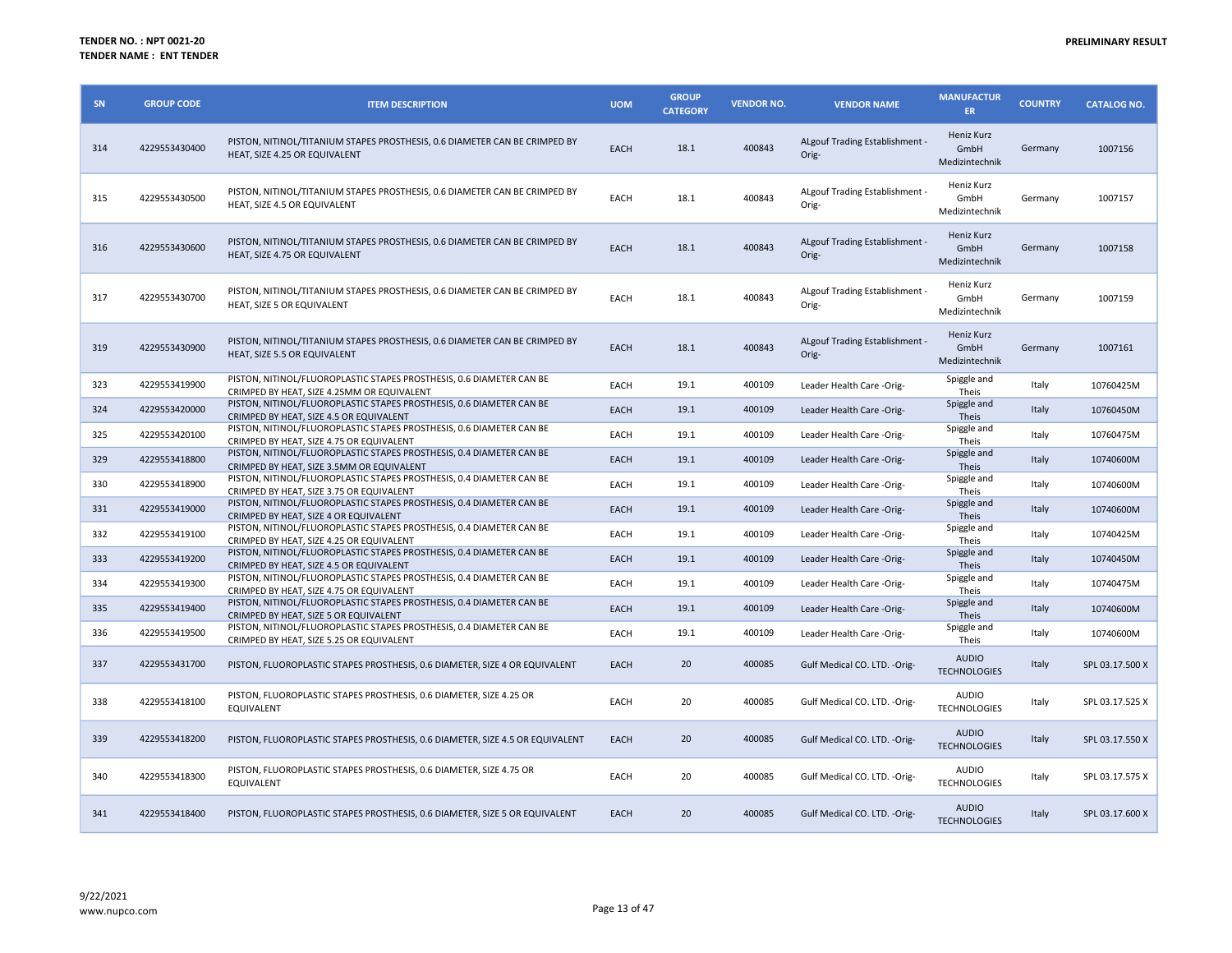## PRELIMINARY RESULT

| SN  | <b>GROUP CODE</b> | <b>ITEM DESCRIPTION</b>                                                                  | <b>UOM</b>            | <b>GROUP</b><br><b>CATEGORY</b> | <b>VENDOR NO.</b> | <b>VENDOR NAME</b>            | <b>MANUFACTUR</b><br><b>ER</b>      | <b>COUNTRY</b> | <b>CATALOG NO.</b> |
|-----|-------------------|------------------------------------------------------------------------------------------|-----------------------|---------------------------------|-------------------|-------------------------------|-------------------------------------|----------------|--------------------|
| 342 | 4229553418500     | PISTON, FLUOROPLASTIC STAPES PROSTHESIS, 0.6 DIAMETER, SIZE 5.25 OR<br><b>EQUIVALENT</b> | EACH                  | 20                              | 400085            | Gulf Medical CO. LTD. - Orig- | <b>AUDIO</b><br><b>TECHNOLOGIES</b> | Italy          | SPL 03.17.625 X    |
| 343 | 4229553418600     | PISTON, FLUOROPLASTIC STAPES PROSTHESIS, 0.6 DIAMETER, SIZE 5.5 OR EQUIVALENT            | EACH                  | 20                              | 400085            | Gulf Medical CO. LTD. - Orig- | <b>AUDIO</b><br><b>TECHNOLOGIES</b> | Italy          | SPL 03.17.650 X    |
| 344 | 4229553418700     | PISTON, FLUOROPLASTIC STAPES PROSTHESIS, 0.6 DIAMETER, SIZE 5.75 OR<br>EQUIVALENT        | EACH                  | 20                              | 400085            | Gulf Medical CO. LTD. - Orig- | <b>AUDIO</b><br><b>TECHNOLOGIES</b> | Italy          | SPL 03.17.675 X    |
| 345 | 4229548002000     | PISTON, FLUOROPLASTIC STAPES PROSTHESIS, 0.6 DIAMETER, SIZE 6 OR EQUIVALENT              | <b>ITEMS (PIECES)</b> | 20                              | 400085            | Gulf Medical CO. LTD. - Orig- | <b>AUDIO</b><br><b>TECHNOLOGIES</b> | Italy          | SPL 03.17.700 X    |
| 378 | 4229553431900     | PISTON, PLATINUM/TITANIUM STAPES PROSTHESIS, SIZE 4 OR EQUIVALENT                        | EACH                  | 22                              | 400272            | Medtronic Saudi Arabia -Orig- | Medtronic                           | <b>USA</b>     | 1156601            |
| 379 | 4229553415000     | PISTON, PLATINUM/TITANIUM STAPES PROSTHESIS, SIZE 4.25 OR EQUIVALENT                     | EACH                  | 22                              | 400272            | Medtronic Saudi Arabia -Orig- | Medtronic                           | <b>USA</b>     | 1156602            |
| 380 | 4229553415100     | PISTON, PLATINUM/TITANIUM STAPES PROSTHESIS, SIZE 4.5 OR EQUIVALENT                      | EACH                  | 22                              | 400272            | Medtronic Saudi Arabia -Orig- | Medtronic                           | <b>USA</b>     | 1156603            |
| 381 | 4229553421400     | PISTON, PLATINUM/TITANIUM STAPES PROSTHESIS, SIZE 5 OR EQUIVALENT                        | EACH                  | 22                              | 400272            | Medtronic Saudi Arabia -Orig- | Medtronic                           | <b>USA</b>     | 1156604            |
| 393 | 4229553407900     | PISTON, PLATINUM/FLUOROPLASTIC STAPES PROSTHESIS, SIZE 4.25 OR EQUIVALENT                | <b>ITEMS (PIECES)</b> | 24.1                            | 400085            | Gulf Medical CO. LTD. - Orig- | <b>AUDIO</b><br><b>TECHNOLOGIES</b> | Italy          | SPL 03.09.525      |
| 393 | 4229553407900     | PISTON, PLATINUM/FLUOROPLASTIC STAPES PROSTHESIS, SIZE 4.25 OR EQUIVALENT                | <b>ITEMS (PIECES)</b> | 24.1                            | 400109            | Leader Health Care -Orig-     | Spiggle and<br><b>Theis</b>         | Italy          | 10540425           |
| 394 | 4229553408000     | PISTON, PLATINUM/FLUOROPLASTIC STAPES PROSTHESIS, SIZE 4.5 OR EQUIVALENT                 | <b>ITEMS (PIECES)</b> | 24.1                            | 400085            | Gulf Medical CO. LTD. - Orig- | <b>AUDIO</b><br><b>TECHNOLOGIES</b> | Italy          | SPL 03.09.550      |
| 394 | 4229553408000     | PISTON, PLATINUM/FLUOROPLASTIC STAPES PROSTHESIS, SIZE 4.5 OR EQUIVALENT                 | <b>ITEMS (PIECES)</b> | 24.1                            | 400109            | Leader Health Care -Orig-     | Spiggle and<br>Theis                | Italy          | 10540450           |
| 395 | 4229553420800     | PISTON, PLATINUM/FLUOROPLASTIC STAPES PROSTHESIS, SIZE 4.75 OR EQUIVALENT                | EACH                  | 24.1                            | 400085            | Gulf Medical CO. LTD. - Orig- | <b>AUDIO</b><br><b>TECHNOLOGIES</b> | Italy          | SPL 03.09.575      |
| 395 | 4229553420800     | PISTON, PLATINUM/FLUOROPLASTIC STAPES PROSTHESIS, SIZE 4.75 OR EQUIVALENT                | EACH                  | 24.1                            | 400109            | Leader Health Care -Orig-     | Spiggle and<br><b>Theis</b>         | Italy          | 10540475           |
| 396 | 4229553420900     | PISTON, PLATINUM/FLUOROPLASTIC STAPES PROSTHESIS, SIZE 5 OR EQUIVALENT                   | EACH                  | 24.1                            | 400085            | Gulf Medical CO. LTD. - Orig- | <b>AUDIO</b><br><b>TECHNOLOGIES</b> | Italy          | SPL 03.09.600      |
| 396 | 4229553420900     | PISTON, PLATINUM/FLUOROPLASTIC STAPES PROSTHESIS, SIZE 5 OR EQUIVALENT                   | EACH                  | 24.1                            | 400109            | Leader Health Care -Orig-     | Spiggle and<br><b>Theis</b>         | Italy          | 10540600           |
| 397 | 4229553421000     | PISTON, PLATINUM/FLUOROPLASTIC STAPES PROSTHESIS, SIZE 5.25 OR EQUIVALENT                | EACH                  | <b>ITEMIZED</b>                 | 400085            | Gulf Medical CO. LTD. - Orig- | <b>AUDIO</b><br><b>TECHNOLOGIES</b> | Italy          | SPL 03.09.625      |
| 397 | 4229553421000     | PISTON, PLATINUM/FLUOROPLASTIC STAPES PROSTHESIS, SIZE 5.25 OR EQUIVALENT                | EACH                  | <b>ITEMIZED</b>                 | 400109            | Leader Health Care -Orig-     | Spiggle and<br>Theis                | Italy          | 10540600           |
| 398 | 4229553421100     | PISTON, PLATINUM/FLUOROPLASTIC STAPES PROSTHESIS, SIZE 5.5 OR EQUIVALENT                 | EACH                  | <b>ITEMIZED</b>                 | 400085            | Gulf Medical CO. LTD. - Orig- | <b>AUDIO</b><br><b>TECHNOLOGIES</b> | Italy          | SPL 03.09.650      |
| 398 | 4229553421100     | PISTON, PLATINUM/FLUOROPLASTIC STAPES PROSTHESIS, SIZE 5.5 OR EQUIVALENT                 | EACH                  | <b>ITEMIZED</b>                 | 400109            | Leader Health Care -Orig-     | Spiggle and<br>Theis                | Italy          | 10540600           |
| 399 | 4229553421200     | PISTON, PLATINUM/FLUOROPLASTIC STAPES PROSTHESIS, SIZE 5.75 OR EQUIVALENT                | EACH                  | <b>ITEMIZED</b>                 | 400085            | Gulf Medical CO. LTD. - Orig- | <b>AUDIO</b><br><b>TECHNOLOGIES</b> | Italy          | SPL 03.09.675      |
| 399 | 4229553421200     | PISTON, PLATINUM/FLUOROPLASTIC STAPES PROSTHESIS, SIZE 5.75 OR EQUIVALENT                | EACH                  | <b>ITEMIZED</b>                 | 400109            | Leader Health Care -Orig-     | Spiggle and<br><b>Theis</b>         | Italy          | 10540600           |
| 400 | 4229553421300     | PISTON, PLATINUM/FLUOROPLASTIC STAPES PROSTHESIS, SIZE 6 OR EQUIVALENT                   | EACH                  | <b>ITEMIZED</b>                 | 400085            | Gulf Medical CO. LTD. - Orig- | <b>AUDIO</b><br><b>TECHNOLOGIES</b> | Italy          | SPL 03.09.700      |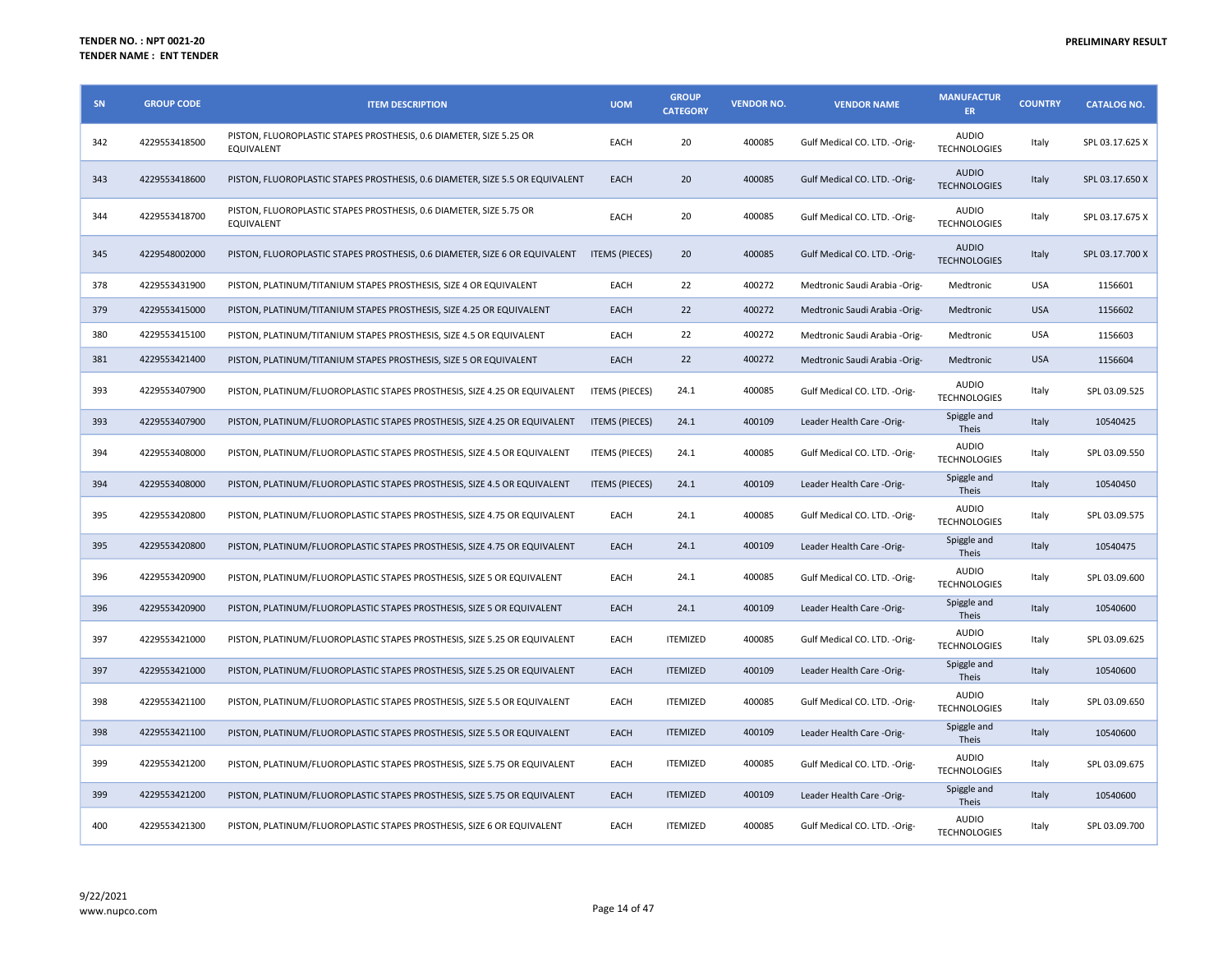| SN  | <b>GROUP CODE</b> | <b>ITEM DESCRIPTION</b>                                                                                                                | <b>UOM</b>            | <b>GROUP</b><br><b>CATEGORY</b> | <b>VENDOR NO.</b> | <b>VENDOR NAME</b>                                | <b>MANUFACTUR</b><br>ER.    | <b>COUNTRY</b> | <b>CATALOG NO.</b>                                                                                        |
|-----|-------------------|----------------------------------------------------------------------------------------------------------------------------------------|-----------------------|---------------------------------|-------------------|---------------------------------------------------|-----------------------------|----------------|-----------------------------------------------------------------------------------------------------------|
| 400 | 4229553421300     | PISTON, PLATINUM/FLUOROPLASTIC STAPES PROSTHESIS, SIZE 6 OR EQUIVALENT                                                                 | <b>EACH</b>           | <b>ITEMIZED</b>                 | 400109            | Leader Health Care -Orig-                         | Spiggle and<br>Theis        | Italy          | 10540600                                                                                                  |
| 401 | 4214352901000     | BUR, OTOLOGY SKEETER OR EQUIVALENT, 0.6MM BLUE/ WHITE                                                                                  | EACH                  | 25                              | 400272            | Medtronic Saudi Arabia -Orig-                     | Medtronic                   | <b>USA</b>     | 3155646                                                                                                   |
| 401 | 4214352901000     | BUR, OTOLOGY SKEETER OR EQUIVALENT, 0.6MM BLUE/ WHITE                                                                                  | <b>EACH</b>           | 25                              | 400257            | Arabian Medical Express<br>Services -Orig-        | Other STRYKER               | Switzerland    | 5452012006                                                                                                |
| 402 | 4215161471400     | BUR, OTOLOGY SKEETER OR EQUIVALENT, 0.7MM GREEN/ WHITE                                                                                 | EACH                  | 25                              | 400272            | Medtronic Saudi Arabia -Orig-                     | Medtronic                   | <b>USA</b>     | 3155647                                                                                                   |
| 402 | 4215161471400     | BUR, OTOLOGY SKEETER OR EQUIVALENT, 0.7MM GREEN/ WHITE                                                                                 | <b>EACH</b>           | 25                              | 400257            | Arabian Medical Express<br>Services -Orig-        | Other STRYKER               | Switzerland    | 5452012007                                                                                                |
| 403 | 4214352901100     | BUR, OTOLOGY SKEETER OR EQUIVALENT, 1.4MM GRAY/ WHITE                                                                                  | EACH                  | 25                              | 400272            | Medtronic Saudi Arabia -Orig-                     | Medtronic                   | <b>USA</b>     | 3155643                                                                                                   |
| 403 | 4214352901100     | BUR, OTOLOGY SKEETER OR EQUIVALENT, 1.4MM GRAY/ WHITE                                                                                  | <b>EACH</b>           | 25                              | 400257            | Arabian Medical Express<br>Services -Orig-        | Other STRYKER               | Switzerland    | 5452012014                                                                                                |
| 404 | 4215161471600     | BUR, OTOLOGY SKEETER OR EQUIVALENT, 1MM ORANGE - WHITE                                                                                 | EACH                  | 25                              | 400272            | Medtronic Saudi Arabia -Orig-                     | Medtronic                   | <b>USA</b>     | 3155641                                                                                                   |
| 404 | 4215161471600     | BUR, OTOLOGY SKEETER OR EQUIVALENT, 1MM ORANGE - WHITE                                                                                 | <b>EACH</b>           | 25                              | 400257            | Arabian Medical Express<br>Services -Orig-        | Other_STRYKER               | Switzerland    | 5452012010                                                                                                |
| 405 | 4215161471500     | BUR, OTOLOGY SKEETER OR EQUIVALENT, 0.8MM YELLOW-WHITE                                                                                 | EACH                  | 25                              | 400272            | Medtronic Saudi Arabia - Orig-                    | Medtronic                   | <b>USA</b>     | 3155648                                                                                                   |
| 405 | 4215161471500     | BUR, OTOLOGY SKEETER OR EQUIVALENT, 0.8MM YELLOW-WHITE                                                                                 | EACH                  | 25                              | 400257            | <b>Arabian Medical Express</b><br>Services -Orig- | Other_STRYKER               | Switzerland    | 5452012008                                                                                                |
| 406 | 4215161406500     | BUR, OTOLOGY SKEETER OR EQUIVALENT, 2.3MM RED/ WHITE                                                                                   | <b>ITEMS (PIECES)</b> | 25                              | 400272            | Medtronic Saudi Arabia -Orig-                     | Medtronic                   | <b>USA</b>     | 3155642                                                                                                   |
| 406 | 4215161406500     | BUR, OTOLOGY SKEETER OR EQUIVALENT, 2.3MM RED/ WHITE                                                                                   | <b>ITEMS (PIECES)</b> | 25                              | 400257            | <b>Arabian Medical Express</b><br>Services -Orig- | Other STRYKER               | Switzerland    | 5452012023                                                                                                |
| 407 | 4214352901200     | BUR, OTOLOGY SKEETER OR EQUIVALENT, 1.8MM BROWN/WHITE                                                                                  | EACH                  | 25                              | 400272            | Medtronic Saudi Arabia -Orig-                     | Medtronic                   | <b>USA</b>     | 3155645                                                                                                   |
| 407 | 4214352901200     | BUR, OTOLOGY SKEETER OR EQUIVALENT, 1.8MM BROWN/WHITE                                                                                  | <b>EACH</b>           | 25                              | 400257            | <b>Arabian Medical Express</b><br>Services -Orig- | Other STRYKER               | Switzerland    | 5452012018                                                                                                |
| 410 | 4214352000200     | LIGHTED CURETTES, FOR EAR CERUMEN MANAGEMENT, PACK OF 50                                                                               | EACH                  | <b>ITEMIZED</b>                 | 400413            | Vision Medical Establishment -<br>Orig-           | Interacoustics -<br>Sanibel | <b>USA</b>     | 8519364 or<br>8519365 or<br>8519366 or<br>8519367 or<br>8519368 or<br>8519369 or<br>8519373 or<br>8519370 |
| 411 | 4214351301300     | TIP-TRODES, GOLD FOIL PEDIATRIC, SMALL                                                                                                 | EACH                  | <b>ITEMIZED</b>                 | 400083            | AL AMIN MEDICAL<br>INSTRUMENT Co. Ltd. - Orig-    | GSI                         | <b>USA</b>     | 8500440                                                                                                   |
| 412 | 4214351301200     | TIP-TRODES, GOLD FOIL ADULT, LARGE                                                                                                     | EACH                  | <b>ITEMIZED</b>                 | 400083            | AL AMIN MEDICAL<br>INSTRUMENT Co. Ltd. - Orig-    | GSI                         | <b>USA</b>     | 8500370                                                                                                   |
| 413 | 4214351301100     | TIP-TRODES CABLES, COMPATIBLE WITH GOLD FOIL TIP-ELECTRODES                                                                            | <b>EACH</b>           | <b>ITEMIZED</b>                 | 400083            | AL AMIN MEDICAL<br>INSTRUMENT Co. Ltd. - Orig-    | GSI                         | <b>USA</b>     | 8011343                                                                                                   |
| 414 | 4218231600300     | ELECTRODE JUMPER, CABLE FOR MULTICHANNEL EVOKED POTENTIALS COMPATIBLE<br>WITH END USER EQUIPMENT                                       | EACH                  | <b>ITEMIZED</b>                 | 400083            | AL AMIN MEDICAL<br>INSTRUMENT Co. Ltd. - Orig-    | GSI                         | <b>USA</b>     | 8107872                                                                                                   |
| 415 | 4218242600500     | CABLE, ELECTROCOCHLEOGRAPHY (ECOCHG) COMPATIBLE WITH END USER<br><b>EQUIPMENT</b>                                                      | EACH                  | <b>ITEMIZED</b>                 | 400083            | AL AMIN MEDICAL<br>INSTRUMENT Co. Ltd. - Orig-    | GSI                         | <b>USA</b>     | 8500650                                                                                                   |
| 416 | 4214351700200     | ELECTRODES, SINGLE USE TYMPANIC MEMBRANE, FOR ECHOG COMPATIBLE WITH END<br><b>USER EQUIPMENT</b>                                       | EACH                  | <b>ITEMIZED</b>                 | 400083            | AL AMIN MEDICAL<br>INSTRUMENT Co. Ltd. - Orig-    | GSI                         | <b>USA</b>     | 8011489                                                                                                   |
| 417 | 4214400102700     | SOUND PROCESSOR. FOR COMPLETELY IMPLANTED INTERNAL BONE CONDUCTION<br>HEARING DEVICES WITH INTERNAL VIBRATOR, AS REQUESTED BY END USER | EACH                  | <b>ITEMIZED</b>                 | 400007            | Attieh Medico Co. Ltd. - Orig-                    | Medel                       | Austria        | 52611                                                                                                     |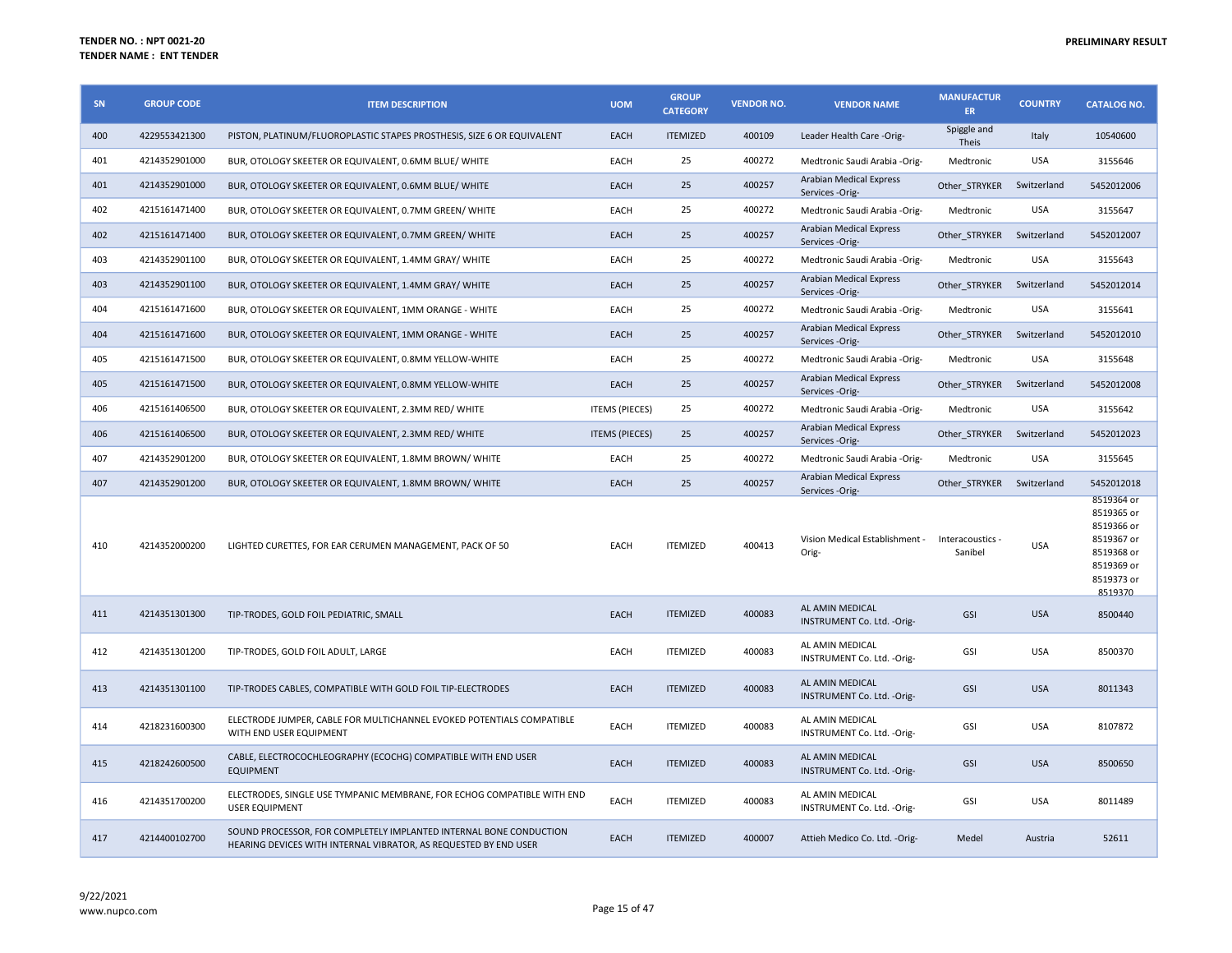| SN  | <b>GROUP CODE</b> | <b>ITEM DESCRIPTION</b>                                                                                                                                                                                                                                         | <b>UOM</b> | <b>GROUP</b><br><b>CATEGORY</b> | <b>VENDOR NO.</b> | <b>VENDOR NAME</b>                                       | <b>MANUFACTUR</b><br>ER.                            | <b>COUNTRY</b> | <b>CATALOG NO.</b>                                                                          |
|-----|-------------------|-----------------------------------------------------------------------------------------------------------------------------------------------------------------------------------------------------------------------------------------------------------------|------------|---------------------------------|-------------------|----------------------------------------------------------|-----------------------------------------------------|----------------|---------------------------------------------------------------------------------------------|
| 417 | 4214400102700     | SOUND PROCESSOR, FOR COMPLETELY IMPLANTED INTERNAL BONE CONDUCTION<br>HEARING DEVICES WITH INTERNAL VIBRATOR, AS REQUESTED BY END USER                                                                                                                          | EACH       | <b>ITEMIZED</b>                 | 400019            | Abdulrehman Algosaibi G.T.C -<br>Orig-                   | Cochlear<br>Limited                                 | China          | P1233400                                                                                    |
| 419 | 4214400102000     | SOUND PROCESSOR, BONE ANCHORED EXTERNAL KIT INDICATED FOR CONDUCTIVE<br>HEARING LOSS, MIXED HEARING LOSS AND SINGLE-SIDED SENSORINEURAL DEAFNESS<br>WITH GAIN OF UP 45, 55 AND/OR 65 dB SNHL PROVIDING WIRELESS CONNECTIVITY                                    | EACH       | <b>ITEMIZED</b>                 | 400413            | Vision Medical Establishment -<br>Orig-                  | <b>Oticon Medical</b><br>AB                         | Poland         | 186782 Or M52648<br>Or M52649                                                               |
| 419 | 4214400102000     | SOUND PROCESSOR, BONE ANCHORED EXTERNAL KIT INDICATED FOR CONDUCTIVE<br>HEARING LOSS, MIXED HEARING LOSS AND SINGLE-SIDED SENSORINEURAL DEAFNESS<br>WITH GAIN OF UP 45, 55 AND/OR 65 dB SNHL PROVIDING WIRELESS CONNECTIVITY                                    | EACH       | <b>ITEMIZED</b>                 | 400019            | Abdulrehman Algosaibi G.T.C -<br>Orig-                   | COCHLEAR<br><b>BONE</b><br>ANCHORED<br>SOLUTIONS AB | Sweden         | 95741                                                                                       |
| 420 | 4214400604700     | WEARABLE BAND, COMPATIBLE WITH BONE ANCHORED EXTERNAL SOUND<br>PROCESSOR, AS REQUESTED BY END USER                                                                                                                                                              | EACH       | <b>ITEMIZED</b>                 | 400843            | ALgouf Trading Establishment -<br>Orig-                  | Smart ear                                           | Poland         | K001245                                                                                     |
| 421 | 4221171600900     | ADHESIVE, ADAPTORS RELATED TO BONE ANCHORED HEARING KIT                                                                                                                                                                                                         | EACH       | <b>ITEMIZED</b>                 | 400007            | Attieh Medico Co. Ltd. - Orig-                           | Medel                                               | Austria        | 34689                                                                                       |
| 422 | 4229553432100     | KIT, BONE CONDUCTION HEARING, FOR CONDUCTIVE HEARING LOSS AND SINGLE-<br>SIDED DEAFNESS. WITHOUT THE USE OF A HEADBAND/SOFTBAND. ADHESIVE NON-<br>SURGICAL SOLUTION.                                                                                            | <b>KIT</b> | <b>ITEMIZED</b>                 | 400007            | Attieh Medico Co. Ltd. - Orig-                           | Medel                                               | Austria        | 34731                                                                                       |
| 424 | 4618180800100     | FOAM GOGGLE CUSHION FOR VESTIBULAR AND OCULOMOTOR TESTING                                                                                                                                                                                                       | EACH       | <b>ITEMIZED</b>                 | 400413            | Vision Medical Establishment -<br>Orig-                  | Interacoustics -<br>Sanibel                         | Denmark        | 8011527                                                                                     |
| 426 | 4618190600100     | PROBE TUBES, FOR REAL EAR MEASUREMENT (REM), PEDIATRIC, COMPATIBLE WITH<br><b>END USER EQUIPMENT</b>                                                                                                                                                            | EACH       | <b>ITEMIZED</b>                 | 400083            | AL AMIN MEDICAL<br>INSTRUMENT Co. Ltd. - Orig-           | GSI                                                 | <b>USA</b>     | 8500360                                                                                     |
| 427 | 4214353000000     | LUBRICANT, FOR EASIER INSERTION OF EAR-MOLD AND HEARING AID                                                                                                                                                                                                     | EACH       | <b>ITEMIZED</b>                 | 400413            | Vision Medical Establishment -<br>Orig-                  | Dreve<br>Otoplastik<br>GmbH                         | Germany        | 056                                                                                         |
| 429 | 4221171601300     | DEHUMIDIFIER, PORTABLE HEARING AID DEHUMIDIFIER                                                                                                                                                                                                                 | EACH       | <b>ITEMIZED</b>                 | 400413            | Vision Medical Establishment -<br>Orig-                  | Dreve<br>Otoplastik<br>GmbH                         | Germany        | 0665                                                                                        |
| 430 | 4214353000200     | DISPENSER, EAR IMPRESSION MATERIAL WITH MIXING CANNULAS DESPENSER                                                                                                                                                                                               | EACH       | <b>ITEMIZED</b>                 | 400413            | Vision Medical Establishment -<br>Orig-                  | Dreve<br>Otoplastik<br>GmbH                         | China          | 1502                                                                                        |
| 431 | 4229350302100     | CURETTE, DEWAXING EAR CURETTE, DISPOSABLE, PACK OF 50                                                                                                                                                                                                           | EACH       | <b>ITEMIZED</b>                 | 400413            | Vision Medical Establishment - Interacoustics -<br>Orig- | Sanibel                                             | Malaysia       | 8515585 or<br>8515586 or<br>8515587 or<br>8519359 or<br>8519360 or<br>8519372 or<br>8519361 |
| 432 | 4214353303000     | TIPS, IRRIGATION FOR EAR CERUMEN MANAGEMENT PROVIDED WITH SPRAY BOTTLE<br><b>IRRIGATION</b>                                                                                                                                                                     | EACH       | <b>ITEMIZED</b>                 | 400413            | Vision Medical Establishment -<br>Orig-                  | Interacoustics -<br>Sanibel                         | <b>USA</b>     | 8519375                                                                                     |
| 433 | 4221171600800     | PROTECTIVE SLEEVE, COMPATIBLE WITH RECEIVER IN THE CANAL HEARING AID,<br>BEHIND THE EAR HEARING AID, COCHLEAR IMPLANT BEHIND THE EAR SOUND<br>PROCESSOR, COCHLEAR IMPLANT SINGLE UNIT SOUND PROCESSOR, BONE ANCHORED<br>HEARING AID SIZE AND SHAPE UPON REQUEST | EACH       | <b>ITEMIZED</b>                 | 400007            | Attieh Medico Co. Ltd. - Orig-                           | Ear Gear                                            | Canada         | various                                                                                     |
| 434 | 4214400601600     | BATTERY, ZINC AIR HEARING AID, SIZE 675                                                                                                                                                                                                                         | EACH       | <b>ITEMIZED</b>                 | 400020            | AbdulRauf Ibrahim Batterjee &<br>Bros. - Orig-           | VARTA                                               | Germany        | 24600210416                                                                                 |
| 434 | 4214400601600     | BATTERY, ZINC AIR HEARING AID, SIZE 675                                                                                                                                                                                                                         | EACH       | <b>ITEMIZED</b>                 | 400843            | ALgouf Trading Establishment -<br>Orig-                  | Energizer<br><b>Trading limited</b>                 | United Kingdom | S6600585                                                                                    |
| 435 | 4218240900700     | BATTERY, ZINC AIR HEARING AID BATTERIES, SIZE 13                                                                                                                                                                                                                | EACH       | <b>ITEMIZED</b>                 | 400020            | AbdulRauf Ibrahim Batterjee &<br>Bros. - Orig-           | <b>VARTA</b>                                        | Germany        | 24606210416                                                                                 |
| 435 | 4218240900700     | BATTERY, ZINC AIR HEARING AID BATTERIES, SIZE 13                                                                                                                                                                                                                | EACH       | <b>ITEMIZED</b>                 | 400843            | ALgouf Trading Establishment -<br>Orig-                  | Energizer<br><b>Trading limited</b>                 | United Kingdom | S6600583                                                                                    |
| 436 | 4218240900800     | BATTERY, ZINC AIR HEARING AID BATTERIES, SIZE 10                                                                                                                                                                                                                | EACH       | <b>ITEMIZED</b>                 | 400020            | AbdulRauf Ibrahim Batterjee &<br>Bros. - Orig-           | <b>VARTA</b>                                        | Germany        | 24610210416                                                                                 |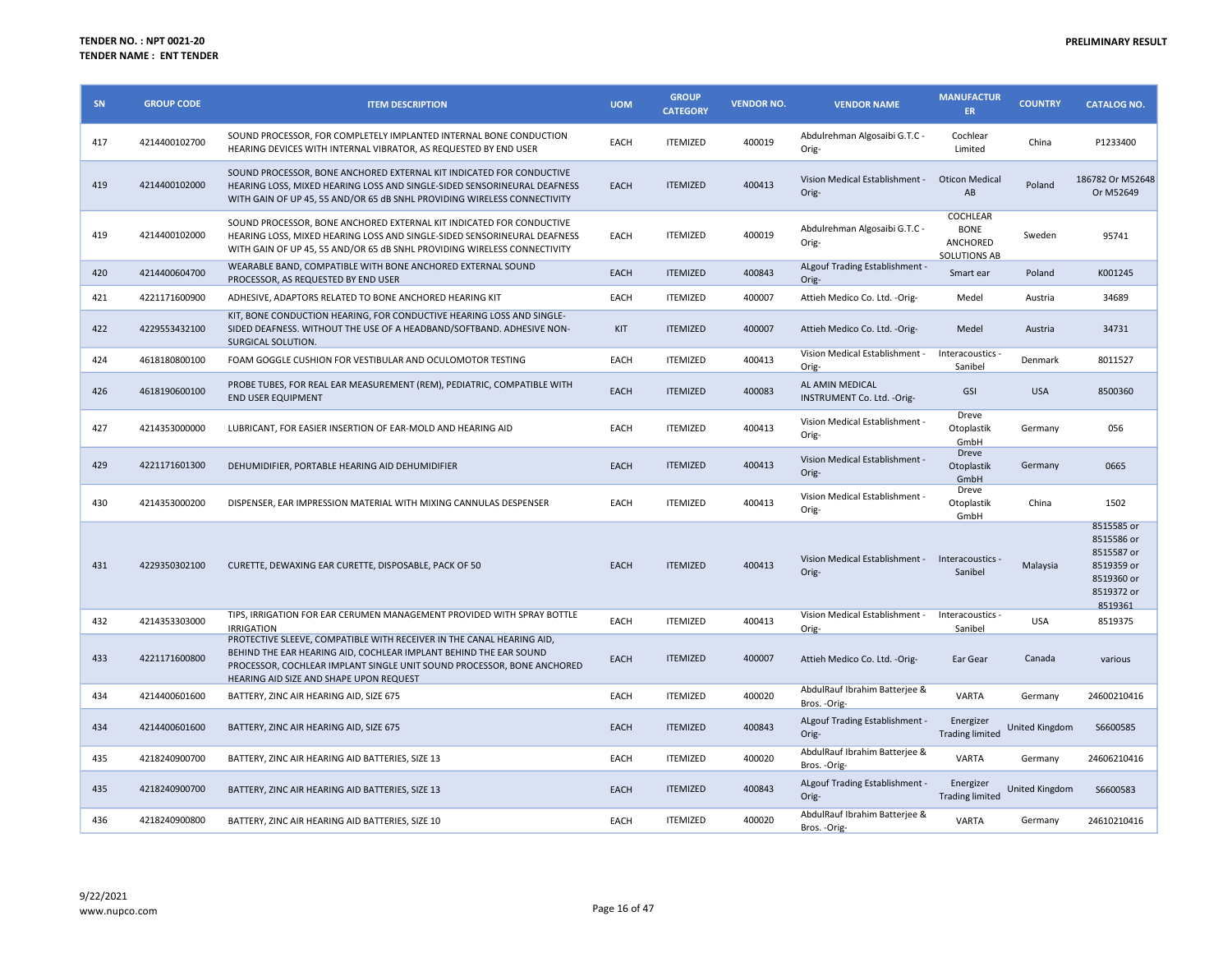| <b>SN</b> | <b>GROUP CODE</b> | <b>ITEM DESCRIPTION</b>                                                                                                                                                                                                                                                                                                                                                                                                                                                                                                                                                                                                               | <b>UOM</b>  | <b>GROUP</b><br><b>CATEGORY</b> | <b>VENDOR NO.</b> | <b>VENDOR NAME</b>                             | <b>MANUFACTUR</b><br><b>ER</b> | <b>COUNTRY</b> | <b>CATALOG NO.</b> |
|-----------|-------------------|---------------------------------------------------------------------------------------------------------------------------------------------------------------------------------------------------------------------------------------------------------------------------------------------------------------------------------------------------------------------------------------------------------------------------------------------------------------------------------------------------------------------------------------------------------------------------------------------------------------------------------------|-------------|---------------------------------|-------------------|------------------------------------------------|--------------------------------|----------------|--------------------|
| 436       | 4218240900800     | BATTERY, ZINC AIR HEARING AID BATTERIES, SIZE 10                                                                                                                                                                                                                                                                                                                                                                                                                                                                                                                                                                                      | <b>EACH</b> | <b>ITEMIZED</b>                 | 400083            | AL AMIN MEDICAL<br>INSTRUMENT Co. Ltd. - Orig- | <b>RENATA</b>                  | Switzerland    | ZA10               |
| 437       | 4221170500500     | BATTERY, ZINC AIR HEARING AID, SIZE 312                                                                                                                                                                                                                                                                                                                                                                                                                                                                                                                                                                                               | EACH        | <b>ITEMIZED</b>                 | 400020            | AbdulRauf Ibrahim Batterjee &<br>Bros. - Orig- | <b>VARTA</b>                   | Germany        | 24607210416        |
| 437       | 4221170500500     | BATTERY, ZINC AIR HEARING AID, SIZE 312                                                                                                                                                                                                                                                                                                                                                                                                                                                                                                                                                                                               | EACH        | <b>ITEMIZED</b>                 | 400083            | AL AMIN MEDICAL<br>INSTRUMENT Co. Ltd. - Orig- | <b>RENATA</b>                  | Switzerland    | ZA312 maratone     |
| 439       | 4218242600900     | BONE CONDUCTION HEADBAND, ADJUSTABLE SOFT FOR BONE CONDUCTION TESTING<br>FOR ADULTS AND CHILDREN USED WITH EVOKED POTENTIALS OR PURE TONE<br><b>AUDIOMETRY</b>                                                                                                                                                                                                                                                                                                                                                                                                                                                                        | EACH        | <b>ITEMIZED</b>                 | 400083            | AL AMIN MEDICAL<br>INSTRUMENT Co. Ltd. - Orig- | GSI                            | <b>USA</b>     | 8507214            |
| 440       | 4218242700400     | FLOSS, 3-IN-1, USED TO CLEAN TYMPANOMETRY AND OTOACOUSTIC EMISSION<br><b>PROBES</b>                                                                                                                                                                                                                                                                                                                                                                                                                                                                                                                                                   | <b>EACH</b> | <b>ITEMIZED</b>                 | 400413            | Vision Medical Establishment -<br>Orig-        | Interacoustics -<br>Sanibel    | <b>USA</b>     | 8003565            |
| 441       | 4218240900400     | HEARING AID, BEHIND-THE-EAR, WIRELESS 12 CHANNEL OR MORE ULTRA-POWER FOR<br>SEVERE TO PROFOUND HEARING LOSS, PEDIATRIC (TAMPER PROOF, INDICATOR LIGHT)<br>AND ADULT PLATFORMS, INTEGRATED RECEIVER FOR DIRECT CONNECTIVITY TO ROGER<br>WIRELESS SYSTEMS OR PROVIDE NEEDED REQUIREMENTS FOR CONNECTION, IP68 OR<br>HIGHER, MAXIMUM GAIN/OUTPUT OF 85/145 DB SPL IN EAR STIMULATION OR HIGHER<br>AND FREQUENCY RANGE OF 100-5100 HZ OR HIGHER, BATTERY SIZE 675 OR<br>RECHARGEABLE TO BE ORDERED BASED ON END USER REQUEST/NEED.                                                                                                        | EACH        | <b>ITEMIZED</b>                 | 400958            | Almadina Hearing Company -<br>Orig-            | SONOVA AG                      | Switzerland    | 050-0475-P1        |
| 442       | 4218240900200     | HEARING AID, BEHIND-THE-EAR, WIRELESS 12 CHANNEL OR MORE FOR MILD TO<br>MODERATE HEARING LOSS, PEDIATRIC (TAMPER PROOF, INDICATOR LIGHT) AND<br>ADULT PLATFORMS WITH SLIM TUBE/DOME FITTING OPTION, INTEGRATED RECEIVER<br>FOR DIRECT CONNECTIVITY TO ROGER WIRELESS SYSTEMS OR PROVIDE NEEDED<br>REQUIREMENTS FOR CONNECTION, IP68 OR HIGHER, TINNITUS OPTIONS, MAXIMUM<br>GAIN/OUTPUT OF 132 DB (EAR SIMULATOR) OR HIGHER, BATTERY SIZE 13 OR 312 OR<br>RECHARGEABLE TO BE ORDERED BASED ON END USER REQUEST/NEED. COMPATIBLE<br><b>WITH CROS</b>                                                                                   | EACH        | <b>ITEMIZED</b>                 | 400958            | Almadina Hearing Company -<br>Orig-            | SONOVA AG                      | Switzerland    | 050-0467-P1        |
| 443       | 4221170501800     | HEARING AID, CROS BEHIND-THE-EAR OR CUSTOM-MADE, PEDIATRIC (TAMPER PROOF,<br>INDICATOR LIGHT) AND ADULT PLATFORMS, INTEGRATED RECEIVER TO DIRECTLY<br>CONNECT TO ROGER WIRELESS SYSTEMS OR PROVIDE NEEDED REQUIREMENT FOR<br>CONNECTION. IP68 OR HIGHER. BATTERY SIZE 312 OR 13 OR RECHARGEABLE TO BE<br>ORDERED BASED ON END USER REQUEST/NEED, CAN BE REQUESTED AS BICROS IF                                                                                                                                                                                                                                                        | EACH        | <b>ITEMIZED</b>                 | 400958            | Almadina Hearing Company -<br>Orig-            | SONOVA AG                      | Switzerland    | 050-0275-P1        |
| 444       | 4218240900100     | NEEDED.<br>HEARING AID, BEHIND-THE-EAR WIRELESS 16 CHANNELS OR MORE FOR SEVERE<br>HEARING LOSS, PEDIATRIC (TAMPER PROOF, INDICATOR LIGHT) AND ADULT<br>PLATFORMS, INTEGRATED RECEIVER TO DIRECTLY CONNECT TO ROGER WIRELESS<br>SYSTEMS OR PROVIDE NEEDED REQUIREMENT FOR CONNECTION. IP68 OR HIGHER,<br>MAXIMUM GAIN/OUTPUT OF 83/143 DB SPL IN EAR STIMULATION (AS A MINIMUM), .<br>FREQUENCY RANGE OF 100-5100 HZ (AS A MINIMUM), . BATTERY SIZE 312 OR 13 OR<br>RECHARGEABLE TO BE ORDERED BASED ON END USER REQUEST/NEED. HAS THE<br>ABILITY TO BE FIT AS OPEN-FIT HEARING AID WITH TUBE AND DOME. COMPATIBLE<br><b>WITH CROS</b> | <b>EACH</b> | <b>ITEMIZED</b>                 | 400958            | Almadina Hearing Company -<br>Orig-            | SONOVA AG                      | Switzerland    | 050-0472-P1        |
| 445       | 4221170501900     | HEARING AID, RECEIVER-IN-THE-CANAL WIRELESS 16 CHANNELS OR MORE FOR MILD<br>TO MODERATELY SEVERE HEARING LOSS, PEDIATRIC (TAMPER PROOF, INDICATOR<br>LIGHT) AND ADULT PLATFORMS, INTEGRATED RECEIVER FOR DIRECT CONNECTIVITY TO<br>ROGER WIRELESS SYSTEMS OR PROVIDE NEEDED REQUIREMENTS FOR CONNECTION,<br>IP68 OR HIGHER, FREQUENCY RANGE OF 150-7500HZ OR HIGHER, MAXIMUM<br>GAIN/OUTPUT OF 72/136 DB SPL IN EAR STIMULATION (AS A MINIMUM), BATTERY SIZE<br>10, 312 OR 13 OR RECHARGEABLE TO BE ORDERED BASED ON END USER<br>REQUEST/NEED, COMPATIBLE WITH CROS.                                                                  | EACH        | <b>ITEMIZED</b>                 | 400958            | Almadina Hearing Company -<br>Orig-            | SONOVA AG                      | Switzerland    | 050-0480-P1        |
| 446       | 4221170501700     | HEARING AID, CUSTOM-MADE (IN-THE-EAR, IN-THE-CANAL, COMPLETELY-IN-CANAL)<br>WIRELESS 12 CHANNELS OR MORE FOR MILD TO PROFOUND HEARING LOSS, TINNITUS<br>OPTIONS, FREQUENCY RANGE OF 100-5100 HZ OR HIGHER, BATTERY SIZE TO BE<br>ORDERED BASED ON END USER REQUEST/NEED, COMPATIBLE WITH CROS.                                                                                                                                                                                                                                                                                                                                        | <b>EACH</b> | <b>ITEMIZED</b>                 | 400958            | Almadina Hearing Company -<br>Orig-            | SONOVA AG                      | Switzerland    | 074-0762-22        |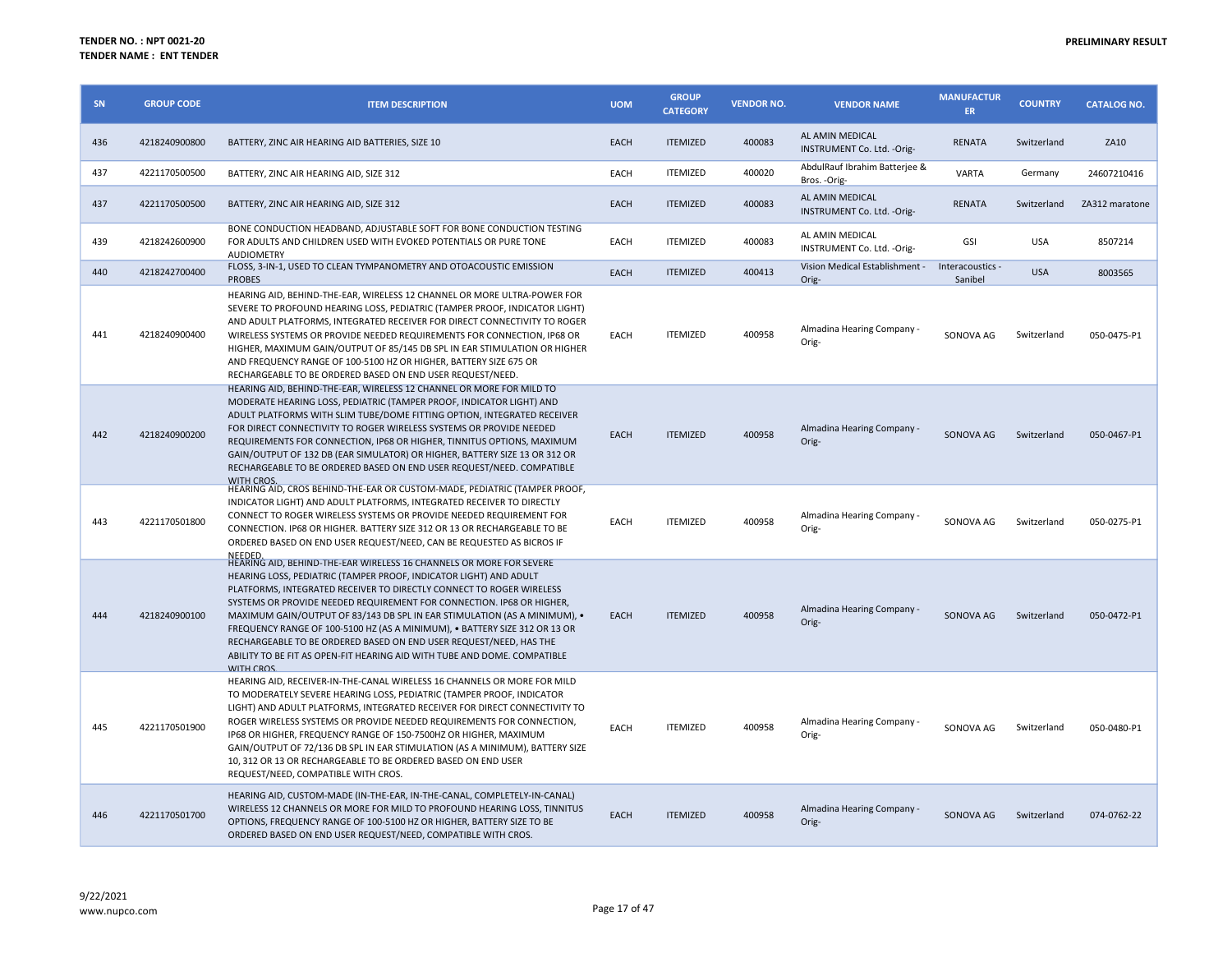| SN  | <b>GROUP CODE</b> | <b>ITEM DESCRIPTION</b>                                                                                                                                                             | <b>UOM</b>  | <b>GROUP</b><br><b>CATEGORY</b> | <b>VENDOR NO.</b> | <b>VENDOR NAME</b>                                       | <b>MANUFACTUR</b><br>ER.    | <b>COUNTRY</b> | <b>CATALOG NO.</b>                            |
|-----|-------------------|-------------------------------------------------------------------------------------------------------------------------------------------------------------------------------------|-------------|---------------------------------|-------------------|----------------------------------------------------------|-----------------------------|----------------|-----------------------------------------------|
| 447 | 4218242700300     | PROBE TIP REPLACEMENT KITS FOR TYMPANOMETER, OTOACOUSTIC EMISSIONS<br>(OAES), SCREENER, COMPATIBLE WITH END USER EQUIPMENT                                                          | EACH        | <b>ITEMIZED</b>                 | 400413            | Vision Medical Establishment -<br>Orig-                  | Interacoustics -<br>Sanibel | Poland         | 8107762                                       |
| 448 | 4218242400200     | ADI EAR TIP ADAPTORS FOR INSERT EARPHONES, COMPATIBLE WITH END USER<br><b>EQUIPMENT</b>                                                                                             | EACH        | <b>ITEMIZED</b>                 | 400083            | AL AMIN MEDICAL<br>INSTRUMENT Co. Ltd. - Orig-           | <b>GSI</b>                  | <b>USA</b>     | 8500580                                       |
| 449 | 4229553001400     | REPLACEMENT TUBING FOR TYMPANOMETER, COMPATIBLE WITH END USER<br><b>EQUIPMENT</b>                                                                                                   | EACH        | <b>ITEMIZED</b>                 | 400083            | AL AMIN MEDICAL<br>INSTRUMENT Co. Ltd. - Orig-           | GSI                         | <b>USA</b>     | 8011535                                       |
| 450 | 4214351601500     | SPECULA, VIDEO OTOSCOPE SPECULA DIFFERENT SIZES COMPATIBLE WITH END USER<br><b>EQUIPMENT</b>                                                                                        | EACH        | <b>ITEMIZED</b>                 | 400413            | Vision Medical Establishment - Interacoustics -<br>Orig- | Sanibel                     | Poland         | 8515083                                       |
| 451 | 4111551100100     | WAX, EAR COUPLER SEALING PUTTY FOR TESTING CUSTOM HEARING AIDS                                                                                                                      | <b>EACH</b> | <b>ITEMIZED</b>                 | 400083            | AL AMIN MEDICAL<br>INSTRUMENT Co. Ltd. - Orig-           | GSI                         | <b>USA</b>     | 8500080                                       |
| 452 | 4214353000100     | COTTON EAR DAMS FOR EARMOLD IMPRESSIONS VARIABLE SIZE, AS REQUESTED BY<br><b>END USER</b>                                                                                           | EACH        | <b>ITEMIZED</b>                 | 400413            | Vision Medical Establishment -<br>Orig-                  | Dreve<br>Otoplastik<br>GmbH | Germany        | 566                                           |
| 454 | 4214351300700     | FORCEPS, LIGHTED ALLIGATOR, ASSORTED SIZES FOR CERUMEN MANAGEMENT,<br><b>DISPOSABLE</b>                                                                                             | EACH        | <b>ITEMIZED</b>                 | 400413            | Vision Medical Establishment -<br>Orig-                  | Interacoustics -<br>Sanibel | <b>USA</b>     | 8519392                                       |
| 455 | 4229680118500     | SPECULUM, HARTMANN EAR, STANDARD MODEL, ASSORTED SIZES                                                                                                                              | EACH        | <b>ITEMIZED</b>                 | 400381            | First Medical Co. - Orig-                                | <b>RZ</b><br>Medizintechnik | Germany        | 410-019-004, 410-<br>019-040, 410-019-<br>060 |
| 456 | 4229680091700     | NEEDLE, INJECTION FOR LARYNGEAL PROCEDURES                                                                                                                                          | EACH        | <b>ITEMIZED</b>                 | 400085            | Gulf Medical CO. LTD. -Orig-                             | <b>KARL STORZ</b>           | Germany        | 8598B                                         |
| 457 | 4218201501700     | SPECULA, OTOSCOPE FOR PEDIATRIC COMPATIBLE WITH END USER EQUIPMENT                                                                                                                  | EACH        | <b>ITEMIZED</b>                 | 400413            | Vision Medical Establishment -<br>Orig-                  | Interacoustics -<br>Sanibel | Italy          | 8507594                                       |
| 457 | 4218201501700     | SPECULA, OTOSCOPE FOR PEDIATRIC COMPATIBLE WITH END USER EQUIPMENT                                                                                                                  | EACH        | <b>ITEMIZED</b>                 | 400007            | Attieh Medico Co. Ltd. - Orig-                           | Reister                     | Germany        | 10772-531                                     |
| 457 | 4218201501700     | SPECULA, OTOSCOPE FOR PEDIATRIC COMPATIBLE WITH END USER EQUIPMENT                                                                                                                  | EACH        | <b>ITEMIZED</b>                 | 400085            | Gulf Medical CO. LTD. - Orig-                            | <b>KARL STORZ</b>           | Germany        | 121332                                        |
| 458 | 4218201700000     | OTOSCOPE SPECULA FOR ADULT COMPATIBLE WITH END USER EQUIPMENT                                                                                                                       | EACH        | <b>ITEMIZED</b>                 | 400413            | Vision Medical Establishment -<br>Orig-                  | Interacoustics -<br>Sanibel | Italy          | 8507618                                       |
| 458 | 4218201700000     | OTOSCOPE SPECULA FOR ADULT COMPATIBLE WITH END USER EQUIPMENT                                                                                                                       | EACH        | <b>ITEMIZED</b>                 | 400007            | Attieh Medico Co. Ltd. - Orig-                           | Reister                     | Germany        | 10772-534                                     |
| 462 | 4214350210100     | BALLOON, SINUS DILATION ASSORTED SIZES AND ADJUSTABLE ANGLE                                                                                                                         | EACH        | <b>ITEMIZED</b>                 | 400257            | Arabian Medical Express<br>Services -Orig-               | Other STRYKER               | <b>USA</b>     | LPLF-106-I                                    |
| 463 | 4214352901700     | KIT, EUSTACHIAN TUBOPLASTY BALLOON DILATION, WITH ANGLED GUIDED CATHETER<br>AND DUAL LAYERED BALLOON THAT GIVE ATRAUMATIC UNIFORM EXPANSION WITH<br><b>INFLATOR, ASSORTED SIZES</b> | KIT         | <b>ITEMIZED</b>                 | 400257            | Arabian Medical Express<br>Services -Orig-               | Other STRYKER               | <b>USA</b>     | LPLF-205-I                                    |
| 463 | 4214352901700     | KIT, EUSTACHIAN TUBOPLASTY BALLOON DILATION, WITH ANGLED GUIDED CATHETER<br>AND DUAL LAYERED BALLOON THAT GIVE ATRAUMATIC UNIFORM EXPANSION WITH<br>INFLATOR, ASSORTED SIZES        | KIT         | <b>ITEMIZED</b>                 | 400109            | Leader Health Care -Orig-                                | Spiggle and<br>Theis        | Germany        | 2080-1236320+<br>2080-9030020+<br>2080-2010   |
| 465 | 4214350000200     | PACK. EAR PACK BIOABSORBABLE BIODEGRADABLE SOFT                                                                                                                                     | EACH        | <b>ITEMIZED</b>                 | 400257            | Arabian Medical Express<br>Services -Orig-               | Other STRYKER               | Netherlands    | 5400010000                                    |
| 469 | 4229160703300     | CURETTE RING TIP 45 DEGREE ANGLED ROUND HANDLE STEEL 5 MMX25CM REUSABLE                                                                                                             | EACH        | <b>ITEMIZED</b>                 | 400197            | Almarfa Medical -Orig-                                   | integra                     | Germany        | 240-215                                       |
| 470 | 4229171600000     | ADAPTOR, FOR ANTRUM PUNCH FORCEPS REUSABLE                                                                                                                                          | EACH        | <b>ITEMIZED</b>                 | 400085            | Gulf Medical CO. LTD. - Orig-                            | <b>KARL STORZ</b>           | Germany        | 459015LL                                      |
| 473 | 4214353301000     | LARYNGEAL INSULATED SUCTION CAUTERY TUBE WITH BOVIE CORD AND PLUG                                                                                                                   | EACH        | <b>ITEMIZED</b>                 | 400085            | Gulf Medical CO. LTD. - Orig-                            | <b>KARL STORZ</b>           | Germany        | 8605N                                         |
| 474 | 4214352100400     | WAGNER EAR HOOK, SIZE 1, LENGTH 15.5                                                                                                                                                | EACH        | <b>ITEMIZED</b>                 | 400804            | Priority Care Trading Co Ltd -<br>Orig-                  | Rebstock                    | Germany        | 44.192.01                                     |
| 475 | 4214352901900     | WULLSTEIN NEEDLE, STRONG LONG CURVE, LENGTH 16.5CM                                                                                                                                  | EACH        | <b>ITEMIZED</b>                 | 400381            | First Medical Co. - Orig-                                | <b>RZ</b><br>Medizintechnik | Germany        | 410-116-155                                   |
| 475 | 4214352901900     | WULLSTEIN NEEDLE, STRONG LONG CURVE, LENGTH 16.5CM                                                                                                                                  | EACH        | <b>ITEMIZED</b>                 | 400109            | Leader Health Care -Orig-                                | Spiggle and<br>Theis        | Germany        | 10-625-03                                     |
| 475 | 4214352901900     | WULLSTEIN NEEDLE, STRONG LONG CURVE, LENGTH 16.5CM                                                                                                                                  | EACH        | <b>ITEMIZED</b>                 | 400085            | Gulf Medical CO. LTD. - Orig-                            | <b>KARL STORZ</b>           | Germany        | 224301                                        |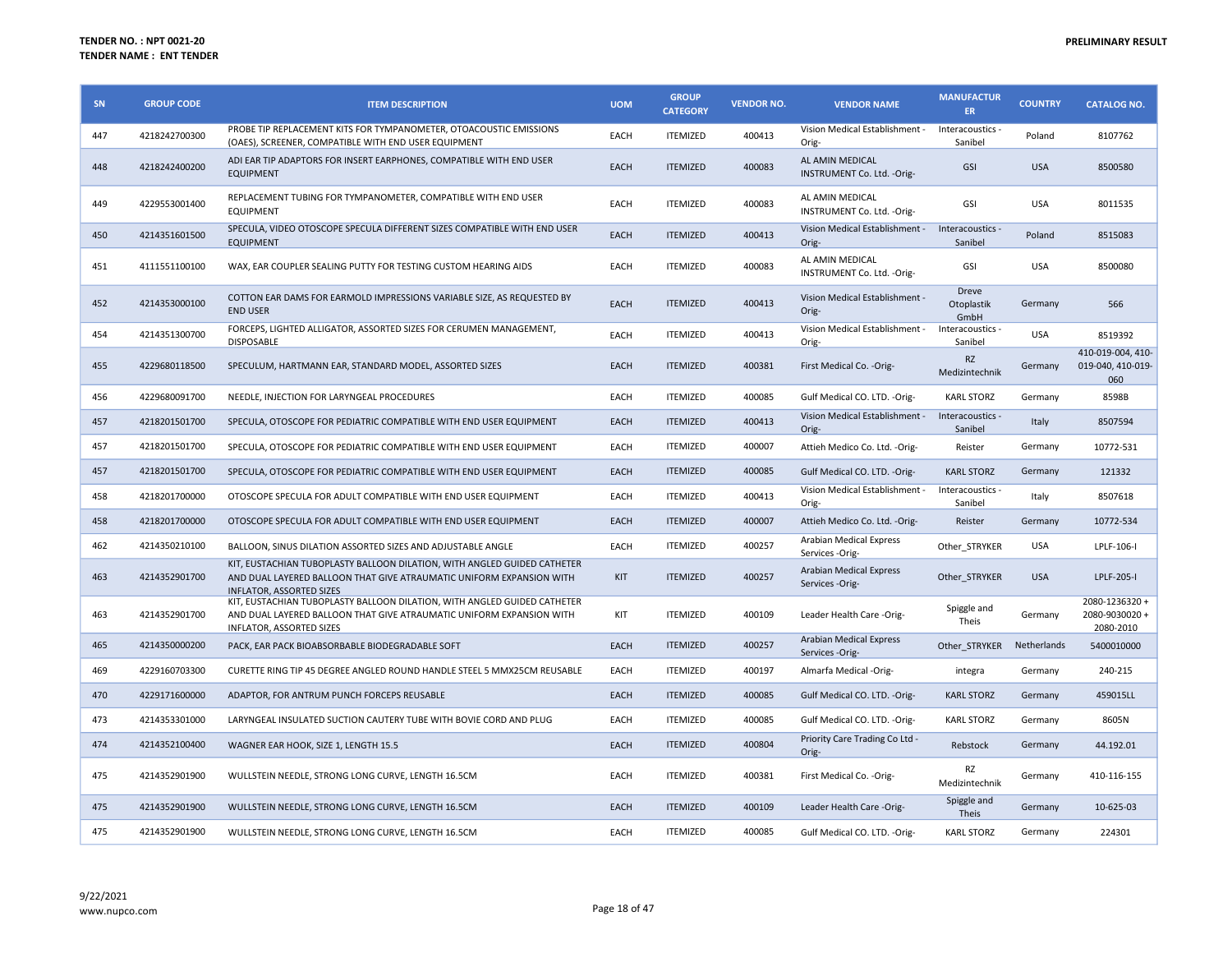| SN  | <b>GROUP CODE</b> | <b>ITEM DESCRIPTION</b>                                                                                                          | <b>UOM</b>  | <b>GROUP</b><br><b>CATEGORY</b> | <b>VENDOR NO.</b> | <b>VENDOR NAME</b>                           | <b>MANUFACTUR</b><br><b>ER</b> | <b>COUNTRY</b> | <b>CATALOG NO.</b> |
|-----|-------------------|----------------------------------------------------------------------------------------------------------------------------------|-------------|---------------------------------|-------------------|----------------------------------------------|--------------------------------|----------------|--------------------|
| 476 | 4229517104500     | WULLSTEIN NEEDLE, STRONG MEDIUM CURVE, LENGTH 16.5CM                                                                             | EACH        | <b>ITEMIZED</b>                 | 400381            | First Medical Co. - Orig-                    | <b>RZ</b><br>Medizintechnik    | Germany        | 410-112-155        |
| 476 | 4229517104500     | WULLSTEIN NEEDLE, STRONG MEDIUM CURVE, LENGTH 16.5CM                                                                             | EACH        | <b>ITEMIZED</b>                 | 400109            | Leader Health Care -Orig-                    | Spiggle and<br>Theis           | Germany        | 10-625-04          |
| 476 | 4229517104500     | WULLSTEIN NEEDLE, STRONG MEDIUM CURVE, LENGTH 16.5CM                                                                             | EACH        | <b>ITEMIZED</b>                 | 400085            | Gulf Medical CO. LTD. - Orig-                | <b>KARL STORZ</b>              | Germany        | 224302             |
| 477 | 4214352902000     | WULLSTEIN NEEDLE, STRONG SLIGHT CURVE, LENGTH 16.5CM                                                                             | EACH        | <b>ITEMIZED</b>                 | 400381            | First Medical Co. - Orig-                    | RZ<br>Medizintechnik           | Germany        | 410-111-155        |
| 479 | 4229180244600     | ANTRUM FORCEPS, LENGTH 10 CM. ANGLED FIXED JAWS 115 DEGREE LEFT SIDE                                                             | EACH        | <b>ITEMIZED</b>                 | 400085            | Gulf Medical CO. LTD. - Orig-                | <b>KARL STORZ</b>              | Germany        | 653003             |
| 480 | 4229180244700     | ANTRUM FORCEPS, LENGTH 10 CM. ANGLED FIXED JAWS 115 DEGREE RIGHT SIDE                                                            | EACH        | <b>ITEMIZED</b>                 | 400085            | Gulf Medical CO. LTD. - Orig-                | <b>KARL STORZ</b>              | Germany        | 653002             |
| 485 | 4229680279200     | COTTLE CROSS BAR OSTEOTOME SIZE 6 MM                                                                                             | EACH        | <b>ITEMIZED</b>                 | 400085            | Gulf Medical CO. LTD. - Orig-                | <b>KARL STORZ</b>              | Germany        | 484206             |
| 485 | 4229680279200     | COTTLE CROSS BAR OSTEOTOME SIZE 6 MM                                                                                             | EACH        | <b>ITEMIZED</b>                 | 400195            | Omar Saeed Al-Amoudi Sons<br>Co.(Osas -Orig- | <b>RUDOLF</b>                  | Germany        | RU 8253-26         |
| 486 | 4229495500700     | JOSEF SINGLE HOOK SHARP 5MM                                                                                                      | EACH        | <b>ITEMIZED</b>                 | 400197            | Almarfa Medical -Orig-                       | integra                        | Germany        | 3714651            |
| 487 | 4229495500800     | JOSEF SINGLE HOOK SHARP 7 MM                                                                                                     | EACH        | <b>ITEMIZED</b>                 | 400197            | Almarfa Medical -Orig-                       | integra                        | Germany        | 410-150            |
| 488 | 4229680400600     | KILNER ALAR RETRACTOR 2 PRONGS, SHARP WIDTH 10MM LENGTH 8.5 CM                                                                   | EACH        | <b>ITEMIZED</b>                 | 400109            | Leader Health Care -Orig-                    | Spiggle and<br>Theis           | Germany        | 20-571-01          |
| 490 | 4229680277700     | COTTLE SCISSOR CURVED SHARP 10.5 LENGTH                                                                                          | EACH        | <b>ITEMIZED</b>                 | 400804            | Priority Care Trading Co Ltd -<br>Orig-      | Rebstock                       | Germany        | 08.409.10          |
| 491 | 4229680501400     | METZENBAUM SCISSOR CURVED 14CM LENGTH                                                                                            | EACH        | <b>ITEMIZED</b>                 | 400259            | Tina Medix Technologies Co. -<br>Orig-       | AS<br>Medizintechnik           | Germany        | 11-201-14          |
| 493 | 4229680706700     | FORCEPS, LARYNGEAL GRASPING ATRAUMATIC, HEART SHAPED, CURVED OFF SET 45<br>DEGREE TO THE LEFT, LENGTH 22CM.                      | EACH        | <b>ITEMIZED</b>                 | 400109            | Leader Health Care -Orig-                    | Spiggle and<br>Theis           | Germany        | 50-530-03          |
| 493 | 4229680706700     | FORCEPS, LARYNGEAL GRASPING ATRAUMATIC, HEART SHAPED, CURVED OFF SET 45<br>DEGREE TO THE LEFT, LENGTH 22CM.                      | EACH        | <b>ITEMIZED</b>                 | 400381            | First Medical Co. - Orig-                    | <b>RZ</b><br>Medizintechnik    | Germany        | 100-700-025        |
| 493 | 4229680706700     | FORCEPS, LARYNGEAL GRASPING ATRAUMATIC, HEART SHAPED, CURVED OFF SET 45<br>DEGREE TO THE LEFT. LENGTH 22CM.                      | EACH        | <b>ITEMIZED</b>                 | 400085            | Gulf Medical CO. LTD. -Orig-                 | <b>KARL STORZ</b>              | Germany        | 8593H              |
| 494 | 4229680706800     | FORCEPS, LARYNGEAL GRASPING ATRAUMATIC, HEART SHAPED, FORCEPS CURVED OFF<br>SET 45 DEGREE TO THE RIGHT. LENGTH 22CM              | EACH        | <b>ITEMIZED</b>                 | 400109            | Leader Health Care -Orig-                    | Spiggle and<br>Theis           | Germany        | 50-530-02          |
| 494 | 4229680706800     | FORCEPS, LARYNGEAL GRASPING ATRAUMATIC, HEART SHAPED, FORCEPS CURVED OFF<br>SET 45 DEGREE TO THE RIGHT. LENGTH 22CM              | <b>EACH</b> | <b>ITEMIZED</b>                 | 400381            | First Medical Co. - Orig-                    | RZ<br>Medizintechnik           | Germany        | 100-700-024        |
| 494 | 4229680706800     | FORCEPS, LARYNGEAL GRASPING ATRAUMATIC, HEART SHAPED, FORCEPS CURVED OFF<br>SET 45 DEGREE TO THE RIGHT. LENGTH 22CM              | EACH        | <b>ITEMIZED</b>                 | 400085            | Gulf Medical CO. LTD. - Orig-                | <b>KARL STORZ</b>              | Germany        | 8593G              |
| 495 | 4229680708500     | FORCEPS, MICRO MINI LARYNGEAL GRASPING ATRAUMATIC, MICRO MINI HEART<br>SHAPED, CURVED OFF SET 45 DEGREE TO THE LEFT, LENGTH 22CM | EACH        | <b>ITEMIZED</b>                 | 400109            | Leader Health Care -Orig-                    | Spiggle and<br>Theis           | Germany        | 50-581-23          |
| 495 | 4229680708500     | FORCEPS, MICRO MINI LARYNGEAL GRASPING ATRAUMATIC, MICRO MINI HEART<br>SHAPED, CURVED OFF SET 45 DEGREE TO THE LEFT, LENGTH 22CM | <b>EACH</b> | <b>ITEMIZED</b>                 | 400381            | First Medical Co. - Orig-                    | <b>RZ</b><br>Medizintechnik    | Germany        | 100-710-025        |
| 496 | 4229680706200     | FORCEPS, ALLIGATOR LARYNGEAL, CURVED TO LEFT. JAWS: 8.6MM X 0.6MM. LENGTH<br>22CM                                                | EACH        | <b>ITEMIZED</b>                 | 400109            | Leader Health Care -Orig-                    | Spiggle and<br>Theis           | Germany        | 50-520-04          |
| 496 | 4229680706200     | FORCEPS, ALLIGATOR LARYNGEAL, CURVED TO LEFT. JAWS: 8.6MM X 0.6MM. LENGTH<br>22CM                                                | EACH        | <b>ITEMIZED</b>                 | 400381            | First Medical Co. - Orig-                    | <b>RZ</b><br>Medizintechnik    | Germany        | 100-700-022        |
| 497 | 4229680706300     | FORCEPS, ALLIGATOR LARYNGEAL, CURVED TO RIGHT. JAWS: 8.6MM X 0.6MM. LENGTH<br>22CM                                               | EACH        | <b>ITEMIZED</b>                 | 400109            | Leader Health Care -Orig-                    | Spiggle and<br>Theis           | Germany        | 50-520-03          |
| 497 | 4229680706300     | FORCEPS, ALLIGATOR LARYNGEAL, CURVED TO RIGHT. JAWS: 8.6MM X 0.6MM. LENGTH<br>22CM                                               | EACH        | <b>ITEMIZED</b>                 | 400381            | First Medical Co. - Orig-                    | <b>RZ</b><br>Medizintechnik    | Germany        | 100-700-021        |
| 499 | 4229680706500     | FORCEPS, ALLIGATOR LARYNGEAL, ROSEN MICRO-CURVED MINI FLAP RETRACTOR<br>RIGHT WITH DIAMOND DUST, LENGTH 22CM                     | EACH        | <b>ITEMIZED</b>                 | 400085            | Gulf Medical CO. LTD. - Orig-                | <b>KARL STORZ</b>              | Germany        | 8593B              |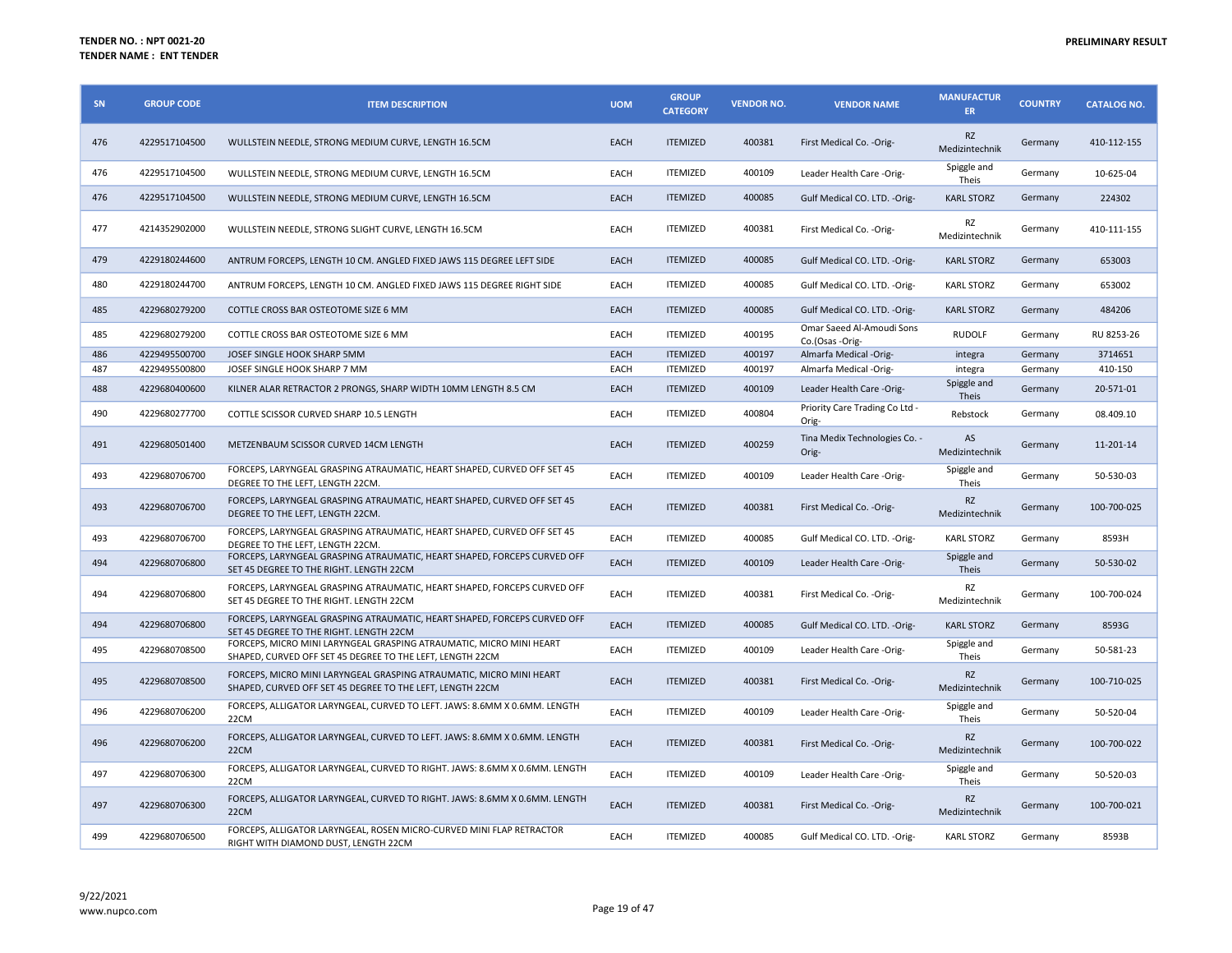| <b>SN</b> | <b>GROUP CODE</b> | <b>ITEM DESCRIPTION</b>                                                                                        | <b>UOM</b>  | <b>GROUP</b><br><b>CATEGORY</b> | <b>VENDOR NO.</b> | <b>VENDOR NAME</b>                      | <b>MANUFACTUR</b><br><b>ER</b> | <b>COUNTRY</b> | <b>CATALOG NO.</b> |
|-----------|-------------------|----------------------------------------------------------------------------------------------------------------|-------------|---------------------------------|-------------------|-----------------------------------------|--------------------------------|----------------|--------------------|
| 500       | 4229680708300     | FORCEPS, MICRO MINI ALLIGATOR LARYNGEAL, CURVED TO LEFT. JAWS: 6.55MM X<br>0.42MM. LENGTH 22CM                 | EACH        | <b>ITEMIZED</b>                 | 400804            | Priority Care Trading Co Ltd -<br>Orig- | Rebstock                       | Germany        | 06-54-609          |
| 501       | 4229680708400     | FORCEPS, MICRO MINI ALLIGATOR LARYNGEAL, CURVED TO RIGHT. JAWS: 6.55MM X<br>0.42MM. LENGTH 22CM                | EACH        | <b>ITEMIZED</b>                 | 400804            | Priority Care Trading Co Ltd -<br>Orig- | Rebstock                       | Germany        | 06-54-608          |
| 502       | 4229161422700     | SCISSORS, LARYNGEAL, STRAIGHT VERTICAL LENGTH 22CM                                                             | EACH        | <b>ITEMIZED</b>                 | 400109            | Leader Health Care -Orig-               | Spiggle and<br>Theis           | Germany        | 50-540-01          |
| 502       | 4229161422700     | SCISSORS, LARYNGEAL, STRAIGHT VERTICAL LENGTH 22CM                                                             | EACH        | <b>ITEMIZED</b>                 | 400085            | Gulf Medical CO. LTD. - Orig-           | <b>KARL STORZ</b>              | Germany        | 8594A              |
| 502       | 4229161422700     | SCISSORS, LARYNGEAL, STRAIGHT VERTICAL LENGTH 22CM                                                             | EACH        | <b>ITEMIZED</b>                 | 400381            | First Medical Co. - Orig-               | <b>RZ</b><br>Medizintechnik    | Germany        | 100-700-050        |
| 503       | 4229680708700     | LARYNGEAL CUP FORCEPS, CURVED UPWARDS RIGHT, LENGTH 22CM, 2MM CUP                                              | EACH        | <b>ITEMIZED</b>                 | 400085            | Gulf Medical CO. LTD. -Orig-            | <b>KARL STORZ</b>              | Germany        | 8591CJ             |
| 504       | 4229680708600     | LARYNGEAL CUP FORCEPS, CURVED UPWARDS LEFT, LENGTH 22CM, 2MM CUP                                               | EACH        | <b>ITEMIZED</b>                 | 400085            | Gulf Medical CO. LTD. - Orig-           | <b>KARL STORZ</b>              | Germany        | 8591DJ             |
| 504       | 4229680708600     | LARYNGEAL CUP FORCEPS, CURVED UPWARDS LEFT, LENGTH 22CM, 2MM CUP                                               | EACH        | <b>ITEMIZED</b>                 | 400381            | First Medical Co. - Orig-               | RZ<br>Medizintechnik           | Germany        | 100-700-007        |
| 505       | 4229680709100     | MICRO MINI LARYNGEAL CUP FORCEPS, MICRO MINI CURVED UPWARD RIGHT, LENGTH<br>22CM, 1MM CUP                      | <b>EACH</b> | <b>ITEMIZED</b>                 | 400109            | Leader Health Care -Orig-               | Spiggle and<br>Theis           | Germany        | 50-551-23          |
| 505       | 4229680709100     | MICRO MINI LARYNGEAL CUP FORCEPS, MICRO MINI CURVED UPWARD RIGHT, LENGTH<br>22CM. 1MM CUP                      | EACH        | <b>ITEMIZED</b>                 | 400381            | First Medical Co. - Orig-               | RZ<br>Medizintechnik           | Germany        | 100-710-005        |
| 506       | 4229680709000     | MICRO MINI LARYNGEAL CUP FORCEPS, MICRO MINI CURVED UPWARD LEFT, LENGTH<br>22CM, 1MM CUP                       | EACH        | <b>ITEMIZED</b>                 | 400109            | Leader Health Care -Orig-               | Spiggle and<br>Theis           | Germany        | 50-552-23          |
| 506       | 4229680709000     | MICRO MINI LARYNGEAL CUP FORCEPS, MICRO MINI CURVED UPWARD LEFT, LENGTH<br>22CM, 1MM CUP                       | EACH        | <b>ITEMIZED</b>                 | 400381            | First Medical Co. - Orig-               | RZ<br>Medizintechnik           | Germany        | 100-710-006        |
| 507       | 4229680708200     | MICRO-FLAP LARYNGEAL INSTRUMENT. UNIVERSAL HANDLE                                                              | EACH        | <b>ITEMIZED</b>                 | 400109            | Leader Health Care -Orig-               | Spiggle and<br>Theis           | Germany        | 50-300-00          |
| 508       | 4229680707300     | MICRO-FLAP LARYNGEAL INSTRUMENT FOR MICRO-FLAP ELEVATION. LENGTH 25CM.<br><b>BALL DISSECTOR STRAIGHT.</b>      | EACH        | <b>ITEMIZED</b>                 | 400085            | Gulf Medical CO. LTD. -Orig-            | <b>KARL STORZ</b>              | Germany        | 8656J              |
| 509       | 4229680707100     | MICRO-FLAP LARYNGEAL INSTRUMENT FOR MICRO-FLAP ELEVATION. LENGTH 25CM.<br><b>BALL DISSECTOR OBLIQUE BLUNT.</b> | EACH        | <b>ITEMIZED</b>                 | 400085            | Gulf Medical CO. LTD. -Orig-            | <b>KARL STORZ</b>              | Germany        | 8656J              |
| 511       | 4229680707000     | MICRO-FLAP LARYNGEAL INSTRUMENT FOR MICRO-FLAP ELEVATION. LENGTH 25CM.<br>BALL DISSECTOR LONG RIGHT ANGLE      | EACH        | <b>ITEMIZED</b>                 | 400470            | EXCELLENT CARE MEDICAL CO.<br>LTD-Orig- | <b>AESCULAP</b>                | Germany        | OP409R             |
| 513       | 4229680707800     | MICRO-FLAP LARYNGEAL INSTRUMENT FOR MICRO-FLAP ELEVATION. LENGTH 25CM.<br>SPATULA CURVED.                      | EACH        | <b>ITEMIZED</b>                 | 400085            | Gulf Medical CO. LTD. - Orig-           | <b>KARL STORZ</b>              | Germany        | 8656L              |
| 515       | 4229680707900     | MICRO-FLAP LARYNGEAL INSTRUMENT FOR MICRO-FLAP ELEVATION. LENGTH 25CM.<br>SPATULA FINE ANGLED                  | EACH        | <b>ITEMIZED</b>                 | 400085            | Gulf Medical CO. LTD. -Orig-            | <b>KARL STORZ</b>              | Germany        | 8656N              |
| 516       | 4229680707700     | MICRO-FLAP LARYNGEAL INSTRUMENT FOR MICRO-FLAP ELEVATION. LENGTH 25CM.<br>SPATULA (ROSEN FINE ANGLED)          | EACH        | <b>ITEMIZED</b>                 | 400085            | Gulf Medical CO. LTD. -Orig-            | <b>KARL STORZ</b>              | Germany        | 223500             |
| 518       | 4229680707500     | MICRO-FLAP LARYNGEAL INSTRUMENT FOR MICRO-FLAP ELEVATION. LENGTH 25CM.<br><b>MARAGOS ROUND KNIFE.</b>          | EACH        | <b>ITEMIZED</b>                 | 400085            | Gulf Medical CO. LTD. - Orig-           | <b>KARL STORZ</b>              | Germany        | 8656C              |
| 519       | 4229680707600     | MICRO-FLAP LARYNGEAL INSTRUMENT FOR MICRO-FLAP ELEVATION. LENGTH 25CM.<br>SICKLE KNIFE.                        | EACH        | <b>ITEMIZED</b>                 | 400109            | Leader Health Care -Orig-               | Spiggle and<br>Theis           | Germany        | 50-310-23          |
| 520       | 4229680708100     | MICRO-FLAP LARYNGEAL INSTRUMENT FOR MICRO-FLAP ELEVATION. LENGTH 25CM.<br>SPEAR KNIFE.                         | EACH        | <b>ITEMIZED</b>                 | 400085            | Gulf Medical CO. LTD. - Orig-           | <b>KARL STORZ</b>              | Germany        | 8656D              |
| 521       | 4214351601700     | ZEITELS VOCAL FOLD NEEDLE, FOR SUBMUCOSAL INFUSION OF VOCAL FOLD                                               | EACH        | <b>ITEMIZED</b>                 | 400085            | Gulf Medical CO. LTD. -Orig-            | <b>KARL STORZ</b>              | Germany        | 8656E              |
| 522       | 4214353301100     | LARYNGEAL MICRO-SUCTION, LENGTH OF 22CM, SIZE 3FR                                                              | EACH        | <b>ITEMIZED</b>                 | 400109            | Leader Health Care -Orig-               | Spiggle and<br>Theis           | Germany        | 50-347-20          |
| 522       | 4214353301100     | LARYNGEAL MICRO-SUCTION, LENGTH OF 22CM, SIZE 3FR                                                              | EACH        | <b>ITEMIZED</b>                 | 400085            | Gulf Medical CO. LTD. - Orig-           | <b>KARL STORZ</b>              | Germany        | 8602               |
| 523       | 4214353301200     | LARYNGEAL MICRO-SUCTION, LENGTH OF 22CM, SIZE 5FR                                                              | EACH        | <b>ITEMIZED</b>                 | 400109            | Leader Health Care -Orig-               | Spiggle and<br><b>Theis</b>    | Germany        | 50-347-25          |
| 523       | 4214353301200     | LARYNGEAL MICRO-SUCTION, LENGTH OF 22CM, SIZE 5FR                                                              | EACH        | <b>ITEMIZED</b>                 | 400085            | Gulf Medical CO. LTD. -Orig-            | <b>KARL STORZ</b>              | Germany        | 8603               |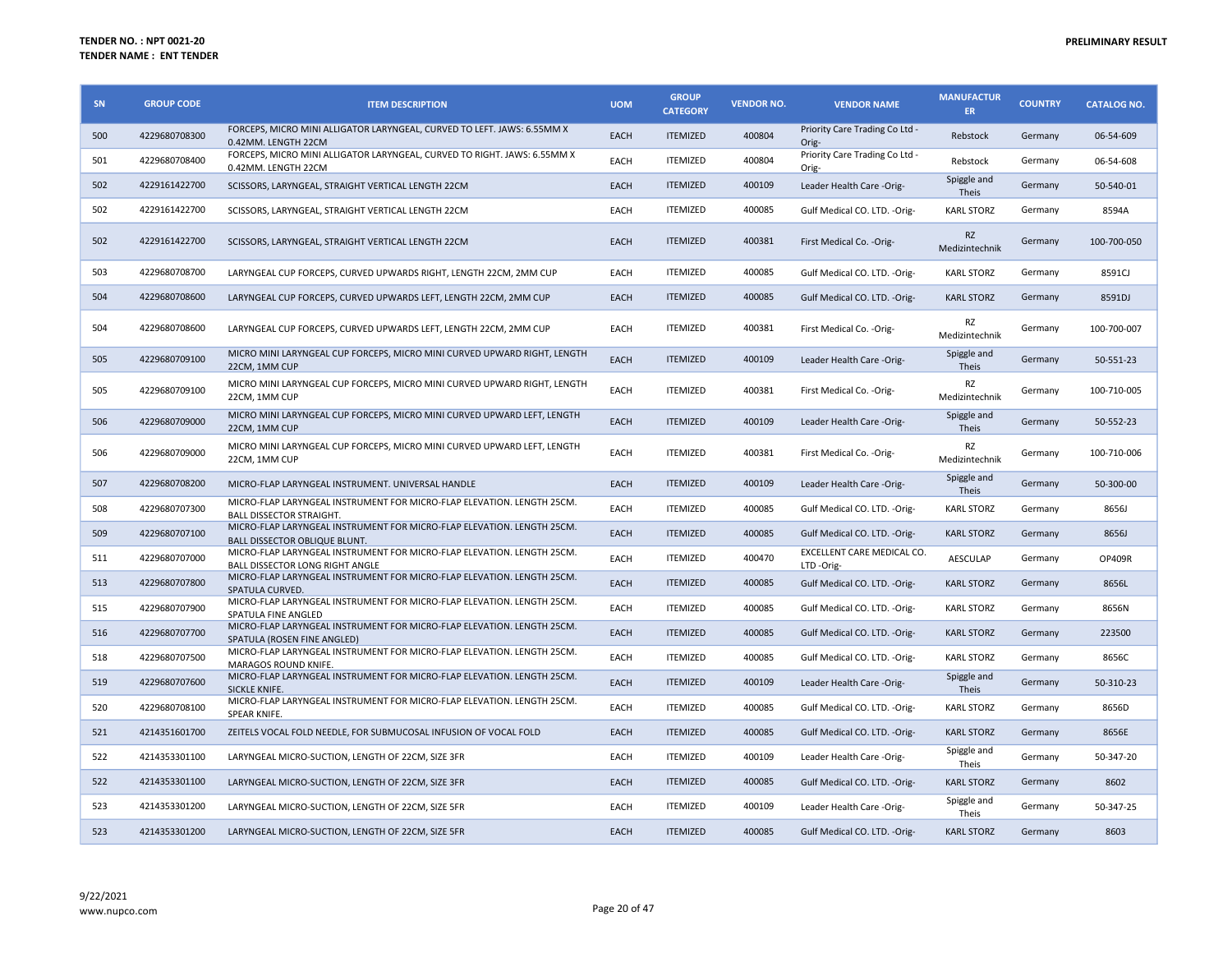| SN  | <b>GROUP CODE</b> | <b>ITEM DESCRIPTION</b>                                                                                                                                                                                                                                                                                                   | <b>UOM</b>            | <b>GROUP</b><br><b>CATEGORY</b> | <b>VENDOR NO.</b> | <b>VENDOR NAME</b>                           | <b>MANUFACTUR</b><br>ER.                  | <b>COUNTRY</b> | <b>CATALOG NO.</b> |
|-----|-------------------|---------------------------------------------------------------------------------------------------------------------------------------------------------------------------------------------------------------------------------------------------------------------------------------------------------------------------|-----------------------|---------------------------------|-------------------|----------------------------------------------|-------------------------------------------|----------------|--------------------|
| 524 | 4214353301300     | LARYNGEAL MICRO-SUCTION, LENGTH OF 22CM, SIZE 7FR                                                                                                                                                                                                                                                                         | EACH                  | <b>ITEMIZED</b>                 | 400109            | Leader Health Care -Orig-                    | Spiggle and<br>Theis                      | Germany        | 50-347-30          |
| 524 | 4214353301300     | LARYNGEAL MICRO-SUCTION, LENGTH OF 22CM, SIZE 7FR                                                                                                                                                                                                                                                                         | EACH                  | <b>ITEMIZED</b>                 | 400085            | Gulf Medical CO. LTD. -Orig-                 | <b>KARL STORZ</b>                         | Germany        | 8604               |
| 525 | 4229620600000     | LARYNGEAL SUTURE KNOT PUSHER, LENGTH 26CM                                                                                                                                                                                                                                                                                 | EACH                  | <b>ITEMIZED</b>                 | 400085            | Gulf Medical CO. LTD. - Orig-                | <b>KARL STORZ</b>                         | Germany        | 8596T              |
| 526 | 4229330400800     | SPREADER, VOCAL CORD WITH RATCHET AND CLEANING CONNECTOR, LENGTH 24CM                                                                                                                                                                                                                                                     | EACH                  | <b>ITEMIZED</b>                 | 400085            | Gulf Medical CO. LTD. -Orig-                 | <b>KARL STORZ</b>                         | Germany        | 8654B              |
| 527 | 4214350000700     | ARNOLD-BRUENING INTRACORDAL INJECTION SET FOR LIPOINJECTION OF VOCAL FOLD<br>(IT HAS BRUENING PRESSURE SYRINGE, ARNOLD ADAPTOR, ARNOLD INJECTION NEEDLE<br>18 GAUGE, AND ARNOLD INJECTION NEEDLE 19 GAUGE)                                                                                                                | EACH                  | <b>ITEMIZED</b>                 | 400085            | Gulf Medical CO. LTD. - Orig-                | <b>KARL STORZ</b>                         | Germany        | 771410             |
| 531 | 4229171306600     | PUNCH, HOSEMANN FRONTAL SINUS RECESS, 70 DEGREE UPTURNED, SLENDER<br>MODEL, PUNCH HEAD DIAMETER 3.5 MM, NOT THROUGH-CUTTING, UPPER PART OF<br>PUNCH FIXED, LOWER PART OF PUNCH MOVABLE, SHEATH DIAMETER 2.5 MM,<br>CENTRAL IRRIGATION CHANNEL WITH CONCEALED LUER-LOCK IRRIGATION ADAPTOR,<br><b>WORKING LENGTH 13 CM</b> | EACH                  | <b>ITEMIZED</b>                 | 400085            | Gulf Medical CO. LTD. - Orig-                | <b>KARL STORZ</b>                         | Germany        | 651503             |
| 532 | 4229171306700     | PUNCH, HOSEMANN FRONTAL SINUS, RECESS, 70 DEGREE UPTURNED, ROBUST MODEL,<br>PUNCH HEAD DIAMETER 5.5 MM, NOT THROUGH-CUTTING, UPPER PART OF PUNCH<br>FIXED, LOWER PART OF PUNCH MOVABLE, SHEATH DIAMETER 3.5 MM, CENTRAL<br>IRRIGATION CHANNEL WITH CONCEALED LUER-LOCK IRRIGATION ADAPTOR, WORKING<br>LENGTH 13 CM        | EACH                  | <b>ITEMIZED</b>                 | 400085            | Gulf Medical CO. LTD. - Orig-                | <b>KARL STORZ</b>                         | Germany        | 651505             |
| 534 | 4214351301000     | THOMASSIN DISSECTOR, DOUBLE-ENDED, DISTAL TIPS WITH SINGLE CURVE TO RIGHT<br>OR TO LEFT, LENGTH 18 CM                                                                                                                                                                                                                     | EACH                  | <b>ITEMIZED</b>                 | 400085            | Gulf Medical CO. LTD. - Orig-                | <b>KARL STORZ</b>                         | Germany        | 226211             |
| 535 | 4214351300900     | THOMASSIN DISSECTOR, DOUBLE-ENDED, DISTAL TIPS WITH DOUBLE CURVE TO RIGHT<br>OR TO LEFT, LENGTH 18 CM                                                                                                                                                                                                                     | EACH                  | <b>ITEMIZED</b>                 | 400085            | Gulf Medical CO. LTD. - Orig-                | <b>KARL STORZ</b>                         | Germany        | 226212             |
| 541 | 4229530212800     | CONNECTOR, LUER CONE MALE, ROTATING                                                                                                                                                                                                                                                                                       | EACH                  | <b>ITEMIZED</b>                 | 400109            | Leader Health Care -Orig-                    | Spiggle and<br>Theis                      | Germany        | 10-305-11          |
| 542 | 4214353300800     | FISCH SUCTION HANDLE, WITH CUT-OFF HOLE, LUER CONE, LENGTH 5.5 CM, FOR USE<br>WITH SUCTION TUBES 204005 - 204025, 204305 - 204330                                                                                                                                                                                         | EACH                  | <b>ITEMIZED</b>                 | 400195            | Omar Saeed Al-Amoudi Sons<br>Co.(Osas -Orig- | <b>RUDOLF</b>                             | Germany        | RU 7842-00/05      |
| 546 | 4229350302600     | HOUSE DOUBLE CURETTE, MEDIUM, SPOON SIZES 1 X 1.8 MM AND 2 X 2.8 MM,<br>LENGTH 15 CM                                                                                                                                                                                                                                      | EACH                  | <b>ITEMIZED</b>                 | 400109            | Leader Health Care -Orig-                    | Spiggle and<br>Theis                      | Germany        | 10-667-00          |
| 547 | 4229350302500     | HOUSE DOUBLE CURETTE, MEDIUM, SPOON SIZES 1 X 1.6 MM AND 2 X 3.5 MM,<br>LENGTH 18 CM                                                                                                                                                                                                                                      | EACH                  | <b>ITEMIZED</b>                 | 400109            | Leader Health Care -Orig-                    | Spiggle and<br>Theis                      | Germany        | 10-667-01          |
| 548 | 4214250600000     | TRANSTYMPANIC NEEDLE FOR ELECTROCOCHLEOGRAPHY OPEN SYSTEM                                                                                                                                                                                                                                                                 | <b>ITEMS (PIECES)</b> | <b>ITEMIZED</b>                 | 400413            | Vision Medical Establishment -<br>Orig-      | Interacoustics -<br>Sanibel               | Malaysia       | 8519037            |
| 550 | 4214353300100     | CASSETTE, CORE, IRRIGATION                                                                                                                                                                                                                                                                                                | EACH                  | <b>ITEMIZED</b>                 | 400257            | Arabian Medical Express<br>Services -Orig-   | Other STRYKER                             | <b>USA</b>     | 5400050001         |
| 550 | 4214353300100     | CASSETTE, CORE, IRRIGATION                                                                                                                                                                                                                                                                                                | EACH                  | <b>ITEMIZED</b>                 | 400470            | EXCELLENT CARE MEDICAL CO.<br>LTD-Orig-      | <b>AESCULAP</b>                           | Germany        | GA39XXX            |
| 551 | 4214353300000     | ATTACHMENT, STRAIGHT, IRRIGATION                                                                                                                                                                                                                                                                                          | EACH                  | <b>ITEMIZED</b>                 | 400470            | EXCELLENT CARE MEDICAL CO.<br>LTD-Orig-      | AESCULAP                                  | Germany        | GA26XXX            |
| 554 | 4229514317300     | SUCTION COAGULATOR, 12 FR/CH 4 MM                                                                                                                                                                                                                                                                                         | EACH                  | <b>ITEMIZED</b>                 | 400272            | Medtronic Saudi Arabia -Orig-                | Medtronic                                 | <b>USA</b>     | E3305              |
| 558 | 4229517400100     | TIP, RADIOFREQUENCY CHANNELING, CELON PROBREATH FOR THE TURBINATES                                                                                                                                                                                                                                                        | EACH                  | <b>ITEMIZED</b>                 | 400034            | Salehiya Trading Co. - Orig-                 | Othres<br>OLYMPUS<br><b>KEYMED</b>        | Czech Republic | WB990007           |
| 559 | 4229517400200     | TIP, RADIOFREQUENCY CHANNELING, CELON PROSLEEP PLUS FOR PALATE AND<br><b>TONGUE BASE</b>                                                                                                                                                                                                                                  | EACH                  | <b>ITEMIZED</b>                 | 400034            | Salehiya Trading Co. - Orig-                 | Othres<br><b>OLYMPUS</b><br><b>KEYMED</b> | Czech Republic | WB990008           |
| 559 | 4229517400200     | TIP, RADIOFREQUENCY CHANNELING, CELON PROSLEEP PLUS FOR PALATE AND<br><b>TONGUE BASE</b>                                                                                                                                                                                                                                  | EACH                  | <b>ITEMIZED</b>                 | 400470            | EXCELLENT CARE MEDICAL CO.<br>LTD-Orig-      | <b>SUTTER MED</b>                         | Germany        | 7044XX             |
| 561 | 4231240202000     | SPLINT, INTRANASAL, CHITOSAN, HEMOSTAT DRESSING, 1.5 X 5.1 CM, OR EQUIVALENT                                                                                                                                                                                                                                              | EACH                  | <b>ITEMIZED</b>                 | 400034            | Salehiya Trading Co. - Orig-                 | Othres<br><b>OLYMPUS</b><br>KEYMED        | Germany        | EGCNS155           |
| 567 | 4229180244400     | LUSK MICRO BITE OR EQUIVALENT, STRAIGHT                                                                                                                                                                                                                                                                                   | EACH                  | <b>ITEMIZED</b>                 | 400085            | Gulf Medical CO. LTD. - Orig-                | <b>KARL STORZ</b>                         | Germany        | 650050             |
| 568 | 4229180244300     | LUSK MICRO BITE OR EQUIVALENT, 45 DEGREE                                                                                                                                                                                                                                                                                  | EACH                  | <b>ITEMIZED</b>                 | 400085            | Gulf Medical CO. LTD. -Orig-                 | <b>KARL STORZ</b>                         | Germany        | 650060             |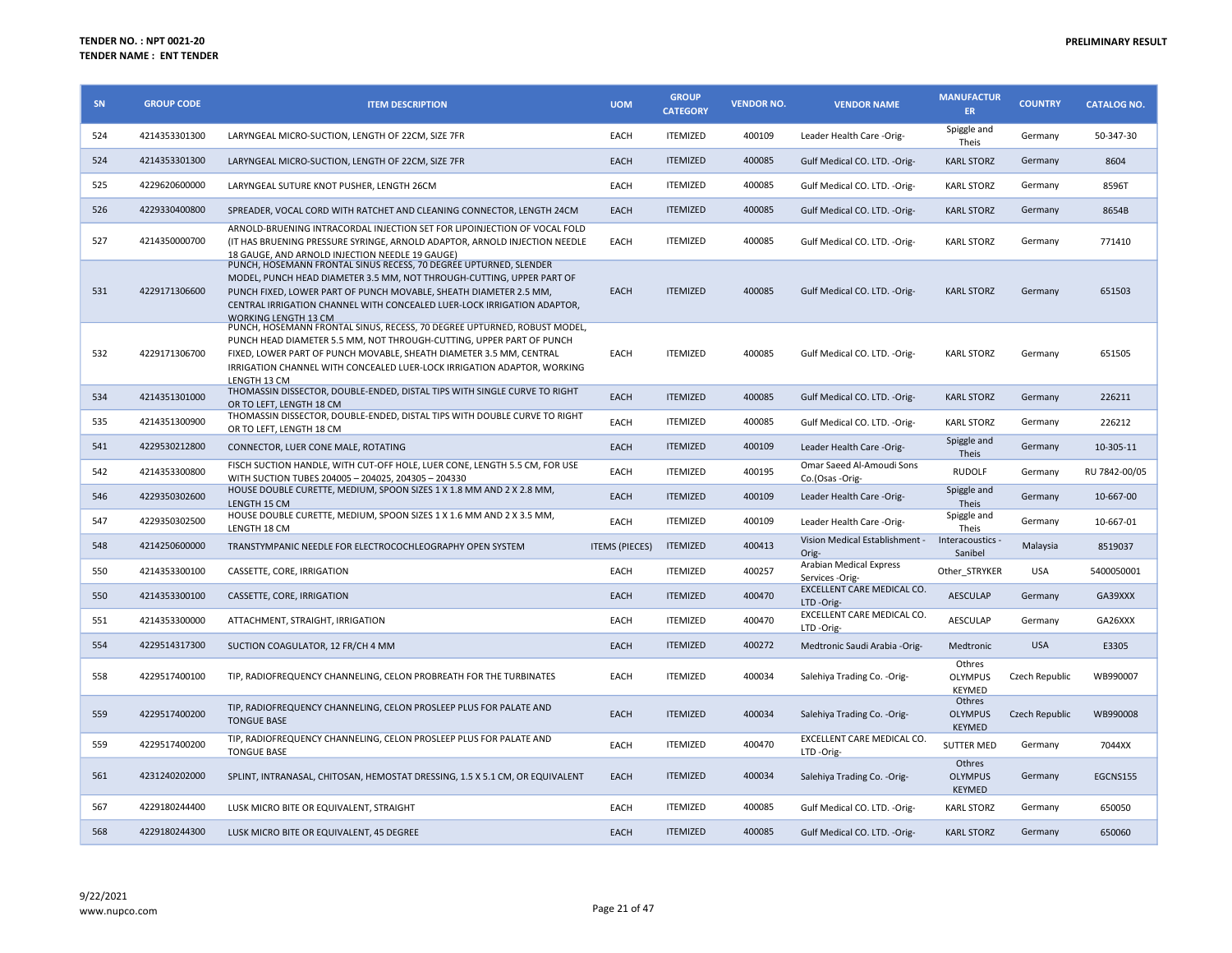| SN  | <b>GROUP CODE</b> | <b>ITEM DESCRIPTION</b>                                                                    | <b>UOM</b>  | <b>GROUP</b><br><b>CATEGORY</b> | <b>VENDOR NO.</b> | <b>VENDOR NAME</b>                           | <b>MANUFACTUR</b><br>ER     | <b>COUNTRY</b> | <b>CATALOG NO.</b>                                                                                                                                                                      |
|-----|-------------------|--------------------------------------------------------------------------------------------|-------------|---------------------------------|-------------------|----------------------------------------------|-----------------------------|----------------|-----------------------------------------------------------------------------------------------------------------------------------------------------------------------------------------|
| 573 | 4229171307000     | STAMMBERGER ANTRUM PUNCH, RIGHT SIDE DOWNWARD AND FORWARD CUTTING,<br>WORKING LENGTH 10 CM | EACH        | <b>ITEMIZED</b>                 | 400109            | Leader Health Care -Orig-                    | Spiggle and<br>Theis        | Germany        | 30-308-02                                                                                                                                                                               |
| 583 | 4229452202400     | CANNULA ANTRUM STAINLESS STEEL 3 MM CURVED REUSABLE                                        | <b>EACH</b> | <b>ITEMIZED</b>                 | 400109            | Leader Health Care -Orig-                    | Spiggle and<br>Theis        | Germany        | 30-102-30                                                                                                                                                                               |
| 583 | 4229452202400     | CANNULA ANTRUM STAINLESS STEEL 3 MM CURVED REUSABLE                                        | EACH        | <b>ITEMIZED</b>                 | 400381            | First Medical Co. - Orig-                    | RZ<br>Medizintechnik        | Germany        | 252-025-151                                                                                                                                                                             |
| 585 | 4214353302900     | SUCTION, FRONTAL SUCTION, 4MM                                                              | EACH        | <b>ITEMIZED</b>                 | 400109            | Leader Health Care -Orig-                    | Spiggle and<br><b>Theis</b> | Germany        | 30-106-40                                                                                                                                                                               |
| 590 | 4229420510600     | FORCEPS NEURO GIRAFFE 90 DEGREE UPTURNED HORIZONTAL OPENING CUPPED JAW<br>REUSABLE         | EACH        | <b>ITEMIZED</b>                 | 400381            | First Medical Co. - Orig-                    | RZ<br>Medizintechnik        | Germany        | 252-362-120                                                                                                                                                                             |
| 591 | 4229420510700     | FORCEPS NEURO GIRAFFE 90 DEGREE UPTURNED VERTICAL OPENING CUPPED JAW<br><b>REUSABLE</b>    | EACH        | <b>ITEMIZED</b>                 | 400195            | Omar Saeed Al-Amoudi Sons<br>Co.(Osas -Orig- | <b>RUDOLF</b>               | Germany        | RU 8114-05/03                                                                                                                                                                           |
| 595 | 4214352901300     | MEASURING DEVICE, TO MEASURE THE DISTANCE BETWEEN THE INCUS AND STAPES<br><b>FOOTPLATE</b> | EACH        | <b>ITEMIZED</b>                 | 400109            | Leader Health Care -Orig-                    | Spiggle and<br>Theis        | Germany        | 10-653-02                                                                                                                                                                               |
| 595 | 4214352901300     | MEASURING DEVICE, TO MEASURE THE DISTANCE BETWEEN THE INCUS AND STAPES<br><b>FOOTPLATE</b> | <b>EACH</b> | <b>ITEMIZED</b>                 | 400381            | First Medical Co. - Orig-                    | <b>RZ</b><br>Medizintechnik | Germany        | 410-142-166                                                                                                                                                                             |
| 595 | 4214352901300     | MEASURING DEVICE, TO MEASURE THE DISTANCE BETWEEN THE INCUS AND STAPES<br><b>FOOTPLATE</b> | EACH        | <b>ITEMIZED</b>                 | 400085            | Gulf Medical CO. LTD. - Orig-                | <b>KARL STORZ</b>           | Germany        | 226502                                                                                                                                                                                  |
| 597 | 4214353301800     | SUCTION TUBE, RIGID, FOR LARYNGEAL SURGERY RUBBER CURVED TIP, ASSORTED SIZE                | <b>EACH</b> | <b>ITEMIZED</b>                 | 400381            | First Medical Co. - Orig-                    | <b>RZ</b><br>Medizintechnik | Germany        | 100-852-350, 100-<br>852-500                                                                                                                                                            |
| 597 | 4214353301800     | SUCTION TUBE, RIGID, FOR LARYNGEAL SURGERY RUBBER CURVED TIP, ASSORTED SIZE                | EACH        | <b>ITEMIZED</b>                 | 400085            | Gulf Medical CO. LTD. -Orig-                 | <b>KARL STORZ</b>           | Germany        | 8602KV                                                                                                                                                                                  |
| 598 | 4229163201800     | KNIFE, ROUND, FOR EAR SURGERY ASSORTED LENGTH, ANGLED AND SIZE                             | EACH        | <b>ITEMIZED</b>                 | 400109            | Leader Health Care -Orig-                    | Spiggle and<br>Theis        | Germany        | 10-610-10<br>410-118-010                                                                                                                                                                |
| 598 | 4229163201800     | KNIFE, ROUND, FOR EAR SURGERY ASSORTED LENGTH, ANGLED AND SIZE                             | EACH        | <b>ITEMIZED</b>                 | 400381            | First Medical Co. - Orig-                    | RZ<br>Medizintechnik        | Germany        | 410-118-012<br>410-118-015<br>410-118-016<br>410-118-020<br>410-118-023<br>410-118-026<br>410-118-028<br>410-118-030<br>410-119-015<br>410-119-020<br>410-119-025<br><u>חכח חדר חדו</u> |
| 599 | 4229163201200     | PLESTER KNIFE FOR EAR SURGERY ASSORTED LENGTH, ANGLED AND SIZE                             | <b>EACH</b> | <b>ITEMIZED</b>                 | 400381            | First Medical Co. - Orig-                    | <b>RZ</b><br>Medizintechnik | Germany        | 410-124-160, 410-<br>092-001                                                                                                                                                            |
| 599 | 4229163201200     | PLESTER KNIFE FOR EAR SURGERY ASSORTED LENGTH, ANGLED AND SIZE                             | EACH        | <b>ITEMIZED</b>                 | 400195            | Omar Saeed Al-Amoudi Sons<br>Co.(Osas -Orig- | <b>RUDOLF</b>               | Germany        | RU 7906-01/06                                                                                                                                                                           |
| 600 | 4229163202000     | KNIFE, SICKLE, FOR EAR SURGERY ASSORTED LENGTH, ANGLED AND SIZE                            | <b>EACH</b> | <b>ITEMIZED</b>                 | 400381            | First Medical Co. - Orig-                    | <b>RZ</b><br>Medizintechnik | Germany        | 410-100-160, 410-<br>101-160, 410-103-<br>160                                                                                                                                           |
| 600 | 4229163202000     | KNIFE, SICKLE, FOR EAR SURGERY ASSORTED LENGTH, ANGLED AND SIZE                            | EACH        | <b>ITEMIZED</b>                 | 400109            | Leader Health Care -Orig-                    | Spiggle and<br>Theis        | Germany        | 10-618-01                                                                                                                                                                               |
| 601 | 4229630501300     | BRONCHOSCOPE, DOESEL-HUZLY 18.5 CM, SIZE 2.5, OR EQUIVALENT                                | EACH        | <b>ITEMIZED</b>                 | 400085            | Gulf Medical CO. LTD. - Orig-                | <b>KARL STORZ</b>           | Germany        | 10339F                                                                                                                                                                                  |
| 602 | 4229630501400     | BRONCHOSCOPE, C-HUZLY 18.5 CM, SIZE 3, OR EQUIVALENT                                       | EACH        | <b>ITEMIZED</b>                 | 400085            | Gulf Medical CO. LTD. -Orig-                 | <b>KARL STORZ</b>           | Germany        | 10339E                                                                                                                                                                                  |
| 603 | 4229630501500     | BRONCHOSCOPE, DOESEL-HUZLY 18.5 CM, SIZE 3.5, OR EQUIVALENT                                | EACH        | <b>ITEMIZED</b>                 | 400085            | Gulf Medical CO. LTD. - Orig-                | <b>KARL STORZ</b>           | Germany        | 10339D                                                                                                                                                                                  |
| 604 | 4229630501600     | BRONCHOSCOPE, DOESEL-HUZLY 30 CM, SIZE 3, OR EQUIVALENT                                    | EACH        | <b>ITEMIZED</b>                 | 400085            | Gulf Medical CO. LTD. - Orig-                | <b>KARL STORZ</b>           | Germany        | 10339EEE                                                                                                                                                                                |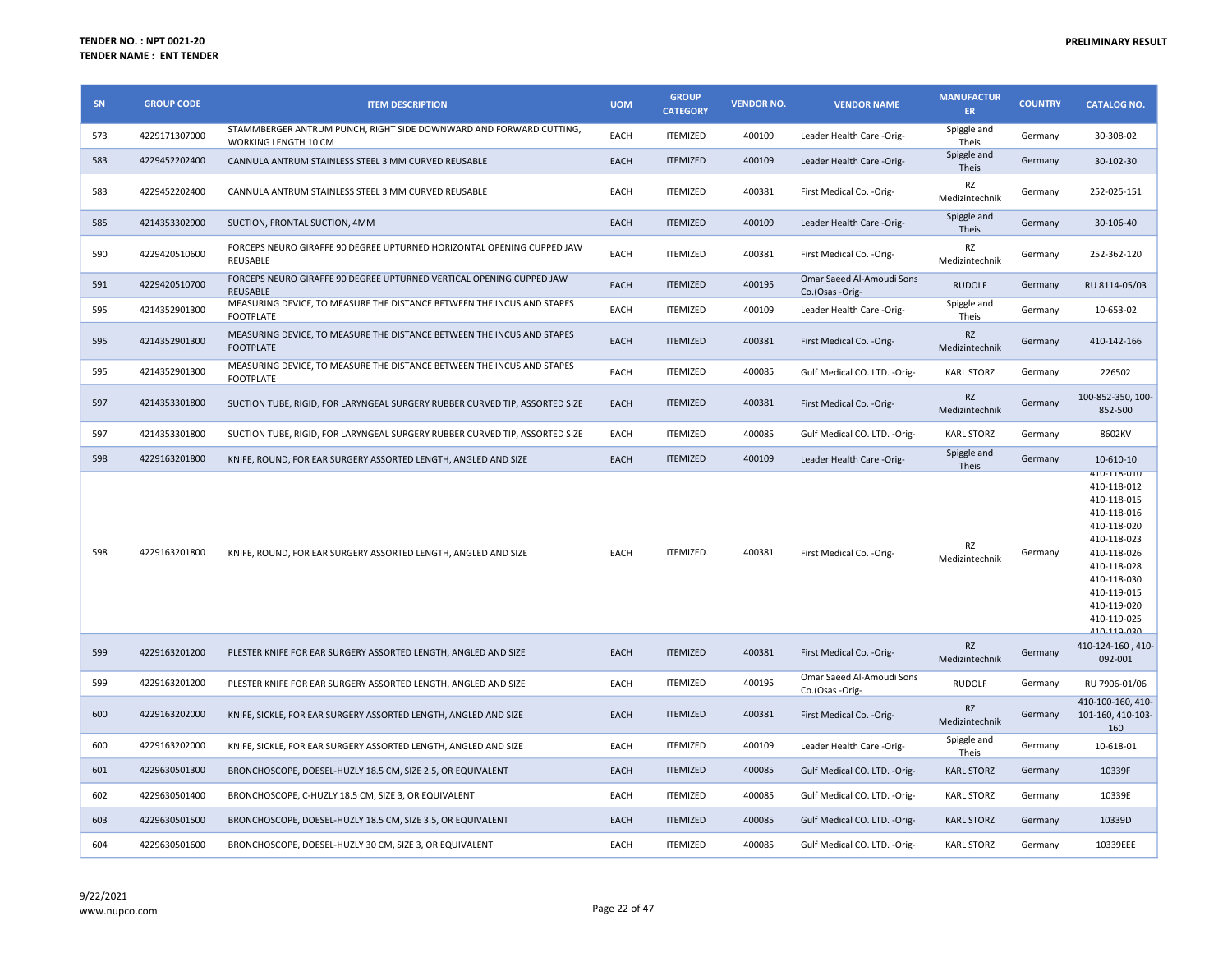| SN  | <b>GROUP CODE</b> | <b>ITEM DESCRIPTION</b>                                                                                                                                         | <b>UOM</b>  | <b>GROUP</b><br><b>CATEGORY</b> | <b>VENDOR NO.</b> | <b>VENDOR NAME</b>                           | <b>MANUFACTUR</b><br><b>ER</b>            | <b>COUNTRY</b> | <b>CATALOG NO.</b> |
|-----|-------------------|-----------------------------------------------------------------------------------------------------------------------------------------------------------------|-------------|---------------------------------|-------------------|----------------------------------------------|-------------------------------------------|----------------|--------------------|
| 605 | 4229630501700     | BRONCHOSCOPE, DOESEL-HUZLY 30 CM, SIZE 3.5, OR EQUIVALENT                                                                                                       | EACH        | <b>ITEMIZED</b>                 | 400085            | Gulf Medical CO. LTD. -Orig-                 | <b>KARL STORZ</b>                         | Germany        | 10339CD            |
| 606 | 4229630501800     | BRONCHOSCOPE, DOESEL-HUZLY 30 CM, SIZE 3.7, OR EQUIVALENT                                                                                                       | EACH        | <b>ITEMIZED</b>                 | 400085            | Gulf Medical CO. LTD. -Orig-                 | <b>KARL STORZ</b>                         | Germany        | 10339G             |
| 607 | 4229630501900     | BRONCHOSCOPE, DOESEL-HUZLY 30 CM, SIZE 4, OR EQUIVALENT                                                                                                         | EACH        | <b>ITEMIZED</b>                 | 400085            | Gulf Medical CO. LTD. - Orig-                | <b>KARL STORZ</b>                         | Germany        | 10339C             |
| 608 | 4229630502000     | BRONCHOSCOPE, DOESEL-HUZLY 30 CM, SIZE 4.5, OR EQUIVALENT                                                                                                       | EACH        | <b>ITEMIZED</b>                 | 400085            | Gulf Medical CO. LTD. -Orig-                 | <b>KARL STORZ</b>                         | Germany        | 10339BB            |
| 609 | 4229630502100     | BRONCHOSCOPE, DOESEL-HUZLY 40 CM, SIZE 5, OR EQUIVALENT                                                                                                         | EACH        | <b>ITEMIZED</b>                 | 400085            | Gulf Medical CO. LTD. - Orig-                | <b>KARL STORZ</b>                         | Germany        | 10339BL            |
| 610 | 4229630502200     | BRONCHOSCOPE, DOESEL-HUZLY 40 CM, SIZE 6, OR EQUIVALENT                                                                                                         | EACH        | <b>ITEMIZED</b>                 | 400085            | Gulf Medical CO. LTD. - Orig-                | <b>KARL STORZ</b>                         | Germany        | 10339AL            |
| 611 | 4214351601200     | PRISMATIC, PRISMATIC LIGHT DEFLECTOR                                                                                                                            | EACH        | <b>ITEMIZED</b>                 | 400085            | Gulf Medical CO. LTD. - Orig-                | <b>KARL STORZ</b>                         | Germany        | 10101FA            |
| 612 | 4111171500400     | BRIDGE, TELESCOPE BRIDGE, DIFFERENT SIZES                                                                                                                       | EACH        | <b>ITEMIZED</b>                 | 400085            | Gulf Medical CO. LTD. -Orig-                 | <b>KARL STORZ</b>                         | Germany        | 10338LCD           |
| 613 | 4229180229400     | FORCEPS BIOPSY OPTICAL WITH DOUBLE ACTION JAW STAINLESS STEEL REUSABLE                                                                                          | EACH        | <b>ITEMIZED</b>                 | 400085            | Gulf Medical CO. LTD. - Orig-                | <b>KARL STORZ</b>                         | Germany        | 10378HF            |
| 614 | 4229490821800     | OPTICAL FORCEPS, FOR GRASPING PEANUTS AND SOFT FOREIGN BODY                                                                                                     | EACH        | <b>ITEMIZED</b>                 | 400085            | Gulf Medical CO. LTD. - Orig-                | <b>KARL STORZ</b>                         | Germany        | 10378KSF           |
| 615 | 4214353301700     | SUCTION TUBE, RIGID 4 MM, 35 CM, OR EQUIVALENT                                                                                                                  | EACH        | <b>ITEMIZED</b>                 | 400085            | Gulf Medical CO. LTD. - Orig-                | <b>KARL STORZ</b>                         | Germany        | 10380AK            |
| 616 | 4214353301600     | SUCTION TUBE, RIGID 3 MM, 35 CM, OR EQUIVALENT                                                                                                                  | EACH        | <b>ITEMIZED</b>                 | 400085            | Gulf Medical CO. LTD. -Orig-                 | <b>KARL STORZ</b>                         | Germany        | 10380B             |
| 617 | 4214353301500     | SUCTION TUBE, RIGID 2 MM, 35 CM, OR EQUIVALENT                                                                                                                  | EACH        | <b>ITEMIZED</b>                 | 400085            | Gulf Medical CO. LTD. -Orig-                 | <b>KARL STORZ</b>                         | Germany        | 10380CB            |
| 618 | 4229632301800     | TELESCOPE, HOPKINS STRAIGHT FORWARD, 0 DEGREE DIAMETER 2.7MM LENGTH 18<br>CM, OR EQUIVALENT                                                                     | EACH        | <b>ITEMIZED</b>                 | 400195            | Omar Saeed Al-Amoudi Sons<br>Co.(Osas -Orig- | <b>RUDOLF</b>                             | Germany        | EN127-100          |
| 618 | 4229632301800     | TELESCOPE. HOPKINS STRAIGHT FORWARD. 0 DEGREE DIAMETER 2.7MM LENGTH 18<br>CM, OR EQUIVALENT                                                                     | EACH        | <b>ITEMIZED</b>                 | 400109            | Leader Health Care -Orig-                    | Spiggle and<br>Theis                      | Germany        | 30-130-00          |
| 618 | 4229632301800     | TELESCOPE, HOPKINS STRAIGHT FORWARD, 0 DEGREE DIAMETER 2.7MM LENGTH 18<br>CM, OR EQUIVALENT                                                                     | EACH        | <b>ITEMIZED</b>                 | 400413            | Vision Medical Establishment -<br>Orig-      | Xion GmbH                                 | Germany        | 130 303 160        |
| 618 | 4229632301800     | TELESCOPE, HOPKINS STRAIGHT FORWARD, O DEGREE DIAMETER 2.7MM LENGTH 18<br>CM, OR EQUIVALENT                                                                     | EACH        | <b>ITEMIZED</b>                 | 400034            | Salehiya Trading Co. - Orig-                 | Othres<br><b>OLYMPUS</b><br><b>KEYMED</b> | Germany        | A70960A            |
| 618 | 4229632301800     | TELESCOPE, HOPKINS STRAIGHT FORWARD, 0 DEGREE DIAMETER 2.7MM LENGTH 18<br>CM, OR EQUIVALENT                                                                     | EACH        | <b>ITEMIZED</b>                 | 400259            | Tina Medix Technologies Co. -<br>Orig-       | AS<br>Medizintechnik                      | Germany        | 65-013-00          |
| 619 | 4229632302000     | TELESCOPE, HOPKINS STRAIGHT FORWARD TELESCOPE 0 DEGREE DIAMETER 2.9 MM<br>LENGTH 30CM, OR EQUIVALENT                                                            | EACH        | <b>ITEMIZED</b>                 | 400109            | Leader Health Care -Orig-                    | Spiggle and<br>Theis                      | Germany        | 60-206-00          |
| 619 | 4229632302000     | TELESCOPE, HOPKINS STRAIGHT FORWARD TELESCOPE 0 DEGREE DIAMETER 2.9 MM<br>LENGTH 30CM, OR EQUIVALENT                                                            | EACH        | <b>ITEMIZED</b>                 | 400259            | Tina Medix Technologies Co. -<br>Orig-       | AS<br>Medizintechnik                      | Germany        | 65-045-00          |
| 619 | 4229632302000     | TELESCOPE, HOPKINS STRAIGHT FORWARD TELESCOPE 0 DEGREE DIAMETER 2.9 MM<br>LENGTH 30CM. OR EQUIVALENT                                                            | EACH        | <b>ITEMIZED</b>                 | 400085            | Gulf Medical CO. LTD. - Orig-                | <b>KARL STORZ</b>                         | Germany        | 10020ATA           |
| 619 | 4229632302000     | TELESCOPE, HOPKINS STRAIGHT FORWARD TELESCOPE 0 DEGREE DIAMETER 2.9 MM<br>LENGTH 30CM, OR EQUIVALENT                                                            | <b>EACH</b> | <b>ITEMIZED</b>                 | 400470            | EXCELLENT CARE MEDICAL CO.<br>LTD-Orig-      | INGENIOUS-<br>SCHOLLY                     | Germany        | 200-200-00         |
| 620 | 4229632302100     | TELESCOPE, HOPKINS STRAIGHT FORWARD TELESCOPE 0 DEGREE DIAMETER 2.9 MM<br>LENGTH 36CM, OR EQUIVALENT                                                            | EACH        | <b>ITEMIZED</b>                 | 400109            | Leader Health Care -Orig-                    | Spiggle and<br>Theis                      | Germany        | 60-204-00          |
| 620 | 4229632302100     | TELESCOPE, HOPKINS STRAIGHT FORWARD TELESCOPE 0 DEGREE DIAMETER 2.9 MM<br>LENGTH 36CM, OR EQUIVALENT                                                            | EACH        | <b>ITEMIZED</b>                 | 400085            | Gulf Medical CO. LTD. - Orig-                | <b>KARL STORZ</b>                         | Germany        | 10324AA            |
| 622 | 4214353400000     | FIBEROPTIC LIGHT CLIP FOR PROXIMAL ILLUMINATION                                                                                                                 | EACH        | <b>ITEMIZED</b>                 | 400085            | Gulf Medical CO. LTD. - Orig-                | <b>KARL STORZ</b>                         | Germany        | 497AC              |
| 622 | 4214353400000     | FIBEROPTIC LIGHT CLIP FOR PROXIMAL ILLUMINATION                                                                                                                 | EACH        | <b>ITEMIZED</b>                 | 400381            | First Medical Co. - Orig-                    | RZ<br>Medizintechnik                      | Germany        | 100-500-576        |
| 623 | 4229632301100     | LARYNGOSCOPE HOLDER, AND CHEST SUPPORT, GOTTINGEN MODEL WITH<br>ADJUSTMENT WHEEL, INCLUDING SUPPORT ROD MOVABLE, WITH METAL RING,<br>DIAMETER 9 CM LENGTH 34 CM | EACH        | <b>ITEMIZED</b>                 | 400085            | Gulf Medical CO. LTD. -Orig-                 | <b>KARL STORZ</b>                         | Germany        | 8575K              |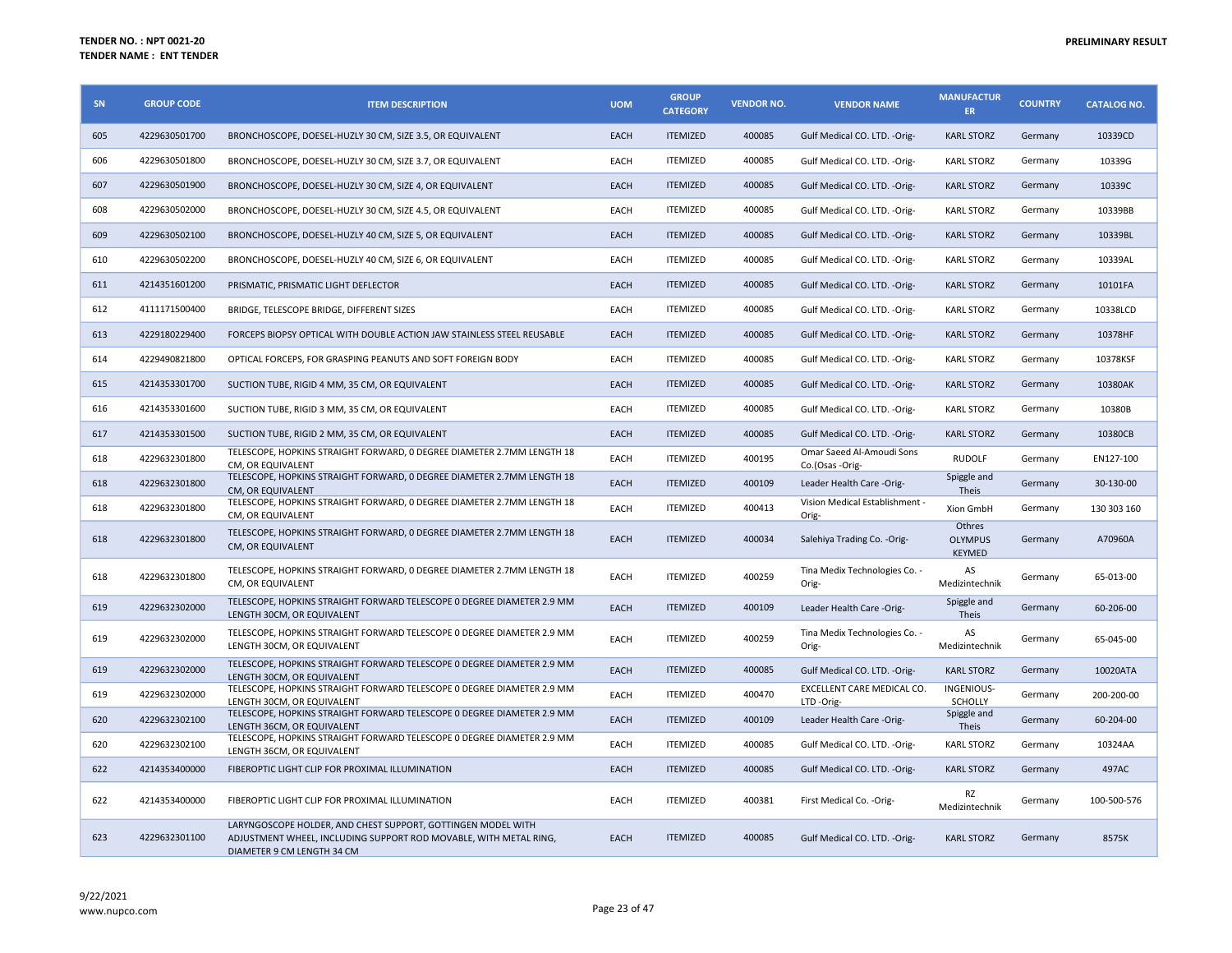| SN  | <b>GROUP CODE</b> | <b>ITEM DESCRIPTION</b>                                                                                                                                             | <b>UOM</b> | <b>GROUP</b><br><b>CATEGORY</b> | <b>VENDOR NO.</b> | <b>VENDOR NAME</b>                      | <b>MANUFACTUR</b><br>ER                            | <b>COUNTRY</b> | <b>CATALOG NO.</b>                                                                                                                                                           |
|-----|-------------------|---------------------------------------------------------------------------------------------------------------------------------------------------------------------|------------|---------------------------------|-------------------|-----------------------------------------|----------------------------------------------------|----------------|------------------------------------------------------------------------------------------------------------------------------------------------------------------------------|
| 624 | 4229190100700     | SUPPORT TABLE, GOTTINGEN MODEL, FOR LARYNGOSCOPE HOLDER, INCLUDING<br>SWIVEL ARM WITH MOVABLE PLATE, HOLDING ROD FOR HEIGHT ADJUSTMENT,<br><b>ATTACHMENT BLOCKS</b> | EACH       | <b>ITEMIZED</b>                 | 400085            | Gulf Medical CO. LTD. - Orig-           | <b>KARL STORZ</b>                                  | Germany        | 8575L                                                                                                                                                                        |
| 624 | 4229190100700     | SUPPORT TABLE, GOTTINGEN MODEL, FOR LARYNGOSCOPE HOLDER, INCLUDING<br>SWIVEL ARM WITH MOVABLE PLATE, HOLDING ROD FOR HEIGHT ADJUSTMENT,<br><b>ATTACHMENT BLOCKS</b> | EACH       | <b>ITEMIZED</b>                 | 400381            | First Medical Co. - Orig-               | <b>RZ</b><br>Medizintechnik                        | Germany        | 100-500-150                                                                                                                                                                  |
| 625 | 4229632302400     | LARYNGOSCOPE, LINDHOLM OPERATING LARYNGOSCOPE FOR CHILDREN 11 CM                                                                                                    | EACH       | <b>ITEMIZED</b>                 | 400085            | Gulf Medical CO. LTD. -Orig-            | <b>KARL STORZ</b>                                  | Germany        | 8587KK                                                                                                                                                                       |
| 625 | 4229632302400     | LARYNGOSCOPE, LINDHOLM OPERATING LARYNGOSCOPE FOR CHILDREN 11 CM                                                                                                    | EACH       | <b>ITEMIZED</b>                 | 400381            | First Medical Co. - Orig-               | RZ<br>Medizintechnik                               | Germany        | 100-500-553                                                                                                                                                                  |
| 626 | 4229632302200     | LARYNGOSCOPE, BENJAMIN-LINDHOLM OPERATING, FOR CHILDREN ASSORTED SIZES<br>AND LENGTHS                                                                               | EACH       | <b>ITEMIZED</b>                 | 400381            | First Medical Co. - Orig-               | RZ<br>Medizintechnik                               | Germany        | 100-500-552, 100-<br>500-551                                                                                                                                                 |
| 628 | 4229680422400     | LIGHT CARRIER, FIBER OPTIC, FOR DISTAL ILLUMINATION ASSORTED LENGTH                                                                                                 | EACH       | <b>ITEMIZED</b>                 | 400381            | First Medical Co. - Orig-               | <b>RZ</b><br>Medizintechnik                        | Germany        | 100-500-019, 100-<br>500-020, 100-500-<br>538, 100-500-539,<br>100-500-540, 100-<br>500-584, 100-500-<br>585, 100-500-556,<br>100-500-557, 100-<br>500-538                   |
| 629 | 4229632302600     | LARYNGOSCOPE, STEINER ASSORTED SIZES AND LENGTHS                                                                                                                    | EACH       | <b>ITEMIZED</b>                 | 400085            | Gulf Medical CO. LTD. - Orig-           | <b>KARL STORZ</b>                                  | Germany        | 8666AN                                                                                                                                                                       |
| 630 | 4229632302300     | LARYNGOSCOPE, KLEINSASSER OPERATING, ASSORTED SIZES AND LENGTHS FOR ADULT<br><b>AND PEDIATRIC</b>                                                                   | EACH       | <b>ITEMIZED</b>                 | 400109            | Leader Health Care -Orig-               | Spiggle and<br>Theis                               | Germany        | 50-200-01                                                                                                                                                                    |
| 630 | 4229632302300     | LARYNGOSCOPE, KLEINSASSER OPERATING, ASSORTED SIZES AND LENGTHS FOR ADULT<br>AND PEDIATRIC                                                                          | EACH       | <b>ITEMIZED</b>                 | 400381            | First Medical Co. - Orig-               | RZ<br>Medizintechnik                               | Germany        | 100-500-001<br>100-500-002<br>100-500-003<br>100-500-004<br>100-500-005<br>100-500-006<br>100-500-007                                                                        |
| 631 | 4229632302500     | LARYNGOSCOPE, RUDDET ANTERIOR COMMISSURE, TRIANGULAR, SPATULA SHAPED<br><b>ASSORTED SIZES</b>                                                                       | EACH       | <b>ITEMIZED</b>                 | 400085            | Gulf Medical CO. LTD. - Orig-           | <b>KARL STORZ</b>                                  | Germany        | 8589C                                                                                                                                                                        |
| 632 | 4220342200700     | GELFOAM, ASSORTED SIZES AND THICKNESS                                                                                                                               | EACH       | <b>ITEMIZED</b>                 | 400019            | Abdulrehman Algosaibi G.T.C -<br>Orig-  | <b>ETHICON</b><br><b>JOHNSON &amp;</b><br>JOHNSON) | Denmark        | N/A                                                                                                                                                                          |
| 632 | 4220342200700     | GELFOAM, ASSORTED SIZES AND THICKNESS                                                                                                                               | EACH       | <b>ITEMIZED</b>                 | 400272            | Medtronic Saudi Arabia -Orig-           | Medtronic                                          | <b>USA</b>     | 1517100                                                                                                                                                                      |
| 634 | 4229270400100     | PICK, FOR EAR SURGERY ASSORTED ANGLES, LENGTH AND DIAMETER                                                                                                          | EACH       | <b>ITEMIZED</b>                 | 400804            | Priority Care Trading Co Ltd -<br>Orig- | Rebstock                                           | Germany        | 44.720.03<br>44.720.06<br>44.720.10<br>44.722.03<br>44.722.06<br>44.722.10<br>44.722.15<br>44.722.20<br>44.724.03<br>44.724.06<br>44.724.10<br>44.724.15<br><u>AA 72A 20</u> |
| 635 | 4214353302600     | SUCTION, FISCH SUCTION IRRIGATOR ASSORTED SIZES                                                                                                                     | EACH       | <b>ITEMIZED</b>                 | 400085            | Gulf Medical CO. LTD. - Orig-           | <b>KARL STORZ</b>                                  | Germany        | 206300                                                                                                                                                                       |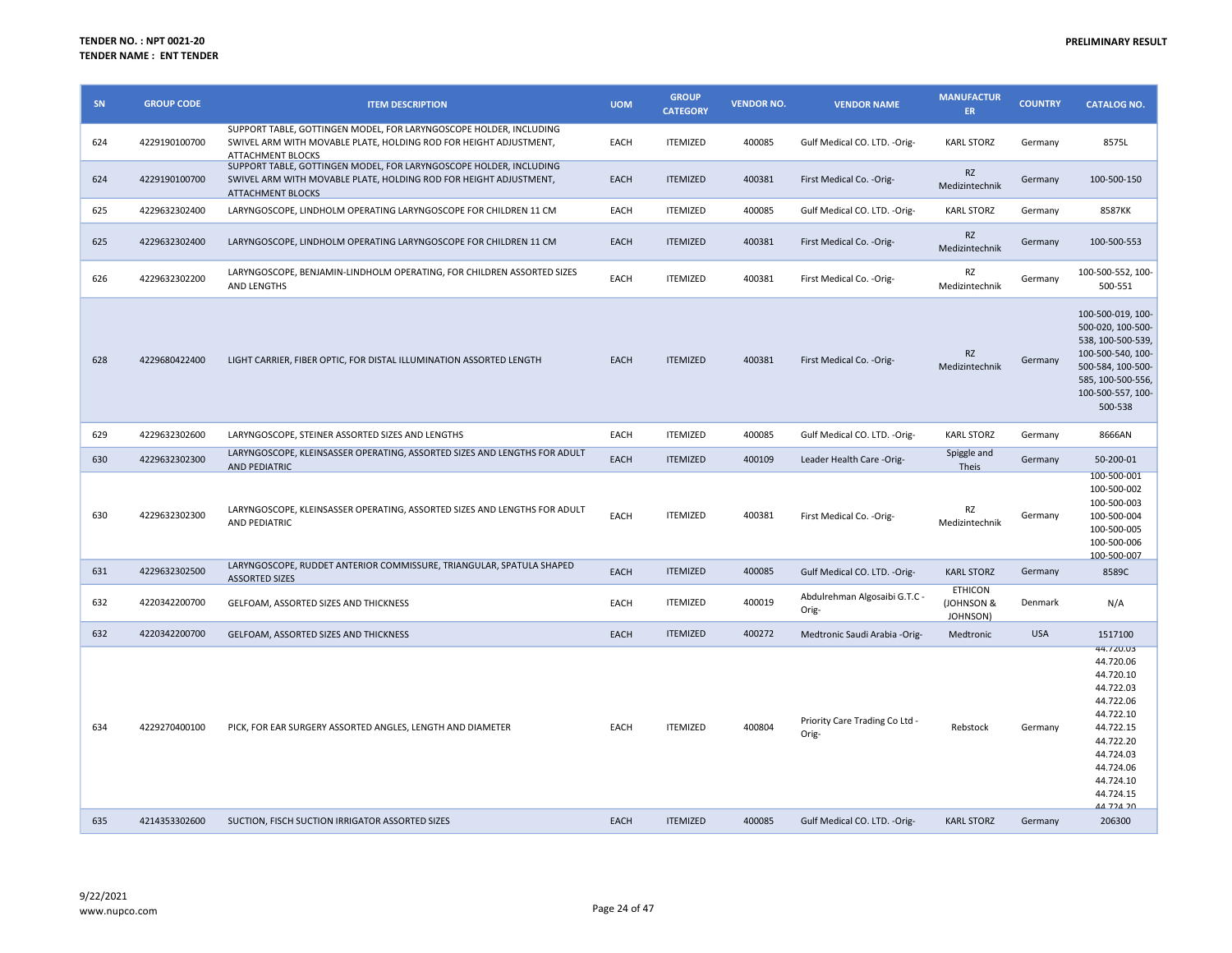| SN  | <b>GROUP CODE</b> | <b>ITEM DESCRIPTION</b>                                                               | <b>UOM</b> | <b>GROUP</b><br><b>CATEGORY</b> | <b>VENDOR NO.</b> | <b>VENDOR NAME</b>                              | <b>MANUFACTUR</b><br>ER.    | <b>COUNTRY</b> | <b>CATALOG NO.</b>                                                                                                                                                |
|-----|-------------------|---------------------------------------------------------------------------------------|------------|---------------------------------|-------------------|-------------------------------------------------|-----------------------------|----------------|-------------------------------------------------------------------------------------------------------------------------------------------------------------------|
| 636 | 4214353300700     | SUCTION, HOUSE SUCTION IRRIGATOR ASSORTED SIZES                                       | EACH       | <b>ITEMIZED</b>                 | 400259            | Tina Medix Technologies Co. -<br>Orig-          | AS<br>Medizintechnik        | Germany        | 10-947-07, 10-947-<br>09, 10-947-12, 10-<br>947-18, 10-947-19,<br>10-947-20, 10-947-<br>21                                                                        |
| 637 | 4229170301300     | PERFORATOR, FISCH MANUAL STAPES FOOTPLATE, ASSORTED SIZES                             | EACH       | <b>ITEMIZED</b>                 | 400259            | Tina Medix Technologies Co. -<br>Orig-          | AS<br>Medizintechnik        | Germany        | 27-509-03, 27-509-<br>04, 27-509-05, 27-<br>509-06                                                                                                                |
| 638 | 4229190100600     | HOLDER, SHEA SPECULUM                                                                 | EACH       | <b>ITEMIZED</b>                 | 400197            | Almarfa Medical -Orig-                          | integra                     | Germany        | 3724316                                                                                                                                                           |
| 638 | 4229190100600     | HOLDER, SHEA SPECULUM                                                                 | EACH       | <b>ITEMIZED</b>                 | 400109            | Leader Health Care -Orig-                       | Spiggle and<br>Theis        | Germany        | $10-750-00+30-$<br>$700-00 + 30-700-$<br>01                                                                                                                       |
| 639 | 4214352901500     | <b>BLOCK, FISCH CUTTING BLOCK</b>                                                     | EACH       | <b>ITEMIZED</b>                 | 400085            | Gulf Medical CO. LTD. - Orig-                   | <b>KARL STORZ</b>           | Germany        | 227504                                                                                                                                                            |
| 641 | 4229250400100     | PRESS, SHEEHY FASCIA PRESS                                                            | EACH       | <b>ITEMIZED</b>                 | 400381            | First Medical Co. - Orig-                       | <b>RZ</b><br>Medizintechnik | Germany        | 410-154-130                                                                                                                                                       |
| 642 | 4229250400000     | PRESS, HOUSE GELFAOM PRESS                                                            | EACH       | <b>ITEMIZED</b>                 | 400085            | Gulf Medical CO. LTD. - Orig-                   | <b>KARL STORZ</b>           | Germany        | 228200                                                                                                                                                            |
| 642 | 4229250400000     | PRESS, HOUSE GELFAOM PRESS                                                            | EACH       | <b>ITEMIZED</b>                 | 400381            | First Medical Co. - Orig-                       | <b>RZ</b><br>Medizintechnik | Germany        | 410-155-180                                                                                                                                                       |
| 643 | 4229230200300     | CRIMPER, TO CRIMP STAPES PROSTHESIS                                                   | EACH       | <b>ITEMIZED</b>                 | 400085            | Gulf Medical CO. LTD. - Orig-                   | <b>KARL STORZ</b>           | Germany        | 227400                                                                                                                                                            |
| 643 | 4229230200300     | CRIMPER, TO CRIMP STAPES PROSTHESIS                                                   | EACH       | <b>ITEMIZED</b>                 | 400381            | First Medical Co. - Orig-                       | <b>RZ</b><br>Medizintechnik | Germany        | 410-359-000                                                                                                                                                       |
| 643 | 4229230200300     | CRIMPER, TO CRIMP STAPES PROSTHESIS                                                   | EACH       | <b>ITEMIZED</b>                 | 400230            | Mohamed Abd Ellatef Basha For<br>Medical -Orig- | GraceMedical                | <b>USA</b>     | 6.24.02                                                                                                                                                           |
| 644 | 4229161421900     | SCISSORS, FISCH CRUROTOMY, ASSORTED SIDES                                             | EACH       | <b>ITEMIZED</b>                 | 400109            | Leader Health Care -Orig-                       | Spiggle and<br>Theis        | Germany        | 10-708-01                                                                                                                                                         |
| 646 | 4229270205200     | ELEVATOR, FISCH ANTERIOR FOOTPLATE, TIP ANGLED DOWNWARDS 90°, 0.2 MM,<br>LENGTH 16 CM | EACH       | <b>ITEMIZED</b>                 | 400109            | Leader Health Care -Orig-                       | Spiggle and<br>Theis        | Germany        | 10-642-02                                                                                                                                                         |
| 647 | 4229180245300     | CLAMP, DERLACKI OSSICLE HOLDING                                                       | EACH       | <b>ITEMIZED</b>                 | 400195            | Omar Saeed Al-Amoudi Sons<br>Co.(Osas -Orig-    | <b>RUDOLF</b>               | Germany        | RU 4143-12                                                                                                                                                        |
| 647 | 4229180245300     | CLAMP, DERLACKI OSSICLE HOLDING                                                       | EACH       | <b>ITEMIZED</b>                 | 400109            | Leader Health Care -Orig-                       | Spiggle and<br>Theis        | Germany        | 10-497-12                                                                                                                                                         |
| 647 | 4229180245300     | CLAMP, DERLACKI OSSICLE HOLDING                                                       | EACH       | <b>ITEMIZED</b>                 | 400085            | Gulf Medical CO. LTD. - Orig-                   | <b>KARL STORZ</b>           | Germany        | 214600                                                                                                                                                            |
| 648 | 4214353301900     | SUCTION TUBE, WITH CUT-OFF HOLE AND STYLET, ASSORTED SIZES                            | EACH       | <b>ITEMIZED</b>                 | 400381            | First Medical Co. - Orig-                       | RZ<br>Medizintechnik        | Germany        | 165-523-005<br>165-523-006<br>165-523-007<br>165-523-008<br>165-523-009<br>165-523-010<br>165-523-011<br>165-523-012<br>165-523-013<br>165-523-014<br>165-523-015 |
| 648 | 4214353301900     | SUCTION TUBE, WITH CUT-OFF HOLE AND STYLET, ASSORTED SIZES                            | EACH       | <b>ITEMIZED</b>                 | 400259            | Tina Medix Technologies Co. -<br>Orig-          | AS<br>Medizintechnik        | Germany        | 10-904-25, 10-904-<br>26, 10-904-27, 10-<br>904-28, 10-904-29,<br>10-904-30, 10-904-<br>31, 10-904-32, 10-<br>904-35                                              |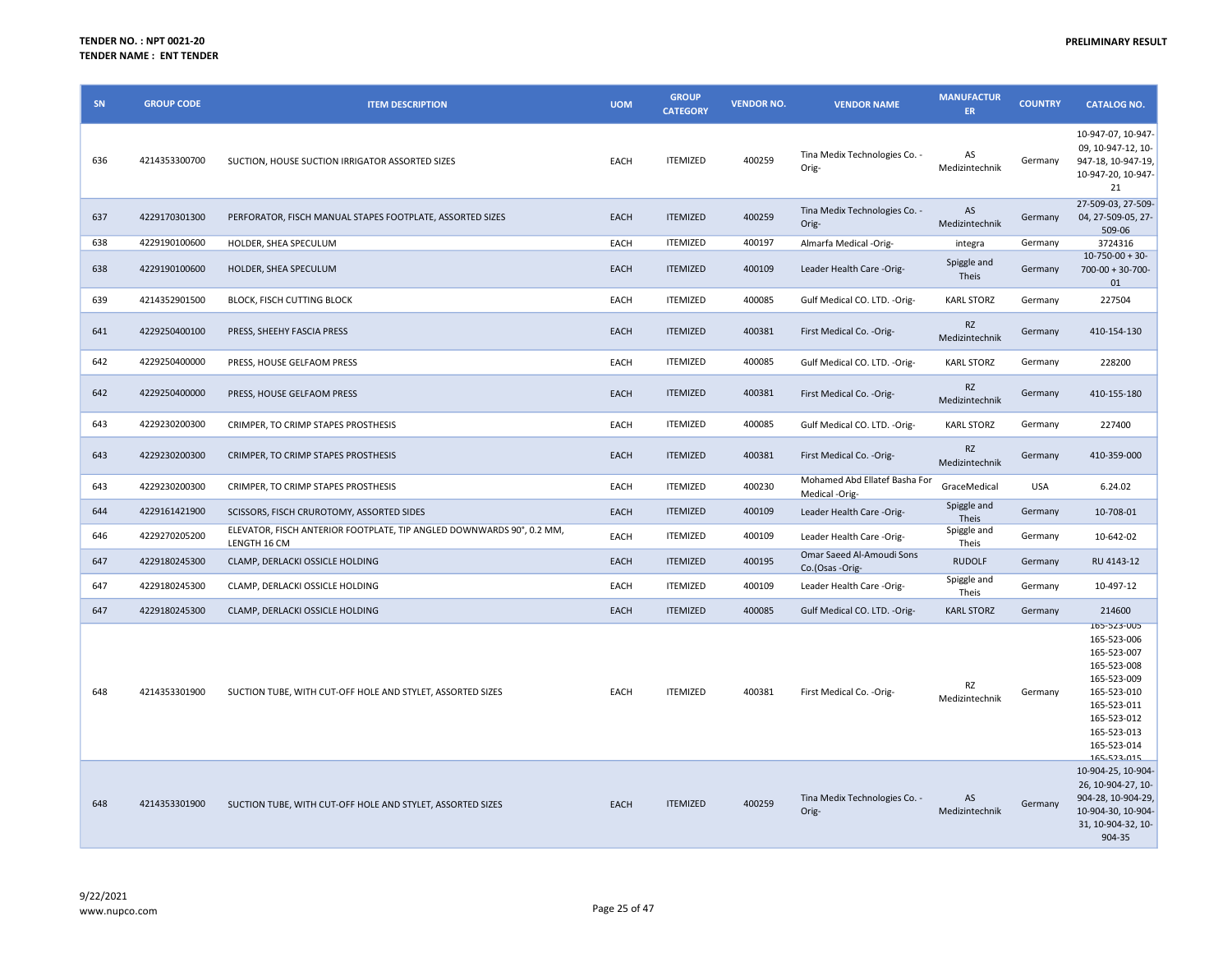| SN  | <b>GROUP CODE</b> | <b>ITEM DESCRIPTION</b>                                                                                                                                       | <b>UOM</b>  | <b>GROUP</b><br><b>CATEGORY</b> | <b>VENDOR NO.</b> | <b>VENDOR NAME</b>                           | <b>MANUFACTUR</b><br><b>ER</b> | <b>COUNTRY</b> | <b>CATALOG NO.</b> |
|-----|-------------------|---------------------------------------------------------------------------------------------------------------------------------------------------------------|-------------|---------------------------------|-------------------|----------------------------------------------|--------------------------------|----------------|--------------------|
| 650 | 4229680215100     | YASARGIL FORCEPS, FOR GRASPING TISSUE AND TUMORS, ROUND AND SERRATED<br>JAWS, BAYONET-SHAPED, DIAMETER 3 MM, LENGTH 20 CM                                     | EACH        | <b>ITEMIZED</b>                 | 400195            | Omar Saeed Al-Amoudi Sons<br>Co.(Osas -Orig- | <b>RUDOLF</b>                  | Germany        | RU 4078-03         |
| 650 | 4229680215100     | YASARGIL FORCEPS, FOR GRASPING TISSUE AND TUMORS, ROUND AND SERRATED<br>JAWS, BAYONET-SHAPED, DIAMETER 3 MM, LENGTH 20 CM                                     | EACH        | <b>ITEMIZED</b>                 | 400804            | Priority Care Trading Co Ltd -<br>Orig-      | Rebstock                       | Germany        | 02-04-768          |
| 651 | 4229680460100     | VANNAS MICRO SCISSORS, SPRING TYPE, BAYONET-SHAPED, STRAIGHT TIPS, LENGTH<br>20 CM                                                                            | EACH        | <b>ITEMIZED</b>                 | 400470            | EXCELLENT CARE MEDICAL CO.<br>LTD-Orig-      | <b>AESCULAP</b>                | Germany        | <b>OC498R</b>      |
| 651 | 4229680460100     | VANNAS MICRO SCISSORS, SPRING TYPE, BAYONET-SHAPED, STRAIGHT TIPS, LENGTH<br>20 CM                                                                            | EACH        | <b>ITEMIZED</b>                 | 400195            | Omar Saeed Al-Amoudi Sons<br>Co.(Osas -Orig- | <b>RUDOLF</b>                  | Germany        | RU 2253-52         |
| 652 | 4229680460200     | VANNAS MICRO SCISSORS, SPRING TYPE, BAYONET-SHAPED, SCISSOR BLADES CURVED<br>UPWARDS, LENGTH 20 CM                                                            | EACH        | <b>ITEMIZED</b>                 | 400804            | Priority Care Trading Co Ltd -<br>Orig-      | Rebstock                       | Germany        | 06-04-108          |
| 652 | 4229680460200     | VANNAS MICRO SCISSORS, SPRING TYPE, BAYONET-SHAPED, SCISSOR BLADES CURVED<br>UPWARDS, LENGTH 20 CM                                                            | EACH        | <b>ITEMIZED</b>                 | 400381            | First Medical Co. - Orig-                    | <b>RZ</b><br>Medizintechnik    | Germany        | 250-064-040        |
| 652 | 4229680460200     | VANNAS MICRO SCISSORS, SPRING TYPE, BAYONET-SHAPED, SCISSOR BLADES CURVED<br>UPWARDS, LENGTH 20 CM                                                            | EACH        | <b>ITEMIZED</b>                 | 400259            | Tina Medix Technologies Co. -<br>Orig-       | AS<br>Medizintechnik           | Germany        | 11-657-22          |
| 653 | 4229680226600     | YASARGIL MICRO SCISSORS, SPRING TYPE, BAYONET-SHAPED, SCISSOR BLADES<br>STRAIGHT, LENGTH 20 CM                                                                | EACH        | <b>ITEMIZED</b>                 | 400804            | Priority Care Trading Co Ltd -<br>Orig-      | Rebstock                       | Germany        | 06-04-034          |
| 653 | 4229680226600     | YASARGIL MICRO SCISSORS, SPRING TYPE, BAYONET-SHAPED, SCISSOR BLADES<br>STRAIGHT, LENGTH 20 CM                                                                | EACH        | <b>ITEMIZED</b>                 | 400381            | First Medical Co. - Orig-                    | RZ<br>Medizintechnik           | Germany        | 250-064-034        |
| 654 | 4229161423300     | SCISSOR, YASARGIL SAME, BLADES CURVED DOWNWARDS                                                                                                               | EACH        | <b>ITEMIZED</b>                 | 400195            | Omar Saeed Al-Amoudi Sons<br>Co.(Osas -Orig- | <b>RUDOLF</b>                  | Germany        | RU 2252-41         |
| 655 | 4229161422000     | BELLUCCI SCISSORS, STRAIGHT, WORKING LENGTH 12.5 CM                                                                                                           | <b>EACH</b> | <b>ITEMIZED</b>                 | 400109            | Leader Health Care -Orig-                    | Spiggle and<br>Theis           | Germany        | 30-732-13          |
| 656 | 4229161422300     | SCISSORS, CURVED TO LEFT, WORKING LENGTH 12.5 CM                                                                                                              | EACH        | <b>ITEMIZED</b>                 | 400085            | Gulf Medical CO. LTD. - Orig-                | <b>KARL STORZ</b>              | Germany        | 634826R            |
| 656 | 4229161422300     | SCISSORS, CURVED TO LEFT, WORKING LENGTH 12.5 CM                                                                                                              | EACH        | <b>ITEMIZED</b>                 | 400381            | First Medical Co. - Orig-                    | RZ<br>Medizintechnik           | Germany        | 420-415-120        |
| 657 | 4229161422500     | SCISSORS, CURVED TO RIGHT, WORKING LENGTH 12.5 CM                                                                                                             | EACH        | <b>ITEMIZED</b>                 | 400085            | Gulf Medical CO. LTD. - Orig-                | <b>KARL STORZ</b>              | Germany        | 634826L            |
| 657 | 4229161422500     | SCISSORS, CURVED TO RIGHT, WORKING LENGTH 12.5 CM                                                                                                             | EACH        | <b>ITEMIZED</b>                 | 400381            | First Medical Co. - Orig-                    | RZ<br>Medizintechnik           | Germany        | 420-416-120        |
| 658 | 4229330400700     | FISCH GLOMUS RETRACTOR (INFRATEMPORAL FOSSA RETRACTOR), SIZE 21 X 16 CM                                                                                       | EACH        | <b>ITEMIZED</b>                 | 400085            | Gulf Medical CO. LTD. - Orig-                | <b>KARL STORZ</b>              | Germany        | 219900             |
| 660 | 4229260302200     | PROBE, MALLEABLE SUCTION PROBE, 115 MM                                                                                                                        | EACH        | <b>ITEMIZED</b>                 | 400197            | Almarfa Medical -Orig-                       | integra                        | Germany        | MCEN131            |
| 661 | 4229270205300     | ELEVATOR, MALLEABLE SUCTION, BLUNT, 115 MM                                                                                                                    | <b>EACH</b> | <b>ITEMIZED</b>                 | 400197            | Almarfa Medical -Orig-                       | integra                        | Germany        | MCEN133            |
| 662 | 4229350302400     | CURETTE, MALLEABLE SUCTION, SHARP CUP, 115 MM                                                                                                                 | EACH        | <b>ITEMIZED</b>                 | 400197            | Almarfa Medical -Orig-                       | integra                        | Germany        | MCEN134            |
| 664 | 4229490820700     | FORCEPS, HEUWIESER ANTRUM GRASPING FORCEPS, JAWS CURVED DOWNWARDS,<br>FIXED JAW CURVED 90 DEGREE WITH CLEANING CONNECTOR, WORKING LENGTH 10<br><b>CM</b>      | EACH        | <b>ITEMIZED</b>                 | 400085            | Gulf Medical CO. LTD. - Orig-                | <b>KARL STORZ</b>              | Germany        | 653000             |
| 664 | 4229490820700     | FORCEPS, HEUWIESER ANTRUM GRASPING FORCEPS, JAWS CURVED DOWNWARDS,<br>FIXED JAW CURVED 90 DEGREE WITH CLEANING CONNECTOR, WORKING LENGTH 10<br>C <sub>M</sub> | EACH        | <b>ITEMIZED</b>                 | 400109            | Leader Health Care -Orig-                    | Spiggle and<br>Theis           | Germany        | 30-310-01          |
| 664 | 4229490820700     | FORCEPS, HEUWIESER ANTRUM GRASPING FORCEPS, JAWS CURVED DOWNWARDS,<br>FIXED JAW CURVED 90 DEGREE WITH CLEANING CONNECTOR, WORKING LENGTH 10<br><b>CM</b>      | EACH        | <b>ITEMIZED</b>                 | 400197            | Almarfa Medical -Orig-                       | integra                        | Germany        | 3711071            |
| 665 | 4229490820800     | FORCEPS, HEUWIESER ANTRUM GRASPING, JAWS CURVED DOWNWARDS, FIXED JAW<br>CURVED 115 DEGREE WITH CLEANING CONNECTOR, WORKING LENGTH 10 CM                       | EACH        | <b>ITEMIZED</b>                 | 400109            | Leader Health Care -Orig-                    | Spiggle and<br>Theis           | Germany        | 30-310-02          |
| 665 | 4229490820800     | FORCEPS, HEUWIESER ANTRUM GRASPING, JAWS CURVED DOWNWARDS, FIXED JAW<br>CURVED 115 DEGREE WITH CLEANING CONNECTOR, WORKING LENGTH 10 CM                       | EACH        | <b>ITEMIZED</b>                 | 400085            | Gulf Medical CO. LTD. - Orig-                | <b>KARL STORZ</b>              | Germany        | 653005             |
| 666 | 4229490820900     | FORCEPS, HEUWIESER ANTRUM GRASPING, JAWS CURVED DOWNWARDS, FIXED JAW<br>CURVED 140 DEGREE WITH CLEANING CONNECTOR, WORKING LENGTH 10 CM                       | EACH        | <b>ITEMIZED</b>                 | 400109            | Leader Health Care -Orig-                    | Spiggle and<br>Theis           | Germany        | 30-310-02          |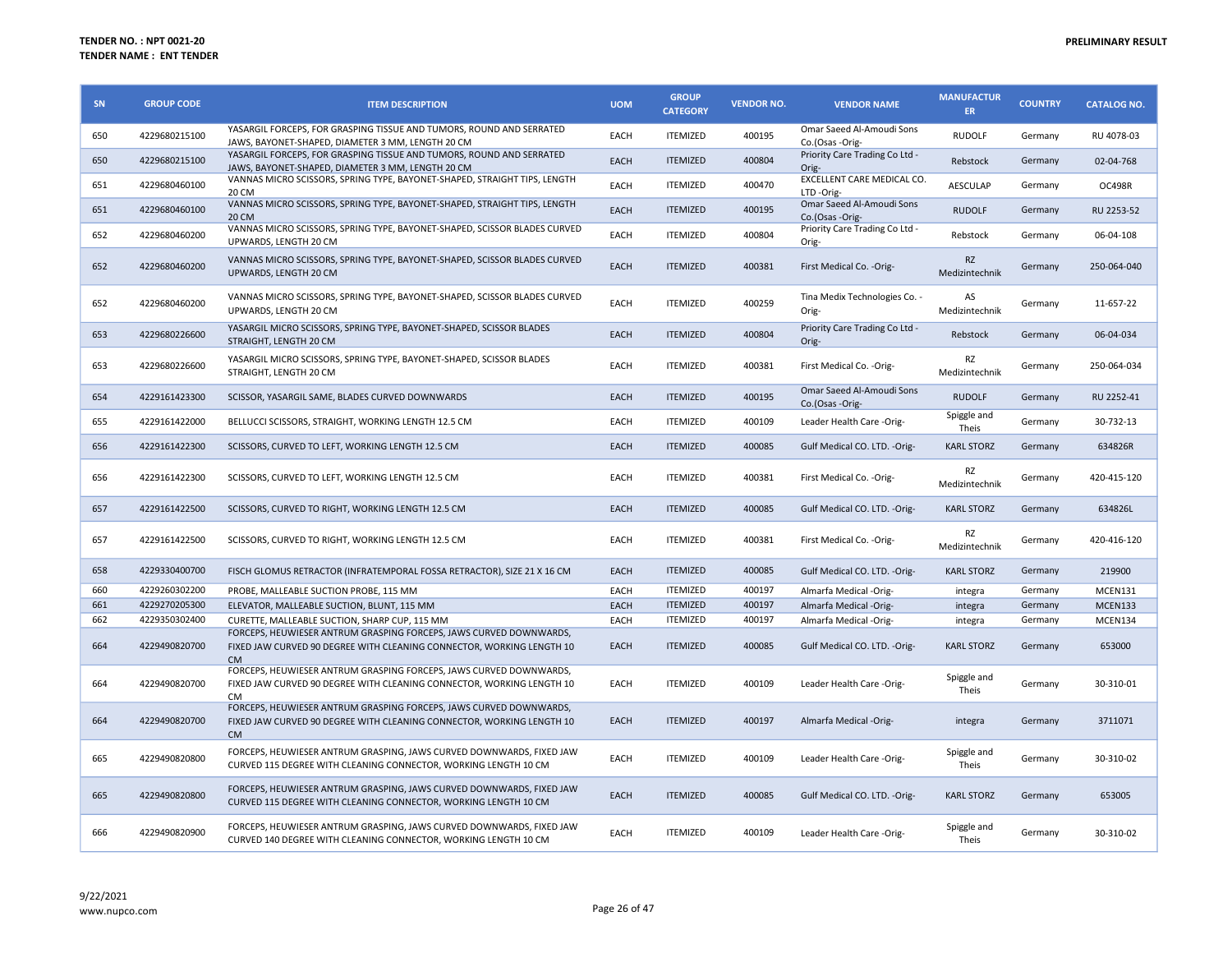| SN  | <b>GROUP CODE</b> | <b>ITEM DESCRIPTION</b>                                                                                                                                                                     | <b>UOM</b>  | <b>GROUP</b><br><b>CATEGORY</b> | <b>VENDOR NO.</b> | <b>VENDOR NAME</b>                           | <b>MANUFACTUR</b><br><b>ER</b> | <b>COUNTRY</b> | <b>CATALOG NO.</b> |
|-----|-------------------|---------------------------------------------------------------------------------------------------------------------------------------------------------------------------------------------|-------------|---------------------------------|-------------------|----------------------------------------------|--------------------------------|----------------|--------------------|
| 667 | 4229680111100     | KNIFE, NASAL SICKLE, SLIGHTLY CURVED UP, 19 CM LENGTH                                                                                                                                       | EACH        | <b>ITEMIZED</b>                 | 400381            | First Medical Co. - Orig-                    | <b>RZ</b><br>Medizintechnik    | Germany        | 252-205-190        |
| 667 | 4229680111100     | KNIFE, NASAL SICKLE, SLIGHTLY CURVED UP, 19 CM LENGTH                                                                                                                                       | EACH        | <b>ITEMIZED</b>                 | 400804            | Priority Care Trading Co Ltd -<br>Orig-      | Rebstock                       | Germany        | 44.704.15          |
| 672 | 4229490821500     | FORCEPS, NASAL CUTTING, STRAIGHT THROUGH CUTTING, BLAKESLEY SHAPE, SIZE 0,<br>WIDTH 3 MM, WITH CLEANING CONNECTOR, LENGTH 13 CM                                                             | EACH        | <b>ITEMIZED</b>                 | 400381            | First Medical Co. - Orig-                    | <b>RZ</b><br>Medizintechnik    | Germany        | 252-004-130        |
| 674 | 4229171305400     | BONE PUNCH, KERRISON, RIGID, UPBITING, 40 DEGREE FORWARD, SIZE 2 MM, 17 CM<br>LENGTH                                                                                                        | EACH        | <b>ITEMIZED</b>                 | 400195            | Omar Saeed Al-Amoudi Sons<br>Co.(Osas -Orig- | <b>RUDOLF</b>                  | Germany        | RU 6457-02         |
| 674 | 4229171305400     | BONE PUNCH, KERRISON, RIGID, UPBITING, 40 DEGREE FORWARD, SIZE 2 MM, 17 CM<br>LENGTH                                                                                                        | <b>EACH</b> | <b>ITEMIZED</b>                 | 400109            | Leader Health Care -Orig-                    | Spiggle and<br>Theis           | Germany        | 30-469-20          |
| 675 | 4229171305500     | BONE PUNCH, KERRISON, RIGID, UPBITING, 40 DEGREE FORWARD, SIZE 3 MM, 17 CM<br>LENGTH                                                                                                        | EACH        | <b>ITEMIZED</b>                 | 400195            | Omar Saeed Al-Amoudi Sons<br>Co.(Osas -Orig- | <b>RUDOLF</b>                  | Germany        | RU 6457-03         |
| 675 | 4229171305500     | BONE PUNCH, KERRISON, RIGID, UPBITING, 40 DEGREE FORWARD, SIZE 3 MM, 17 CM<br>LENGTH                                                                                                        | EACH        | <b>ITEMIZED</b>                 | 400381            | First Medical Co. - Orig-                    | <b>RZ</b><br>Medizintechnik    | Germany        | 250-400-183        |
| 676 | 4229171305200     | BONE PUNCH, KERRISON, RIGID, DOWNBITING, 40 DEGREE FORWARD, SIZE 2 MM, 17<br>CM LENGTH                                                                                                      | EACH        | <b>ITEMIZED</b>                 | 400381            | First Medical Co. - Orig-                    | RZ<br>Medizintechnik           | Germany        | 250-420-182        |
| 677 | 4229171305300     | BONE PUNCH, KERRISON, RIGID, DOWNBITING, 40 DEGREE FORWARD, SIZE 3 MM, 17<br><b>CM LENGTH</b>                                                                                               | EACH        | <b>ITEMIZED</b>                 | 400259            | Tina Medix Technologies Co. -<br>Orig-       | AS<br>Medizintechnik           | Germany        | 40-017-03          |
| 678 | 4229171305100     | BONE PUNCH, HAJEK-KOFLER, RIGID, NOT THROUGH-CUTTING, 90 DEGREE UPBITING,<br>SIZE 3.5 X 3.7 MM, 14 CM LENGTH                                                                                | EACH        | <b>ITEMIZED</b>                 | 400195            | Omar Saeed Al-Amoudi Sons<br>Co.(Osas -Orig- | <b>RUDOLF</b>                  | Germany        | RU 8130-03         |
| 678 | 4229171305100     | BONE PUNCH, HAJEK-KOFLER, RIGID, NOT THROUGH-CUTTING, 90 DEGREE UPBITING,<br>SIZE 3.5 X 3.7 MM, 14 CM LENGTH                                                                                | EACH        | <b>ITEMIZED</b>                 | 400804            | Priority Care Trading Co Ltd -<br>Orig-      | Rebstock                       | Germany        | 15-11-740          |
| 679 | 4229171305000     | BONE PUNCH, FRONTAL SINUS, 70 DEGREE UPTURNED, BACKWARD CUTTING, SMALL<br>JAW 2.5 X 2 MM, 13 CM LENGTH                                                                                      | EACH        | <b>ITEMIZED</b>                 | 400109            | Leader Health Care -Orig-                    | Spiggle and<br>Theis           | Germany        | 30-400-01          |
| 680 | 4229171304900     | BONE PUNCH, FRONTAL SINUS, 70 DEGREE UPTURNED, BACKWARD CUTTING, MEDIUM<br>JAW 3.5 X 3 MM, 13 CM LENGTH                                                                                     | EACH        | <b>ITEMIZED</b>                 | 400109            | Leader Health Care -Orig-                    | Spiggle and<br>Theis           | Germany        | 30-400-00          |
| 681 | 4229517106500     | PROBE MAXILLARY SINUS OSTIUM SEEKER DOUBLE ENDED BALL SHAPED 1.2X2 MM<br>STEEL REUSABLE, OR EQUIVALENT                                                                                      | EACH        | <b>ITEMIZED</b>                 | 400381            | First Medical Co. - Orig-                    | RZ<br>Medizintechnik           | Germany        | 252-025-190        |
| 683 | 4229270205400     | ELEVATOR, NASAL FREER SUCTION, 19 CM LENGTH                                                                                                                                                 | EACH        | <b>ITEMIZED</b>                 | 400109            | Leader Health Care -Orig-                    | Spiggle and<br>Theis           | Germany        | 20-320-19          |
| 684 | 4229420510500     | FORCEPS NEURO GIRAFFE 55 DEGREE UPTURNED VERTICAL OPENING CUPPED JAW<br>REUSABLE                                                                                                            | EACH        | <b>ITEMIZED</b>                 | 400197            | Almarfa Medical -Orig-                       | integra                        | Germany        | 440-310            |
| 684 | 4229420510500     | FORCEPS NEURO GIRAFFE 55 DEGREE UPTURNED VERTICAL OPENING CUPPED JAW<br><b>REUSABLE</b>                                                                                                     | EACH        | <b>ITEMIZED</b>                 | 400085            | Gulf Medical CO. LTD. - Orig-                | <b>KARL STORZ</b>              | Germany        | 651211             |
| 684 | 4229420510500     | FORCEPS NEURO GIRAFFE 55 DEGREE UPTURNED VERTICAL OPENING CUPPED JAW<br><b>REUSABLE</b>                                                                                                     | EACH        | <b>ITEMIZED</b>                 | 400381            | First Medical Co. - Orig-                    | RZ<br>Medizintechnik           | Germany        | 252-343-120        |
| 685 | 4229490820200     | FORCEPS, DOUBLE SPOON GIRAFFE, 55 DEGREE UPTURNED, HORIZONTAL OPENING,<br>SPOON DIAMETER 3 MM, WITH CLEANING CONNECTOR, 13 CM LENGTH                                                        | EACH        | <b>ITEMIZED</b>                 | 400381            | First Medical Co. - Orig-                    | <b>RZ</b><br>Medizintechnik    | Germany        | 252-353-120        |
| 686 | 4229490820400     | FORCEPS, FRONTAL SINUS, THROUGH-CUTTING, WITH EXTRA FINE FLAT JAWS, TISSUE<br>SPARING, 60 DEGREE UPTURNED, 1.5 MM WIDTH OF CUT, BACKWARD OPENING, WITH<br>CLEANING CONNECTOR, 13 CM LENGTH  | EACH        | <b>ITEMIZED</b>                 | 400109            | Leader Health Care -Orig-                    | Spiggle and<br>Theis           | Germany        | 30-401-01          |
| 687 | 4229490820500     | FORCEPS, FRONTAL SINUS, THROUGH-CUTTING, WITH EXTRA FINE FLAT JAWS, TISSUE<br>SPARING, 60 DEGREE UPTURNED, 1.5 MM WIDTH OF CUT, LEFT SIDE OPENING, WITH<br>CLEANING CONNECTOR, 13 CM LENGTH | EACH        | <b>ITEMIZED</b>                 | 400109            | Leader Health Care -Orig-                    | Spiggle and<br>Theis           | Germany        | 30-401-02          |
| 689 | 4214353302100     | SUCTION, EICKEN ANTRUM CANNULA, WITH CUT-OFF HOLE, SHORT CURVED, 2.5 MM,<br>12.5 CM LENGTH                                                                                                  | EACH        | <b>ITEMIZED</b>                 | 400804            | Priority Care Trading Co Ltd -<br>Orig-      | Rebstock                       | Germany        | 46.334.25          |
| 689 | 4214353302100     | SUCTION, EICKEN ANTRUM CANNULA, WITH CUT-OFF HOLE, SHORT CURVED, 2.5 MM,<br>12.5 CM LENGTH                                                                                                  | EACH        | <b>ITEMIZED</b>                 | 400259            | Tina Medix Technologies Co. -<br>Orig-       | AS<br>Medizintechnik           | Germany        | 10-958-26          |
| 690 | 4214353302200     | SUCTION, EICKEN ANTRUM CANNULA, WITH CUT-OFF HOLE, SHORT CURVED, 4 MM,<br>12.5 CM LENGTH                                                                                                    | EACH        | <b>ITEMIZED</b>                 | 400804            | Priority Care Trading Co Ltd -<br>Orig-      | Rebstock                       | Germany        | 46.334.40          |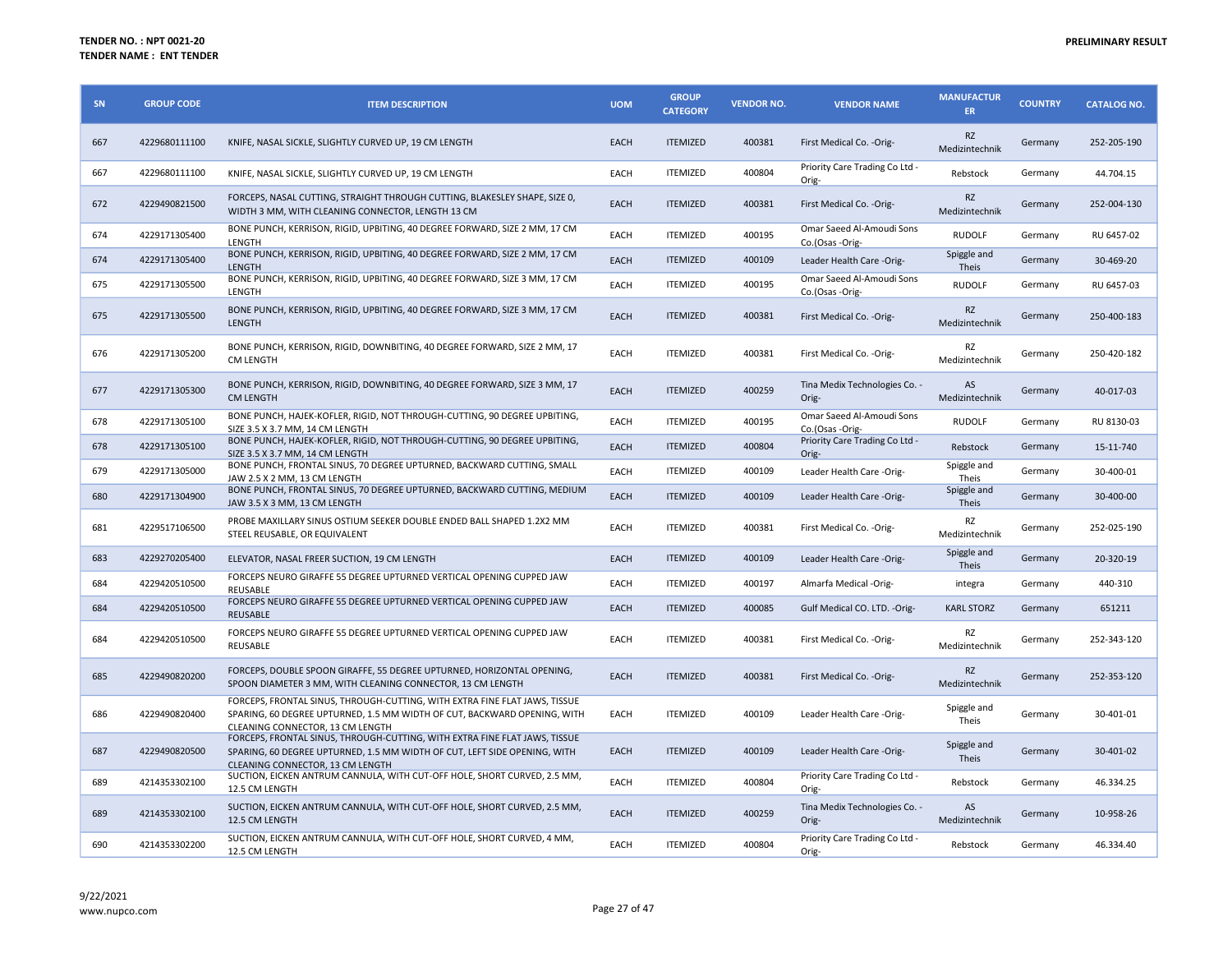| SN  | <b>GROUP CODE</b> | <b>ITEM DESCRIPTION</b>                                                                                                                                                   | <b>UOM</b>            | <b>GROUP</b><br><b>CATEGORY</b> | <b>VENDOR NO.</b> | <b>VENDOR NAME</b>                      | <b>MANUFACTUR</b><br>ER                                                  | <b>COUNTRY</b> | <b>CATALOG NO.</b>                           |
|-----|-------------------|---------------------------------------------------------------------------------------------------------------------------------------------------------------------------|-----------------------|---------------------------------|-------------------|-----------------------------------------|--------------------------------------------------------------------------|----------------|----------------------------------------------|
| 690 | 4214353302200     | SUCTION, EICKEN ANTRUM CANNULA, WITH CUT-OFF HOLE, SHORT CURVED, 4 MM,<br>12.5 CM LENGTH                                                                                  | EACH                  | <b>ITEMIZED</b>                 | 400259            | Tina Medix Technologies Co. -<br>Orig-  | AS<br>Medizintechnik                                                     | Germany        | 10-958-41                                    |
| 691 | 4214353302000     | SUCTION, EICKEN ANTRUM CANNULA, WITH CUT-OFF HOLE, LONG CURVED, 2.5 MM,<br>12.5 CM LENGTH                                                                                 | EACH                  | <b>ITEMIZED</b>                 | 400804            | Priority Care Trading Co Ltd -<br>Orig- | Rebstock                                                                 | Germany        | 46.333.25                                    |
| 691 | 4214353302000     | SUCTION, EICKEN ANTRUM CANNULA, WITH CUT-OFF HOLE, LONG CURVED, 2.5 MM,<br>12.5 CM LENGTH                                                                                 | EACH                  | <b>ITEMIZED</b>                 | 400259            | Tina Medix Technologies Co. -<br>Orig-  | AS<br>Medizintechnik                                                     | Germany        | 10-957-26                                    |
| 692 | 4229161423000     | SCISSOR, NASAL, STRAIGHT, WITH CLEANING CONNECTOR, 13 CM LENGTH                                                                                                           | EACH                  | <b>ITEMIZED</b>                 | 400085            | Gulf Medical CO. LTD. - Orig-           | <b>KARL STORZ</b>                                                        | Germany        | 449201                                       |
| 692 | 4229161423000     | SCISSOR, NASAL, STRAIGHT, WITH CLEANING CONNECTOR, 13 CM LENGTH                                                                                                           | EACH                  | <b>ITEMIZED</b>                 | 400109            | Leader Health Care -Orig-               | Spiggle and<br>Theis                                                     | Germany        | 20-690-01                                    |
| 696 | 4214351501500     | VISTAFIX IMPLANT 4MM, OR EQUIVALENT                                                                                                                                       | EACH                  | <b>ITEMIZED</b>                 | 400019            | Abdulrehman Algosaibi G.T.C -<br>Orig-  | COCHLEAR<br><b>BONE</b><br>ANCHORED<br>SOLUTIONS AB                      | Sweden         | 93101                                        |
| 697 | 4229553435400     | VISTAFIX ABUTMENT 3.5MM OR 4.5MM OR 6MM OR 7.5MM, OR EQUIVALENT                                                                                                           | EACH                  | <b>ITEMIZED</b>                 | 400019            | Abdulrehman Algosaibi G.T.C -<br>Orig-  | <b>COCHLEAR</b><br><b>BONE</b><br>ANCHORED<br><b>SOLUTIONS AB</b>        | Sweden         | 92994/92995/9299<br>6/92997                  |
| 698 | 4229553435500     | VISTAFIX HEALING ABUTMENT, OR EQUIVALENT                                                                                                                                  | <b>EACH</b>           | <b>ITEMIZED</b>                 | 400019            | Abdulrehman Algosaibi G.T.C -<br>Orig-  | COCHLEAR<br><b>BONE</b><br>ANCHORED<br><b>SOLUTIONS AB</b>               | Sweden         | 92998                                        |
| 699 | 4229553432400     | COVER SCREW CONICAL FOR VISTAFIX IMPLANT, OR EQUIVALENT                                                                                                                   | EACH                  | <b>ITEMIZED</b>                 | 400019            | Abdulrehman Algosaibi G.T.C -<br>Orig-  | <b>COCHLEAR</b><br><b>BONE</b><br><b>ANCHORED</b><br><b>SOLUTIONS AB</b> | Sweden         | 93102                                        |
| 700 | 4229240500100     | WIDENING DRILL WITH COUNTERSINK 4MM, OR EQUIVALENT                                                                                                                        | EACH                  | <b>ITEMIZED</b>                 | 400019            | Abdulrehman Algosaibi G.T.C -<br>Orig-  | COCHLEAR<br><b>BONE</b><br>ANCHORED<br><b>SOLUTIONS AB</b>               | Switzerland    | 92141                                        |
| 701 | 4214400100500     | ACCESSORY, BONE ANCHORED HEARING AID, DRILL GUIDE, OTOLOGIC, 3 + 4 MM,<br>CONICAL, REMOVABLE SPACER, DRILL DIFFERENT DEPTHS, FOR BAHA ATTRACT SYSTEM<br>SURGERY, COCHLEAR | EACH                  | <b>ITEMIZED</b>                 | 400019            | Abdulrehman Algosaibi G.T.C -<br>Orig-  | COCHLEAR<br><b>BONE</b><br>ANCHORED<br><b>SOLUTIONS AB</b>               | Switzerland    | 93363                                        |
| 702 | 4218154100100     | FACIAL ELECTRODE SUB - DERMAL 2 - CHANNEL PAIRED WITH LANCET TIPPED AND<br><b>TWISTED COLOR CODED WIRE STERILE</b>                                                        | <b>ITEMS (PIECES)</b> | <b>ITEMIZED</b>                 | 400259            | Tina Medix Technologies Co. -<br>Orig-  | Inomed                                                                   | Germany        | 534641, 534671,<br>534673                    |
| 703 | 4218154100200     | FACIAL ELECTRODE SUB - DERMAL FOUR - CHANNEL PAIRED WITH LANCET TIPPED AND<br>TWISTED COLOR CODED WIRE. STERILE                                                           | <b>ITEMS (PIECES)</b> | <b>ITEMIZED</b>                 | 400259            | Tina Medix Technologies Co. -<br>Orig-  | Inomed                                                                   | Germany        | 534643, 534671,<br>534673, 534645            |
| 704 | 4218154200700     | TUBE, ENDOTRACHEAL WITH NERVE STIMULATION ELECTRODES, ASSORTED SIZES                                                                                                      | EACH                  | <b>ITEMIZED</b>                 | 400259            | Tina Medix Technologies Co. -<br>Orig-  | Inomed                                                                   | Germany        | 530845, 530846,<br>530847, 530855,<br>530856 |
| 705 | 4214350304900     | NASAL PACK, WITH INFLATABLE BALLOON COVERED WITH HEMOSTATIC AGENT WITH<br>AIRWAY, ASSORTED SIZE                                                                           | EACH                  | <b>ITEMIZED</b>                 | 400272            | Medtronic Saudi Arabia -Orig-           | Medtronic                                                                | <b>USA</b>     | 1527031                                      |
| 707 | 4214350304800     | NASAL PACK, WITH INFLATABLE BALLOON WITH AIRWAY, ASSORTED SIZE                                                                                                            | EACH                  | <b>ITEMIZED</b>                 | 400041            | CIGALAH PHARMA WAREHOUSE<br>-Orig-      | SMITH<br>&NEPHEW                                                         | Costa Rica     | RR551/RR751                                  |
| 708 | 4214350304700     | NASAL PACK, WITH INFLATABLE BALLOON WITHOUT AIRWAY, ASSORTED SIZE                                                                                                         | EACH                  | <b>ITEMIZED</b>                 | 400041            | CIGALAH PHARMA WAREHOUSE<br>-Orig-      | <b>SMITH</b><br><b>&amp;NEPHEW</b>                                       | Costa Rica     | RR450/RR550/RR7<br>50/RR900                  |
| 709 | 4229493700800     | ENDOSHEATH, WITH CLEAR DISTAL LENS FOR FIBEROPTIC ENDOSCOPY, ADULT AND<br>PEDIATRIC, DISPOSABLE                                                                           | <b>ITEMS (PIECES)</b> | <b>ITEMIZED</b>                 | 400272            | Medtronic Saudi Arabia -Orig-           | Medtronic                                                                | <b>USA</b>     | 226401                                       |
| 710 | 4228200500300     | ENDOSHEATH, LENS CLEANING SYSTEM WITH CLEAR DISTAL LENS FOR RIGID SCOPE,<br>ASSORTED SIZES AND ANGLES, DISPOSABLE                                                         | <b>EACH</b>           | <b>ITEMIZED</b>                 | 400272            | Medtronic Saudi Arabia - Orig-          | Medtronic                                                                | <b>USA</b>     | 1912000                                      |
| 711 | 4229514800600     | PATIENT TRACKER USED FOR ELECTROMAGNETIC NAVIGATION SYSTEM INCLUDING<br><b>ADHESIVE PAD</b>                                                                               | <b>ITEMS (PIECES)</b> | <b>ITEMIZED</b>                 | 400272            | Medtronic Saudi Arabia - Orig-          | Medtronic                                                                | <b>USA</b>     | 9734887XOM                                   |
| 712 | 4214353300300     | SUCTION TIP, USED FOR NAVIGATION, MALLEABLE, ASSORTED TYPES AND SIZES                                                                                                     | EACH                  | <b>ITEMIZED</b>                 | 400272            | Medtronic Saudi Arabia - Orig-          | Medtronic                                                                | <b>USA</b>     | 9735019                                      |
| 713 | 4229514800700     | PEDIATRIC NAVIGATED BLADE 3 MMX 13 CM                                                                                                                                     | ITEMS (PIECES)        | <b>ITEMIZED</b>                 | 400272            | Medtronic Saudi Arabia -Orig-           | Medtronic                                                                | <b>USA</b>     | 1883080EM                                    |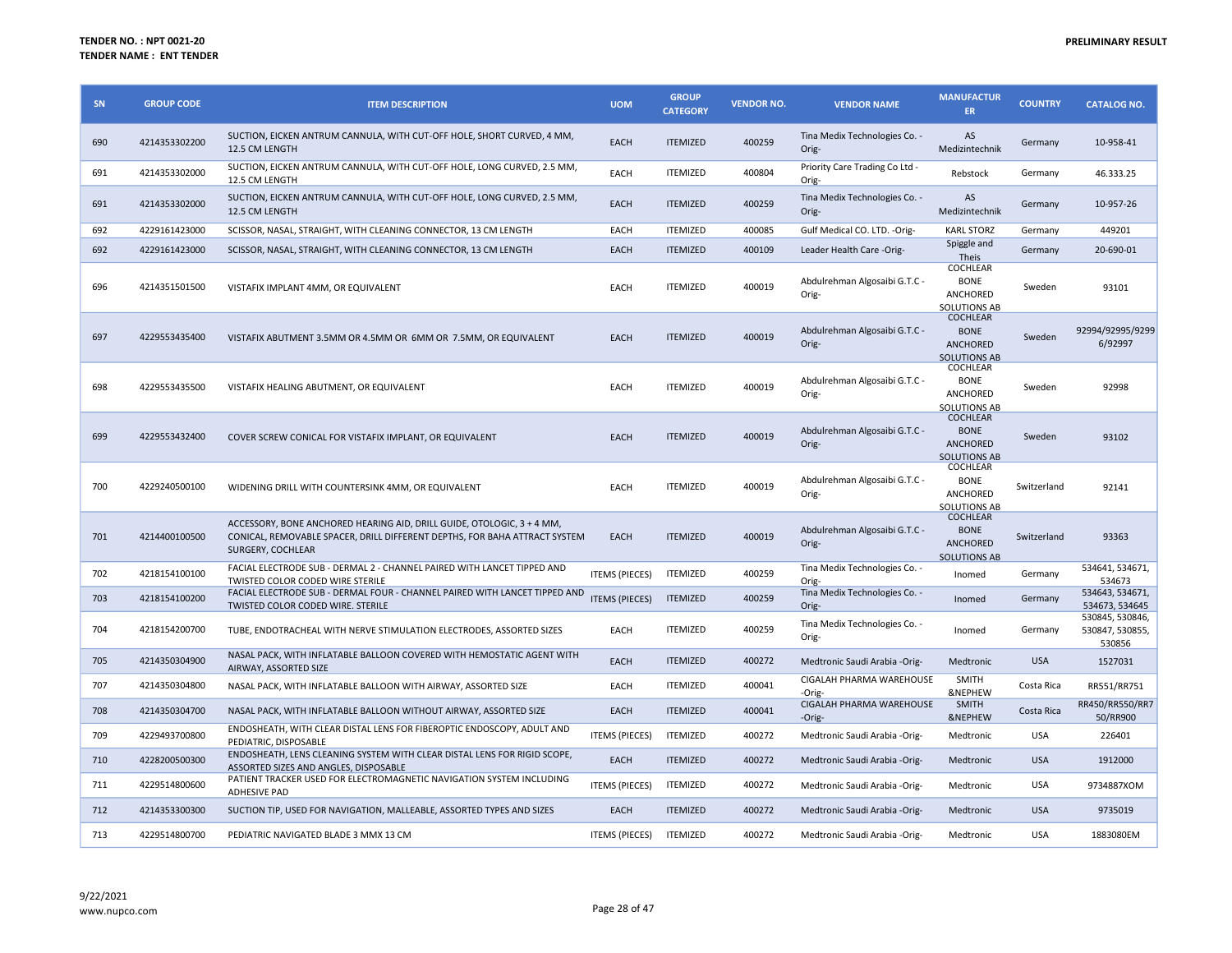| SN  | <b>GROUP CODE</b> | <b>ITEM DESCRIPTION</b>                                                                                                                                                                                                                        | <b>UOM</b>            | <b>GROUP</b><br><b>CATEGORY</b> | <b>VENDOR NO.</b> | <b>VENDOR NAME</b>                         | <b>MANUFACTUR</b><br>ER.                                                 | <b>COUNTRY</b> | <b>CATALOG NO.</b>                                                                                                                                          |
|-----|-------------------|------------------------------------------------------------------------------------------------------------------------------------------------------------------------------------------------------------------------------------------------|-----------------------|---------------------------------|-------------------|--------------------------------------------|--------------------------------------------------------------------------|----------------|-------------------------------------------------------------------------------------------------------------------------------------------------------------|
| 714 | 4111585700000     | PLASMA MAX WAND, USED IN ENT SURGERIES, ASSORTED TYPES AND SIZES<br>(COMPLETE SYSTEM WITH ALL NECESSARY EQUIPMENT FREE OF CHARGE WITH EVERY ITEMS (PIECES)<br>100 PIECES)                                                                      |                       | <b>ITEMIZED</b>                 | 400272            | Medtronic Saudi Arabia -Orig-              | Medtronic                                                                | <b>USA</b>     | PS300-002                                                                                                                                                   |
| 714 | 4111585700000     | PLASMA MAX WAND, USED IN ENT SURGERIES, ASSORTED TYPES AND SIZES<br>(COMPLETE SYSTEM WITH ALL NECESSARY EQUIPMENT FREE OF CHARGE WITH EVERY ITEMS (PIECES)<br>100 PIECES)                                                                      |                       | <b>ITEMIZED</b>                 | 400041            | CIGALAH PHARMA WAREHOUSE<br>-Orig-         | <b>SMITH</b><br>&NEPHEW                                                  | Costa Rica     | <b>EIC8898-01</b><br>EIC7071-01<br>EIC4845-01<br>EIC4855-01<br>EIC4835-01<br>EIC4857-01<br>EIC6895-01<br>EIC5872-01<br>EIC8875-01<br>EIC7070-01<br>72290134 |
| 716 | 4229553432500     | IMPLANTABLE HEARING AID, IMPLANTED MIDDLE EAR SYSTEM WITH AND WITHOUT<br><b>INTACT OSSICLES</b>                                                                                                                                                | <b>EACH</b>           | <b>ITEMIZED</b>                 | 400007            | Attieh Medico Co. Ltd. - Orig-             | Medel                                                                    | Austria        | 51548                                                                                                                                                       |
| 717 | 4218240900600     | IMPLANTABLE HEARING AID, IMPLANTED BONE ANCHORED SYSTEM, INTERNAL PART<br>MRI COMPATIBILITY UP TO 1.5 TESLA. COMPENSATES UP-TO 45, 55, 65 DB HL FOR<br>SENSORINEURAL, MIXED AND/OR CONDUCTIVE HEARING LOSS, AS REQUESTED BY END<br><b>USER</b> | EACH                  | <b>ITEMIZED</b>                 | 400413            | Vision Medical Establishment -<br>Orig-    | Oticon Medical<br>AB                                                     | Poland         | M52169 and<br>186782 Or M52648<br>Or M52649                                                                                                                 |
| 717 | 4218240900600     | IMPLANTABLE HEARING AID, IMPLANTED BONE ANCHORED SYSTEM, INTERNAL PART<br>MRI COMPATIBILITY UP TO 1.5 TESLA. COMPENSATES UP-TO 45, 55, 65 DB HL FOR<br>SENSORINEURAL, MIXED AND/OR CONDUCTIVE HEARING LOSS, AS REQUESTED BY END<br><b>USER</b> | <b>EACH</b>           | <b>ITEMIZED</b>                 | 400019            | Abdulrehman Algosaibi G.T.C -<br>Orig-     | <b>COCHLEAR</b><br><b>BONE</b><br><b>ANCHORED</b><br><b>SOLUTIONS AB</b> | Sweden         | 92129                                                                                                                                                       |
| 718 | 4229516701900     | TWO PART ADJUSTABLE SEPTAL BUTTON SILICON SIZE 3 CM                                                                                                                                                                                            | <b>ITEMS (PIECES)</b> | <b>ITEMIZED</b>                 | 400109            | Leader Health Care -Orig-                  | Spiggle and<br>Theis                                                     | United Kingdom | 2031110                                                                                                                                                     |
| 720 | 4214350700000     | PACK, EAR PACK WICK/STRIPS ASSORTED SIZES                                                                                                                                                                                                      | <b>EACH</b>           | <b>ITEMIZED</b>                 | 400272            | Medtronic Saudi Arabia -Orig-              | Medtronic                                                                | <b>USA</b>     | 400146                                                                                                                                                      |
| 720 | 4214350700000     | PACK, EAR PACK WICK/STRIPS ASSORTED SIZES                                                                                                                                                                                                      | EACH                  | <b>ITEMIZED</b>                 | 400109            | Leader Health Care -Orig-                  | Spiggle and<br>Theis                                                     | Taiwan         | 66410                                                                                                                                                       |
| 722 | 4231240202500     | SPLINT, EXTERNAL THERMASPLINT ASSORTED SIZES                                                                                                                                                                                                   | EACH                  | <b>ITEMIZED</b>                 | 400109            | Leader Health Care -Orig-                  | Spiggle and<br>Theis                                                     | Germany        | 2050200                                                                                                                                                     |
| 723 | 4231160600100     | PACK, INTRANASAL ABSORBABLE FOR SINUS SURGERY                                                                                                                                                                                                  | <b>ITEMS (PIECES)</b> | <b>ITEMIZED</b>                 | 400257            | Arabian Medical Express<br>Services -Orig- | Other_STRYKER                                                            | Netherlands    | 5400010004                                                                                                                                                  |
| 723 | 4231160600100     | PACK, INTRANASAL ABSORBABLE FOR SINUS SURGERY                                                                                                                                                                                                  | <b>ITEMS (PIECES)</b> | <b>ITEMIZED</b>                 | 400041            | CIGALAH PHARMA WAREHOUSE<br>-Orig-         | <b>SMITH</b><br><b>&amp;NEPHEW</b>                                       | <b>USA</b>     | RR1000                                                                                                                                                      |
| 724 | 4214350305200     | BIPOLAR, RADIOFREQUENCY FOR TRANSSPHENOIDAL AND ENDONASAL APPROACH,<br><b>ASSORTED SIZES</b>                                                                                                                                                   | EACH                  | <b>ITEMIZED</b>                 | 400272            | Medtronic Saudi Arabia -Orig-              | Medtronic                                                                | USA            | 23-312-1                                                                                                                                                    |
| 725 | 4214353300400     | TUBE, SUCTION, FOR NASAL SURGERY DISPOSABLE, ASSORTED SIZES AND ANGLES,<br><b>STERILE</b>                                                                                                                                                      | <b>EACH</b>           | <b>ITEMIZED</b>                 | 400109            | Leader Health Care -Orig-                  | Spiggle and<br>Theis                                                     | China          | 3012020                                                                                                                                                     |
| 726 | 4214350305000     | NASAL PACK/SPONGE WITH STRING, ASSORTED SIZES                                                                                                                                                                                                  | EACH                  | <b>ITEMIZED</b>                 | 400041            | CIGALAH PHARMA WAREHOUSE<br>-Orig-         | <b>SMITH</b><br>&NEPHEW                                                  | Costa Rica     | RR300/RR400/RR5<br>00/RR800                                                                                                                                 |
| 726 | 4214350305000     | NASAL PACK/SPONGE WITH STRING, ASSORTED SIZES                                                                                                                                                                                                  | <b>EACH</b>           | <b>ITEMIZED</b>                 | 400109            | Leader Health Care -Orig-                  | Spiggle and<br>Theis                                                     | Taiwan         | 66100                                                                                                                                                       |
| 726 | 4214350305000     | NASAL PACK/SPONGE WITH STRING, ASSORTED SIZES                                                                                                                                                                                                  | EACH                  | <b>ITEMIZED</b>                 | 400272            | Medtronic Saudi Arabia - Orig-             | Medtronic                                                                | USA            | 440406                                                                                                                                                      |
| 727 | 4214350305300     | NASAL PACK/SPONGE WITHOUT STRING, ASSORTED SIZES                                                                                                                                                                                               | EACH                  | <b>ITEMIZED</b>                 | 400272            | Medtronic Saudi Arabia -Orig-              | Medtronic                                                                | <b>USA</b>     | 400406                                                                                                                                                      |
| 728 | 4231240202600     | SPLINT, EXTERNAL NASAL, ASSORTED SIZES                                                                                                                                                                                                         | EACH                  | <b>ITEMIZED</b>                 | 400272            | Medtronic Saudi Arabia -Orig-              | Medtronic                                                                | <b>USA</b>     | 1528138                                                                                                                                                     |
| 729 | 4214350300600     | SPLINT, INTRANASAL WITH AIRWAY, CAN BE SUTURED                                                                                                                                                                                                 | PAIR                  | <b>ITEMIZED</b>                 | 400272            | Medtronic Saudi Arabia -Orig-              | Medtronic                                                                | <b>USA</b>     | 1524055                                                                                                                                                     |
| 730 | 4214350300700     | TUBE, BLADE AND BUR IRRIGATION FOR NASAL SURGERY STERILE                                                                                                                                                                                       | <b>ITEMS (PIECES)</b> | <b>ITEMIZED</b>                 | 400272            | Medtronic Saudi Arabia -Orig-              | Medtronic                                                                | <b>USA</b>     | 1895522                                                                                                                                                     |
| 731 | 4214350300800     | BUTTON, SILICONE SEPTAL STANDARD 3 CM                                                                                                                                                                                                          | <b>ITEMS (PIECES)</b> | <b>ITEMIZED</b>                 | 400109            | Leader Health Care -Orig-                  | Spiggle and<br>Theis                                                     | United Kingdom | 2031100                                                                                                                                                     |
| 732 | 4214350300900     | NASAL PACKING/NASAL SEPTAL SPLINT SOFT SILASTIC ADULT                                                                                                                                                                                          | ITEMS (PIECES)        | <b>ITEMIZED</b>                 | 400272            | Medtronic Saudi Arabia -Orig-              | Medtronic                                                                | USA            | 400561                                                                                                                                                      |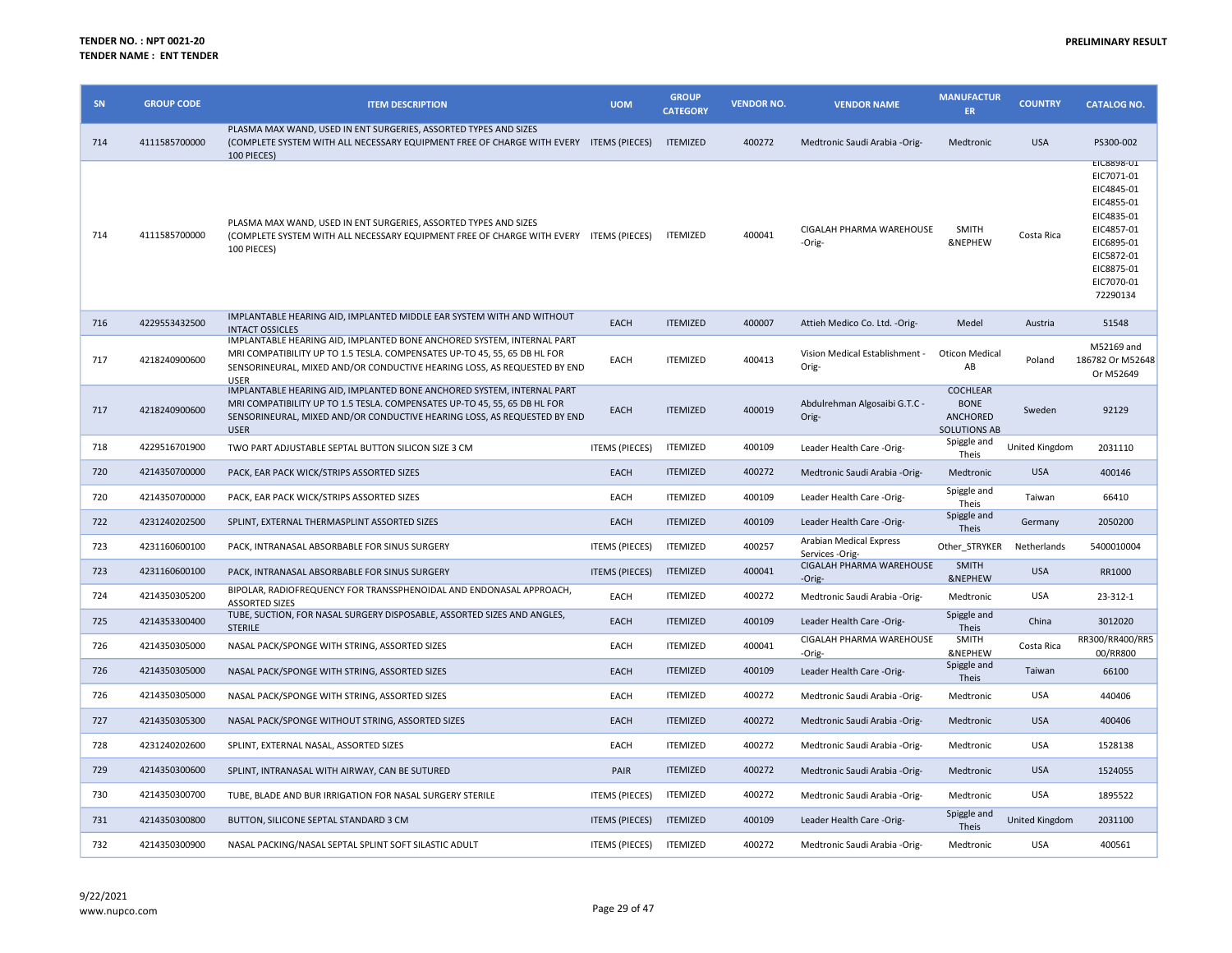| SN  | <b>GROUP CODE</b> | <b>ITEM DESCRIPTION</b>                                                                                                                                                                      | <b>UOM</b>            | <b>GROUP</b><br><b>CATEGORY</b> | <b>VENDOR NO.</b> | <b>VENDOR NAME</b>                              | <b>MANUFACTUR</b><br>ER.             | <b>COUNTRY</b> | <b>CATALOG NO.</b> |
|-----|-------------------|----------------------------------------------------------------------------------------------------------------------------------------------------------------------------------------------|-----------------------|---------------------------------|-------------------|-------------------------------------------------|--------------------------------------|----------------|--------------------|
| 733 | 4231240202800     | SPLINT, INTRANASAL WITHOUT AIRWAY, CAN BE SUTURED                                                                                                                                            | <b>EACH</b>           | <b>ITEMIZED</b>                 | 400272            | Medtronic Saudi Arabia -Orig-                   | Medtronic                            | <b>USA</b>     | 1527005            |
| 734 | 4214350305100     | NASAL PACK, SPONGE WITH AIRWAY AND STRING, ASSORTED SIZES                                                                                                                                    | EACH                  | <b>ITEMIZED</b>                 | 400109            | Leader Health Care -Orig-                       | Spiggle and<br>Theis                 | Taiwan         | 66120              |
| 736 | 4214353300600     | BLADE, SKIMMER TIP WITH SUCTION IRRIGATION TUBE, ASSORTED SIZES AND ANGLES,<br>COMPATIBLE WITH END USER EQUIPMENT                                                                            | <b>EACH</b>           | <b>ITEMIZED</b>                 | 400272            | Medtronic Saudi Arabia -Orig-                   | Medtronic                            | <b>USA</b>     | 1883525            |
| 737 | 4229161301000     | BLADE, STRAIGHT TRACHEAL WITH SUCTION IRRIGATION, ASSORTED DIAMETERS AND<br>LENGTHS COMPATIBLE WITH END USER EQUIPMENT                                                                       | <b>ITEMS (PIECES)</b> | <b>ITEMIZED</b>                 | 400272            | Medtronic Saudi Arabia -Orig-                   | Medtronic                            | <b>USA</b>     | 1884032            |
| 738 | 4229161309100     | BLADE, TRICUT ANGLED ROTATABLE DOUBLE CURVED TIP WITH SUCTION IRRIGATION,<br>ASSORTED DIAMETERS AND LENGTHS, COMPATIBLE WITH END USER EQUIPMENT                                              | <b>ITEMS (PIECES)</b> | <b>ITEMIZED</b>                 | 400272            | Medtronic Saudi Arabia -Orig-                   | Medtronic                            | <b>USA</b>     | 1884030HRE         |
| 739 | 4229161309200     | BLADE, TRICUT ANGLED ROTATABLE STRAIGHT TIP WITH CURVE AT HAND PIECE WITH<br>SUCTION IRRIGATION, ASSORTED DIAMETERS AND LENGTHS, COMPATIBLE WITH END ITEMS (PIECES)<br><b>USER EQUIPMENT</b> |                       | <b>ITEMIZED</b>                 | 400272            | Medtronic Saudi Arabia -Orig-                   | Medtronic                            | <b>USA</b>     | 1884020            |
| 740 | 4111173600300     | DRAPE, MICROSCOPE FOR ENT, ASSORTED SIZES, STERILE, COMPATIBLE WITH END<br><b>USER EQUIPMENT</b>                                                                                             | <b>EACH</b>           | <b>ITEMIZED</b>                 | 400109            | Leader Health Care -Orig-                       | Spiggle and<br>Theis                 | China          | 2565040H           |
| 741 | 4214353300500     | TUBE, ANGLED MICROSUCTION FOR OTOLOGY SURGERIES, ASSORTED DIAMETERS                                                                                                                          | EACH                  | <b>ITEMIZED</b>                 | 400085            | Gulf Medical CO. LTD. -Orig-                    | <b>AUDIO</b><br><b>TECHNOLOGIES</b>  | Italy          | 11.xx              |
| 742 | 4215161415100     | TIP, FOR OTOACOUSTIC EMISSION TESTING FOR INFANTS, ASSORTED SIZES                                                                                                                            | <b>ITEMS (PIECES)</b> | <b>ITEMIZED</b>                 | 400413            | Vision Medical Establishment -<br>Orig-         | Interacoustics -<br>Sanibel          | China          | 8501572            |
| 742 | 4215161415100     | TIP, FOR OTOACOUSTIC EMISSION TESTING FOR INFANTS, ASSORTED SIZES                                                                                                                            | <b>ITEMS (PIECES)</b> | <b>ITEMIZED</b>                 | 400083            | AL AMIN MEDICAL<br>INSTRUMENT Co. Ltd. - Orig-  | GSI                                  | <b>USA</b>     | 8107889            |
| 743 | 4218242700100     | PAPER ROLL, FOR TYMPANOMETRY TESTING, APPROXIMATELY 25 METERS IN<br>LENGTH, COMPATIBLE WITH END USER EQUIPMENT.                                                                              | <b>ROLE</b>           | <b>ITEMIZED</b>                 | 400413            | Vision Medical Establishment -<br>Orig-         | Interacoustics -<br>Sanibel          | Denmark        | 8500210            |
| 743 | 4218242700100     | PAPER ROLL, FOR TYMPANOMETRY TESTING, APPROXIMATELY 25 METERS IN<br>LENGTH, COMPATIBLE WITH END USER EQUIPMENT.                                                                              | <b>ROLE</b>           | <b>ITEMIZED</b>                 | 400083            | AL AMIN MEDICAL<br>INSTRUMENT Co. Ltd. - Orig-  | GSI                                  | <b>USA</b>     | 8012939            |
| 745 | 4229553001300     | TUBE, VENTILATION SHAH, WITHOUT WIRE, ASSORTED SIZES                                                                                                                                         | <b>EACH</b>           | <b>ITEMIZED</b>                 | 400083            | AL AMIN MEDICAL<br>INSTRUMENT Co. Ltd. - Orig-  | <b>EXMOOR</b>                        | United Kingdom | E116               |
| 745 | 4229553001300     | TUBE, VENTILATION SHAH, WITHOUT WIRE, ASSORTED SIZES                                                                                                                                         | EACH                  | <b>ITEMIZED</b>                 | 400272            | Medtronic Saudi Arabia -Orig-                   | Medtronic                            | <b>USA</b>     | 1018100            |
| 746 | 4229553001200     | TUBE, VENTILATION SHEPARD, WITHOUT WIRE, FLUOROPLASTIC, ASSORTED SIZES                                                                                                                       | <b>EACH</b>           | <b>ITEMIZED</b>                 | 400083            | AL AMIN MEDICAL<br>INSTRUMENT Co. Ltd. - Orig-  | <b>EXMOOR</b>                        | United Kingdom | E102               |
| 746 | 4229553001200     | TUBE, VENTILATION SHEPARD, WITHOUT WIRE, FLUOROPLASTIC, ASSORTED SIZES                                                                                                                       | EACH                  | <b>ITEMIZED</b>                 | 400109            | Leader Health Care -Orig-                       | Spiggle and<br>Theis                 | United Kingdom | 104115             |
| 746 | 4229553001200     | TUBE, VENTILATION SHEPARD, WITHOUT WIRE, FLUOROPLASTIC, ASSORTED SIZES                                                                                                                       | EACH                  | <b>ITEMIZED</b>                 | 400272            | Medtronic Saudi Arabia - Orig-                  | Medtronic                            | <b>USA</b>     | 1056154            |
| 748 | 4010151200000     | TUBE, VENTILATION T-TUBE, ANTIMICROBIAL MATERIAL, SILICONE, ASSORTED TYPES<br><b>AND SIZES</b>                                                                                               | <b>TUBE</b>           | <b>ITEMIZED</b>                 | 400083            | AL AMIN MEDICAL<br>INSTRUMENT Co. Ltd. - Orig-  | <b>EXMOOR</b>                        | United Kingdom | E51                |
| 748 | 4010151200000     | TUBE, VENTILATION T-TUBE, ANTIMICROBIAL MATERIAL, SILICONE, ASSORTED TYPES<br><b>AND SIZES</b>                                                                                               | <b>TUBE</b>           | <b>ITEMIZED</b>                 | 400109            | Leader Health Care -Orig-                       | Spiggle and<br><b>Theis</b>          | <b>USA</b>     | 103100             |
| 748 | 4010151200000     | TUBE, VENTILATION T-TUBE, ANTIMICROBIAL MATERIAL, SILICONE, ASSORTED TYPES<br>AND SIZES                                                                                                      | <b>TUBE</b>           | <b>ITEMIZED</b>                 | 400272            | Medtronic Saudi Arabia -Orig-                   | Medtronic                            | <b>USA</b>     | 24771              |
| 749 | 4010151230000     | TUBE, VENTILATION T-TUBE, ANTIMICROBIAL MATERIAL, ACTIVENT SILICONE OR<br>EQUIVALENT, ASSORTED TYPES AND SIZES                                                                               | <b>ITEMS (PIECES)</b> | <b>ITEMIZED</b>                 | 400843            | ALgouf Trading Establishment -<br>Orig-         | Heniz Kurz<br>GmbH<br>Medizintechnik | Germany        | 1015065            |
| 750 | 4229553426700     | PROSTHESIS, TOTAL OSSICULAR REPLACEMENT HYDROXYAPATITE WITH TRIMMABLE<br>SHAFT PROSTHESIS OR EQUIVALENT                                                                                      | EACH                  | <b>ITEMIZED</b>                 | 400085            | Gulf Medical CO. LTD. - Orig-                   | <b>AUDIO</b><br><b>TECHNOLOGIES</b>  | Italy          | TAP 07.37          |
| 751 | 4229553426900     | PROSTHESIS, TOTAL OSSICULAR REPLACEMENT HYDROXYAPATITE HEAD WITH<br>TITANIUM SHAFT PROSTHESIS ADJUSTABLE LENGTH WITH DISPOSABLE SIZER OR<br><b>EQUIVALENT</b>                                | EACH                  | <b>ITEMIZED</b>                 | 400230            | Mohamed Abd Ellatef Basha For<br>Medical -Orig- | GraceMedical                         | <b>USA</b>     | 630                |
| 751 | 4229553426900     | PROSTHESIS, TOTAL OSSICULAR REPLACEMENT HYDROXYAPATITE HEAD WITH<br>TITANIUM SHAFT PROSTHESIS ADJUSTABLE LENGTH WITH DISPOSABLE SIZER OR<br>EQUIVALENT                                       | EACH                  | <b>ITEMIZED</b>                 | 400085            | Gulf Medical CO. LTD. -Orig-                    | <b>AUDIO</b><br><b>TECHNOLOGIES</b>  | Italy          | TAP 07.67          |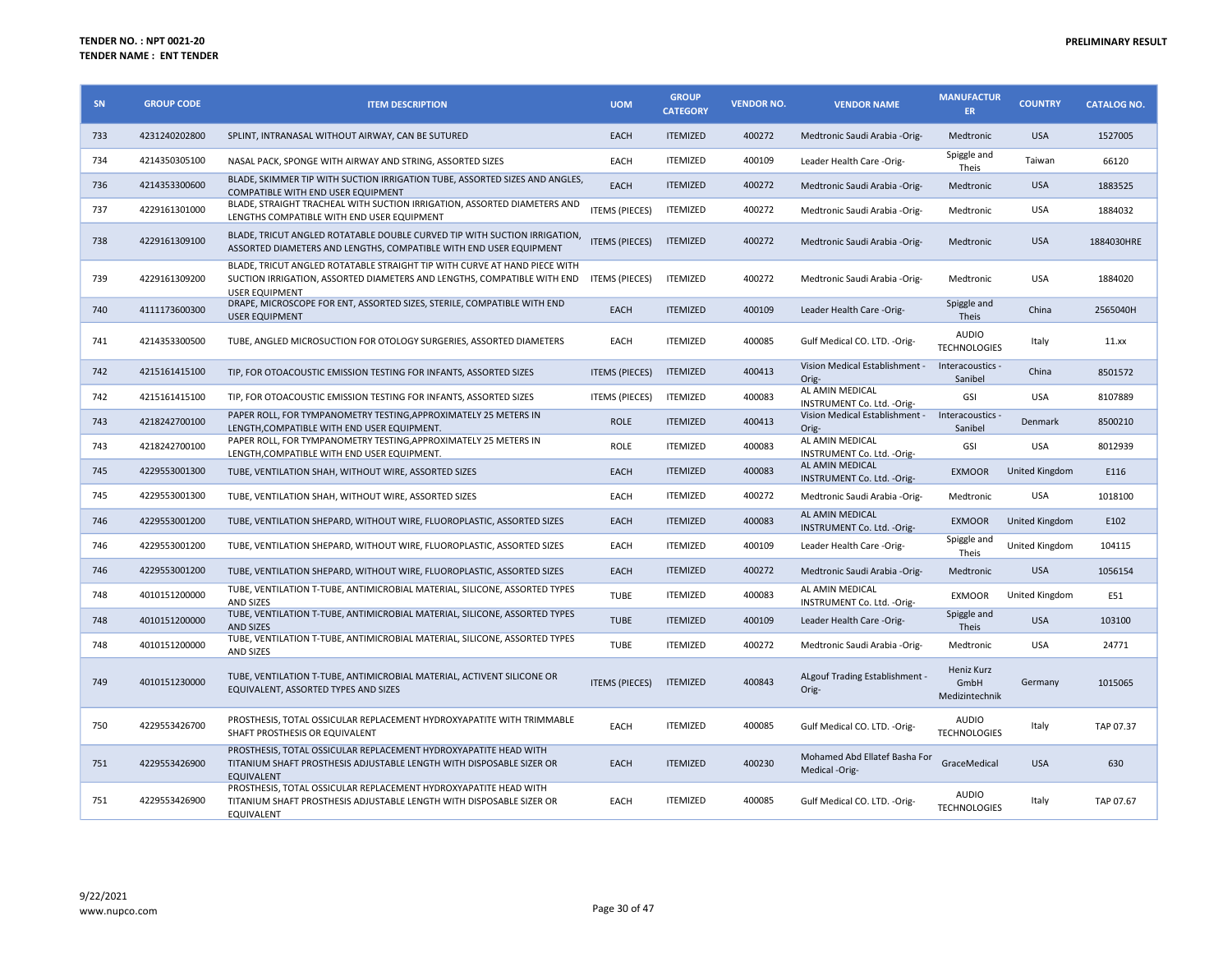| SN  | <b>GROUP CODE</b> | <b>ITEM DESCRIPTION</b>                                                                                                                                                               | <b>UOM</b> | <b>GROUP</b><br><b>CATEGORY</b> | <b>VENDOR NO.</b> | <b>VENDOR NAME</b>                                       | <b>MANUFACTUR</b><br><b>ER</b>       | <b>COUNTRY</b> | <b>CATALOG NO.</b> |
|-----|-------------------|---------------------------------------------------------------------------------------------------------------------------------------------------------------------------------------|------------|---------------------------------|-------------------|----------------------------------------------------------|--------------------------------------|----------------|--------------------|
| 752 | 4229553427000     | PROSTHESIS, TOTAL OSSICULAR REPLACEMENT TITANIUM PROSTHESIS<br>WITH/WITHOUT MALLEUS NOTCH, ADJUSTABLE LENGTH WITH DISPOSABLE SIZER OR<br>EQUIVALENT                                   | EACH       | <b>ITEMIZED</b>                 | 400843            | ALgouf Trading Establishment -<br>Orig-                  | Heniz Kurz<br>GmbH<br>Medizintechnik | Germany        | 1004020            |
| 753 | 4229553418000     | PISTON, FLUOROPLASTIC STAPES PROSTHESIS, 0.4 DIAMETER, TRIMMABLE SIZE 6 OR<br>ABOVE OR EQUIVALENT                                                                                     | EACH       | <b>ITEMIZED</b>                 | 400230            | Mohamed Abd Ellatef Basha For<br>Medical -Orig-          | GraceMedical                         | <b>USA</b>     | 401-600            |
| 754 | 4229553414400     | PROSTHESIS, PARTIAL OSSICULAR REPLACEMENT, HYDROXYAPATITE HEAD/TITANIUM<br>SHAFT, SIZE 2 MM (READY MADE AS SINGLE UNIT) OR EQUIVALENT                                                 | EACH       | <b>ITEMIZED</b>                 | 400230            | Mohamed Abd Ellatef Basha For<br>Medical -Orig-          | GraceMedical                         | <b>USA</b>     | 690                |
| 755 | 4229553423600     | PROSTHESIS, PARTIAL OSSICULAR REPLACEMENT, HYDROXYAPATITE HEAD,<br>ADJUSTABLE LENGTH OR TRIMMABLE SHAFT (READY MADE AS SINGLE UNIT) OR<br>EQUIVALENT                                  | EACH       | <b>ITEMIZED</b>                 | 400230            | Mohamed Abd Ellatef Basha For<br>Medical -Orig-          | GraceMedical                         | <b>USA</b>     | 685                |
| 756 | 4229553414500     | PROSTHESIS, PARTIAL OSSICULAR REPLACEMENT, TITANIUM, ADJUSTABLE LENGTH<br>WITH DISPOSABLE SIZER (READY MADE AS SINGLE UNIT) OR EQUIVALENT                                             | EACH       | <b>ITEMIZED</b>                 | 400230            | Mohamed Abd Ellatef Basha For<br>Medical -Orig-          | GraceMedical                         | <b>USA</b>     | 655                |
| 756 | 4229553414500     | PROSTHESIS, PARTIAL OSSICULAR REPLACEMENT, TITANIUM, ADJUSTABLE LENGTH<br>WITH DISPOSABLE SIZER (READY MADE AS SINGLE UNIT) OR EQUIVALENT                                             | EACH       | <b>ITEMIZED</b>                 | 400843            | ALgouf Trading Establishment -<br>Orig-                  | Heniz Kurz<br>GmbH<br>Medizintechnik | Germany        | 1002020            |
| 758 | 4229553411500     | PROSTHESIS, PARTIAL OSSICULAR REPLACEMENT, TITANIUM, ADJUSTABLE LENGTH<br>WITH MALLEUS NOTCH WITH DISPOSABLE SIZER (READY MADE AS SINGLE UNIT) OR<br><b>EQUIVALENT</b>                | EACH       | <b>ITEMIZED</b>                 | 400230            | Mohamed Abd Ellatef Basha For<br>Medical -Orig-          | GraceMedical                         | <b>USA</b>     | 678                |
| 759 | 4229553416600     | PROSTHESIS, STAPES FOOTPLATE TITANIUM SHOE, FITTED BETWEEN THE STAPES CRUS<br>WITH TOTAL TITANIUM HEAD OSSICULAR REPLACEMENT ADJUSTABLE LENGTH (AS 2<br>SEPARATE UNITS) OR EQUIVALENT | EACH       | <b>ITEMIZED</b>                 | 400109            | Leader Health Care -Orig-                                | Spiggle and<br>Theis                 | United Kingdom | 11600              |
| 761 | 4229553431100     | PROSTHESIS, INCUS JOINT REPLACEMENT, CLIP TO HOLD THE JOINT OR EQUIVALENT                                                                                                             | EACH       | <b>ITEMIZED</b>                 | 400230            | Mohamed Abd Ellatef Basha For<br>Medical -Orig-          | GraceMedical                         | <b>USA</b>     | 756-300            |
| 762 | 4229553413600     | PROSTHESIS, PARTIAL OSSICULAR REPLACEMENT, TITANIUM, WITH FLEXIBLE NECK<br>ADJUSTABLE LENGTH WITH DISPOSABLE SIZER (READY MADE AS SINGLE UNIT) OR<br>EQUIVALENT                       | EACH       | <b>ITEMIZED</b>                 | 400230            | Mohamed Abd Ellatef Basha For<br>Medical -Orig-          | GraceMedical                         | <b>USA</b>     | 655-075            |
| 763 | 4221170500600     | BATTERY, MERCURY FREE - ZINC AIR BATTERIES - SIZE 675 - 1.45 V                                                                                                                        | EACH       | <b>ITEMIZED</b>                 | 400843            | ALgouf Trading Establishment -<br>Orig-                  | Energizer<br><b>Trading limited</b>  | United Kingdom | S6600591           |
| 763 | 4221170500600     | BATTERY, MERCURY FREE - ZINC AIR BATTERIES - SIZE 675 - 1.45 V                                                                                                                        | EACH       | <b>ITEMIZED</b>                 | 400020            | AbdulRauf Ibrahim Batterjee &<br>Bros. - Orig-           | <b>VARTA</b>                         | Germany        | 24602210436        |
| 763 | 4221170500600     | BATTERY, MERCURY FREE - ZINC AIR BATTERIES - SIZE 675 - 1.45 V                                                                                                                        | EACH       | <b>ITEMIZED</b>                 | 400007            | Attieh Medico Co. Ltd. - Orig-                           | Varta<br>PowerOne -<br>Medel         | Germany        | 9564               |
| 764 | 4218242404400     | EARTIPS YELLOW MUSHROOM- SIZE 8, DISPOSABLE, OR EQUIVALENT                                                                                                                            | EACH       | <b>ITEMIZED</b>                 | 400083            | AL AMIN MEDICAL<br>INSTRUMENT Co. Ltd. - Orig-           | GSI                                  | <b>USA</b>     | 8013004            |
| 764 | 4218242404400     | EARTIPS YELLOW MUSHROOM- SIZE 8, DISPOSABLE, OR EQUIVALENT                                                                                                                            | EACH       | <b>ITEMIZED</b>                 | 400413            | Vision Medical Establishment - Interacoustics -<br>Orig- | Sanibel                              | China          | 8013004            |
| 765 | 4218242404300     | EARTIPS YELLOW MUSHROOM- SIZE 19, DISPOSABLE, OR EQUIVALENT                                                                                                                           | EACH       | <b>ITEMIZED</b>                 | 400413            | Vision Medical Establishment -<br>Orig-                  | Interacoustics -<br>Sanibel          | China          | 8012984            |
| 765 | 4218242404300     | EARTIPS YELLOW MUSHROOM- SIZE 19, DISPOSABLE, OR EQUIVALENT                                                                                                                           | EACH       | <b>ITEMIZED</b>                 | 400083            | AL AMIN MEDICAL<br>INSTRUMENT Co. Ltd. - Orig-           | GSI                                  | <b>USA</b>     | 8012984            |
| 766 | 4218242401100     | EARTIPS BLUE MUSHROOM- SIZE 7, DISPOSABLE, OR EQUIVALENT                                                                                                                              | EACH       | <b>ITEMIZED</b>                 | 400083            | AL AMIN MEDICAL<br>INSTRUMENT Co. Ltd. - Orig-           | GSI                                  | <b>USA</b>     | 8013002            |
| 766 | 4218242401100     | EARTIPS BLUE MUSHROOM- SIZE 7, DISPOSABLE, OR EQUIVALENT                                                                                                                              | EACH       | <b>ITEMIZED</b>                 | 400413            | Vision Medical Establishment - Interacoustics -<br>Orig- | Sanibel                              | China          | 8013002            |
| 767 | 4218242401000     | EARTIPS BLUE MUSHROOM- SIZE 15, DISPOSABLE, OR EQUIVALENT                                                                                                                             | EACH       | <b>ITEMIZED</b>                 | 400083            | AL AMIN MEDICAL<br>INSTRUMENT Co. Ltd. - Orig-           | GSI                                  | <b>USA</b>     | 8012982            |
| 767 | 4218242401000     | EARTIPS BLUE MUSHROOM- SIZE 15, DISPOSABLE, OR EQUIVALENT                                                                                                                             | EACH       | <b>ITEMIZED</b>                 | 400413            | Vision Medical Establishment - Interacoustics -<br>Orig- | Sanibel                              | China          | 8012982            |
| 768 | 4218242404500     | EARTIPS YELLOW UMBRELLA- SIZE 11, DISPOSABLE, OR EQUIVALENT                                                                                                                           | EACH       | <b>ITEMIZED</b>                 | 400083            | AL AMIN MEDICAL<br>INSTRUMENT Co. Ltd. - Orig-           | GSI                                  | <b>USA</b>     | 8012992            |
| 769 | 4218242403200     | EARTIPS RED MUSHROOM- SIZE 10, DISPOSABLE, OR EQUIVALENT                                                                                                                              | EACH       | <b>ITEMIZED</b>                 | 400083            | AL AMIN MEDICAL<br>INSTRUMENT Co. Ltd. - Orig-           | GSI                                  | <b>USA</b>     | 8012972            |
| 769 | 4218242403200     | EARTIPS RED MUSHROOM- SIZE 10, DISPOSABLE, OR EQUIVALENT                                                                                                                              | EACH       | <b>ITEMIZED</b>                 | 400413            | Vision Medical Establishment -<br>Orig-                  | Interacoustics -<br>Sanibel          | China          | 8012972            |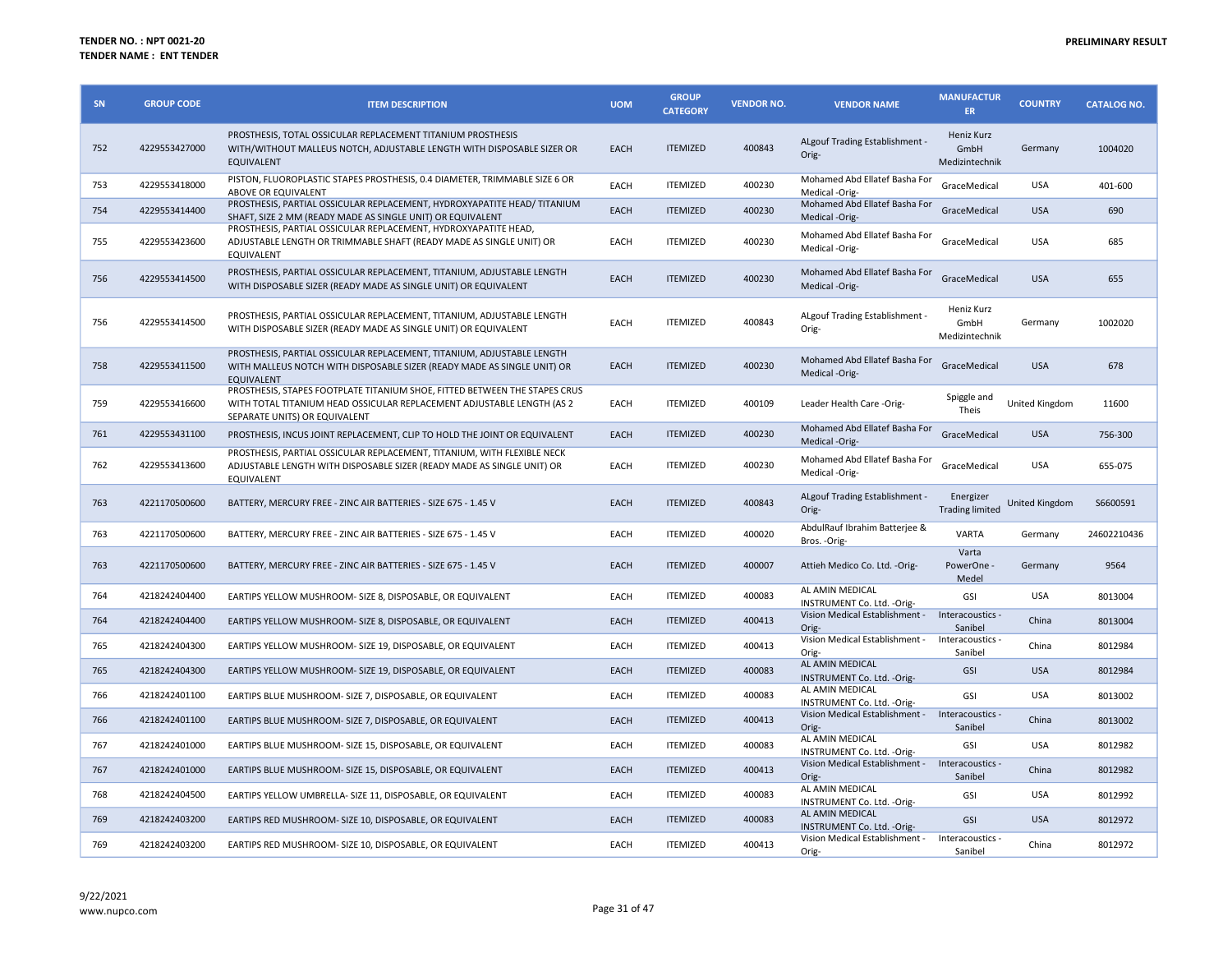| SN  | <b>GROUP CODE</b> | <b>ITEM DESCRIPTION</b>                                     | <b>UOM</b>  | <b>GROUP</b><br><b>CATEGORY</b> | <b>VENDOR NO.</b> | <b>VENDOR NAME</b>                                       | <b>MANUFACTUR</b><br><b>ER</b> | <b>COUNTRY</b> | <b>CATALOG NO.</b> |
|-----|-------------------|-------------------------------------------------------------|-------------|---------------------------------|-------------------|----------------------------------------------------------|--------------------------------|----------------|--------------------|
| 770 | 4218242403300     | EARTIPS RED MUSHROOM- SIZE 14, DISPOSABLE, OR EQUIVALENT    | EACH        | <b>ITEMIZED</b>                 | 400083            | AL AMIN MEDICAL<br>INSTRUMENT Co. Ltd. - Orig-           | GSI                            | <b>USA</b>     | 8012980            |
| 770 | 4218242403300     | EARTIPS RED MUSHROOM- SIZE 14, DISPOSABLE, OR EQUIVALENT    | EACH        | <b>ITEMIZED</b>                 | 400413            | Vision Medical Establishment -<br>Orig-                  | Interacoustics -<br>Sanibel    | China          | 8012980            |
| 771 | 4218242404200     | EARTIPS YELLOW MUSHROOM- SIZE 12, DISPOSABLE, OR EQUIVALENT | EACH        | <b>ITEMIZED</b>                 | 400083            | AL AMIN MEDICAL<br>INSTRUMENT Co. Ltd. - Orig-           | <b>GSI</b>                     | <b>USA</b>     | 8012976            |
| 771 | 4218242404200     | EARTIPS YELLOW MUSHROOM- SIZE 12, DISPOSABLE, OR EQUIVALENT | EACH        | <b>ITEMIZED</b>                 | 400413            | Vision Medical Establishment -<br>Orig-                  | Interacoustics -<br>Sanibel    | China          | 8012976            |
| 772 | 4218242400900     | EARTIPS BLUE MUSHROOM- SIZE 11, DISPOSABLE, OR EQUIVALENT   | EACH        | <b>ITEMIZED</b>                 | 400083            | AL AMIN MEDICAL<br>INSTRUMENT Co. Ltd. - Orig-           | GSI                            | <b>USA</b>     | 8012974            |
| 772 | 4218242400900     | EARTIPS BLUE MUSHROOM- SIZE 11, DISPOSABLE, OR EQUIVALENT   | EACH        | <b>ITEMIZED</b>                 | 400413            | Vision Medical Establishment -<br>Orig-                  | Interacoustics -<br>Sanibel    | China          | 8012974            |
| 773 | 4218242401800     | EARTIPS GREEN MUSHROOM- SIZE 9, DISPOSABLE, OR EQUIVALENT   | <b>EACH</b> | <b>ITEMIZED</b>                 | 400413            | Vision Medical Establishment - Interacoustics -<br>Orig- | Sanibel                        | China          | 8012970            |
| 773 | 4218242401800     | EARTIPS GREEN MUSHROOM- SIZE 9, DISPOSABLE, OR EQUIVALENT   | EACH        | <b>ITEMIZED</b>                 | 400083            | AL AMIN MEDICAL<br>INSTRUMENT Co. Ltd. - Orig-           | GSI                            | <b>USA</b>     | 8012970            |
| 774 | 4218242401300     | EARTIPS BLUE UMBRELLA- SIZE 19, DISPOSABLE, OR EQUIVALENT   | EACH        | <b>ITEMIZED</b>                 | 400083            | AL AMIN MEDICAL<br>INSTRUMENT Co. Ltd. - Orig-           | <b>GSI</b>                     | <b>USA</b>     | 8012998            |
| 774 | 4218242401300     | EARTIPS BLUE UMBRELLA- SIZE 19, DISPOSABLE, OR EQUIVALENT   | EACH        | <b>ITEMIZED</b>                 | 400413            | Vision Medical Establishment -<br>Orig-                  | Interacoustics -<br>Sanibel    | China          | 8012998            |
| 775 | 4218242401200     | EARTIPS BLUE UMBRELLA- SIZE 10, DISPOSABLE, OR EQUIVALENT   | EACH        | <b>ITEMIZED</b>                 | 400083            | AL AMIN MEDICAL<br>INSTRUMENT Co. Ltd. - Orig-           | <b>GSI</b>                     | <b>USA</b>     | 8012990            |
| 775 | 4218242401200     | EARTIPS BLUE UMBRELLA- SIZE 10, DISPOSABLE, OR EQUIVALENT   | EACH        | <b>ITEMIZED</b>                 | 400413            | Vision Medical Establishment -<br>Orig-                  | Interacoustics -<br>Sanibel    | China          | 8012990            |
| 776 | 4218242401900     | EARTIPS GREEN UMBRELLA- SIZE 7.5, DISPOSABLE, OR EQUIVALENT | EACH        | <b>ITEMIZED</b>                 | 400083            | AL AMIN MEDICAL<br>INSTRUMENT Co. Ltd. - Orig-           | <b>GSI</b>                     | <b>USA</b>     | 8012986            |
| 776 | 4218242401900     | EARTIPS GREEN UMBRELLA- SIZE 7.5, DISPOSABLE, OR EQUIVALENT | EACH        | <b>ITEMIZED</b>                 | 400413            | Vision Medical Establishment - Interacoustics -<br>Orig- | Sanibel                        | China          | 8012986            |
| 777 | 4218242401700     | EARTIPS GREEN MUSHROOM- SIZE 13, DISPOSABLE, OR EQUIVALENT  | EACH        | <b>ITEMIZED</b>                 | 400083            | AL AMIN MEDICAL<br>INSTRUMENT Co. Ltd. - Orig-           | GSI                            | <b>USA</b>     | 8012978            |
| 778 | 4218242403500     | EARTIPS RED UMBRELLA- SIZE 9, DISPOSABLE, OR EQUIVALENT     | EACH        | <b>ITEMIZED</b>                 | 400413            | Vision Medical Establishment -<br>Orig-                  | Interacoustics -<br>Sanibel    | China          | 8012988            |
| 778 | 4218242403500     | EARTIPS RED UMBRELLA- SIZE 9, DISPOSABLE, OR EQUIVALENT     | EACH        | <b>ITEMIZED</b>                 | 400083            | AL AMIN MEDICAL<br>INSTRUMENT Co. Ltd. - Orig-           | GSI                            | <b>USA</b>     | 8012988            |
| 779 | 4218242403400     | EARTIPS RED UMBRELLA- SIZE 15, DISPOSABLE, OR EQUIVALENT    | EACH        | <b>ITEMIZED</b>                 | 400413            | Vision Medical Establishment -<br>Orig-                  | Interacoustics -<br>Sanibel    | China          | 8012996            |
| 779 | 4218242403400     | EARTIPS RED UMBRELLA- SIZE 15, DISPOSABLE, OR EQUIVALENT    | EACH        | <b>ITEMIZED</b>                 | 400083            | AL AMIN MEDICAL<br>INSTRUMENT Co. Ltd. - Orig-           | <b>GSI</b>                     | <b>USA</b>     | 8012996            |
| 781 | 4218242400700     | EARTIPS BLUE- SIZE 5, DISPOSABLE, OR EQUIVALENT             | EACH        | <b>ITEMIZED</b>                 | 400083            | AL AMIN MEDICAL<br>INSTRUMENT Co. Ltd. - Orig-           | GSI                            | <b>USA</b>     | 8001921            |
| 782 | 4218242400800     | EARTIPS BLUE- SIZE 9, DISPOSABLE, OR EQUIVALENT             | EACH        | <b>ITEMIZED</b>                 | 400083            | AL AMIN MEDICAL<br>INSTRUMENT Co. Ltd. - Orig-           | GSI                            | <b>USA</b>     | 8120321            |
| 783 | 4218242400600     | EARTIPS BLUE- SIZE 13, DISPOSABLE, OR EQUIVALENT            | EACH        | <b>ITEMIZED</b>                 | 400083            | AL AMIN MEDICAL<br>INSTRUMENT Co. Ltd. - Orig-           | GSI                            | USA            | 8500490            |
| 784 | 4218242403900     | EARTIPS YELLOW- SIZE 16, DISPOSABLE, OR EQUIVALENT          | EACH        | <b>ITEMIZED</b>                 | 400083            | AL AMIN MEDICAL<br>INSTRUMENT Co. Ltd. - Orig-           | GSI                            | <b>USA</b>     | 8120381            |
| 785 | 4218242403000     | EARTIPS RED- SIZE 8, DISPOSABLE, OR EQUIVALENT              | EACH        | <b>ITEMIZED</b>                 | 400083            | AL AMIN MEDICAL<br>INSTRUMENT Co. Ltd. - Orig-           | GSI                            | <b>USA</b>     | 8120320            |
| 786 | 4218242401600     | EARTIPS GREEN- SIZE 6, DISPOSABLE, OR EQUIVALENT            | EACH        | <b>ITEMIZED</b>                 | 400083            | AL AMIN MEDICAL<br>INSTRUMENT Co. Ltd. - Orig-           | <b>GSI</b>                     | <b>USA</b>     | 8120318            |
| 787 | 4218242401500     | EARTIPS GREEN- SIZE 10, DISPOSABLE, OR EQUIVALENT           | EACH        | <b>ITEMIZED</b>                 | 400083            | AL AMIN MEDICAL<br>INSTRUMENT Co. Ltd. - Orig-           | GSI                            | <b>USA</b>     | 8120322            |
| 788 | 4218242404000     | EARTIPS YELLOW- SIZE 7, DISPOSABLE, OR EQUIVALENT           | EACH        | <b>ITEMIZED</b>                 | 400083            | AL AMIN MEDICAL<br>INSTRUMENT Co. Ltd. - Orig-           | GSI                            | <b>USA</b>     | 8120319            |
| 789 | 4218242403700     | EARTIPS YELLOW- SIZE 11, DISPOSABLE, OR EQUIVALENT          | EACH        | <b>ITEMIZED</b>                 | 400083            | AL AMIN MEDICAL<br>INSTRUMENT Co. Ltd. - Orig-           | GSI                            | <b>USA</b>     | 8120323            |
| 790 | 4218242402900     | EARTIPS RED- SIZE 12, DISPOSABLE, OR EQUIVALENT             | <b>EACH</b> | <b>ITEMIZED</b>                 | 400083            | AL AMIN MEDICAL<br>INSTRUMENT Co. Ltd. - Orig-           | <b>GSI</b>                     | <b>USA</b>     | 8120324            |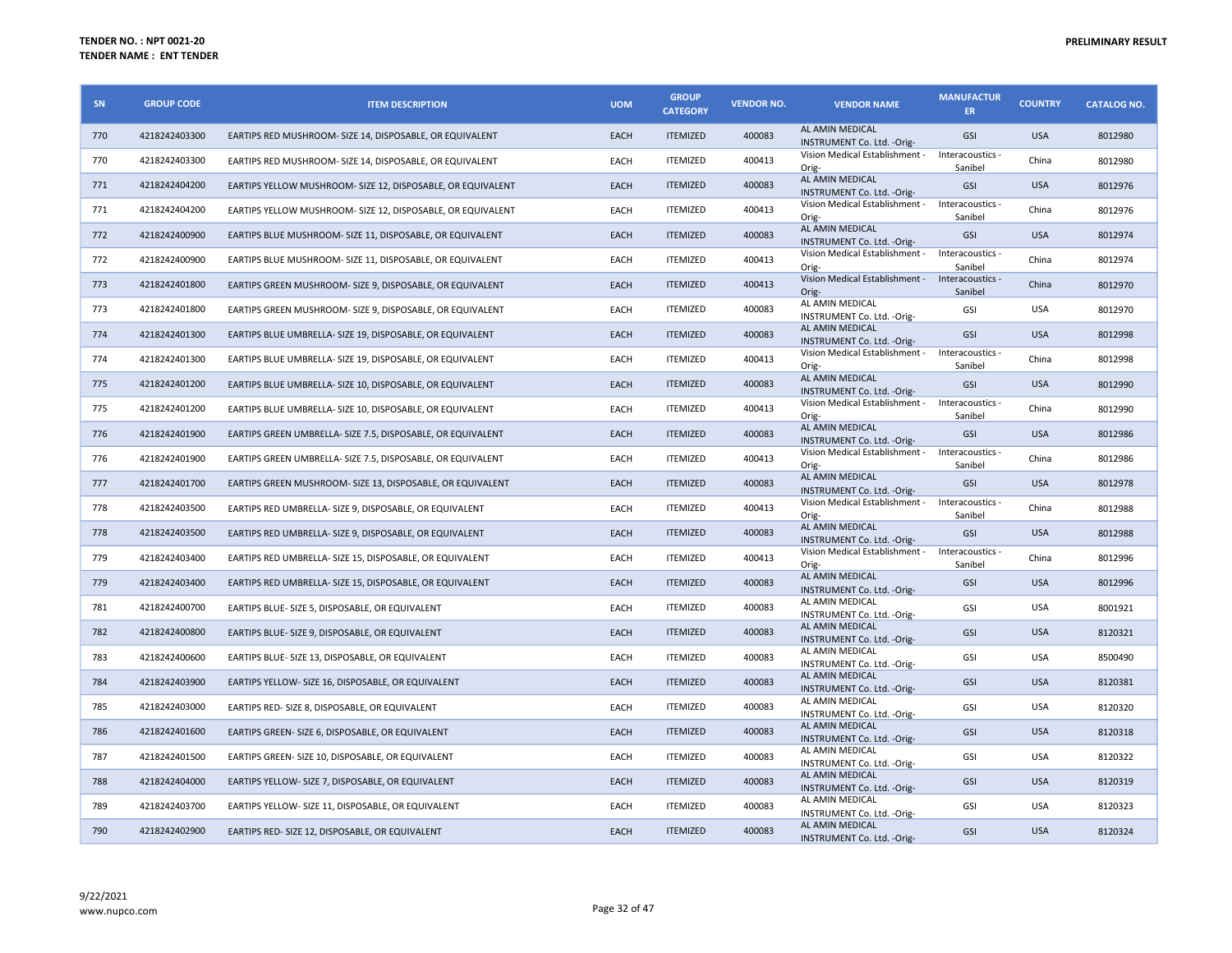| SN  | <b>GROUP CODE</b> | <b>ITEM DESCRIPTION</b>                                                                                    | <b>UOM</b> | <b>GROUP</b><br><b>CATEGORY</b> | <b>VENDOR NO.</b> | <b>VENDOR NAME</b>                                       | <b>MANUFACTUR</b><br>ER.    | <b>COUNTRY</b> | <b>CATALOG NO.</b> |
|-----|-------------------|------------------------------------------------------------------------------------------------------------|------------|---------------------------------|-------------------|----------------------------------------------------------|-----------------------------|----------------|--------------------|
| 791 | 4218242402700     | EARTIP RED AND BLACK INFANT INSERTS - SIZE 3.5, DISPOSABLE, OR EQUIVALENT                                  | EACH       | <b>ITEMIZED</b>                 | 400083            | AL AMIN MEDICAL<br>INSTRUMENT Co. Ltd. - Orig-           | GSI                         | <b>USA</b>     | 8500300            |
| 792 | 4218242402800     | EARTIP RED AND BLACK INFANT INSERTS - SIZE 4, DISPOSABLE, OR EQUIVALENT                                    | EACH       | <b>ITEMIZED</b>                 | 400083            | AL AMIN MEDICAL<br>INSTRUMENT Co. Ltd. - Orig-           | GSI                         | <b>USA</b>     | 8500310            |
| 793 | 4218242402500     | EARTIP PINK OTOACOUSTIC EMISSIONS FOAM FOR PEDIATRIC, DISPOSABLE, OR<br>EQUIVALENT                         | EACH       | <b>ITEMIZED</b>                 | 400413            | Vision Medical Establishment -<br>Orig-                  | Interacoustics -<br>Sanibel | Poland         | 8102682            |
| 794 | 4218242402600     | EARTIPS RED AKR MUSHROOM- SIZE 4, DISPOSABLE, OR EQUIVALENT                                                | EACH       | <b>ITEMIZED</b>                 | 400413            | Vision Medical Establishment - Interacoustics -<br>Orig- | Sanibel                     | <b>USA</b>     | 8107510            |
| 795 | 4218242400500     | EARTIPS BLUE AKR MUSHROOM- SIZE 5, DISPOSABLE, OR EQUIVALENT                                               | EACH       | <b>ITEMIZED</b>                 | 400413            | Vision Medical Establishment -<br>Orig-                  | Interacoustics -<br>Sanibel | <b>USA</b>     | 8107511            |
| 796 | 4218242402200     | EARTIP PEDIATRIC FOAM TIPS FOR INSERT EARPHONES - BEIGE, DISPOSABLE, OR<br><b>EOUIVALENT</b>               | EACH       | <b>ITEMIZED</b>                 | 400413            | Vision Medical Establishment - Interacoustics -<br>Orig- | Sanibel                     | <b>USA</b>     | 8106227            |
| 796 | 4218242402200     | EARTIP PEDIATRIC FOAM TIPS FOR INSERT EARPHONES - BEIGE, DISPOSABLE, OR<br><b>EQUIVALENT</b>               | EACH       | <b>ITEMIZED</b>                 | 400083            | AL AMIN MEDICAL<br>INSTRUMENT Co. Ltd. - Orig-           | GSI                         | <b>USA</b>     | 8500110            |
| 797 | 4218242400000     | EARTIP STANDARD ADULT FOAM TIPS FOR INSERT EARPHONES - YELLOW (REGULAR<br>SIZE), DISPOSABLE, OR EQUIVALENT | EACH       | <b>ITEMIZED</b>                 | 400413            | Vision Medical Establishment - Interacoustics -<br>Orig- | Sanibel                     | <b>USA</b>     | 8106226            |
| 797 | 4218242400000     | EARTIP STANDARD ADULT FOAM TIPS FOR INSERT EARPHONES - YELLOW (REGULAR<br>SIZE), DISPOSABLE, OR EQUIVALENT | EACH       | <b>ITEMIZED</b>                 | 400083            | AL AMIN MEDICAL<br>INSTRUMENT Co. Ltd. - Orig-           | GSI                         | <b>USA</b>     | 8500090            |
| 798 | 4218242402000     | EARTIP JUMBO ADULT FOAM TIPS FOR INSERT EARPHONES - YELLOW (JUMBO),<br>DISPOSABLE, OR EQUIVALENT           | EACH       | <b>ITEMIZED</b>                 | 400083            | AL AMIN MEDICAL<br>INSTRUMENT Co. Ltd. - Orig-           | GSI                         | <b>USA</b>     | 8500100            |
| 801 | 4218242403100     | EARTIPS RED FLANGED- SIZE 3 - 5, DISPOSABLE, OR EQUIVALENT                                                 | EACH       | <b>ITEMIZED</b>                 | 400413            | Vision Medical Establishment -<br>Orig-                  | Interacoustics -<br>Sanibel | China          | 8012964            |
| 802 | 4218242403600     | EARTIP TAB ELECTRODES WITH SOLID GEL. DISPOSABLE, OR EQUIVALENT                                            | EACH       | <b>ITEMIZED</b>                 | 400413            | Vision Medical Establishment -<br>Orig-                  | Interacoustics -<br>Sanibel | <b>USA</b>     | 8107426            |
| 802 | 4218242403600     | EARTIP TAB ELECTRODES WITH SOLID GEL, DISPOSABLE, OR EQUIVALENT                                            | EACH       | <b>ITEMIZED</b>                 | 400083            | AL AMIN MEDICAL<br>INSTRUMENT Co. Ltd. - Orig-           | GSI                         | <b>USA</b>     | 8107410            |
| 803 | 4218242402400     | EARTIP PEDIATRIC OTOSCOPE SPECULA - SIZE 2.5, DISPOSABLE, OR EQUIVALENT                                    | EACH       | <b>ITEMIZED</b>                 | 400413            | Vision Medical Establishment -<br>Orig-                  | Interacoustics -<br>Sanibel | Italy          | 8507594            |
| 803 | 4218242402400     | EARTIP PEDIATRIC OTOSCOPE SPECULA - SIZE 2.5, DISPOSABLE, OR EQUIVALENT                                    | EACH       | <b>ITEMIZED</b>                 | 400007            | Attieh Medico Co. Ltd. - Orig-                           | Reister                     | Germany        | 10772-531          |
| 804 | 4229340702200     | EARTIP ADULT OTOSCOPE SPECULA - SIZE 4.5, DISPOSABLE, OR EQUIVALENT                                        | EACH       | <b>ITEMIZED</b>                 | 400413            | Vision Medical Establishment - Interacoustics -<br>Orig- | Sanibel                     | Italy          | 8507618            |
| 804 | 4229340702200     | EARTIP ADULT OTOSCOPE SPECULA - SIZE 4.5, DISPOSABLE, OR EQUIVALENT                                        | EACH       | <b>ITEMIZED</b>                 | 400007            | Attieh Medico Co. Ltd. - Orig-                           | Reister                     | Germany        | 10772-535          |
| 805 | 4214353000300     | OTO-FORM A, FLEX IMPRESSION MATERIAL CARTRIDGES, OR EQUIVALENT                                             | EACH       | <b>ITEMIZED</b>                 | 400413            | Vision Medical Establishment -<br>Orig-                  | Dreve<br>Otoplastik<br>GmbH | Germany        | 2936               |
| 806 | 4215210300200     | OTO-FORM A/K, SILICONE IMPRESSION MATERIAL, DISPOSABLE, OR EQUIVALENT                                      | EACH       | <b>ITEMIZED</b>                 | 400413            | Vision Medical Establishment -<br>Orig-                  | Dreve<br>Otoplastik<br>GmbH | Germany        | 4545               |
| 808 | 4319160700100     | COVER, EAR CUSHION FOR HIGH-FREQUENCY HEADPHONES SIZE 4.5, DISPOSABLE, OR<br><b>EQUIVALENT</b>             | EACH       | <b>ITEMIZED</b>                 | 400083            | AL AMIN MEDICAL<br>INSTRUMENT Co. Ltd. - Orig-           | GSI                         | <b>USA</b>     | 8513404            |
| 809 | 4319160700000     | COVER, EAR CUSHION FOR HIGH-FREQUENCY HEADPHONES SIZE 3, DISPOSABLE, OR<br>EQUIVALENT                      | EACH       | <b>ITEMIZED</b>                 | 400083            | AL AMIN MEDICAL<br>INSTRUMENT Co. Ltd. - Orig-           | GSI                         | <b>USA</b>     | 8107419            |
| 813 | 4214353303100     | TIPS, WATER IRRIGATOR, DISPOSABLE, OR EQUIVALENT                                                           | EACH       | <b>ITEMIZED</b>                 | 400413            | Vision Medical Establishment - Interacoustics -<br>Orig- | Sanibel                     | <b>USA</b>     | 8013018            |
| 814 | 4214400602400     | KIT, FASTENER FOR IP30 INSERTS WITH NECK-STRAP AND CLIP, DISPOSABLE, OR<br>EQUIVALENT                      | KIT        | <b>ITEMIZED</b>                 | 400083            | AL AMIN MEDICAL<br>INSTRUMENT Co. Ltd. - Orig-           | GSI                         | <b>USA</b>     | 8102352            |
| 815 | 4319160700200     | CUSHION, FOLDABLE REPLACEMENT HEADBAND FOR HEADPHONES, OR EQUIVALENT                                       | EACH       | <b>ITEMIZED</b>                 | 400083            | AL AMIN MEDICAL<br>INSTRUMENT Co. Ltd. - Orig-           | GSI                         | <b>USA</b>     | 8010886            |
| 818 | 4218242404100     | EARTIP YELLOW FLANGED INFANT SIZE 5-8 MM, DISPOSABLE, OR EQUIVALENT                                        | EACH       | <b>ITEMIZED</b>                 | 400413            | Vision Medical Establishment -<br>Orig-                  | Interacoustics -<br>Sanibel | China          | 8012968            |
| 819 | 4218242600300     | TUBES, SOUND TUBES FOR SIZE 3A USED FOR ABR 50 OHM, OR EQUIVALENT                                          | EACH       | <b>ITEMIZED</b>                 | 400083            | AL AMIN MEDICAL<br>INSTRUMENT Co. Ltd. - Orig-           | GSI                         | <b>USA</b>     | 8500720            |
| 820 | 4221171601500     | KIT, SOUND TUBES AND ADI EARTIP ADAPTOR, OR EQUIVALENT                                                     | KIT        | <b>ITEMIZED</b>                 | 400083            | AL AMIN MEDICAL<br>INSTRUMENT Co. Ltd. - Orig-           | GSI                         | <b>USA</b>     | 8100590            |
| 822 | 4214353300900     | KIT, SPRAY BOTTLE IRRIGATION FOR WAX MANAGEMENT, OR EQUIVALENT                                             | KIT        | <b>ITEMIZED</b>                 | 400413            | Vision Medical Establishment - Interacoustics -<br>Orig- | Sanibel                     | <b>USA</b>     | 8519371            |
| 823 | 4221171602100     | TUBES, THICK SINGLE BEND PREFORMED SIZE 13, DISPOSABLE, OR EQUIVALENT                                      | EACH       | <b>ITEMIZED</b>                 | 400413            | Vision Medical Establishment -<br>Orig-                  | Dreve<br>Otoplastik<br>GmbH | Germany        | 04550              |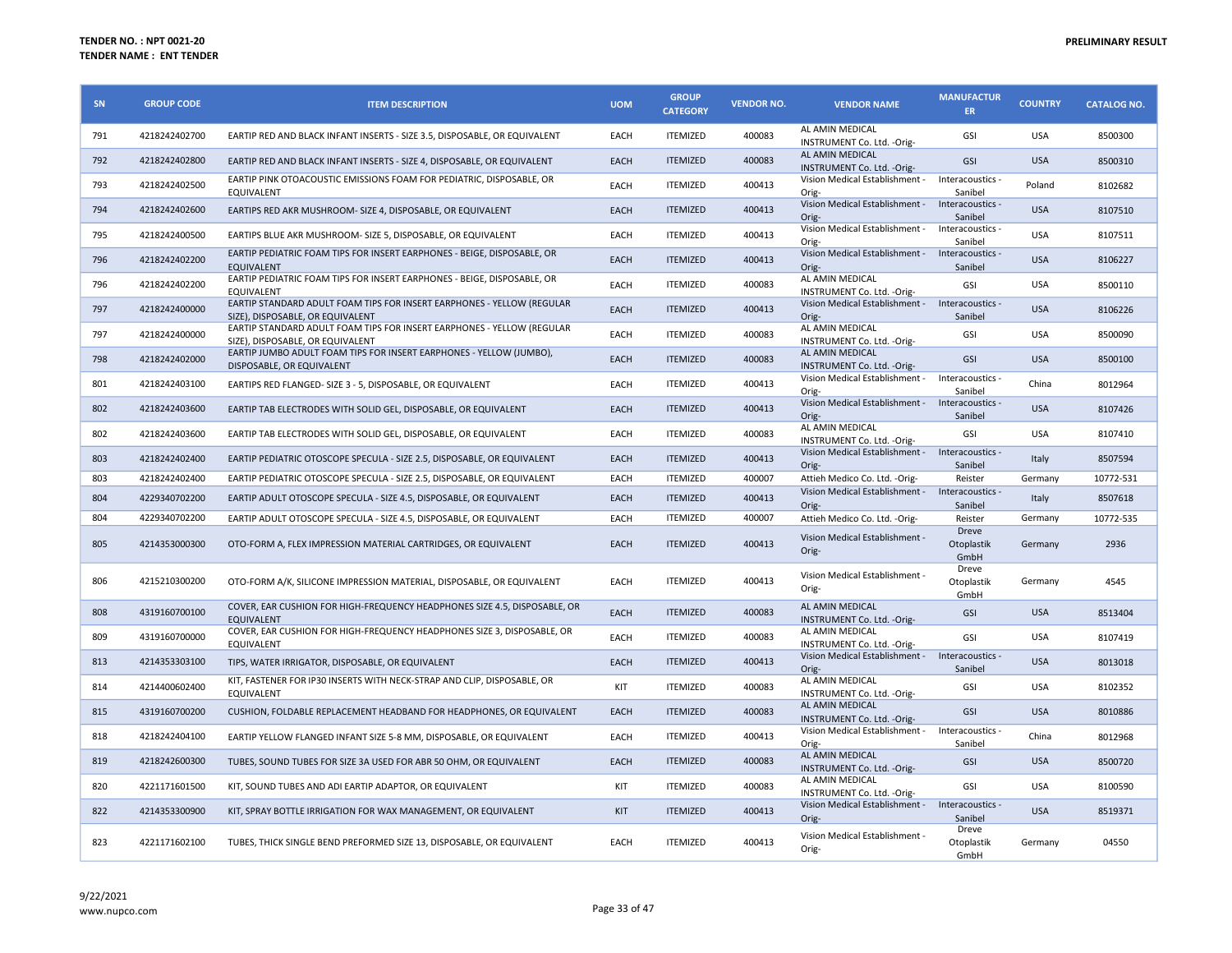| SN  | <b>GROUP CODE</b> | <b>ITEM DESCRIPTION</b>                                                                                                                                                                                                                                                                                                                                                                                                                                                                                                  | <b>UOM</b>            | <b>GROUP</b><br><b>CATEGORY</b> | <b>VENDOR NO.</b> | <b>VENDOR NAME</b>                                       | <b>MANUFACTUR</b><br>ER.           | <b>COUNTRY</b> | <b>CATALOG NO.</b>    |
|-----|-------------------|--------------------------------------------------------------------------------------------------------------------------------------------------------------------------------------------------------------------------------------------------------------------------------------------------------------------------------------------------------------------------------------------------------------------------------------------------------------------------------------------------------------------------|-----------------------|---------------------------------|-------------------|----------------------------------------------------------|------------------------------------|----------------|-----------------------|
| 824 | 4221171602000     | TUBES, STANDARD SINGLE BEND PREFORMED SIZE 13, DISPOSABLE, OR EQUIVALENT                                                                                                                                                                                                                                                                                                                                                                                                                                                 | EACH                  | <b>ITEMIZED</b>                 | 400413            | Vision Medical Establishment -<br>Orig-                  | Dreve<br>Otoplastik<br>GmbH        | Germany        | 04100                 |
| 827 | 4218171500400     | GEL, NUPREP TO PREPARE SKIN, GENTLE ON SKIN, OR EQUIVALENT                                                                                                                                                                                                                                                                                                                                                                                                                                                               | EACH                  | <b>ITEMIZED</b>                 | 400083            | AL AMIN MEDICAL<br>INSTRUMENT Co. Ltd. - Orig-           | GSI                                | <b>USA</b>     | 8500320               |
| 828 | 4214351700000     | ELECTRODES, EAR SNAP, DISPOSABLE, OR EQUIVALENT                                                                                                                                                                                                                                                                                                                                                                                                                                                                          | EACH                  | <b>ITEMIZED</b>                 | 400413            | Vision Medical Establishment - Interacoustics -<br>Orig- | Sanibel                            | <b>USA</b>     | 8500060               |
| 828 | 4214351700000     | ELECTRODES, EAR SNAP, DISPOSABLE, OR EQUIVALENT                                                                                                                                                                                                                                                                                                                                                                                                                                                                          | EACH                  | <b>ITEMIZED</b>                 | 400083            | AL AMIN MEDICAL<br>INSTRUMENT Co. Ltd. - Orig-           | GSI                                | <b>USA</b>     | 8107137               |
| 830 | 4214353000500     | SYRINGE, INJECTOR FOR EARMOLD IMPRESSION, OR EQUIVALENT                                                                                                                                                                                                                                                                                                                                                                                                                                                                  | EACH                  | <b>ITEMIZED</b>                 | 400413            | Vision Medical Establishment -<br>Orig-                  | <b>Dreve</b><br>Otoplastik<br>GmbH | Germany        | 533                   |
| 831 | 4229553406300     | CAPSULES, DRYING FOR HEARING AID, OR EQUIVALENT                                                                                                                                                                                                                                                                                                                                                                                                                                                                          | <b>ITEMS (PIECES)</b> | <b>ITEMIZED</b>                 | 400413            | Vision Medical Establishment -<br>Orig-                  | Dreve<br>Otoplastik<br>GmbH        | Germany        | 07011                 |
| 831 | 4229553406300     | CAPSULES, DRYING FOR HEARING AID, OR EQUIVALENT                                                                                                                                                                                                                                                                                                                                                                                                                                                                          | <b>ITEMS (PIECES)</b> | <b>ITEMIZED</b>                 | 400019            | Abdulrehman Algosaibi G.T.C -<br>Orig-                   | Ear Technology<br>Company          | <b>USA</b>     | FEZ00500              |
| 835 | 4218242400300     | CONNECTORS, FOR IP30 TUBE REPLACEMENT BLACK ROUND PLASTIC TIPS FOR INSERT<br>EARPHONE, OR EQUIVALENT                                                                                                                                                                                                                                                                                                                                                                                                                     | EACH                  | <b>ITEMIZED</b>                 | 400413            | Vision Medical Establishment -<br>Orig-                  | Interacoustics -<br>Sanibel        | China          | 8107391               |
| 838 | 4214351601600     | WHITE PLASTIC TIPS FOR INSERT EARPHONES, OR EQUIVALENT                                                                                                                                                                                                                                                                                                                                                                                                                                                                   | EACH                  | <b>ITEMIZED</b>                 | 400083            | AL AMIN MEDICAL<br>INSTRUMENT Co. Ltd. - Orig-           | GSI                                | <b>USA</b>     | 8500140               |
| 840 | 4218242600800     | TDH HEADPHONES OR EQUIVALENT, COMPATIBLE WITH EVOKED POTENTIALS SYSTEM,<br><b>DISPOSABLE</b>                                                                                                                                                                                                                                                                                                                                                                                                                             | EACH                  | <b>ITEMIZED</b>                 | 400413            | Vision Medical Establishment -<br>Orig-                  | Interacoustics -<br>Sanibel        | Poland         | 8106339 or<br>8503855 |
| 841 | 4218242600600     | 3A INSERT TUBE-PHONES COMPATIBLE WITH EVOKED POTENTIALS SYSTEM,<br>DISPOSABLE, OR EQUIVALENT                                                                                                                                                                                                                                                                                                                                                                                                                             | EACH                  | <b>ITEMIZED</b>                 | 400083            | AL AMIN MEDICAL<br>INSTRUMENT Co. Ltd. - Orig-           | GSI                                | <b>USA</b>     | 8500720               |
| 842 | 4218242401400     | EARTIP SIZE 3, DISPOSABLE, OR EQUIVALENT                                                                                                                                                                                                                                                                                                                                                                                                                                                                                 | EACH                  | <b>ITEMIZED</b>                 | 400083            | AL AMIN MEDICAL<br>INSTRUMENT Co. Ltd. - Orig-           | GSI                                | <b>USA</b>     | 8013006               |
| 843 | 4218242402100     | EARTIP OTOACOUSTIC EMISSIONS FOAM FOR ADULTS, DISPOSABLE, OR EQUIVALENT                                                                                                                                                                                                                                                                                                                                                                                                                                                  | EACH                  | <b>ITEMIZED</b>                 | 400083            | AL AMIN MEDICAL<br>INSTRUMENT Co. Ltd. - Orig-           | <b>GSI</b>                         | <b>USA</b>     | 8102681               |
| 866 | 4214180202500     | ELECTRODE, PERIODIC STIMULATION COMPATIBLE WITH END USER MACHINE                                                                                                                                                                                                                                                                                                                                                                                                                                                         | EACH                  | <b>ITEMIZED</b>                 | 400259            | Tina Medix Technologies Co. -<br>Orig-                   | Inomed                             | Germany        | 532720                |
| 867 | 4229553410500     | IMPLANTABLE BONE CONDUCTION HEARING SYSTEM FOR CONDUCTIVE OR MIXED<br><b>HEARING LOSS</b>                                                                                                                                                                                                                                                                                                                                                                                                                                | EACH                  | <b>ITEMIZED</b>                 | 400007            | Attieh Medico Co. Ltd. - Orig-                           | Medel                              | Austria        | 52483                 |
| 867 | 4229553410500     | IMPLANTABLE BONE CONDUCTION HEARING SYSTEM FOR CONDUCTIVE OR MIXED<br><b>HEARING LOSS</b>                                                                                                                                                                                                                                                                                                                                                                                                                                | EACH                  | <b>ITEMIZED</b>                 | 400019            | Abdulrehman Algosaibi G.T.C -<br>Orig-                   | Cochlear<br>Limited                | Austria        | P1170466              |
| 869 | 4229553435600     | COCHLEAR IMPLANT SYSTEM:FOR PEDIATRICS AND ADULTS, LATEST TECHNOLOGY ON<br>AND/OR OFF EAR WEARING OPTIONS AND COLORS AT END USER REQUEST, WITH<br>ACCESSORIES AND PARTS NEEDED FOR AT LEAST SIX MONTHS FOR PATIENTS. WIRELESS<br>CONNECTIVITY PROVIDED WITH 2 ULTRA POWER WIRELESS BEHIND-THE-EAR HEARING<br>AIDS: AT LEAST 8 CHANNELS, PEDIATRIC AND ADULT PLATFORMS, IP68 OR HIGHER,<br>FREQUENCY RANGE OF 0.1-5.1 KHZ OR HIGHER, BATTERY SIZE 675. ONE FREE<br>COCHLEAR IMPLANT SYSTEM FOR EVERY 10 PURCHASED SYSTEMS | EACH                  | <b>ITEMIZED</b>                 | 400085            | Gulf Medical CO. LTD. - Orig-                            | ADVANCEDBIO<br><b>NICS</b>         | <b>USA</b>     | CI-1601-05            |
| 869 | 4229553435600     | COCHLEAR IMPLANT SYSTEM:FOR PEDIATRICS AND ADULTS, LATEST TECHNOLOGY ON<br>AND/OR OFF EAR WEARING OPTIONS AND COLORS AT END USER REQUEST, WITH<br>ACCESSORIES AND PARTS NEEDED FOR AT LEAST SIX MONTHS FOR PATIENTS. WIRELESS<br>CONNECTIVITY PROVIDED WITH 2 ULTRA POWER WIRELESS BEHIND-THE-EAR HEARING<br>AIDS: AT LEAST 8 CHANNELS, PEDIATRIC AND ADULT PLATFORMS, IP68 OR HIGHER,<br>FREQUENCY RANGE OF 0.1-5.1 KHZ OR HIGHER, BATTERY SIZE 675. ONE FREE<br>COCHLEAR IMPLANT SYSTEM FOR EVERY 10 PURCHASED SYSTEMS | EACH                  | <b>ITEMIZED</b>                 | 400007            | Attieh Medico Co. Ltd. - Orig-                           | Medel                              | Austria        | 36711                 |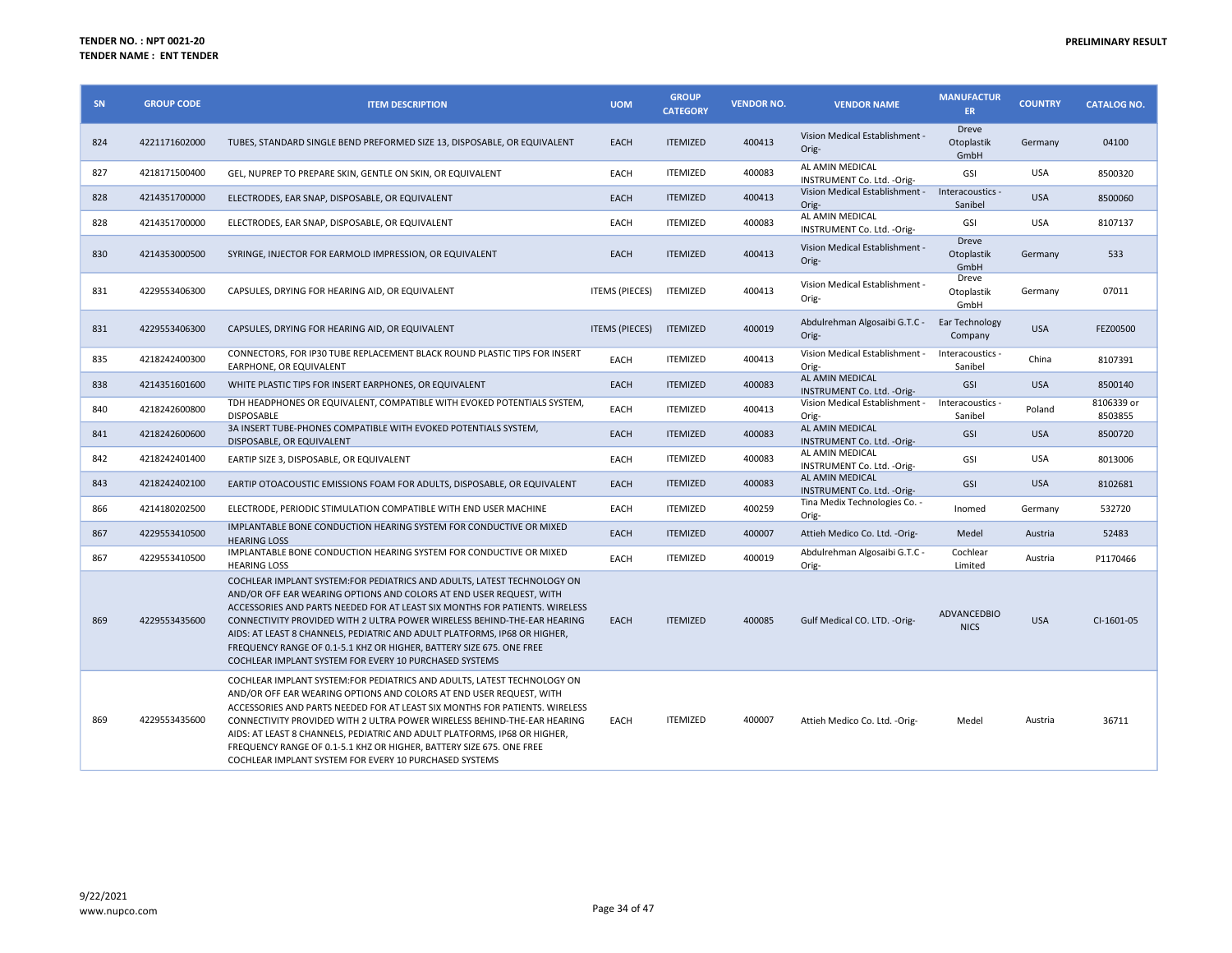| SN  | <b>GROUP CODE</b> | <b>ITEM DESCRIPTION</b>                                                                                                                                                                                                                                                                                                                                                                                                                                                                                                  | <b>UOM</b>  | <b>GROUP</b><br><b>CATEGORY</b> | <b>VENDOR NO.</b> | <b>VENDOR NAME</b>                             | <b>MANUFACTUR</b><br><b>ER</b>         | <b>COUNTRY</b> | <b>CATALOG NO.</b>              |
|-----|-------------------|--------------------------------------------------------------------------------------------------------------------------------------------------------------------------------------------------------------------------------------------------------------------------------------------------------------------------------------------------------------------------------------------------------------------------------------------------------------------------------------------------------------------------|-------------|---------------------------------|-------------------|------------------------------------------------|----------------------------------------|----------------|---------------------------------|
| 869 | 4229553435600     | COCHLEAR IMPLANT SYSTEM:FOR PEDIATRICS AND ADULTS, LATEST TECHNOLOGY ON<br>AND/OR OFF EAR WEARING OPTIONS AND COLORS AT END USER REQUEST, WITH<br>ACCESSORIES AND PARTS NEEDED FOR AT LEAST SIX MONTHS FOR PATIENTS. WIRELESS<br>CONNECTIVITY PROVIDED WITH 2 ULTRA POWER WIRELESS BEHIND-THE-EAR HEARING<br>AIDS: AT LEAST 8 CHANNELS, PEDIATRIC AND ADULT PLATFORMS, IP68 OR HIGHER,<br>FREQUENCY RANGE OF 0.1-5.1 KHZ OR HIGHER, BATTERY SIZE 675. ONE FREE<br>COCHLEAR IMPLANT SYSTEM FOR EVERY 10 PURCHASED SYSTEMS | EACH        | <b>ITEMIZED</b>                 | 400019            | Abdulrehman Algosaibi G.T.C -<br>Orig-         | Cochlear<br>Limited                    | Australia      | P783829                         |
| 870 | 4229553410400     | FM SYSTEM WITH WIRELESS CONNECTIVITY WITH ALL HEARING AIDS, COCHLEAR<br>IMPLANT AND BONE ANCHORED DEVICES SPEECH PROCESSORS. USED FOR ALL AGES<br>WITH MULTIPLE OPTIONS BY END USER REQUEST                                                                                                                                                                                                                                                                                                                              | EACH        | <b>ITEMIZED</b>                 | 400958            | Almadina Hearing Company -<br>Orig-            | PHONAK AG                              | Switzerland    | 052-3297 AND 052-<br>3235-D02P1 |
| 871 | 4214400500000     | MICROPHONE, WIRELESS DIRECT STREAMING CONNECTS WITH ALL HEARING AIDS,<br>COCHLEAR IMPLANT, AUDIO DEVICES AND BONE ANCHORED DEVICES WITH DIFFERENT<br>OPTIONS BY END USER REQUEST                                                                                                                                                                                                                                                                                                                                         | EACH        | <b>ITEMIZED</b>                 | 400958            | Almadina Hearing Company -<br>Orig-            | PHONAK AG                              | Switzerland    | 052-3297                        |
| 876 | 4229180245400     | FORCEPS, BACKBITING ROTATABLE                                                                                                                                                                                                                                                                                                                                                                                                                                                                                            | EACH        | <b>ITEMIZED</b>                 | 400195            | Omar Saeed Al-Amoudi Sons<br>Co.(Osas -Orig-   | <b>RUDOLF</b>                          | Germany        | RU 8112-20                      |
| 877 | 4229180245500     | FORCEPS, BACKBITING ROTATABLE, PEDIA                                                                                                                                                                                                                                                                                                                                                                                                                                                                                     | EACH        | <b>ITEMIZED</b>                 | 400195            | Omar Saeed Al-Amoudi Sons<br>Co.(Osas -Orig-   | <b>RUDOLF</b>                          | Germany        | RU 8112-21                      |
| 878 | 4227191523200     | EXTRA LONG TRACHEOSTOMY TUBE, PVC, WITH ADJUSTABLE NECK FLANGE TO<br>CHANGE THE LENGTH OF THE TUBE, WITH COUGH SPIRAL REINFORCED CUFFED, WITH ITEMS (PIECES)<br>15 MM (ID) CONNECTOR, STERILE, SIZE 8.0 MM (ID)                                                                                                                                                                                                                                                                                                          |             | <b>ITEMIZED</b>                 | 400083            | AL AMIN MEDICAL<br>INSTRUMENT Co. Ltd. - Orig- | FAHL                                   | Germany        | 17519-08                        |
| 879 | 4227190407000     | TRACHEOSTOMY TUBE, CUFFED ULTRA OR EQUIVALENT SIZE 6.0 STERILE                                                                                                                                                                                                                                                                                                                                                                                                                                                           | EACH        | <b>ITEMIZED</b>                 | 400114            | AlMadar Medical -Orig-                         | <b>Smiths Medical</b><br><b>PORTEX</b> |                | Czech Republic 100/800/060CZ    |
| 883 | 4227190408800     | TRACHEOSTOMY TUBE, PLAIN ULTRA OR EQUIVALENT SIZE 6.0 STERILE                                                                                                                                                                                                                                                                                                                                                                                                                                                            | EACH        | <b>ITEMIZED</b>                 | 400114            | AlMadar Medical -Orig-                         | <b>Smiths Medical</b><br><b>PORTEX</b> | Czech Republic | 100/811/060CZ                   |
| 884 | 4227190408900     | TRACHEOSTOMY TUBE, PLAIN ULTRA OR EQUIVALENT SIZE 6.5 STERILE                                                                                                                                                                                                                                                                                                                                                                                                                                                            | EACH        | <b>ITEMIZED</b>                 | 400272            | Medtronic Saudi Arabia - Orig-                 | Medtronic                              | Ireland        | <b>4UN65R</b>                   |
| 885 | 4227190409000     | TRACHEOSTOMY TUBE, PLAIN ULTRA OR EQUIVALENT SIZE 7.0 STERILE                                                                                                                                                                                                                                                                                                                                                                                                                                                            | EACH        | <b>ITEMIZED</b>                 | 400083            | AL AMIN MEDICAL<br>INSTRUMENT Co. Ltd. - Orig- | <b>FAHL</b>                            | Germany        | 18560-07                        |
| 885 | 4227190409000     | TRACHEOSTOMY TUBE, PLAIN ULTRA OR EQUIVALENT SIZE 7.0 STERILE                                                                                                                                                                                                                                                                                                                                                                                                                                                            | EACH        | <b>ITEMIZED</b>                 | 400114            | AlMadar Medical -Orig-                         | <b>Smiths Medical</b><br><b>PORTEX</b> |                | Czech Republic 100/811/070CZ    |
| 886 | 4227190409100     | TRACHEOSTOMY TUBE, PLAIN ULTRA OR EQUIVALENT SIZE 7.5 STERILE                                                                                                                                                                                                                                                                                                                                                                                                                                                            | EACH        | <b>ITEMIZED</b>                 | 400114            | AlMadar Medical -Orig-                         | <b>Smiths Medical</b><br><b>PORTEX</b> | Czech Republic | 100/811/075CZ                   |
| 886 | 4227190409100     | TRACHEOSTOMY TUBE, PLAIN ULTRA OR EQUIVALENT SIZE 7.5 STERILE                                                                                                                                                                                                                                                                                                                                                                                                                                                            | EACH        | <b>ITEMIZED</b>                 | 400272            | Medtronic Saudi Arabia -Orig-                  | Medtronic                              | Ireland        | 6UN75R                          |
| 887 | 4227190409200     | TRACHEOSTOMY TUBE, PLAIN ULTRA OR EQUIVALENT SIZE 8.0 STERILE                                                                                                                                                                                                                                                                                                                                                                                                                                                            | EACH        | <b>ITEMIZED</b>                 | 400083            | AL AMIN MEDICAL<br>INSTRUMENT Co. Ltd. - Orig- | <b>FAHL</b>                            | Germany        | 18560-08                        |
| 887 | 4227190409200     | TRACHEOSTOMY TUBE. PLAIN ULTRA OR EQUIVALENT SIZE 8.0 STERILE                                                                                                                                                                                                                                                                                                                                                                                                                                                            | EACH        | <b>ITEMIZED</b>                 | 400114            | AlMadar Medical -Orig-                         | <b>Smiths Medical</b><br><b>PORTEX</b> |                | Czech Republic 100/811/080CZ    |
| 888 | 4227191505100     | TRACHEOSTOMY TUBE, CUFFED & FENESTRATED WITH 2 INNER CANNULA STERILE (1<br>PLAIN - 1 FENESTRATED) ULTRA SIZE 6.0 STERILE                                                                                                                                                                                                                                                                                                                                                                                                 | TUBE        | <b>ITEMIZED</b>                 | 400272            | Medtronic Saudi Arabia -Orig-                  | Medtronic                              | Mexico         | 6FEN                            |
| 888 | 4227191505100     | TRACHEOSTOMY TUBE, CUFFED & FENESTRATED WITH 2 INNER CANNULA STERILE (1<br>PLAIN - 1 FENESTRATED) ULTRA SIZE 6.0 STERILE                                                                                                                                                                                                                                                                                                                                                                                                 | <b>TUBE</b> | <b>ITEMIZED</b>                 | 400114            | AlMadar Medical -Orig-                         | <b>Smiths Medical</b><br><b>PORTEX</b> |                | Czech Republic 100/812/060CZ    |
| 890 | 4227191505200     | TRACHEOSTOMY TUBE, CUFFED AND FENESTRATED WITH 2 INNER CANNULA STERILE (1<br>PLAIN - 1 FENESTRATED) ULTRA SIZE 7.0 STERILE                                                                                                                                                                                                                                                                                                                                                                                               | TUBE        | <b>ITEMIZED</b>                 | 400114            | AlMadar Medical -Orig-                         | <b>Smiths Medical</b><br><b>PORTEX</b> | Czech Republic | 100/812/070CZ                   |
| 890 | 4227191505200     | TRACHEOSTOMY TUBE, CUFFED AND FENESTRATED WITH 2 INNER CANNULA STERILE (1<br>PLAIN - 1 FENESTRATED) ULTRA SIZE 7.0 STERILE                                                                                                                                                                                                                                                                                                                                                                                               | <b>TUBE</b> | <b>ITEMIZED</b>                 | 400083            | AL AMIN MEDICAL<br>INSTRUMENT Co. Ltd. - Orig- | <b>FAHL</b>                            | Germany        | 19661-07                        |
| 891 | 4227190403800     | TRACHEOSTOMY TUBE, CUFFED AND FENESTRATED WITH 2 INNER CANNULA STERILE (1<br>PLAIN - 1 FENESTRATED) ULTRA SIZE 7.5 STERILE                                                                                                                                                                                                                                                                                                                                                                                               | EACH        | <b>ITEMIZED</b>                 | 400114            | AlMadar Medical -Orig-                         | <b>Smiths Medical</b><br><b>PORTEX</b> | Czech Republic | 100/812/075CZ                   |
| 892 | 4227191505300     | TRACHEOSTOMY TUBE, CUFFED AND FENESTRATED WITH 2 INNER CANNULA STERILE (1<br>PLAIN - 1 FENESTRATED) ULTRA SIZE 8.0 STERILE                                                                                                                                                                                                                                                                                                                                                                                               | <b>TUBE</b> | <b>ITEMIZED</b>                 | 400272            | Medtronic Saudi Arabia -Orig-                  | Medtronic                              | Mexico         | 8FEN                            |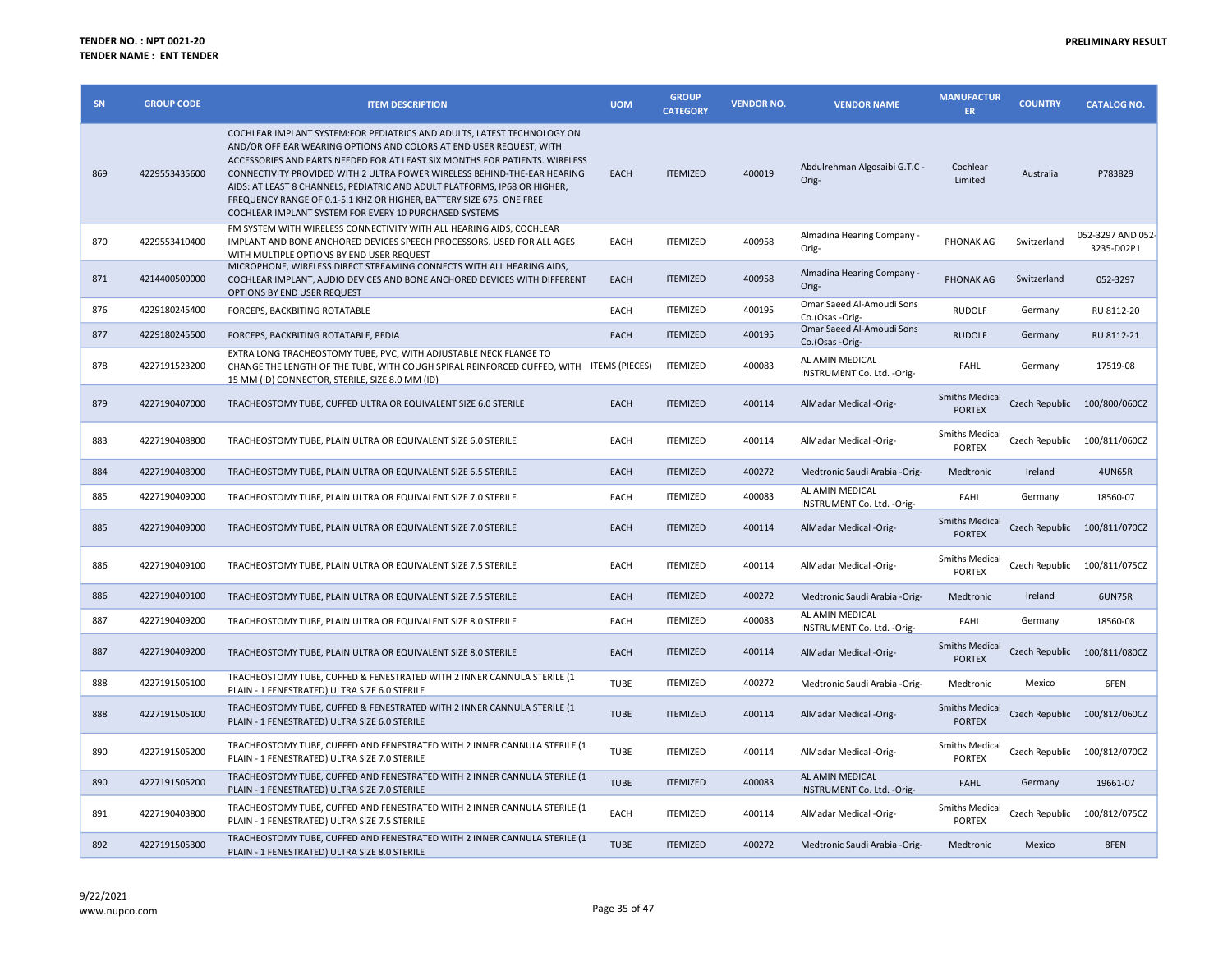| SN  | <b>GROUP CODE</b> | <b>ITEM DESCRIPTION</b>                                                                                                    | <b>UOM</b>            | <b>GROUP</b><br><b>CATEGORY</b> | <b>VENDOR NO.</b> | <b>VENDOR NAME</b>                             | <b>MANUFACTUR</b><br><b>ER</b>         | <b>COUNTRY</b> | <b>CATALOG NO.</b> |
|-----|-------------------|----------------------------------------------------------------------------------------------------------------------------|-----------------------|---------------------------------|-------------------|------------------------------------------------|----------------------------------------|----------------|--------------------|
| 892 | 4227191505300     | TRACHEOSTOMY TUBE, CUFFED AND FENESTRATED WITH 2 INNER CANNULA STERILE (1<br>PLAIN - 1 FENESTRATED) ULTRA SIZE 8.0 STERILE | <b>TUBE</b>           | <b>ITEMIZED</b>                 | 400114            | AlMadar Medical -Orig-                         | <b>Smiths Medical</b><br><b>PORTEX</b> | Czech Republic | 100/812/080CZ      |
| 898 | 4227191501800     | TRACHEOSTOMY TUBE, PLAIN SIZE 6.0 STERILE                                                                                  | <b>TUBE</b>           | <b>ITEMIZED</b>                 | 400083            | AL AMIN MEDICAL<br>INSTRUMENT Co. Ltd. - Orig- | <b>FAHL</b>                            | Germany        | 18560-06           |
| 904 | 4227191506200     | TRACHEOSTOMY TUBE, EXTRA LONG, WITH ADJUSTABLE NECK FLANGE TO CHANGE<br>THE LENGTH OF THE TUBE CUFF, STERILE, SIZE 6.0MM   | <b>TUBE</b>           | <b>ITEMIZED</b>                 | 400083            | AL AMIN MEDICAL<br>INSTRUMENT Co. Ltd. - Orig- | FAHL                                   | Germany        | 17503-06           |
| 904 | 4227191506200     | TRACHEOSTOMY TUBE, EXTRA LONG, WITH ADJUSTABLE NECK FLANGE TO CHANGE<br>THE LENGTH OF THE TUBE CUFF, STERILE, SIZE 6.0MM   | <b>TUBE</b>           | <b>ITEMIZED</b>                 | 400023            | Arabian Trade House -Orig-                     | <b>TRACOE</b>                          | Germany        | 460-06             |
| 905 | 4227191506300     | TRACHEOSTOMY TUBE, EXTRA LONG, WITH ADJUSTABLE NECK FLANGE TO CHANGE<br>THE LENGTH OF THE TUBE CUFF, STERILE, SIZE 7.0MM   | <b>TUBE</b>           | <b>ITEMIZED</b>                 | 400083            | AL AMIN MEDICAL<br>INSTRUMENT Co. Ltd. - Orig- | FAHL                                   | Germany        | 17503-07           |
| 905 | 4227191506300     | TRACHEOSTOMY TUBE, EXTRA LONG, WITH ADJUSTABLE NECK FLANGE TO CHANGE<br>THE LENGTH OF THE TUBE CUFF, STERILE, SIZE 7.0MM   | <b>TUBE</b>           | <b>ITEMIZED</b>                 | 400023            | Arabian Trade House -Orig-                     | <b>TRACOE</b>                          | Germany        | 460-07             |
| 906 | 4227191506400     | TRACHEOSTOMY TUBE, EXTRA LONG, WITH ADJUSTABLE NECK FLANGE TO CHANGE<br>THE LENGTH OF THE TUBE CUFF, STERILE, SIZE 8.0MM   | <b>TUBE</b>           | <b>ITEMIZED</b>                 | 400083            | AL AMIN MEDICAL<br>INSTRUMENT Co. Ltd. - Orig- | <b>FAHL</b>                            | Germany        | 17503-08           |
| 906 | 4227191506400     | TRACHEOSTOMY TUBE, EXTRA LONG, WITH ADJUSTABLE NECK FLANGE TO CHANGE<br>THE LENGTH OF THE TUBE CUFF, STERILE, SIZE 8.0MM   | <b>TUBE</b>           | <b>ITEMIZED</b>                 | 400023            | Arabian Trade House -Orig-                     | <b>TRACOE</b>                          | Germany        | 460-08             |
| 907 | 4227191506500     | TRACHEOSTOMY TUBE, EXTRA LONG, WITH ADJUSTABLE NECK FLANGE TO CHANGE<br>THE LENGTH OF THE TUBE CUFF, STERILE, SIZE 9.0MM   | <b>TUBE</b>           | <b>ITEMIZED</b>                 | 400083            | AL AMIN MEDICAL<br>INSTRUMENT Co. Ltd. - Orig- | <b>FAHL</b>                            | Germany        | 17503-09           |
| 907 | 4227191506500     | TRACHEOSTOMY TUBE, EXTRA LONG, WITH ADJUSTABLE NECK FLANGE TO CHANGE<br>THE LENGTH OF THE TUBE CUFF, STERILE, SIZE 9.0MM   | <b>TUBE</b>           | <b>ITEMIZED</b>                 | 400023            | Arabian Trade House -Orig-                     | <b>TRACOE</b>                          | Germany        | 460-09             |
| 908 | 4227191523500     | TRACHEOSTOMY TUBE, EXTRA LONG, WITH ADJUSTABLE NECK FLANGE TO CHANGE<br>THE LENGTH OF THE TUBE CUFF. STERILE. SIZE 10.0MM  | <b>ITEMS (PIECES)</b> | <b>ITEMIZED</b>                 | 400083            | AL AMIN MEDICAL<br>INSTRUMENT Co. Ltd. - Orig- | FAHL                                   | Germany        | 17503-10           |
| 908 | 4227191523500     | TRACHEOSTOMY TUBE, EXTRA LONG, WITH ADJUSTABLE NECK FLANGE TO CHANGE<br>THE LENGTH OF THE TUBE CUFF, STERILE, SIZE 10.0MM  | <b>ITEMS (PIECES)</b> | <b>ITEMIZED</b>                 | 400023            | Arabian Trade House -Orig-                     | <b>TRACOE</b>                          | Germany        | 460-10             |
| 910 | 4227191502900     | TRACHEOSTOMY TUBE, MINI NEONATE SINGLE CANNULA STERILE SIZE 2.5 MM                                                         | <b>TUBE</b>           | <b>ITEMIZED</b>                 | 400272            | Medtronic Saudi Arabia -Orig-                  | Medtronic                              | Mexico         | 2.5NEF             |
| 910 | 4227191502900     | TRACHEOSTOMY TUBE, MINI NEONATE SINGLE CANNULA STERILE SIZE 2.5 MM                                                         | <b>TUBE</b>           | <b>ITEMIZED</b>                 | 400023            | Arabian Trade House -Orig-                     | <b>TRACOE</b>                          | Germany        | 350-2.5            |
| 911 | 4227191502000     | TRACHEOSTOMY TUBE, MINI NEONATE SINGLE CANNULA STERILE SIZE 3.0MM                                                          | <b>TUBE</b>           | <b>ITEMIZED</b>                 | 400272            | Medtronic Saudi Arabia -Orig-                  | Medtronic                              | Mexico         | 3.0NEF             |
| 911 | 4227191502000     | TRACHEOSTOMY TUBE, MINI NEONATE SINGLE CANNULA STERILE SIZE 3.0MM                                                          | <b>TUBE</b>           | <b>ITEMIZED</b>                 | 400023            | Arabian Trade House -Orig-                     | <b>TRACOE</b>                          | Germany        | 350-3.0            |
| 912 | 4227191502100     | TRACHEOSTOMY TUBE, MINI NEONATE SINGLE CANNULA STERILE SIZE 3.5MM                                                          | <b>TUBE</b>           | <b>ITEMIZED</b>                 | 400272            | Medtronic Saudi Arabia -Orig-                  | Medtronic                              | Mexico         | 3.5NEF             |
| 912 | 4227191502100     | TRACHEOSTOMY TUBE, MINI NEONATE SINGLE CANNULA STERILE SIZE 3.5MM                                                          | <b>TUBE</b>           | <b>ITEMIZED</b>                 | 400023            | Arabian Trade House -Orig-                     | <b>TRACOE</b>                          | Germany        | 350-3.5            |
| 913 | 4227191502300     | TRACHEOSTOMY TUBE, MINI NEONATE SINGLE CANNULA STERILE SIZE 4.0 MM                                                         | <b>TUBE</b>           | <b>ITEMIZED</b>                 | 400272            | Medtronic Saudi Arabia - Orig-                 | Medtronic                              | Mexico         | 4.0NEF             |
| 913 | 4227191502300     | TRACHEOSTOMY TUBE, MINI NEONATE SINGLE CANNULA STERILE SIZE 4.0 MM                                                         | <b>TUBE</b>           | <b>ITEMIZED</b>                 | 400023            | Arabian Trade House -Orig-                     | <b>TRACOE</b>                          | Germany        | 350-4              |
| 914 | 4227191503000     | TRACHEOSTOMY TUBE, MINI PEDIATRIC SINGLE CANNULA STERILE, SIZE 3.0 MM                                                      | <b>TUBE</b>           | <b>ITEMIZED</b>                 | 400272            | Medtronic Saudi Arabia -Orig-                  | Medtronic                              | Mexico         | 3.OPEF             |
| 914 | 4227191503000     | TRACHEOSTOMY TUBE, MINI PEDIATRIC SINGLE CANNULA STERILE, SIZE 3.0 MM                                                      | <b>TUBE</b>           | <b>ITEMIZED</b>                 | 400023            | Arabian Trade House -Orig-                     | <b>TRACOE</b>                          | Germany        | $355 - 3$          |
| 915 | 4227191503100     | TRACHEOSTOMY TUBE, MINI PEDIATRIC SINGLE CANNULA STERILE, SIZE 3.5 MM                                                      | <b>TUBE</b>           | <b>ITEMIZED</b>                 | 400272            | Medtronic Saudi Arabia -Orig-                  | Medtronic                              | Mexico         | 3.5PEF             |
| 915 | 4227191503100     | TRACHEOSTOMY TUBE, MINI PEDIATRIC SINGLE CANNULA STERILE, SIZE 3.5 MM                                                      | <b>TUBE</b>           | <b>ITEMIZED</b>                 | 400023            | Arabian Trade House -Orig-                     | <b>TRACOE</b>                          | Germany        | 355-3.5            |
| 916 | 4227191504100     | TRACHEOSTOMY TUBE, MINI PEDIATRIC SINGLE CANNULA STERILE, SIZE 4.0 MM                                                      | <b>TUBE</b>           | <b>ITEMIZED</b>                 | 400272            | Medtronic Saudi Arabia -Orig-                  | Medtronic                              | Mexico         | 4.0PEF             |
| 916 | 4227191504100     | TRACHEOSTOMY TUBE, MINI PEDIATRIC SINGLE CANNULA STERILE, SIZE 4.0 MM                                                      | <b>TUBE</b>           | <b>ITEMIZED</b>                 | 400023            | Arabian Trade House -Orig-                     | <b>TRACOE</b>                          | Germany        | $355 - 4$          |
| 917 | 4227191503200     | TRACHEOSTOMY TUBE, MINI PEDIATRIC SINGLE CANNULA STERILE, SIZE 4.5 MM                                                      | <b>TUBE</b>           | <b>ITEMIZED</b>                 | 400272            | Medtronic Saudi Arabia -Orig-                  | Medtronic                              | Mexico         | 4.5PEF             |
| 917 | 4227191503200     | TRACHEOSTOMY TUBE, MINI PEDIATRIC SINGLE CANNULA STERILE, SIZE 4.5 MM                                                      | <b>TUBE</b>           | <b>ITEMIZED</b>                 | 400023            | Arabian Trade House -Orig-                     | <b>TRACOE</b>                          | Germany        | 355-4.5            |
| 918 | 4227191504300     | TRACHEOSTOMY TUBE, MINI PEDIATRIC SINGLE CANNULA STERILE, SIZE 5.0 MM                                                      | <b>TUBE</b>           | <b>ITEMIZED</b>                 | 400272            | Medtronic Saudi Arabia - Orig-                 | Medtronic                              | Mexico         | 5.OPEF             |
| 918 | 4227191504300     | TRACHEOSTOMY TUBE, MINI PEDIATRIC SINGLE CANNULA STERILE, SIZE 5.0 MM                                                      | <b>TUBE</b>           | <b>ITEMIZED</b>                 | 400023            | Arabian Trade House -Orig-                     | <b>TRACOE</b>                          | Germany        | 355-5              |
| 919 | 4227190406700     | TRACHEOSTOMY TUBE, CUFFED PEDIATRIC SINGLE CANNULA STERILE, SIZE 3.0MM                                                     | EACH                  | <b>ITEMIZED</b>                 | 400272            | Medtronic Saudi Arabia - Orig-                 | Medtronic                              | Mexico         | 3.0PCF             |
| 920 | 4227190406800     | TRACHEOSTOMY TUBE, CUFFED PEDIATRIC SINGLE CANNULA STERILE, SIZE 3.5MM                                                     | <b>EACH</b>           | <b>ITEMIZED</b>                 | 400272            | Medtronic Saudi Arabia -Orig-                  | Medtronic                              | Mexico         | 3.5PCF             |
| 921 | 4227191503700     | TRACHEOSTOMY TUBE, CUFFED PEDIATRIC SINGLE CANNULA STERILE, SIZE 4.0MM                                                     | <b>TUBE</b>           | <b>ITEMIZED</b>                 | 400272            | Medtronic Saudi Arabia -Orig-                  | Medtronic                              | Mexico         | 4.0PCF             |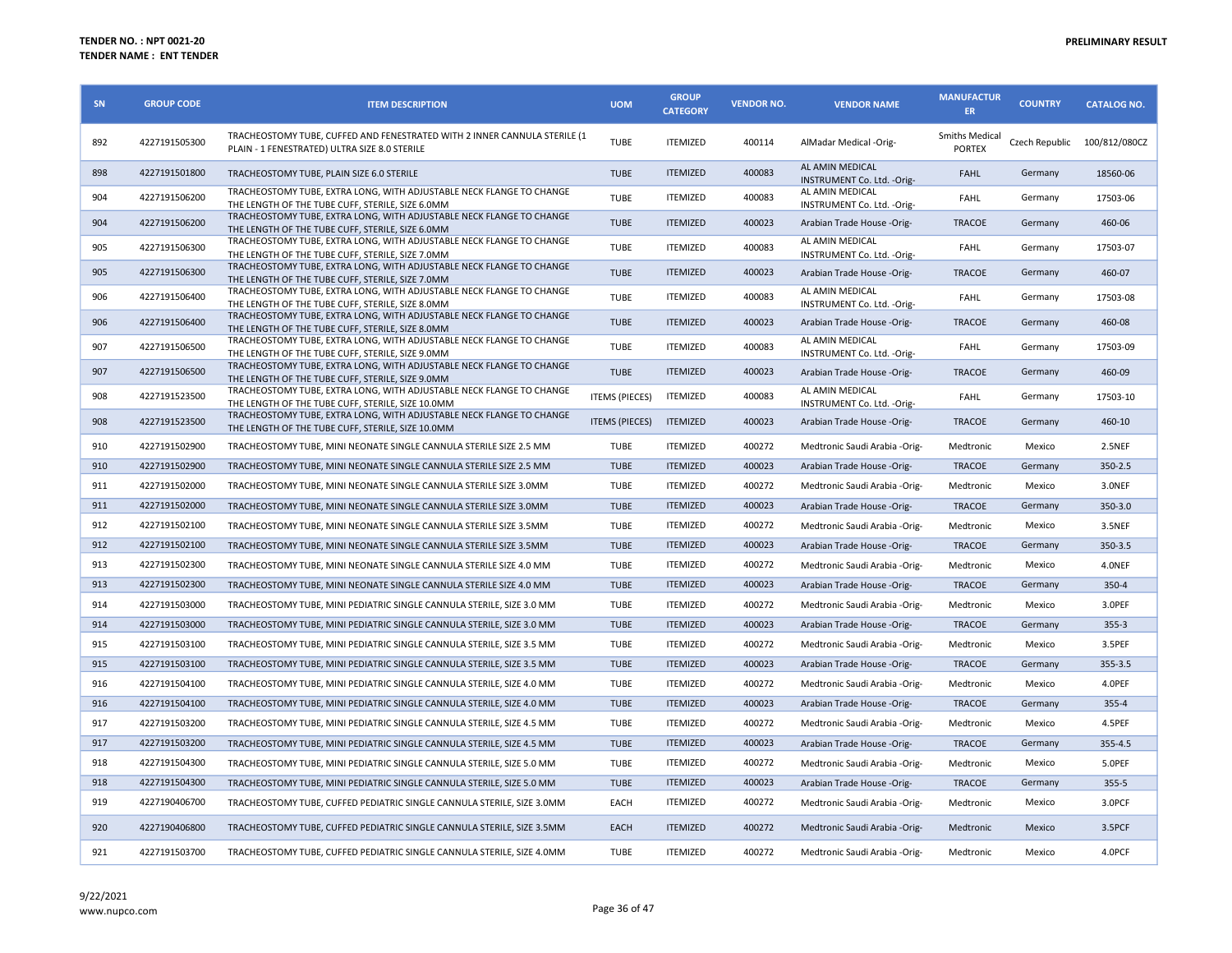| SN  | <b>GROUP CODE</b> | <b>ITEM DESCRIPTION</b>                                                                                                    | <b>UOM</b>            | <b>GROUP</b><br><b>CATEGORY</b> | <b>VENDOR NO.</b> | <b>VENDOR NAME</b>                             | <b>MANUFACTUR</b><br><b>ER</b>                            | <b>COUNTRY</b> | <b>CATALOG NO.</b>           |
|-----|-------------------|----------------------------------------------------------------------------------------------------------------------------|-----------------------|---------------------------------|-------------------|------------------------------------------------|-----------------------------------------------------------|----------------|------------------------------|
| 922 | 4227191503800     | TRACHEOSTOMY TUBE, CUFFED PEDIATRIC SINGLE CANNULA STERILE, SIZE 4.5MM                                                     | <b>TUBE</b>           | <b>ITEMIZED</b>                 | 400272            | Medtronic Saudi Arabia - Orig-                 | Medtronic                                                 | Mexico         | 4.5PCF                       |
| 923 | 4227191503900     | TRACHEOSTOMY TUBE, CUFFED PEDIATRIC SINGLE CANNULA STERILE, SIZE 5.0MM                                                     | <b>TUBE</b>           | <b>ITEMIZED</b>                 | 400272            | Medtronic Saudi Arabia -Orig-                  | Medtronic                                                 | Mexico         | 5.0PCF                       |
| 924 | 4227191504200     | TRACHEOSTOMY TUBE, EXTENDED CUFFED PEDIATRIC SINGLE CANNULA STERILE, SIZE<br>3.0 MM                                        | <b>TUBE</b>           | <b>ITEMIZED</b>                 | 400023            | Arabian Trade House -Orig-                     | <b>TRACOE</b>                                             | Germany        | $373-3$                      |
| 925 | 4227191504500     | TRACHEOSTOMY TUBE, EXTENDED CUFFED PEDIATRIC SINGLE CANNULA STERILE, SIZE<br>3.5 MM                                        | <b>TUBE</b>           | <b>ITEMIZED</b>                 | 400023            | Arabian Trade House -Orig-                     | TRACOE                                                    | Germany        | 373-3.5                      |
| 926 | 4227191504600     | TRACHEOSTOMY TUBE, EXTENDED CUFFED PEDIATRIC SINGLE CANNULA STERILE, SIZE<br>4.0 MM                                        | <b>TUBE</b>           | <b>ITEMIZED</b>                 | 400023            | Arabian Trade House -Orig-                     | <b>TRACOE</b>                                             | Germany        | $373 - 4$                    |
| 927 | 4227191504700     | TRACHEOSTOMY TUBE, EXTENDED CUFFED PEDIATRIC SINGLE CANNULA STERILE, SIZE<br>4.5 MM                                        | <b>TUBE</b>           | <b>ITEMIZED</b>                 | 400023            | Arabian Trade House -Orig-                     | TRACOE                                                    | Germany        | 373-4.5                      |
| 928 | 4227191504800     | TRACHEOSTOMY TUBE, EXTENDED CUFFED PEDIATRIC SINGLE CANNULA STERILE, SIZE<br>5.0 MM                                        | <b>TUBE</b>           | <b>ITEMIZED</b>                 | 400272            | Medtronic Saudi Arabia - Orig-                 | Medtronic                                                 | Mexico         | 5.0PLC                       |
| 931 | 4227191501100     | TRACHEOSTOMY TUBE, UNCUFFED FENESTRATED WITH 2 INNER CANNULAS (1 PLAIN -<br>1 FENESTRATED), STERILE, SIZE 4.0 MM           | <b>TUBE</b>           | <b>ITEMIZED</b>                 | 400272            | Medtronic Saudi Arabia -Orig-                  | Medtronic                                                 | Mexico         | 4CFN                         |
| 933 | 4227191502200     | TRACHEOSTOMY TUBE, UNCUFFED FENESTRATED WITH 2 INNER CANNULAS (1 PLAIN -<br>1 FENESTRATED), STERILE, SIZE 5.0 MM           | <b>TUBE</b>           | <b>ITEMIZED</b>                 | 400023            | Arabian Trade House -Orig-                     | <b>TRACOE</b>                                             | Germany        | 304-05                       |
| 935 | 4227191502500     | TRACHEOSTOMY TUBE, UNCUFFED FENESTRATED WITH 2 INNER CANNULAS (1 PLAIN -<br>1 FENESTRATED), STERILE, SIZE 6.0 MM           | <b>TUBE</b>           | <b>ITEMIZED</b>                 | 400272            | Medtronic Saudi Arabia -Orig-                  | Medtronic                                                 | Mexico         | 6CFN                         |
| 935 | 4227191502500     | TRACHEOSTOMY TUBE, UNCUFFED FENESTRATED WITH 2 INNER CANNULAS (1 PLAIN -<br>1 FENESTRATED), STERILE, SIZE 6.0 MM           | <b>TUBE</b>           | <b>ITEMIZED</b>                 | 400114            | AlMadar Medical -Orig-                         | <b>Smiths Medical</b><br><b>PORTEX</b>                    |                | Czech Republic 100/813/060CZ |
| 937 | 4227191502600     | TRACHEOSTOMY TUBE, UNCUFFED FENESTRATED WITH 2 INNER CANNULAS (1 PLAIN -<br>1 FENESTRATED), STERILE, SIZE 7.0 MM           | <b>TUBE</b>           | <b>ITEMIZED</b>                 | 400114            | AlMadar Medical -Orig-                         | <b>Smiths Medical</b><br><b>PORTEX</b>                    | Czech Republic | 100/813/070CZ                |
| 937 | 4227191502600     | TRACHEOSTOMY TUBE, UNCUFFED FENESTRATED WITH 2 INNER CANNULAS (1 PLAIN -<br>1 FENESTRATED). STERILE, SIZE 7.0 MM           | <b>TUBE</b>           | <b>ITEMIZED</b>                 | 400083            | AL AMIN MEDICAL<br>INSTRUMENT Co. Ltd. - Orig- | <b>FAHL</b>                                               | Germany        | 19261-07                     |
| 937 | 4227191502600     | TRACHEOSTOMY TUBE, UNCUFFED FENESTRATED WITH 2 INNER CANNULAS (1 PLAIN -<br>1 FENESTRATED), STERILE, SIZE 7.0 MM           | <b>TUBE</b>           | <b>ITEMIZED</b>                 | 400023            | Arabian Trade House -Orig-                     | TRACOE                                                    | Germany        | 304-07                       |
| 938 | 4227190409800     | TRACHEOSTOMY TUBE, UNCUFFED FENESTRATED WITH 2 INNER CANNULAS (1 PLAIN -<br>1 FENESTRATED), STERILE, SIZE 7.5 MM           | <b>EACH</b>           | <b>ITEMIZED</b>                 | 400114            | AlMadar Medical -Orig-                         | Smiths Medical<br><b>PORTEX</b>                           |                | Czech Republic 100/813/075CZ |
| 939 | 4227191501200     | TRACHEOSTOMY TUBE, UNCUFFED FENESTRATED WITH 2 INNER CANNULAS (1 PLAIN -<br>1 FENESTRATED), STERILE, SIZE 8.0 MM           | <b>TUBE</b>           | <b>ITEMIZED</b>                 | 400272            | Medtronic Saudi Arabia -Orig-                  | Medtronic                                                 | Mexico         | 8CFN                         |
| 939 | 4227191501200     | TRACHEOSTOMY TUBE, UNCUFFED FENESTRATED WITH 2 INNER CANNULAS (1 PLAIN -<br>1 FENESTRATED), STERILE, SIZE 8.0 MM           | <b>TUBE</b>           | <b>ITEMIZED</b>                 | 400114            | AlMadar Medical -Orig-                         | <b>Smiths Medical</b><br><b>PORTEX</b>                    |                | Czech Republic 100/813/080CZ |
| 940 | 4227191524000     | TRACHEOSTOMY TUBE, EXTRA LONG, WITH ADJUSTABLE NECK FLANGE TO CHANGE<br>THE LENGTH OF THE TUBE UNCUFF, STERILE, SIZE 3.0MM | <b>ITEMS (PIECES)</b> | <b>ITEMIZED</b>                 | 400023            | Arabian Trade House -Orig-                     | TRACOE                                                    | Germany        | $371-3$                      |
| 940 | 4227191524000     | TRACHEOSTOMY TUBE, EXTRA LONG, WITH ADJUSTABLE NECK FLANGE TO CHANGE<br>THE LENGTH OF THE TUBE UNCUFF, STERILE, SIZE 3.0MM | <b>ITEMS (PIECES)</b> | <b>ITEMIZED</b>                 | 400114            | AlMadar Medical -Orig-                         | <b>Smiths Medical</b><br><b>PORTEX -</b><br><b>BIVONA</b> | <b>USA</b>     | 60HA30                       |
| 941 | 4227191524100     | TRACHEOSTOMY TUBE, EXTRA LONG, WITH ADJUSTABLE NECK FLANGE TO CHANGE<br>THE LENGTH OF THE TUBE UNCUFF, STERILE, SIZE 3.5MM | ITEMS (PIECES)        | <b>ITEMIZED</b>                 | 400023            | Arabian Trade House -Orig-                     | TRACOE                                                    | Germany        | 371-3.5                      |
| 941 | 4227191524100     | TRACHEOSTOMY TUBE, EXTRA LONG, WITH ADJUSTABLE NECK FLANGE TO CHANGE<br>THE LENGTH OF THE TUBE UNCUFF, STERILE, SIZE 3.5MM | <b>ITEMS (PIECES)</b> | <b>ITEMIZED</b>                 | 400114            | AlMadar Medical -Orig-                         | <b>Smiths Medical</b><br><b>PORTEX -</b><br><b>BIVONA</b> | <b>USA</b>     | 60HA35                       |
| 942 | 4227191524200     | TRACHEOSTOMY TUBE, EXTRA LONG, WITH ADJUSTABLE NECK FLANGE TO CHANGE<br>THE LENGTH OF THE TUBE UNCUFF, STERILE, SIZE 4.0MM | ITEMS (PIECES)        | <b>ITEMIZED</b>                 | 400023            | Arabian Trade House -Orig-                     | TRACOE                                                    | Germany        | 371-4                        |
| 942 | 4227191524200     | TRACHEOSTOMY TUBE, EXTRA LONG, WITH ADJUSTABLE NECK FLANGE TO CHANGE<br>THE LENGTH OF THE TUBE UNCUFF, STERILE, SIZE 4.0MM | <b>ITEMS (PIECES)</b> | <b>ITEMIZED</b>                 | 400114            | AlMadar Medical -Orig-                         | <b>Smiths Medical</b><br><b>PORTEX -</b><br><b>BIVONA</b> | <b>USA</b>     | 60HA40                       |
| 943 | 4227191524300     | TRACHEOSTOMY TUBE, EXTRA LONG, WITH ADJUSTABLE NECK FLANGE TO CHANGE<br>THE LENGTH OF THE TUBE UNCUFF, STERILE, SIZE 4.5MM | ITEMS (PIECES)        | <b>ITEMIZED</b>                 | 400023            | Arabian Trade House -Orig-                     | TRACOE                                                    | Germany        | 371-4.5                      |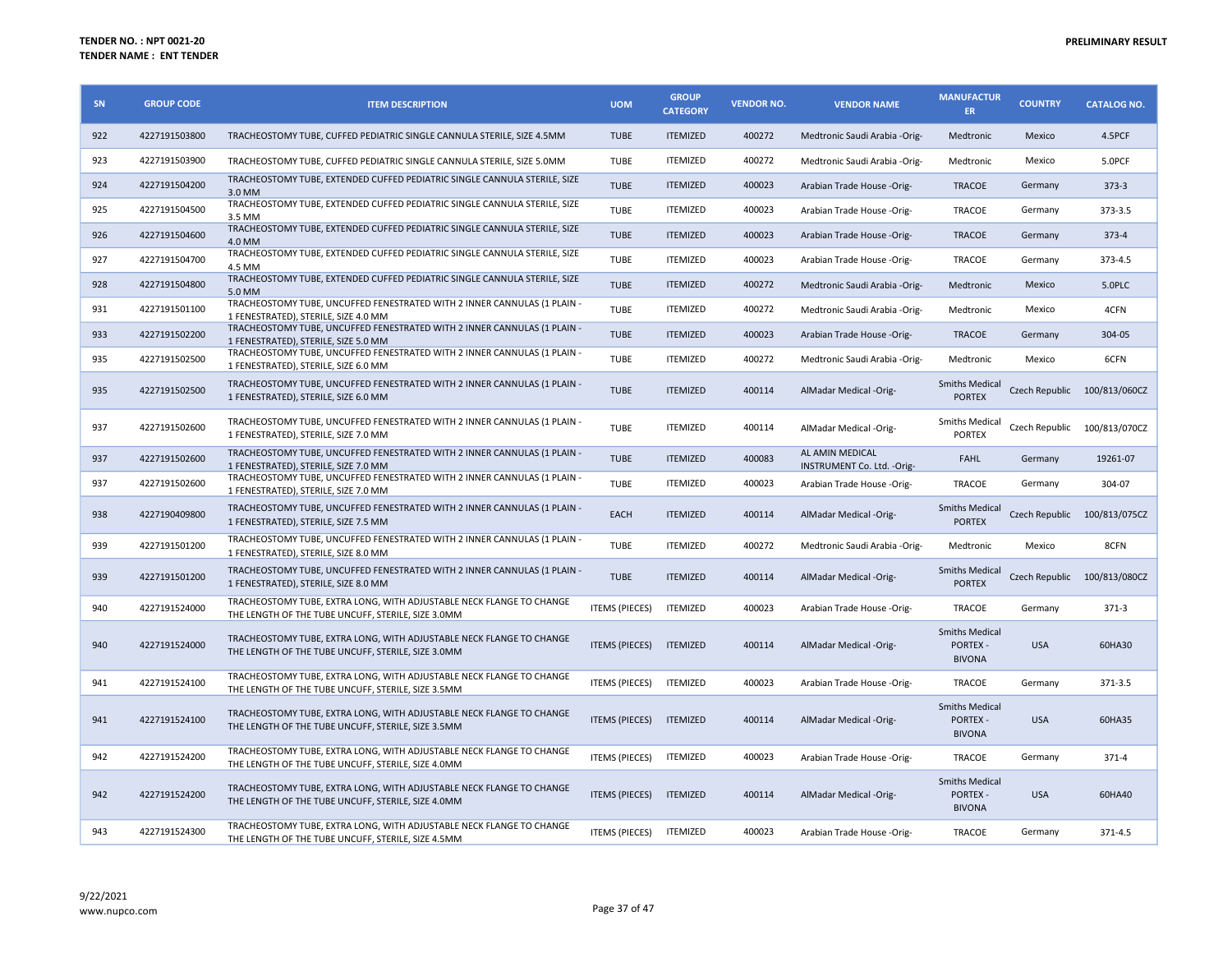| SN  | <b>GROUP CODE</b> | <b>ITEM DESCRIPTION</b>                                                                                                    | <b>UOM</b>            | <b>GROUP</b><br><b>CATEGORY</b> | <b>VENDOR NO.</b> | <b>VENDOR NAME</b>                             | <b>MANUFACTUR</b><br><b>ER</b>                            | <b>COUNTRY</b> | <b>CATALOG NO.</b>           |
|-----|-------------------|----------------------------------------------------------------------------------------------------------------------------|-----------------------|---------------------------------|-------------------|------------------------------------------------|-----------------------------------------------------------|----------------|------------------------------|
| 943 | 4227191524300     | TRACHEOSTOMY TUBE, EXTRA LONG, WITH ADJUSTABLE NECK FLANGE TO CHANGE<br>THE LENGTH OF THE TUBE UNCUFF, STERILE, SIZE 4.5MM | <b>ITEMS (PIECES)</b> | <b>ITEMIZED</b>                 | 400114            | AlMadar Medical -Orig-                         | <b>Smiths Medical</b><br><b>PORTEX -</b><br><b>BIVONA</b> | <b>USA</b>     | 60HA45                       |
| 944 | 4227191524400     | TRACHEOSTOMY TUBE, EXTRA LONG, WITH ADJUSTABLE NECK FLANGE TO CHANGE<br>THE LENGTH OF THE TUBE UNCUFF, STERILE, SIZE 5.0MM | ITEMS (PIECES)        | <b>ITEMIZED</b>                 | 400023            | Arabian Trade House -Orig-                     | TRACOE                                                    | Germany        | 371-5                        |
| 944 | 4227191524400     | TRACHEOSTOMY TUBE, EXTRA LONG, WITH ADJUSTABLE NECK FLANGE TO CHANGE<br>THE LENGTH OF THE TUBE UNCUFF, STERILE, SIZE 5.0MM | <b>ITEMS (PIECES)</b> | <b>ITEMIZED</b>                 | 400114            | AlMadar Medical -Orig-                         | <b>Smiths Medical</b><br><b>PORTEX -</b><br><b>BIVONA</b> | <b>USA</b>     | 60HA50                       |
| 952 | 4227191505600     | TRACHEOSTOMY TUBE, LOW PRESSURE CUFFED WITH INNER CANNULA STERILE, SIZE<br>4.0 MM                                          | <b>TUBE</b>           | <b>ITEMIZED</b>                 | 400023            | Arabian Trade House -Orig-                     | TRACOE                                                    | Germany        | 301-04                       |
| 954 | 4227191505700     | TRACHEOSTOMY TUBE, LOW PRESSURE CUFFED WITH INNER CANNULA STERILE, SIZE<br>5.0 MM                                          | <b>TUBE</b>           | <b>ITEMIZED</b>                 | 400023            | Arabian Trade House -Orig-                     | <b>TRACOE</b>                                             | Germany        | 301-05                       |
| 956 | 4227191505800     | TRACHEOSTOMY TUBE, LOW PRESSURE CUFFED WITH INNER CANNULA STERILE, SIZE<br>6.0 MM                                          | <b>TUBE</b>           | <b>ITEMIZED</b>                 | 400083            | AL AMIN MEDICAL<br>INSTRUMENT Co. Ltd. - Orig- | <b>FAHL</b>                                               | Germany        | 18922-06                     |
| 956 | 4227191505800     | TRACHEOSTOMY TUBE, LOW PRESSURE CUFFED WITH INNER CANNULA STERILE, SIZE<br>6.0 MM                                          | <b>TUBE</b>           | <b>ITEMIZED</b>                 | 400114            | AlMadar Medical -Orig-                         | <b>Smiths Medical</b><br><b>PORTEX</b>                    | Czech Republic | 100/810/060CZ                |
| 958 | 4227191505900     | TRACHEOSTOMY TUBE, LOW PRESSURE CUFFED WITH INNER CANNULA STERILE, SIZE<br>7.0 MM                                          | <b>TUBE</b>           | <b>ITEMIZED</b>                 | 400083            | AL AMIN MEDICAL<br>INSTRUMENT Co. Ltd. - Orig- | FAHL                                                      | Germany        | 18922-07                     |
| 958 | 4227191505900     | TRACHEOSTOMY TUBE, LOW PRESSURE CUFFED WITH INNER CANNULA STERILE, SIZE<br>7.0 MM                                          | <b>TUBE</b>           | <b>ITEMIZED</b>                 | 400114            | AlMadar Medical -Orig-                         | <b>Smiths Medical</b><br><b>PORTEX</b>                    |                | Czech Republic 100/810/070CZ |
| 959 | 4227190408300     | TRACHEOSTOMY TUBE, LOW PRESSURE CUFFED WITH INNER CANNULA STERILE, SIZE<br>7.5 MM                                          | EACH                  | <b>ITEMIZED</b>                 | 400114            | AlMadar Medical -Orig-                         | <b>Smiths Medical</b><br><b>PORTEX</b>                    |                | Czech Republic 100/810/075CZ |
| 959 | 4227190408300     | TRACHEOSTOMY TUBE, LOW PRESSURE CUFFED WITH INNER CANNULA STERILE, SIZE<br>7.5 MM                                          | EACH                  | <b>ITEMIZED</b>                 | 400272            | Medtronic Saudi Arabia -Orig-                  | Medtronic                                                 | Ireland        | 6CN75R                       |
| 960 | 4227191501300     | TRACHEOSTOMY TUBE, LOW PRESSURE CUFFED WITH INNER CANNULA STERILE, SIZE<br>8.0 MM                                          | <b>TUBE</b>           | <b>ITEMIZED</b>                 | 400083            | AL AMIN MEDICAL<br>INSTRUMENT Co. Ltd. - Orig- | <b>FAHL</b>                                               | Germany        | 18922-08                     |
| 960 | 4227191501300     | TRACHEOSTOMY TUBE, LOW PRESSURE CUFFED WITH INNER CANNULA STERILE, SIZE<br>8.0 MM                                          | <b>TUBE</b>           | <b>ITEMIZED</b>                 | 400114            | AlMadar Medical -Orig-                         | <b>Smiths Medical</b><br><b>PORTEX</b>                    |                | Czech Republic 100/810/080CZ |
| 961 | 4227191526900     | SEPARATE, INNER CANNULA FOR TRACHEOSTOMY SIZE# 7.0MM (COMPATIBLE WITH<br><b>HOSPITAL STANDARD)</b>                         | <b>ITEMS (PIECES)</b> | <b>ITEMIZED</b>                 | 400272            | Medtronic Saudi Arabia -Orig-                  | Medtronic                                                 | Mexico         | <b>5IC70</b>                 |
| 962 | 4227191543500     | SEPARATE, INNER CANNULA FOR TRACHEOSTOMY SIZE 7.5MM (COMPATIBLE WITH<br><b>HOSPITAL STANDARD)</b>                          | EACH                  | <b>ITEMIZED</b>                 | 400272            | Medtronic Saudi Arabia -Orig-                  | Medtronic                                                 | Mexico         | 6IC75                        |
| 963 | 4227191527000     | SEPARATE, INNER CANNULA FOR TRACHEOSTOMY SIZE# 8.0MM (COMPATIBLE WITH<br><b>HOSPITAL STANDARD)</b>                         | <b>ITEMS (PIECES)</b> | <b>ITEMIZED</b>                 | 400272            | Medtronic Saudi Arabia -Orig-                  | Medtronic                                                 | Mexico         | <b>7IC80</b>                 |
| 964 | 4227191535600     | TIE, TRACHEOSTOMY TUBE HOLDER ( NECK TIE ) PEDIATRIC AND ADULT                                                             | <b>ITEMS (PIECES)</b> | <b>ITEMIZED</b>                 | 400114            | AlMadar Medical -Orig-                         | <b>Smiths Medical</b><br><b>PORTEX</b>                    | Mexico         | 69-0680TS                    |
| 965 | 4227191500900     | TRACHEOSTOMY CARE TRAY                                                                                                     | EACH                  | <b>ITEMIZED</b>                 | 400114            | AlMadar Medical -Orig-                         | Smiths Medical<br><b>PORTEX</b>                           | Mexico         | 6952                         |
| 966 | 4229680035000     | RETRACTOR, VOLKMANN, BLUNT, 3 PRONG, LENGTH 21 CM                                                                          | EACH                  | <b>ITEMIZED</b>                 | 400197            | Almarfa Medical -Orig-                         | integra                                                   | Germany        | 220-281                      |
| 967 | 4229310715400     | RETRACTOR, LANGENBECK, 28 X 10 MM, LENGTH 21 CM                                                                            | EACH                  | <b>ITEMIZED</b>                 | 400197            | Almarfa Medical -Orig-                         | integra                                                   | Germany        | 200-126                      |
| 968 | 4229330400900     | RETRACTOR, SENN-MÜLLER, DOUBLE-ENDED, ONE SIDE WITH 3 SHARP PRONGS, OTHER<br>SIDE WITH BLUNT BLADE, LENGTH 16 CM           | <b>EACH</b>           | <b>ITEMIZED</b>                 | 400197            | Almarfa Medical -Orig-                         | integra                                                   | Germany        | 190-112                      |
| 969 | 4229310801300     | RETRACTOR, WEITLANER, 2 X 3 PRONGS, BLUNT, LENGTH 11 CM                                                                    | EACH                  | <b>ITEMIZED</b>                 | 400259            | Tina Medix Technologies Co. -<br>Orig-         | AS<br>Medizintechnik                                      | Germany        | 16-218-10                    |
| 970 | 4229330400500     | RETRACTOR, WULLSTEIN, 3 X 3 PRONGS, LENGTH 11 CM                                                                           | EACH                  | <b>ITEMIZED</b>                 | 400197            | Almarfa Medical -Orig-                         | integra                                                   | Germany        | 385-260                      |
| 971 | 4229680112600     | RETRACTOR, PLESTER-HELMS, 2 PRONGS ON RIGHT, FULL BLADE ON LEFT, WITH<br>ATRAUMATIC TEETH, LENGTH 11 CM                    | EACH                  | <b>ITEMIZED</b>                 | 400381            | First Medical Co. - Orig-                      | RZ<br>Medizintechnik                                      | Germany        | 170-761-110                  |
| 971 | 4229680112600     | RETRACTOR, PLESTER-HELMS, 2 PRONGS ON RIGHT, FULL BLADE ON LEFT, WITH<br>ATRAUMATIC TEETH, LENGTH 11 CM                    | EACH                  | <b>ITEMIZED</b>                 | 400197            | Almarfa Medical -Orig-                         | integra                                                   | Germany        | $0 - 28 - 3$                 |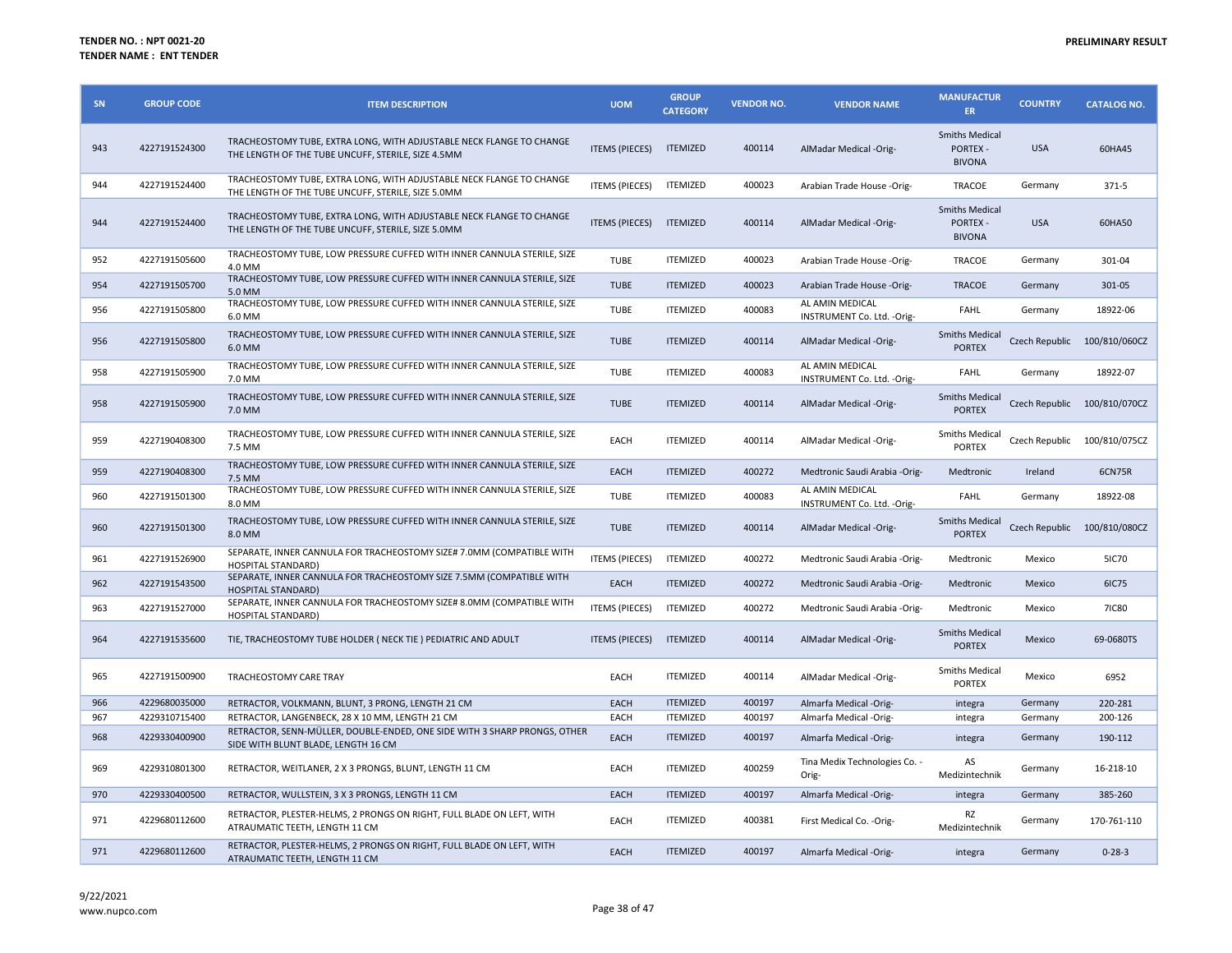| SN  | <b>GROUP CODE</b> | <b>ITEM DESCRIPTION</b>                                                                                         | <b>UOM</b>  | <b>GROUP</b><br><b>CATEGORY</b> | <b>VENDOR NO.</b> | <b>VENDOR NAME</b>                      | <b>MANUFACTUR</b><br><b>ER</b> | <b>COUNTRY</b> | <b>CATALOG NO.</b> |
|-----|-------------------|-----------------------------------------------------------------------------------------------------------------|-------------|---------------------------------|-------------------|-----------------------------------------|--------------------------------|----------------|--------------------|
| 972 | 4229680112700     | RETRACTOR, PLESTER-HELMS, 2 PRONGS ON LEFT, FULL BLADE ON RIGHT, WITH<br>ATRAUMATIC TEETH, LENGTH 11 CM         | EACH        | <b>ITEMIZED</b>                 | 400381            | First Medical Co. - Orig-               | RZ<br>Medizintechnik           | Germany        | 170-760-110        |
| 972 | 4229680112700     | RETRACTOR, PLESTER-HELMS, 2 PRONGS ON LEFT, FULL BLADE ON RIGHT, WITH<br>ATRAUMATIC TEETH, LENGTH 11 CM         | EACH        | <b>ITEMIZED</b>                 | 400804            | Priority Care Trading Co Ltd -<br>Orig- | Rebstock                       | Germany        | 02-22-090          |
| 973 | 4229160900200     | NIPPER, HOUSE-DIETER MALLEUS, UPBITING, WORKING LENGTH 8 CM                                                     | EACH        | <b>ITEMIZED</b>                 | 400381            | First Medical Co. -Orig-                | RZ<br>Medizintechnik           | Germany        | 410-300-000        |
| 973 | 4229160900200     | NIPPER, HOUSE-DIETER MALLEUS, UPBITING, WORKING LENGTH 8 CM                                                     | EACH        | <b>ITEMIZED</b>                 | 400197            | Almarfa Medical -Orig-                  | integra                        | Germany        | 3721046            |
| 974 | 4214351300200     | FORCEPS, WULLSTEIN EAR, EXTRA DELICATE, OVAL CUPPED JAWS, 0.9 MM, WORKING<br>LENGTH 8 CM                        | EACH        | <b>ITEMIZED</b>                 | 400109            | Leader Health Care -Orig-               | Spiggle and<br>Theis           | Germany        | 10-703-00          |
| 974 | 4214351300200     | FORCEPS, WULLSTEIN EAR, EXTRA DELICATE, OVAL CUPPED JAWS, 0.9 MM, WORKING<br>LENGTH 8 CM                        | EACH        | <b>ITEMIZED</b>                 | 400085            | Gulf Medical CO. LTD. - Orig-           | <b>KARL STORZ</b>              | Germany        | 221409             |
| 975 | 4214351300300     | FORCEPS, WULLSTEIN EAR, EXTRA DELICATE, OVAL CUPPED JAWS, CURVED TO RIGHT,<br>OVAL, 0.9 MM, WORKING LENGTH 8 CM | EACH        | <b>ITEMIZED</b>                 | 400197            | Almarfa Medical -Orig-                  | integra                        | Germany        | 3721039            |
| 976 | 4214351300100     | FORCEPS, WULLSTEIN EAR, EXTRA DELICATE, OVAL CUPPED JAWS, CURVED TO LEFT,<br>OVAL, 0.9 MM, WORKING LENGTH 8 CM  | EACH        | <b>ITEMIZED</b>                 | 400085            | Gulf Medical CO. LTD. - Orig-           | <b>KARL STORZ</b>              | Germany        | 221609             |
| 976 | 4214351300100     | FORCEPS, WULLSTEIN EAR, EXTRA DELICATE, OVAL CUPPED JAWS, CURVED TO LEFT,<br>OVAL, 0.9 MM, WORKING LENGTH 8 CM  | EACH        | <b>ITEMIZED</b>                 | 400197            | Almarfa Medical -Orig-                  | integra                        | Germany        | 3721038            |
| 977 | 4229680104000     | ELEVATOR, ROSEN, TIP ANGLED 15 DEGREES, 12 MM LONG, WIDTH 1.5 MM, LENGTH<br><b>16 CM</b>                        | EACH        | <b>ITEMIZED</b>                 | 400109            | Leader Health Care -Orig-               | Spiggle and<br>Theis           | Germany        | 10-648-12          |
| 977 | 4229680104000     | ELEVATOR, ROSEN, TIP ANGLED 15 DEGREES, 12 MM LONG, WIDTH 1.5 MM, LENGTH<br>16 CM                               | EACH        | <b>ITEMIZED</b>                 | 400085            | Gulf Medical CO. LTD. -Orig-            | <b>KARL STORZ</b>              | Germany        | 223500             |
| 977 | 4229680104000     | ELEVATOR, ROSEN, TIP ANGLED 15 DEGREES, 12 MM LONG, WIDTH 1.5 MM, LENGTH<br><b>16 CM</b>                        | EACH        | <b>ITEMIZED</b>                 | 400259            | Tina Medix Technologies Co. -<br>Orig-  | AS<br>Medizintechnik           | Germany        | 27-504-02          |
| 978 | 4229270204600     | ELEVATOR, BEALES, CURVED, WIDTH 1.5 MM, LENGTH 16 CM                                                            | <b>EACH</b> | <b>ITEMIZED</b>                 | 400109            | Leader Health Care -Orig-               | Spiggle and<br>Theis           | Germany        | 10-649-18          |
| 979 | 4229270204700     | ELEVATOR, HUGHES, CURVED, WIDTH 1.1 MM, LENGTH 16 CM                                                            | EACH        | <b>ITEMIZED</b>                 | 400085            | Gulf Medical CO. LTD. - Orig-           | <b>KARL STORZ</b>              | Germany        | 223502             |
| 980 | 4229163201300     | KNIFE, PLESTER SICKLE, DOUBLE-EDGED, STANDARD MODEL, SLIGHTLY CURVED,<br>LENGTH 16 CM                           | EACH        | <b>ITEMIZED</b>                 | 400381            | First Medical Co. - Orig-               | RZ<br>Medizintechnik           | Germany        | 410-101-160        |
| 981 | 4229163201000     | KNIFE, PLESTER SICKLE, DOUBLE-EDGED, STANDARD MODEL, MEDIUM CURVED,<br>LENGTH 16 CM                             | EACH        | <b>ITEMIZED</b>                 | 400259            | Tina Medix Technologies Co. -<br>Orig-  | AS<br>Medizintechnik           | Germany        | 27-500-13          |
| 982 | 4229163201400     | KNIFE, PLESTER SICKLE, DOUBLE-EDGED, STANDARD MODEL, STRONGLY CURVED,                                           |             |                                 |                   |                                         |                                |                |                    |
| 982 |                   | LENGTH 16 CM                                                                                                    | EACH        | <b>ITEMIZED</b>                 | 400804            | Priority Care Trading Co Ltd -<br>Orig- | Rebstock                       | Germany        | 44.705.15          |
|     | 4229163201400     | KNIFE, PLESTER SICKLE, DOUBLE-EDGED, STANDARD MODEL, STRONGLY CURVED,<br>LENGTH 16 CM                           | EACH        | <b>ITEMIZED</b>                 | 400109            | Leader Health Care -Orig-               | Spiggle and<br>Theis           | Germany        | 10-618-03          |
| 982 | 4229163201400     | KNIFE, PLESTER SICKLE, DOUBLE-EDGED, STANDARD MODEL, STRONGLY CURVED,<br>LENGTH 16 CM                           | EACH        | <b>ITEMIZED</b>                 | 400259            | Tina Medix Technologies Co. -<br>Orig-  | AS<br>Medizintechnik           | Germany        | 27-500-15          |
| 983 | 4228150909900     | TRAY, METAL, FOR STERILIZATION AND STORAGE OF EAR INSTRUMENTS                                                   | EACH        | <b>ITEMIZED</b>                 | 400085            | Gulf Medical CO. LTD. - Orig-           | <b>KARL STORZ</b>              | Germany        | 223999             |
| 984 | 4229680448200     | HOOK, JOSEPH DOUBLE, SHARP, WIDTH 2 MM, LENGTH 15 CM                                                            | <b>EACH</b> | <b>ITEMIZED</b>                 | 400259            | Tina Medix Technologies Co. -<br>Orig-  | AS<br>Medizintechnik           | Germany        | 16-154-02          |
| 985 | 4229161421800     | SCISSORS, FISCH, VERY DELICATE, CURVED, SHARP/SHARP, LENGTH 10.5 CM                                             | EACH        | <b>ITEMIZED</b>                 | 400804            | Priority Care Trading Co Ltd -<br>Orig- | Rebstock                       | Germany        | 08.341.10          |
| 986 | 4229161421700     | SCISSORS, METZENBAUM, CURVED, LENGTH 14 CM                                                                      | EACH        | <b>ITEMIZED</b>                 | 400259            | Tina Medix Technologies Co. -<br>Orig-  | AS<br>Medizintechnik           | Germany        | 11-201-14          |
| 987 | 4229161401400     | SCISSORS, MAYO, CURVED, LENGTH 15 CM                                                                            | EACH        | <b>ITEMIZED</b>                 | 400197            | Almarfa Medical -Orig-                  | integra                        | Germany        | 100-217            |
| 987 | 4229161401400     | SCISSORS, MAYO, CURVED, LENGTH 15 CM                                                                            | EACH        | <b>ITEMIZED</b>                 | 400804            | Priority Care Trading Co Ltd -<br>Orig- | Rebstock                       | Germany        | 08.161.15          |
| 988 | 4214351300500     | HOLDER, MASING NEEDLE, EAR FORCEPS SHAPE, INTRANASAL, SMOOTH JAWS,<br><b>WORKING LENGTH 8 CM</b>                | EACH        | <b>ITEMIZED</b>                 | 400109            | Leader Health Care -Orig-               | Spiggle and<br><b>Theis</b>    | Germany        | 20-748-10          |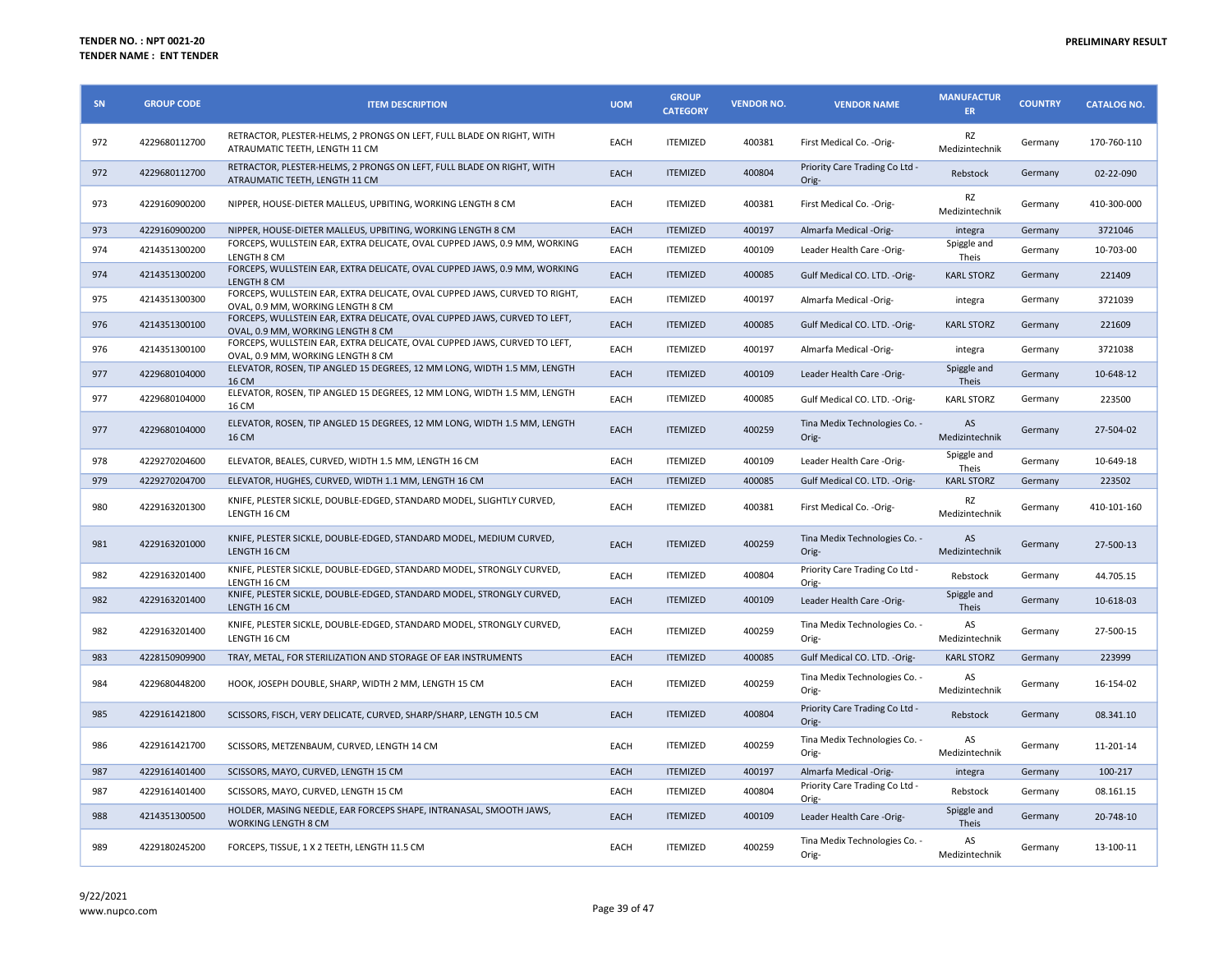| SN   | <b>GROUP CODE</b> | <b>ITEM DESCRIPTION</b>                                                                                                     | <b>UOM</b>  | <b>GROUP</b><br><b>CATEGORY</b> | <b>VENDOR NO.</b> | <b>VENDOR NAME</b>                           | <b>MANUFACTUR</b><br>ER.    | <b>COUNTRY</b> | <b>CATALOG NO.</b> |
|------|-------------------|-----------------------------------------------------------------------------------------------------------------------------|-------------|---------------------------------|-------------------|----------------------------------------------|-----------------------------|----------------|--------------------|
| 989  | 4229180245200     | FORCEPS, TISSUE, 1 X 2 TEETH, LENGTH 11.5 CM                                                                                | EACH        | <b>ITEMIZED</b>                 | 400804            | Priority Care Trading Co Ltd -<br>Orig-      | Rebstock                    | Germany        | 10.120.11          |
| 990  | 4229680452000     | FORCEPS, TISSUE, 1 X 2 TEETH, STANDARD WIDTH, LENGTH 13 CM                                                                  | EACH        | <b>ITEMIZED</b>                 | 400259            | Tina Medix Technologies Co. -<br>Orig-       | AS<br>Medizintechnik        | Germany        | 13-100-13          |
| 990  | 4229680452000     | FORCEPS, TISSUE, 1 X 2 TEETH, STANDARD WIDTH, LENGTH 13 CM                                                                  | <b>EACH</b> | <b>ITEMIZED</b>                 | 400804            | Priority Care Trading Co Ltd -<br>Orig-      | Rebstock                    | Germany        | 10.120.13          |
| 991  | 4229680469100     | FORCEPS, ADSON DRESSING, SERRATED, LENGTH 12 CM                                                                             | EACH        | <b>ITEMIZED</b>                 | 400197            | Almarfa Medical -Orig-                       | integra                     | Germany        | 129-230            |
| 992  | 4229680408500     | FORCEPS, DRESSING, STANDARD WIDTH, LENGTH 13 CM                                                                             | EACH        | <b>ITEMIZED</b>                 | 400259            | Tina Medix Technologies Co. -<br>Orig-       | AS<br>Medizintechnik        | Germany        | 13-000-13          |
| 993  | 4229680078300     | FORCEPS, BACKHAUS TOWEL, LENGTH 8 CM                                                                                        | EACH        | <b>ITEMIZED</b>                 | 400197            | Almarfa Medical -Orig-                       | integra                     | Germany        | 111-100            |
| 994  | 4229680318300     | FORCEPS, HALSTEAD "MOSQUITO" ARTERY, STRAIGHT, LENGTH 12.5 CM                                                               | <b>EACH</b> | <b>ITEMIZED</b>                 | 400197            | Almarfa Medical -Orig-                       | integra                     | Germany        | 105-100            |
| 995  | 4229180234400     | FORCEPS. HALSTEAD "MOSQUITO" ARTERY, CURVED, LENGTH 12.5 CM                                                                 | EACH        | <b>ITEMIZED</b>                 | 400197            | Almarfa Medical -Orig-                       | integra                     | Germany        | 105-102            |
| 996  | 4229680139300     | FORCEPS, MAIER DRESSING AND SPONGE HOLDING, STRAIGHT, WITH RATCHET,<br>LENGTH 26.5 CM                                       | EACH        | <b>ITEMIZED</b>                 | 400195            | Omar Saeed Al-Amoudi Sons<br>Co.(Osas -Orig- | <b>RUDOLF</b>               | Germany        | RU 3861-25         |
| 996  | 4229680139300     | FORCEPS, MAIER DRESSING AND SPONGE HOLDING, STRAIGHT, WITH RATCHET,<br>LENGTH 26.5 CM                                       | EACH        | <b>ITEMIZED</b>                 | 400259            | Tina Medix Technologies Co. -<br>Orig-       | AS<br>Medizintechnik        | Germany        | 15-702-25          |
| 997  | 4214351300600     | FORCEPS, HARTMANN EAR DRESSING, SLENDER, WORKING LENGTH 6 CM                                                                | <b>EACH</b> | <b>ITEMIZED</b>                 | 400804            | Priority Care Trading Co Ltd -<br>Orig-      | Rebstock                    | Germany        | 44.241.12          |
| 998  | 4214351300400     | FORCEPS, LUCAE EAR, BAYONET SHAPED, LENGTH 14.5 CM                                                                          | EACH        | <b>ITEMIZED</b>                 | 400259            | Tina Medix Technologies Co. -<br>Orig-       | <b>AS</b><br>Medizintechnik | Germany        | 13-407-14          |
| 998  | 4214351300400     | FORCEPS, LUCAE EAR, BAYONET SHAPED, LENGTH 14.5 CM                                                                          | <b>EACH</b> | <b>ITEMIZED</b>                 | 400804            | Priority Care Trading Co Ltd -<br>Orig-      | Rebstock                    | Germany        | 44.206.14          |
| 999  | 4229680306100     | RONGEUR, BEYER, SLENDER, CURVED, LENGTH 17 CM                                                                               | EACH        | <b>ITEMIZED</b>                 | 400259            | Tina Medix Technologies Co. -<br>Orig-       | AS<br>Medizintechnik        | Germany        | 40-625-18          |
| 1000 | 4229680233700     | RASPATORY, LANGENBECK, WIDTH 18 MM, LENGTH 19 CM                                                                            | EACH        | <b>ITEMIZED</b>                 | 400381            | First Medical Co. - Orig-                    | <b>RZ</b><br>Medizintechnik | Germany        | 210-303-190        |
| 1001 | 4229680107600     | ELEVATOR, LEMPERT, CURVED, WIDTH 7 MM, LENGTH 18 CM                                                                         | EACH        | <b>ITEMIZED</b>                 | 400804            | Priority Care Trading Co Ltd -<br>Orig-      | Rebstock                    | Germany        | 15-07-164          |
| 1001 | 4229680107600     | ELEVATOR, LEMPERT, CURVED, WIDTH 7 MM, LENGTH 18 CM                                                                         | EACH        | <b>ITEMIZED</b>                 | 400197            | Almarfa Medical -Orig-                       | integra                     | Germany        | 380-323            |
| 1002 | 4229270204300     | ELEVATOR, FREER, DOUBLE-ENDED, SEMISHARP AND BLUNT, LENGTH 20 CM                                                            | EACH        | <b>ITEMIZED</b>                 | 400197            | Almarfa Medical -Orig-                       | integra                     | Germany        | 285-380            |
| 1002 | 4229270204300     | ELEVATOR, FREER, DOUBLE-ENDED, SEMISHARP AND BLUNT, LENGTH 20 CM                                                            | <b>EACH</b> | <b>ITEMIZED</b>                 | 400195            | Omar Saeed Al-Amoudi Sons<br>Co.(Osas -Orig- | <b>RUDOLF</b>               | Germany        | RU 8216-18         |
| 1003 | 4229680095100     | LOOP, BILLEAU EAR, SIZE 1, LENGTH 16 CM                                                                                     | EACH        | <b>ITEMIZED</b>                 | 400259            | Tina Medix Technologies Co. -<br>Orig-       | AS<br>Medizintechnik        | Germany        | 27-156-01          |
| 1004 | 4229680095200     | LOOP, BILLEAU EAR, SIZE 2, LENGTH 16 CM                                                                                     | EACH        | <b>ITEMIZED</b>                 | 400259            | Tina Medix Technologies Co. -<br>Orig-       | AS<br>Medizintechnik        | Germany        | 27-156-02          |
| 1005 | 4229160704000     | LOOP, BILLEAU EAR, SIZE 3, LENGTH 16 CM                                                                                     | EACH        | <b>ITEMIZED</b>                 | 400259            | Tina Medix Technologies Co. -<br>Orig-       | AS<br>Medizintechnik        | Germany        | 27-156-03          |
| 1006 | 4229163201700     | KNIFE, POLITZER EAR, DELICATE, ANGULAR, WORKING LENGTH 7.5 CM                                                               | <b>EACH</b> | <b>ITEMIZED</b>                 | 400804            | Priority Care Trading Co Ltd -<br>Orig-      | Rebstock                    | Germany        | 44.151.16          |
| 1008 | 4229171306900     | PUNCH, STAMMBERGER ANTRUM LEFT SIDE DOWNWARD AND FORWARD CUTTING,<br>WORKING LENGTH 10 CM                                   | EACH        | <b>ITEMIZED</b>                 | 400109            | Leader Health Care -Orig-                    | Spiggle and<br>Theis        | Germany        | 30-308-01          |
| 1009 | 4214351601400     | SEEKER, KUHN FRONTAL SINUS, DOUBLE-ENDED, NO. 3, ONE SIZE CURVED 77°, OTHER<br>SIDE CURVED 90°, FORWARD ANGLE, LENGTH 22 CM | EACH        | <b>ITEMIZED</b>                 | 400085            | Gulf Medical CO. LTD. - Orig-                | <b>KARL STORZ</b>           | Germany        | 629827             |
| 1010 | 4214351601300     | SEEKER, KUHN FRONTAL OSTIUM, DOUBLE ENDED, NO. 5 BOTH SIDES CURVED 77°, TIPS<br>BENT RIGHT AND LEFT. LENGTH 22 CM           | EACH        | <b>ITEMIZED</b>                 | 400085            | Gulf Medical CO. LTD. - Orig-                | <b>KARL STORZ</b>           | Germany        | 629829             |
| 1011 | 4229190100500     | CASTELNUOVO POSITIONING INSTRUMENT, DOUBLE-ENDED, CURVED 80<br>DEGREE/DOUBLE CURVED, WITH 4 SPIKES, LENGTH 22 CM            | <b>EACH</b> | <b>ITEMIZED</b>                 | 400085            | Gulf Medical CO. LTD. - Orig-                | <b>KARL STORZ</b>           | Germany        | 629822             |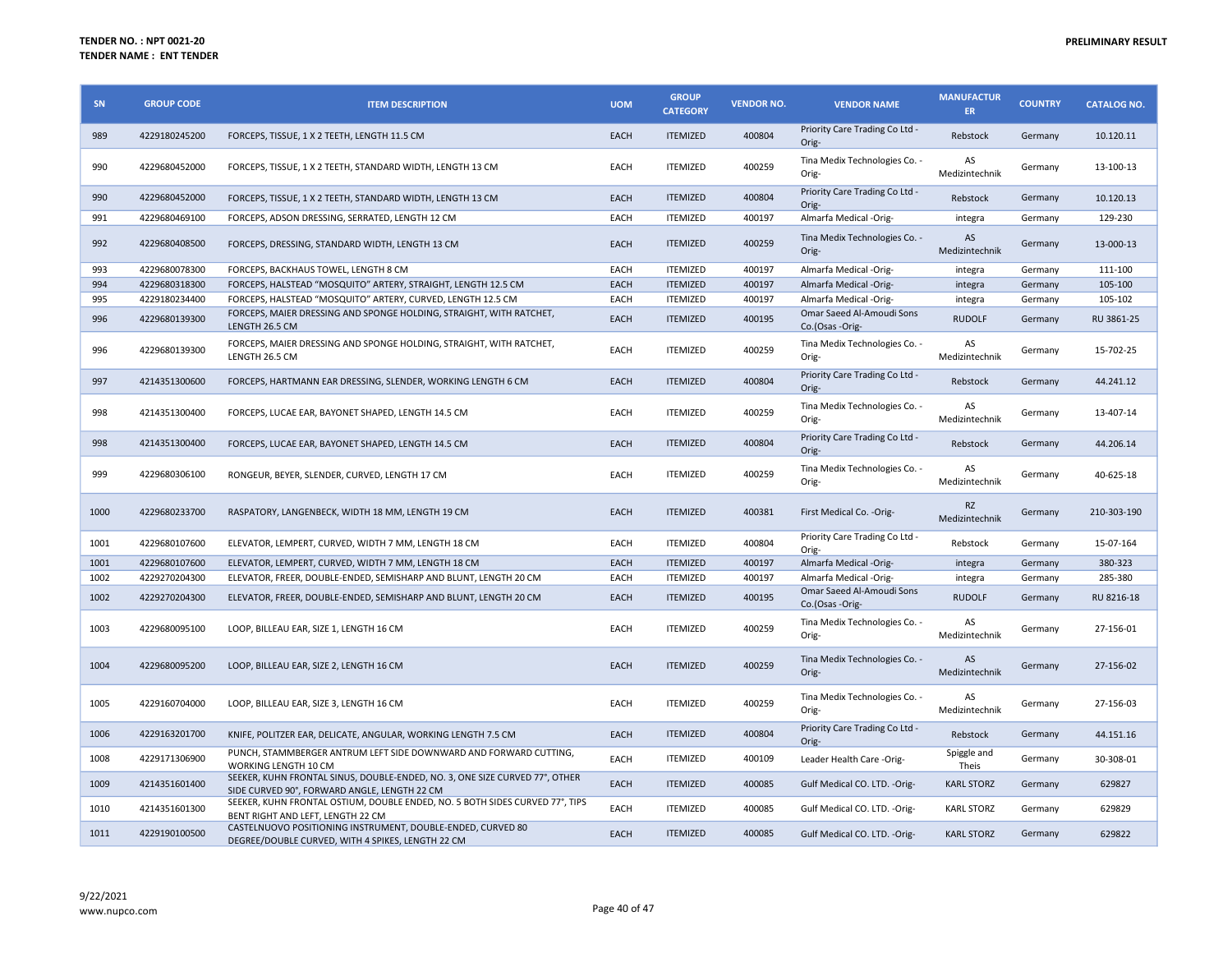| SN   | <b>GROUP CODE</b> | <b>ITEM DESCRIPTION</b>                                                                                                                                                                                             | <b>UOM</b>  | <b>GROUP</b><br><b>CATEGORY</b> | <b>VENDOR NO.</b> | <b>VENDOR NAME</b>                           | <b>MANUFACTUR</b><br>ER. | <b>COUNTRY</b> | <b>CATALOG NO.</b> |
|------|-------------------|---------------------------------------------------------------------------------------------------------------------------------------------------------------------------------------------------------------------|-------------|---------------------------------|-------------------|----------------------------------------------|--------------------------|----------------|--------------------|
| 1012 | 4229350302300     | CURETTE, KUHN-BOLGER FRONTAL SINUS, 90° CURVED, OVAL, FORWARD CUTTING,<br>LENGTH 19 CM                                                                                                                              | EACH        | <b>ITEMIZED</b>                 | 400195            | Omar Saeed Al-Amoudi Sons<br>Co.(Osas -Orig- | <b>RUDOLF</b>            | Germany        | RU 8186-05         |
| 1012 | 4229350302300     | CURETTE, KUHN-BOLGER FRONTAL SINUS, 90° CURVED, OVAL, FORWARD CUTTING,<br>LENGTH 19 CM                                                                                                                              | EACH        | <b>ITEMIZED</b>                 | 400085            | Gulf Medical CO. LTD. - Orig-                | <b>KARL STORZ</b>        | Germany        | 628715             |
| 1013 | 4229350302200     | CURETTE, KUHN-BOLGER FRONTAL SINUS, 55° CURVED, OVAL, FORWARD CUTTING,<br>LENGTH 19 CM                                                                                                                              | EACH        | <b>ITEMIZED</b>                 | 400195            | Omar Saeed Al-Amoudi Sons<br>Co.(Osas -Orig- | <b>RUDOLF</b>            | Germany        | RU 8186-04         |
| 1013 | 4229350302200     | CURETTE, KUHN-BOLGER FRONTAL SINUS, 55° CURVED, OVAL, FORWARD CUTTING,<br>LENGTH 19 CM                                                                                                                              | EACH        | <b>ITEMIZED</b>                 | 400085            | Gulf Medical CO. LTD. - Orig-                | <b>KARL STORZ</b>        | Germany        | 628712             |
| 1014 | 4214352800600     | CANNULA, EICKEN ANTRUM, LUER-LOCK, LONG CURVED, MALLEABLE, SERRATED GRIP<br>PLATE, OUTER DIAMETER 2.5 MM, LENGTH 12.5 CM                                                                                            | EACH        | <b>ITEMIZED</b>                 | 400109            | Leader Health Care -Orig-                    | Spiggle and<br>Theis     | Germany        | 30-101-25          |
| 1014 | 4214352800600     | CANNULA, EICKEN ANTRUM, LUER-LOCK, LONG CURVED, MALLEABLE, SERRATED GRIP<br>PLATE, OUTER DIAMETER 2.5 MM, LENGTH 12.5 CM                                                                                            | EACH        | <b>ITEMIZED</b>                 | 400195            | Omar Saeed Al-Amoudi Sons<br>Co.(Osas -Orig- | <b>RUDOLF</b>            | Germany        | RU 8368-12         |
| 1014 | 4214352800600     | CANNULA, EICKEN ANTRUM, LUER-LOCK, LONG CURVED, MALLEABLE, SERRATED GRIP<br>PLATE, OUTER DIAMETER 2.5 MM, LENGTH 12.5 CM                                                                                            | EACH        | <b>ITEMIZED</b>                 | 400085            | Gulf Medical CO. LTD. - Orig-                | <b>KARL STORZ</b>        | Germany        | 586025             |
| 1017 | 4214353302800     | SUCTION, FRANK-PASQUINI TUBE, ANGULAR, TIP CURVED UPWARDS, BALL END, WITH<br>GRIP PLATE AND CUT-OFF HOLE, LUER, DIAMETER 2.4 MM, WORKING LENGTH 13 CM                                                               | EACH        | <b>ITEMIZED</b>                 | 400085            | Gulf Medical CO. LTD. - Orig-                | <b>KARL STORZ</b>        | Germany        | 641725             |
| 1018 | 4214353302700     | SUCTION, FRANK-PASQUINI TUBE, ANGULAR, TIP CURVED DOWNWARDS, BALL END,<br>WITH GRIP PLATE AND CUT-OFF HOLE, LUER, DIAMETER 3 MM, WORKING LENGTH 13<br><b>CM</b>                                                     | EACH        | <b>ITEMIZED</b>                 | 400085            | Gulf Medical CO. LTD. - Orig-                | <b>KARL STORZ</b>        | Germany        | 641730             |
| 1020 | 4229171306500     | PUNCH, CASTELNUOVO SPHENOID, RIGID, 30° UPTURNED, NOT THROUGH-CUTTING,<br>UPBITING FORWARD CUTTING, FIXED JAW EXTRA FLAT, SIZE 2 X 2 MM, WORKING<br>LENGTH 11 CM                                                    | EACH        | <b>ITEMIZED</b>                 | 400085            | Gulf Medical CO. LTD. - Orig-                | <b>KARL STORZ</b>        | Germany        | 615025             |
| 1021 | 4229490821000     | FORCEPS, KUHN FRONTAL SINUS, THROUGH-CUTTING, WITH EXTRA FINE FLAT JAWS,<br>TISSUE-SPARING, SHEATH 90 DEGREE UPTURNED, WIDTH OF CUT 1.5 MM, BACKWARD<br>OPENING, WITH CLEANING CONNECTOR, WORKING LENGTH 12 CM      | EACH        | <b>ITEMIZED</b>                 | 400109            | Leader Health Care -Orig-                    | Spiggle and<br>Theis     | Germany        | 30-402-01          |
| 1022 | 4229490821200     | FORCEPS, MINIATURE NASAL, WITH EXTRA FINE FLAT JAWS, THROUGH-CUTTING,<br>TISSUE-SPARING, SHEATH CURVED 30 DEGREE, JAWS 45 DEGREE UPTURNED, WIDTH OF<br>CUT 1.5 MM, WITH CLEANING CONNECTOR, WORKING LENGTH 13 CM    | EACH        | <b>ITEMIZED</b>                 | 400109            | Leader Health Care -Orig-                    | Spiggle and<br>Theis     | Germany        | 30-373-15          |
| 1023 | 4229490820000     | FORCEPS, CASTELNUOVO MINIATURE NASAL, WITH EXTRA FINE FLAT JAWS, THROUGH-<br>CUTTING, TISSUE-SPARING, 65 DEGREE UPTURNED, RIGHT SIDE OPENING, WIDTH OF<br>CUT 1.5 MM, WITH CLEANING CONNECTOR, WORKING LENGTH 13 CM | EACH        | <b>ITEMIZED</b>                 | 400085            | Gulf Medical CO. LTD. -Orig-                 | <b>KARL STORZ</b>        | Germany        | 452841R            |
| 1024 | 4229490819800     | FORCEPS, CASTELNUOVO MINIATURE NASAL, WITH EXTRA FINE FLAT JAWS, THROUGH-<br>CUTTING, TISSUE-SPARING, 65 DEGREE UPTURNED, BACKWARD OPENING, WIDTH OF<br>CUT 1.5 MM, WITH CLEANING CONNECTOR, WORKING LENGTH 13 CM   | EACH        | <b>ITEMIZED</b>                 | 400085            | Gulf Medical CO. LTD. - Orig-                | <b>KARL STORZ</b>        | Germany        | 452841             |
| 1025 | 4229490819900     | FORCEPS, CASTELNUOVO MINIATURE NASAL, WITH EXTRA FINE FLAT JAWS, THROUGH-<br>CUTTING, TISSUE-SPARING, 65 DEGREE UPTURNED, LEFT SIDE OPENING, WIDTH OF CUT<br>1.5 MM, WITH CLEANING CONNECTOR, WORKING LENGTH 13 CM  | EACH        | <b>ITEMIZED</b>                 | 400085            | Gulf Medical CO. LTD. - Orig-                | <b>KARL STORZ</b>        | Germany        | 452841L            |
| 1026 | 4229490821400     | FORCEPS, MINIATURE NASAL, WITH EXTRA FINE FLAT JAWS, THROUGH-CUTTING,<br>TISSUE-SPARING, STRAIGHT SHEATH, STRAIGHT JAWS, WIDTH OF CUT 1.5 MM, WITH<br>CLEANING CONNECTOR, WORKING LENGTH 13 CM                      | EACH        | <b>ITEMIZED</b>                 | 400109            | Leader Health Care -Orig-                    | Spiggle and<br>Theis     | Germany        | 30-370-15          |
| 1026 | 4229490821400     | FORCEPS, MINIATURE NASAL, WITH EXTRA FINE FLAT JAWS, THROUGH-CUTTING,<br>TISSUE-SPARING, STRAIGHT SHEATH, STRAIGHT JAWS, WIDTH OF CUT 1.5 MM, WITH<br>CLEANING CONNECTOR, WORKING LENGTH 13 CM                      | EACH        | <b>ITEMIZED</b>                 | 400085            | Gulf Medical CO. LTD. -Orig-                 | <b>KARL STORZ</b>        | Germany        | 452831             |
| 1027 | 4229490821300     | FORCEPS, MINIATURE NASAL, WITH EXTRA FINE FLAT JAWS, THROUGH-CUTTING,<br>TISSUE-SPARING, STRAIGHT SHEATH, JAWS UPTURNED 45 DEGREE, WIDTH OF CUT 1.5<br>MM, WITH CLEANING CONNECTOR, WORKING LENGTH 13 CM            | EACH        | <b>ITEMIZED</b>                 | 400085            | Gulf Medical CO. LTD. - Orig-                | <b>KARL STORZ</b>        | Germany        | 452832             |
| 1027 | 4229490821300     | FORCEPS, MINIATURE NASAL, WITH EXTRA FINE FLAT JAWS, THROUGH-CUTTING,<br>TISSUE-SPARING, STRAIGHT SHEATH, JAWS UPTURNED 45 DEGREE, WIDTH OF CUT 1.5<br>MM. WITH CLEANING CONNECTOR, WORKING LENGTH 13 CM            | EACH        | <b>ITEMIZED</b>                 | 400109            | Leader Health Care -Orig-                    | Spiggle and<br>Theis     | Germany        | 30-371-15          |
| 1032 | 4214353302500     | SUCTION, FERGUSON TUBE, WITH CUT-OFF HOLE AND STYLET, LUER, 8 FR., WORKING<br>LENGTH 11 CM                                                                                                                          | <b>EACH</b> | <b>ITEMIZED</b>                 | 400804            | Priority Care Trading Co Ltd -<br>Orig-      | Rebstock                 | Germany        | 07-06-352          |
| 1032 | 4214353302500     | SUCTION, FERGUSON TUBE, WITH CUT-OFF HOLE AND STYLET, LUER, 8 FR., WORKING<br>LENGTH 11 CM                                                                                                                          | EACH        | <b>ITEMIZED</b>                 | 400259            | Tina Medix Technologies Co. -<br>Orig-       | AS<br>Medizintechnik     | Germany        | 10-904-08          |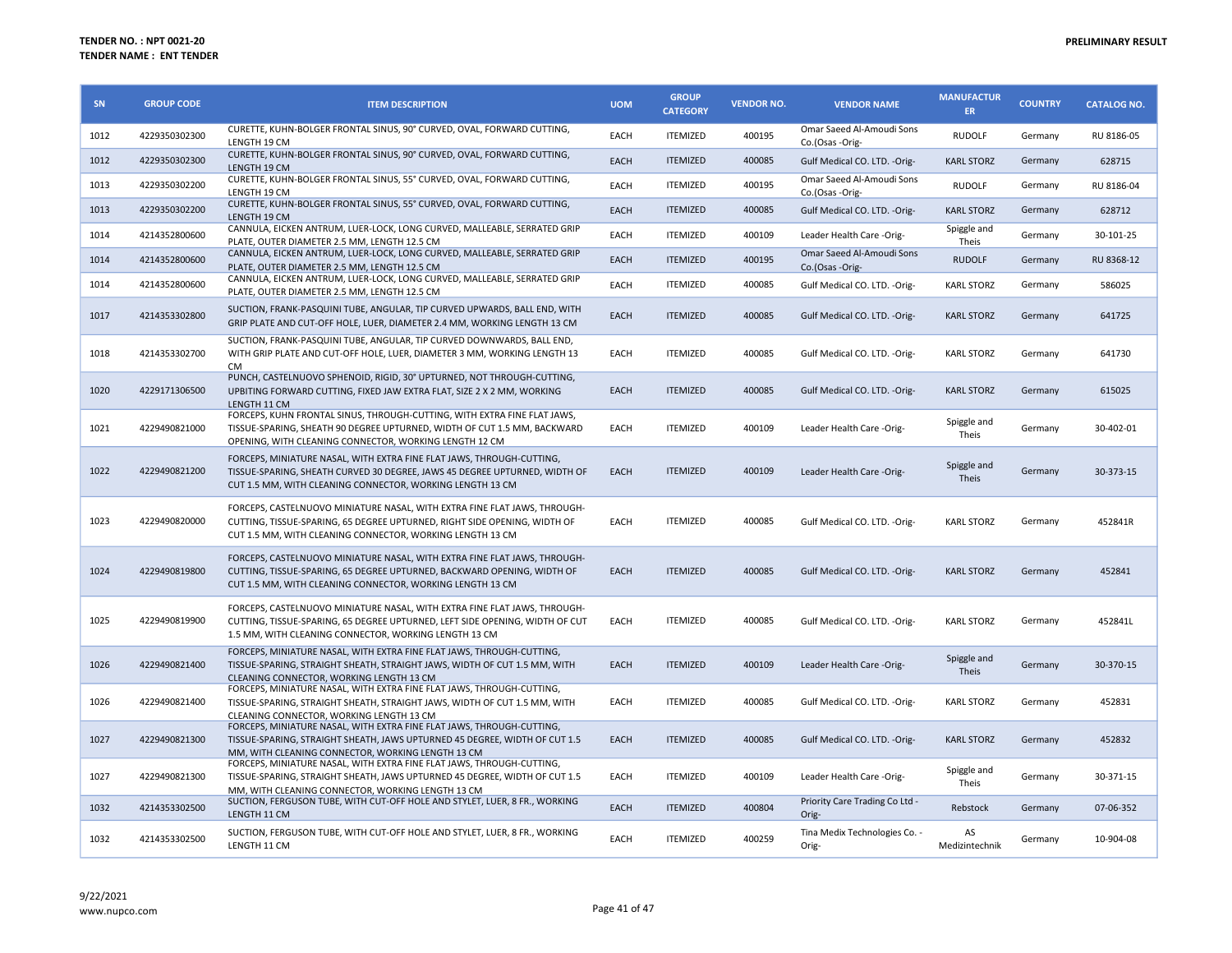| SN   | <b>GROUP CODE</b> | <b>ITEM DESCRIPTION</b>                                                                                                                                                                                                               | <b>UOM</b>  | <b>GROUP</b><br><b>CATEGORY</b> | <b>VENDOR NO.</b> | <b>VENDOR NAME</b>                           | <b>MANUFACTUR</b><br><b>ER</b> | <b>COUNTRY</b> | <b>CATALOG NO.</b> |
|------|-------------------|---------------------------------------------------------------------------------------------------------------------------------------------------------------------------------------------------------------------------------------|-------------|---------------------------------|-------------------|----------------------------------------------|--------------------------------|----------------|--------------------|
| 1033 | 4214353302300     | SUCTION, FERGUSON TUBE, WITH CUT-OFF HOLE AND STYLET, LUER, 10 FR., WORKING<br>LENGTH 11 CM                                                                                                                                           | <b>EACH</b> | <b>ITEMIZED</b>                 | 400259            | Tina Medix Technologies Co. -<br>Orig-       | AS<br>Medizintechnik           | Germany        | 10-904-10          |
| 1034 | 4214353302400     | SUCTION, FERGUSON TUBE, WITH CUT-OFF HOLE AND STYLET, LUER, 12 FR., WORKING<br>LENGTH 11 CM                                                                                                                                           | EACH        | <b>ITEMIZED</b>                 | 400109            | Leader Health Care -Orig-                    | Spiggle and<br>Theis           | Germany        | 30-080-12          |
| 1035 | 4229490820100     | FORCEPS, CASTELNUOVO NASAL CUTTING, END OF SHEATH 25 DEGREE UPTURNED,<br>THROUGH-CUTTING, JAWS 45 DEGREE UPTURNED, BLAKESLEY SHAPE, WIDTH 3 MM,<br>WITH CLEANING CONNECTOR, WORKING LENGTH 13 CM                                      | <b>EACH</b> | <b>ITEMIZED</b>                 | 400085            | Gulf Medical CO. LTD. - Orig-                | <b>KARL STORZ</b>              | Germany        | 451510B            |
| 1036 | 4229490821100     | FORCEPS, MACKAY-GRÜNWALD NASAL, STRAIGHT, THROUGH-CUTTING, EXTRA<br>DELICATE, TISSUE-SPARING, 8 X 3 MM, SIZE 1, WITH CLEANING CONNECTOR, WORKING<br>LENGTH 13 CM                                                                      | EACH        | <b>ITEMIZED</b>                 | 400109            | Leader Health Care -Orig-                    | Spiggle and<br>Theis           | Germany        | 30-370-30          |
| 1036 | 4229490821100     | FORCEPS, MACKAY-GRÜNWALD NASAL, STRAIGHT, THROUGH-CUTTING, EXTRA<br>DELICATE, TISSUE-SPARING, 8 X 3 MM, SIZE 1, WITH CLEANING CONNECTOR, WORKING<br>LENGTH 13 CM                                                                      | EACH        | <b>ITEMIZED</b>                 | 400085            | Gulf Medical CO. LTD. - Orig-                | <b>KARL STORZ</b>              | Germany        | 452001B            |
| 1038 | 4229490819400     | FORCEPS, GRÜNWALD-HENKE NASAL, 45 DEGREE UPTURNED, THROUGH-CUTTING,<br>TISSUE-SPARING, BLAKESLEY SHAPE, SIZE 0, WIDTH 3 MM, WITH CLEANING<br>CONNECTOR, WORKING LENGTH 13 CM                                                          | EACH        | <b>ITEMIZED</b>                 | 400109            | Leader Health Care -Orig-                    | Spiggle and<br>Theis           | Germany        | 30-343-11          |
| 1039 | 4214351601000     | SEEKER, CASTELNUOVO FRONTAL OSTIUM CURVED, DOUBLE ENDED                                                                                                                                                                               | <b>EACH</b> | <b>ITEMIZED</b>                 | 400195            | Omar Saeed Al-Amoudi Sons<br>Co.(Osas -Orig- | <b>RUDOLF</b>                  | Germany        | RU 8187-01         |
| 1040 | 4229161422800     | SCISSORS, STRAIGHT, EXTRA DELICATE, WORKING LENGTH 15 CM                                                                                                                                                                              | EACH        | <b>ITEMIZED</b>                 | 400109            | Leader Health Care -Orig-                    | Spiggle and<br>Theis           | Germany        | 30-732-16          |
| 1041 | 4229161422400     | SCISSORS, CURVED TO RIGHT, EXTRA DELICATE, WORKING LENGTH 15 CM                                                                                                                                                                       | <b>EACH</b> | <b>ITEMIZED</b>                 | 400109            | Leader Health Care -Orig-                    | Spiggle and<br>Theis           | Germany        | 30-733-16          |
| 1042 | 4229161422200     | SCISSORS, CURVED TO LEFT, EXTRA DELICATE, WORKING LENGTH 15 CM                                                                                                                                                                        | EACH        | <b>ITEMIZED</b>                 | 400109            | Leader Health Care -Orig-                    | Spiggle and<br>Theis           | Germany        | 30-734-16          |
| 1043 | 4229161422100     | SCISSORS, 45 DEGREE CURVED UPWARDS, EXTRA DELICATE, WORKING LENGTH 15 CM                                                                                                                                                              | EACH        | <b>ITEMIZED</b>                 | 400109            | Leader Health Care -Orig-                    | Spiggle and<br>Theis           | Germany        | 30-735-19          |
| 1044 | 4229161423100     | SCISSORS, HEYMANN NASAL, MEDIUM, (STANDARD MODEL), WORKING LENGTH 9.5<br><b>CM</b>                                                                                                                                                    | EACH        | <b>ITEMIZED</b>                 | 400259            | Tina Medix Technologies Co. -<br>Orig-       | AS<br>Medizintechnik           | Germany        | 11-335-18          |
| 1046 | 4229270204800     | ELEVATOR, CASTELNUOVO SUCTION, FLAT TIP, 3 X 1.8 MM, LATERAL SUCTION<br>OPENING, BAYONET-SHAPED, WITH GRIP PLATE, LENGTH 21 CM                                                                                                        | <b>EACH</b> | <b>ITEMIZED</b>                 | 400085            | Gulf Medical CO. LTD. - Orig-                | <b>KARL STORZ</b>              | Germany        | 474016             |
| 1047 | 4229270204900     | ELEVATOR, CASTELNUOVO SUCTION, FLAT TIP, 5 X 1.8 MM, LATERAL SUCTION<br>OPENING, BAYONET-SHAPED, WITH GRIP PLATE, LENGTH 21 CM                                                                                                        | EACH        | <b>ITEMIZED</b>                 | 400085            | Gulf Medical CO. LTD. - Orig-                | <b>KARL STORZ</b>              | Germany        | 474015             |
| 1048 | 4229270205100     | ELEVATOR, COTTLE, DOUBLE-ENDED, SEMISHARP AND BLUNT, GRADUATED, LENGTH 20<br><b>CM</b>                                                                                                                                                | <b>EACH</b> | <b>ITEMIZED</b>                 | 400804            | Priority Care Trading Co Ltd -<br>Orig-      | Rebstock                       | Germany        | 46.423.22          |
| 1048 | 4229270205100     | ELEVATOR, COTTLE, DOUBLE-ENDED, SEMISHARP AND BLUNT, GRADUATED, LENGTH 20<br><b>CM</b>                                                                                                                                                | EACH        | <b>ITEMIZED</b>                 | 400109            | Leader Health Care -Orig-                    | Spiggle and<br>Theis           | Germany        | 20-300-21          |
| 1049 | 4229270205000     | ELEVATOR, CASTELNUOVO, DOUBLE-ENDED, BLUNT END ANGLED, SEMISHARP END<br>SLIGHTLY CURVED, GRADUATED, LENGTH 26 CM                                                                                                                      | <b>EACH</b> | <b>ITEMIZED</b>                 | 400085            | Gulf Medical CO. LTD. - Orig-                | <b>KARL STORZ</b>              | Germany        | 28164EC            |
| 1050 | 4229163201900     | KNIFE, ROUND, VERTICAL CUTTING, 3.5 X 2.5 MM, LENGTH 18 CM                                                                                                                                                                            | EACH        | <b>ITEMIZED</b>                 | 400085            | Gulf Medical CO. LTD. - Orig-                | <b>KARL STORZ</b>              | Germany        | 660506             |
| 1050 | 4229163201900     | KNIFE, ROUND, VERTICAL CUTTING, 3.5 X 2.5 MM, LENGTH 18 CM                                                                                                                                                                            | <b>EACH</b> | <b>ITEMIZED</b>                 | 400804            | Priority Care Trading Co Ltd -<br>Orig-      | Rebstock                       | Germany        | 44.706.35          |
| 1050 | 4229163201900     | KNIFE, ROUND, VERTICAL CUTTING, 3.5 X 2.5 MM, LENGTH 18 CM                                                                                                                                                                            | EACH        | <b>ITEMIZED</b>                 | 400259            | Tina Medix Technologies Co. -<br>Orig-       | AS<br>Medizintechnik           | Germany        | 27-556-16          |
| 1051 | 4229163201600     | KNIFE ROUND, ANGLED 45°, DIAMETER 2 MM, LENGTH 18 CM                                                                                                                                                                                  | <b>EACH</b> | <b>ITEMIZED</b>                 | 400259            | Tina Medix Technologies Co. -<br>Orig-       | AS<br>Medizintechnik           | Germany        | 27-555-16          |
| 1051 | 4229163201600     | KNIFE ROUND, ANGLED 45°, DIAMETER 2 MM, LENGTH 18 CM                                                                                                                                                                                  | EACH        | <b>ITEMIZED</b>                 | 400085            | Gulf Medical CO. LTD. - Orig-                | <b>KARL STORZ</b>              | Germany        | 660509             |
| 1052 | 4229490821700     | FORCEPS, TAKE-APART, OR EQUIVALENT CASTELNUOVO BIPOLAR WITH FINE JAWS,<br>WIDTH 2MM, DISTALLY ANGLED 45 DEGREE, OUTER DIAMETER 3.4 MM, WORKING<br>LENGTH 14 CM, WITH IRRIGATION CONNECTOR FOR CLEANING                                | <b>EACH</b> | <b>ITEMIZED</b>                 | 400085            | Gulf Medical CO. LTD. -Orig-                 | <b>KARL STORZ</b>              | Germany        | 462020             |
| 1053 | 4229490821600     | FORCEPS, TAKE-APART OR EQUIVALENT, CASTELNUOVO BIPOLAR FORCEPS WITH<br>IRRIGATION CONNECTOR FOR CLEANING, WITH FINE, SHORT JAWS, WIDTH 2 MM,<br>DISTALLY ANGLED 45 DEGREE, WIDTH 2 MM, OUTER DIAMETER 3.4 MM, WORKING<br>LENGTH 14 CM | EACH        | <b>ITEMIZED</b>                 | 400085            | Gulf Medical CO. LTD. - Orig-                | <b>KARL STORZ</b>              | Germany        | 462023             |
| 1054 | 4229250201300     | COTTLE, METAL MALLET, LENGTH 18 CM                                                                                                                                                                                                    | <b>EACH</b> | <b>ITEMIZED</b>                 | 400195            | Omar Saeed Al-Amoudi Sons<br>Co.(Osas -Orig- | <b>RUDOLF</b>                  | Germany        | RU 5809-19         |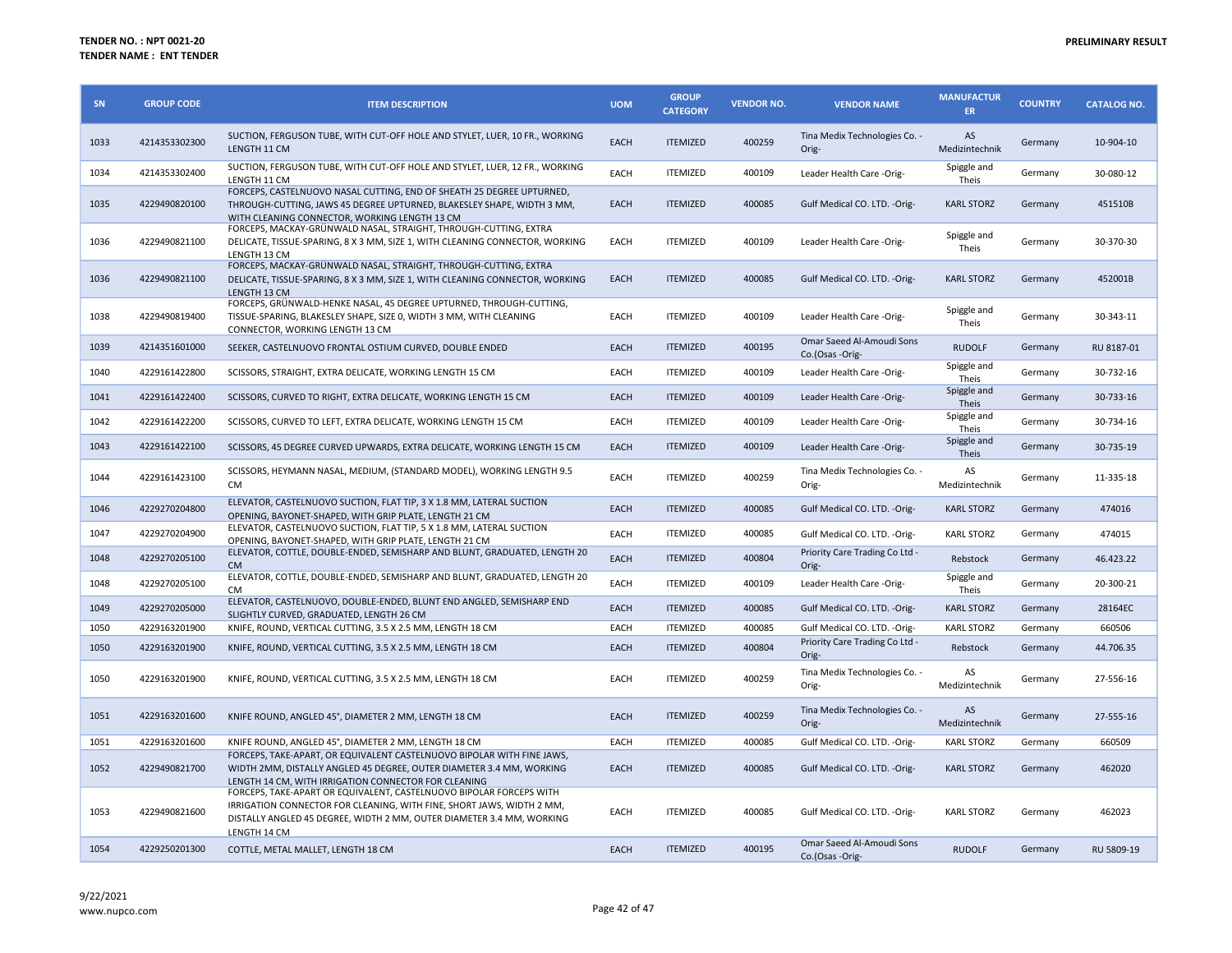| SN   | <b>GROUP CODE</b> | <b>ITEM DESCRIPTION</b>                                                                                                                                                              | <b>UOM</b>            | <b>GROUP</b><br><b>CATEGORY</b> | <b>VENDOR NO.</b> | <b>VENDOR NAME</b>                                   | <b>MANUFACTUR</b><br>ER.                 | <b>COUNTRY</b> | <b>CATALOG NO.</b> |
|------|-------------------|--------------------------------------------------------------------------------------------------------------------------------------------------------------------------------------|-----------------------|---------------------------------|-------------------|------------------------------------------------------|------------------------------------------|----------------|--------------------|
| 1054 | 4229250201300     | COTTLE, METAL MALLET, LENGTH 18 CM                                                                                                                                                   | EACH                  | <b>ITEMIZED</b>                 | 400381            | First Medical Co. - Orig-                            | RZ<br>Medizintechnik                     | Germany        | 210-241-180        |
| 1055 | 4229160601700     | COTTLE, CHISEL, FLAT, GRADUATED, STRAIGHT, WIDTH 3 MM, LENGTH 18.5 CM                                                                                                                | EACH                  | <b>ITEMIZED</b>                 | 400085            | Gulf Medical CO. LTD. - Orig-                        | <b>KARL STORZ</b>                        | Germany        | 484003             |
| 1056 | 4229160601800     | COTTLE, CHISEL, FLAT, GRADUATED, STRAIGHT, WIDTH 6 MM, LENGTH 18.5 CM                                                                                                                | EACH                  | <b>ITEMIZED</b>                 | 400259            | Tina Medix Technologies Co. -<br>Orig-               | AS<br>Medizintechnik                     | Germany        | 40-279-06          |
| 1056 | 4229160601800     | COTTLE, CHISEL, FLAT, GRADUATED, STRAIGHT, WIDTH 6 MM, LENGTH 18.5 CM                                                                                                                | EACH                  | <b>ITEMIZED</b>                 | 400195            | Omar Saeed Al-Amoudi Sons<br>Co.(Osas -Orig-         | <b>RUDOLF</b>                            | Germany        | RU 8258-06         |
| 1057 | 4218201200400     | SPECULUM, HARTMANN NASAL, FOR ADULTS, LENGTH 13 CM                                                                                                                                   | EACH                  | <b>ITEMIZED</b>                 | 400195            | Omar Saeed Al-Amoudi Sons<br>Co.(Osas -Orig-         | <b>RUDOLF</b>                            | Germany        | RU 8010-02         |
| 1058 | 4218201200300     | SPECULUM, HARTMANN NASAL SPECULUM, FOR CHILDREN, LENGTH 13 CM                                                                                                                        | EACH                  | <b>ITEMIZED</b>                 | 400259            | Tina Medix Technologies Co. -<br>Orig-               | AS<br>Medizintechnik                     | Germany        | 26-507-02          |
| 1059 | 4229290310500     | HOLDER, DRAF MICRO NEEDLE, EXTRA FINE, COATED JAWS, MATT FINISH, POLISHED<br>HANDLE RINGS, LENGTH 16.5 CM                                                                            | EACH                  | <b>ITEMIZED</b>                 | 400085            | Gulf Medical CO. LTD. - Orig-                        | <b>KARL STORZ</b>                        | Germany        | 799016             |
| 1059 | 4229290310500     | HOLDER, DRAF MICRO NEEDLE, EXTRA FINE, COATED JAWS, MATT FINISH, POLISHED<br>HANDLE RINGS, LENGTH 16.5 CM                                                                            | EACH                  | <b>ITEMIZED</b>                 | 400470            | EXCELLENT CARE MEDICAL CO.<br>LTD-Orig-              | <b>AESCULAP</b>                          | Germany        | <b>BM063R</b>      |
| 1060 | 4229680212300     | FORCEPS, JANSEN NASAL DRESSING, BAYONET-SHAPED, LENGTH 16.5 CM                                                                                                                       | EACH                  | <b>ITEMIZED</b>                 | 400259            | Tina Medix Technologies Co. -<br>Orig-               | AS<br>Medizintechnik                     | Germany        | 13-411-16          |
| 1061 | 4229553400600     | PROSTHESIS, PARTIAL OSSICULAR REPLACEMENT HYDROXYLAPATITE HEAD WITH<br>TRIMMABLE PLASTI-PORE OR FLUOROPLASTIC SHAFTS                                                                 | EACH                  | <b>ITEMIZED</b>                 | 400085            | Gulf Medical CO. LTD. - Orig-                        | <b>AUDIO</b><br><b>TECHNOLOGIES</b>      | Italy          | PAP 07.41          |
| 1062 | 4229553425400     | PROSTHESIS, TOTAL OSSICULAR REPLACEMENT HYDROXYAPATITE HEAD WITH<br>TRIMMABLE PLASTI-PORE OR FLUOROPLASTIC SHAFTS                                                                    | EACH                  | <b>ITEMIZED</b>                 | 400085            | Gulf Medical CO. LTD. - Orig-                        | <b>AUDIO</b><br><b>TECHNOLOGIES</b>      | Italy          | TAP 07.40          |
| 1063 | 4229633600100     | SCOPE, FLEXIBLE PORTABLE DISPOSABLE RHINOLARYNGOSCOPY                                                                                                                                | EACH                  | <b>ITEMIZED</b>                 | 400085            | Gulf Medical CO. LTD. - Orig-                        | <b>KARL STORZ</b>                        | Germany        | 091330-06          |
| 1066 | 4227193200500     | TUBE HOLDER, FOR LARYNGECTOMY TUBE AND TRACHEOSTOMA BUTTON WITH<br>INTEGRATED CLIP CONNECTORS                                                                                        | EACH                  | <b>ITEMIZED</b>                 | 400641            | <b>Medical Oasis Trading</b><br>Establishment -Orig- | <b>DALE MEDICAL</b><br>PRODUCTS,<br>INC. | Dominican Rep. | 200                |
| 1070 | 4223180700000     | BOTTLE, SPECIAL FEEDING BOTTLE FOR CLEFT LIP AND PALATE BABIES                                                                                                                       | EACH                  | <b>ITEMIZED</b>                 | 400023            | Arabian Trade House -Orig-                           | <b>CAIR LGL</b>                          | France         | <b>NCB1060A</b>    |
| 1071 | 4214352600000     | MIRROR, LARYNGECTOMY LIGHTED EXTRA-LARGE 9 INCHES DIAMETER, HIGH<br>POWERED MAGNIFYING, LIGHTED RING FOR EVENLY ILLUMINATED REFLECTION.                                              | EACH                  | <b>ITEMIZED</b>                 | 400085            | Gulf Medical CO. LTD. - Orig-                        | <b>KARL STORZ</b>                        | Germany        | 767911             |
| 1072 | 4227191542900     | HEAT MOISTURE EXCHANGER (HME) A HIGHLY EFFECTIVE BACTERIAL AND VIRAL FILTER<br>(MORE THAN OR EQUAL TO 99%) REDUCES COUGHING AND MUCUS PRODUCTION                                     | EACH                  | <b>ITEMIZED</b>                 | 400114            | AlMadar Medical -Orig-                               | <b>Smiths Medical</b><br><b>PORTEX</b>   | Mexico         | 2874               |
| 1077 | 4227191543300     | MOISTURE EXCHANGE STOMA SCARF ASSORTED SIZES AND COLORS                                                                                                                              | EACH                  | <b>ITEMIZED</b>                 | 400023            | Arabian Trade House -Orig-                           | TRACOE                                   | Germany        | 921                |
| 1090 | 4223180801000     | FEEDING BOTTLE, FOR SPECIAL NEEDS WITH A SPECIALLY DESIGNED VALVE AND<br>SILICONE FEEDER ADJUST MILK FLOW TO SUIT BABY'S NEEDS. ASSORTED CAPACITY AS<br><b>REQUESTED BY END USER</b> | EACH                  | <b>ITEMIZED</b>                 | 400023            | Arabian Trade House -Orig-                           | <b>CAIR LGL</b>                          | France         | <b>NCB3060A</b>    |
| 1096 | 4227193800200     | SPEAKING VALVE INFINITELY ADJUSTABLE PHON WITH OXYGEN SUPPLY PORT                                                                                                                    | <b>ITEMS (PIECES)</b> | <b>ITEMIZED</b>                 | 400023            | Arabian Trade House -Orig-                           | <b>TRACOE</b>                            | Germany        | 650-TO             |
| 1098 | 4227193200300     | SHOWER GUARD, INCLUDES HOUSING AND TAPE DISCS FOR TOTAL LARYNGECTOMY<br><b>STOMA CARE</b>                                                                                            | EACH                  | <b>ITEMIZED</b>                 | 400641            | <b>Medical Oasis Trading</b><br>Establishment -Orig- | <b>FREUDENBERG</b><br>MEDICAL, LLC       | <b>USA</b>     | <b>BE 6048</b>     |
| 1099 | 4221171104800     | ELECTROLARYNX, HIGH-QUALITY AID FOR MORE NATURAL EXPRESSION                                                                                                                          | EACH                  | <b>ITEMIZED</b>                 | 400641            | <b>Medical Oasis Trading</b><br>Establishment -Orig- | ENGINEERED<br>MEDICAL<br><b>SYSTEMS</b>  | <b>USA</b>     | EL 1000            |
| 1101 | 4227193200200     | FOAM DISC, REGULAR, FOR LARYNGECTOMY STOMA ASSORTED SIZES                                                                                                                            | EACH                  | <b>ITEMIZED</b>                 | 400641            | <b>Medical Oasis Trading</b><br>Establishment -Orig- | <b>FREUDENBERG</b><br>MEDICAL, LLC       | <b>USA</b>     |                    |
| 1102 | 4227191543400     | REPLACEMENT GEL CAPS, 22.5 FR                                                                                                                                                        | EACH                  | <b>ITEMIZED</b>                 | 400662            | <b>Treatment Ocean Medical</b><br>Company -Orig-     | Atos Medical                             | Sweden         | 7797               |
| 1103 | 4221171100300     | VOICE PROSTHESIS SIZER WITH 3 INSERTS, ASSORTED SIZES                                                                                                                                | EACH                  | <b>ITEMIZED</b>                 | 400641            | <b>Medical Oasis Trading</b><br>Establishment -Orig- | <b>FREUDENBERG</b><br>MEDICAL, LLC       | <b>USA</b>     | BE 6036, BE 2036   |
| 1103 | 4221171100300     | VOICE PROSTHESIS SIZER WITH 3 INSERTS, ASSORTED SIZES                                                                                                                                | EACH                  | <b>ITEMIZED</b>                 | 400662            | <b>Treatment Ocean Medical</b><br>Company -Orig-     | <b>Atos Medical</b>                      | Sweden         | 7270               |
| 1105 | 4231210502500     | COLLAR, TOTAL LARYNGECTOMY STOMA SHOWER COLLAR WATERPROOF,<br><b>LIGHTWEIGHT</b>                                                                                                     | EACH                  | <b>ITEMIZED</b>                 | 400023            | Arabian Trade House -Orig-                           | <b>TRACOE</b>                            | Germany        | 915                |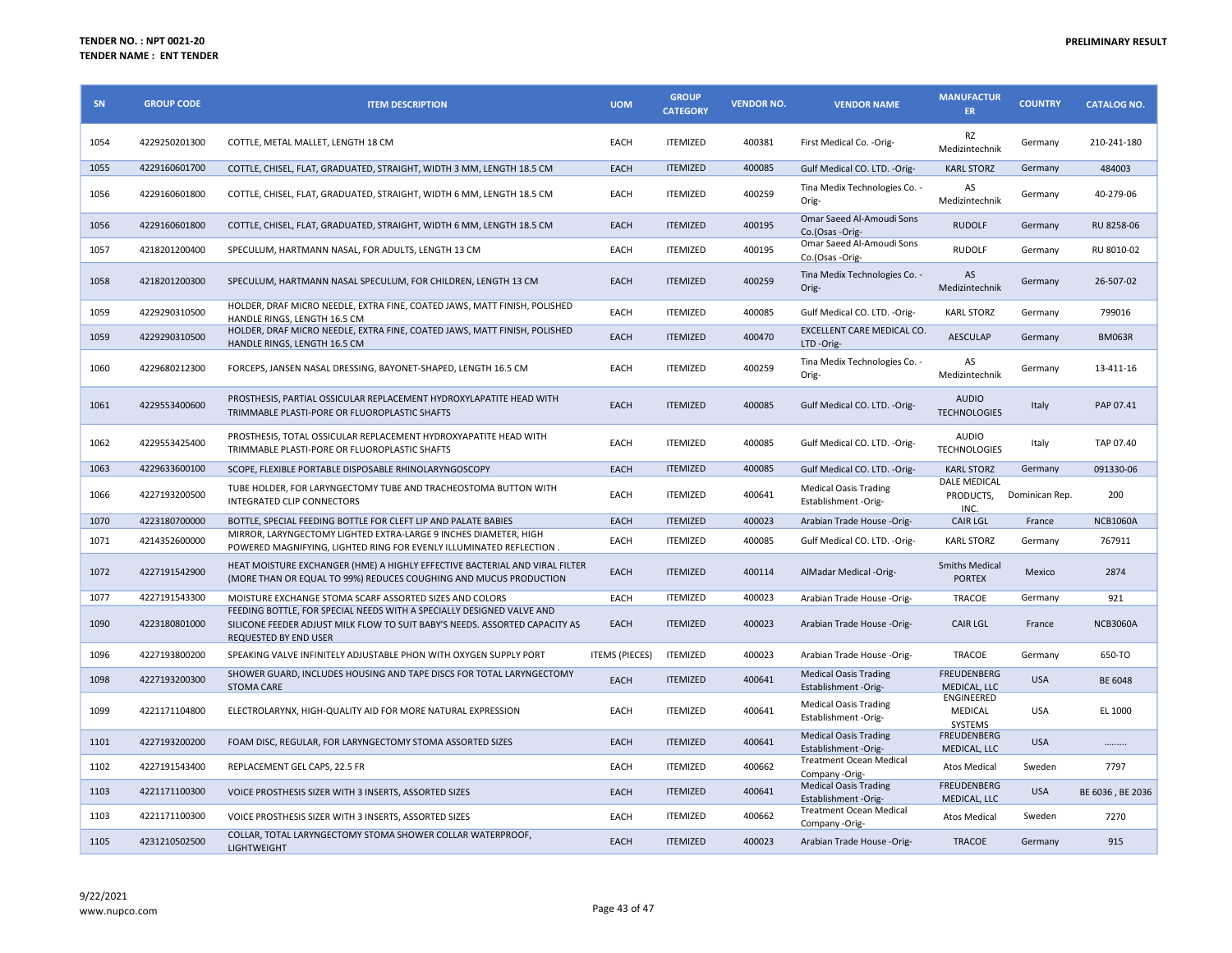| SN   | <b>GROUP CODE</b> | <b>ITEM DESCRIPTION</b>                                                                                                                                                                                                                   | <b>UOM</b>            | <b>GROUP</b><br><b>CATEGORY</b> | <b>VENDOR NO.</b> | <b>VENDOR NAME</b>                                   | <b>MANUFACTUR</b><br>ER            | <b>COUNTRY</b> | <b>CATALOG NO.</b>                         |
|------|-------------------|-------------------------------------------------------------------------------------------------------------------------------------------------------------------------------------------------------------------------------------------|-----------------------|---------------------------------|-------------------|------------------------------------------------------|------------------------------------|----------------|--------------------------------------------|
| 1107 | 4227193200000     | FLUSH, VOICE PROSTHESIS TO BE USED AFTER BRUSHING                                                                                                                                                                                         | EACH                  | <b>ITEMIZED</b>                 | 400641            | <b>Medical Oasis Trading</b><br>Establishment -Orig- | <b>FREUDENBERG</b><br>MEDICAL, LLC | <b>USA</b>     | IN 4050                                    |
| 1108 | 4227190904100     | TOOL, TUBE CLEANING, 28, LARYNGOFISSURE, CLEANING SOLUTION, BRUSHES                                                                                                                                                                       | <b>ITEMS (PIECES)</b> | <b>ITEMIZED</b>                 | 400023            | Arabian Trade House -Orig-                           | <b>TRACOE</b>                      | Germany        | 931-A                                      |
| 1109 | 4221171100200     | PLUG INSERT. DESIGNED TO STOP LEAKAGE TEMPORARILY THROUGH A VOICE<br>PROSTHESIS. VOICE PRODUCTION IS NOT POSSIBLE WHILE THE PLUG INSERT IS IN USE.<br>USE WITH SIZE 16FR TRACHEOESOPHAGEAL PROSTHESIS (TEP)                               | EACH                  | <b>ITEMIZED</b>                 | 400641            | <b>Medical Oasis Trading</b><br>Establishment -Orig- | FREUDENBERG<br>MEDICAL, LLC        | <b>USA</b>     | IN 4069                                    |
| 1110 | 4229546101000     | SILICONE GLUE USE TO HELP THE ADHESIVE STICK BETTER. APPLY IT TO THE SKIN,<br>AND/OR TO THE ADHESIVE. BOTTLE WITH BRUSH CAP, NON-STERILE. FOR MULTIPLE<br>APPLICATION.                                                                    | EACH                  | <b>ITEMIZED</b>                 | 400662            | <b>Treatment Ocean Medical</b><br>Company -Orig-     | <b>Atos Medical</b>                | Sweden         | 7720                                       |
| 1111 | 4214351600500     | STABILIBASE OPTIDERM ADHESIVE OR EQUIVALENT, SUPPORT TO THE STOMA DURING<br><b>SPEECH</b>                                                                                                                                                 | EACH                  | <b>ITEMIZED</b>                 | 400662            | Treatment Ocean Medical<br>Company -Orig-            | <b>Atos Medical</b>                | Sweden         | 7318                                       |
| 1112 | 4227191543100     | HEAT MOISTURE EXCHANGER, FOR LARYNGEAL/TRACHEAL STOMA ALLOWING VOICING<br>WITH FINGER OCCLUSION                                                                                                                                           | EACH                  | <b>ITEMIZED</b>                 | 400083            | AL AMIN MEDICAL<br>INSTRUMENT Co. Ltd. - Orig-       | <b>FAHL</b>                        | Germany        | 49800                                      |
| 1113 | 4227191543000     | HEAT MOISTURE EXCHANGER, FOR LARYNGEAL/TRACHEAL STOMA ALLOWING FREE<br><b>HAND VOICING</b>                                                                                                                                                | EACH                  | <b>ITEMIZED</b>                 | 400023            | Arabian Trade House -Orig-                           | <b>TRACOE</b>                      | Germany        | 642                                        |
| 1114 | 4221171100100     | DUAL VALVE VOICE PROSTHESIS, ASSORTED SIZES INCLUDE (16, 20FR) DIAMETER AND<br>LENGTH (4, 6, 8, 10, 12 MM) - NON-STERILE                                                                                                                  | EACH                  | <b>ITEMIZED</b>                 | 400641            | <b>Medical Oasis Trading</b><br>Establishment -Orig- | <b>FREUDENBERG</b><br>MEDICAL, LLC | <b>USA</b>     | DV 2006-NS & DV<br>2008-NS & DV<br>2010-NS |
| 1116 | 4227161900000     | DEVICE HAND-HELD EXPIRATORY/INSPIRATORY, RESPIRATORY MUSCLE TRAINER WITH<br>INDEPENDENT DIAL CONTROL. USED TO ELIMINATE ASPIRATION RISK BEFORE AND<br><b>AFTER SURGERIES</b>                                                              | EACH                  | <b>ITEMIZED</b>                 | 400114            | AlMadar Medical -Orig-                               | Smiths Medical<br><b>PORTEX</b>    | <b>USA</b>     | 22-4000                                    |
| 1117 | 4225162500700     | HANDHELD JAW REHABILITATION SYSTEM FOR ADULTS                                                                                                                                                                                             | EACH                  | <b>ITEMIZED</b>                 | 400662            | <b>Treatment Ocean Medical</b><br>Company -Orig-     | <b>Atos Medical</b>                | Sweden         | <b>TH001</b>                               |
| 1118 | 4225162500800     | HANDHELD JAW REHABILITATION SYSTEM FOR PEDIATRICS                                                                                                                                                                                         | EACH                  | <b>ITEMIZED</b>                 | 400662            | <b>Treatment Ocean Medical</b><br>Company -Orig-     | <b>Atos Medical</b>                | Sweden         | TH002                                      |
| 1128 | 4227250002800     | CLIP, NOSE TO PREVENT AIR LEAK DURING TRAINING                                                                                                                                                                                            | <b>ITEMS (PIECES)</b> | <b>ITEMIZED</b>                 | 400662            | <b>Treatment Ocean Medical</b><br>Company -Orig-     | Hans Rudolph                       | <b>USA</b>     | 201403                                     |
| 1130 | 4221171105100     | SPEAKING VALVE, ONE-WAY CLEAR                                                                                                                                                                                                             | EACH                  | <b>ITEMIZED</b>                 | 400083            | AL AMIN MEDICAL<br>INSTRUMENT Co. Ltd. - Orig-       | <b>FAHL</b>                        | Germany        | 27131                                      |
| 1130 | 4221171105100     | SPEAKING VALVE, ONE-WAY CLEAR                                                                                                                                                                                                             | EACH                  | <b>ITEMIZED</b>                 | 400272            | Medtronic Saudi Arabia -Orig-                        | Medtronic                          | Italy          | SSV                                        |
| 1131 | 4221171105000     | SPEAKING VALVE, ONE-WAY BLUE                                                                                                                                                                                                              | EACH                  | <b>ITEMIZED</b>                 | 400662            | <b>Treatment Ocean Medical</b><br>Company -Orig-     | The Air Way<br>Company             | <b>USA</b>     | SSV-B                                      |
| 1133 | 4227193200100     | FENESTRATION PUNCH, FOR LARYNGECTOMY TUBES                                                                                                                                                                                                | EACH                  | <b>ITEMIZED</b>                 | 400662            | <b>Treatment Ocean Medical</b><br>Company -Orig-     | <b>Atos Medical</b>                | Sweden         | 7654                                       |
| 1134 | 4227191542300     | ADHESIVE, STRONG DEEP TRACHEOSTOMA SEAL USED WITH HEAT MOISTURE<br>EXCHANGER OVAL, OR EQUIVALENT                                                                                                                                          | EACH                  | <b>ITEMIZED</b>                 | 400641            | <b>Medical Oasis Trading</b><br>Establishment -Orig- | FREUDENBERG<br>MEDICAL, LLC        | <b>USA</b>     | BE 6075                                    |
| 1135 | 4227191542100     | ADHESIVE, SOFT TRACHEOSTOMA SEAL HYDROCOLLOID MATERIAL USED FOR SORE OR<br>IRRITATED SKIN, WITH HEAT MOISTURE EXCHANGER OVAL, OR EQUIVALENT                                                                                               | EACH                  | <b>ITEMIZED</b>                 | 400083            | AL AMIN MEDICAL<br>INSTRUMENT Co. Ltd. - Orig-       | <b>FAHL</b>                        | Germany        | 48230                                      |
| 1136 | 4215161414900     | ADHESIVE, REGULAR TRACHEOSTOMA SEAL USED WITH HEAT MOISTURE EXCHANGER<br>OVAL, OR EQUIVALENT                                                                                                                                              | <b>ITEMS (PIECES)</b> | <b>ITEMIZED</b>                 | 400083            | AL AMIN MEDICAL<br>INSTRUMENT Co. Ltd. - Orig-       | <b>FAHL</b>                        | Germany        | 48200                                      |
| 1137 | 4227191542400     | ADHESIVE, STRONG DEEP TRACHEOSTOMA SEAL USED WITH HEAT MOISTURE<br>EXCHANGER ROUND, OR EQUIVALENT                                                                                                                                         | <b>EACH</b>           | <b>ITEMIZED</b>                 | 400641            | <b>Medical Oasis Trading</b><br>Establishment -Orig- | <b>FREUDENBERG</b><br>MEDICAL, LLC | <b>USA</b>     | BE 6074                                    |
| 1138 | 4227191542200     | ADHESIVE, SOFT TRACHEOSTOMA SEAL HYDROCOLLOID MATERIAL USED FOR SORE OR<br>IRRITATED SKIN, WITH HEAT MOISTURE EXCHANGER ROUND, OR EQUIVALENT                                                                                              | EACH                  | <b>ITEMIZED</b>                 | 400083            | AL AMIN MEDICAL<br>INSTRUMENT Co. Ltd. - Orig-       | <b>FAHL</b>                        | Germany        | 48130                                      |
| 1139 | 4215161414800     | ADHESIVE, REGULAR TRACHEOSTOMA SEAL USED WITH HEAT MOISTURE EXCHANGER<br>ROUND, OR EQUIVALENT                                                                                                                                             | <b>ITEMS (PIECES)</b> | <b>ITEMIZED</b>                 | 400083            | AL AMIN MEDICAL<br>INSTRUMENT Co. Ltd. - Orig-       | <b>FAHL</b>                        | Germany        | 48100                                      |
| 1140 | 4227191542500     | ADHESIVE, STRONG FLAT TRACHEOSTOMA SEAL USED WITH HEAT MOISTURE<br>EXCHANGER ROUND, OR EQUIVALENT                                                                                                                                         | EACH                  | <b>ITEMIZED</b>                 | 400083            | AL AMIN MEDICAL<br>INSTRUMENT Co. Ltd. - Orig-       | <b>FAHL</b>                        | Germany        | 48140                                      |
| 1142 | 4227191542700     | DEVICE, HEAT MOISTURE EXCHANGER WITH A HIGHLY EFFECTIVE ELECTROSTATIC<br>FILTER, FOR LARYNGEAL/TRACHEAL STOMA ALLOWING FREE HAND VOICING,<br>PROTECTS AGAINST AIRBORNE PARTICLES, INCLUDING VIRUSES AND BACTERIA, OR<br><b>EQUIVALENT</b> | <b>EACH</b>           | <b>ITEMIZED</b>                 | 400662            | <b>Treatment Ocean Medical</b><br>Company -Orig-     | <b>Atos Medical</b>                | Sweden         | 8221                                       |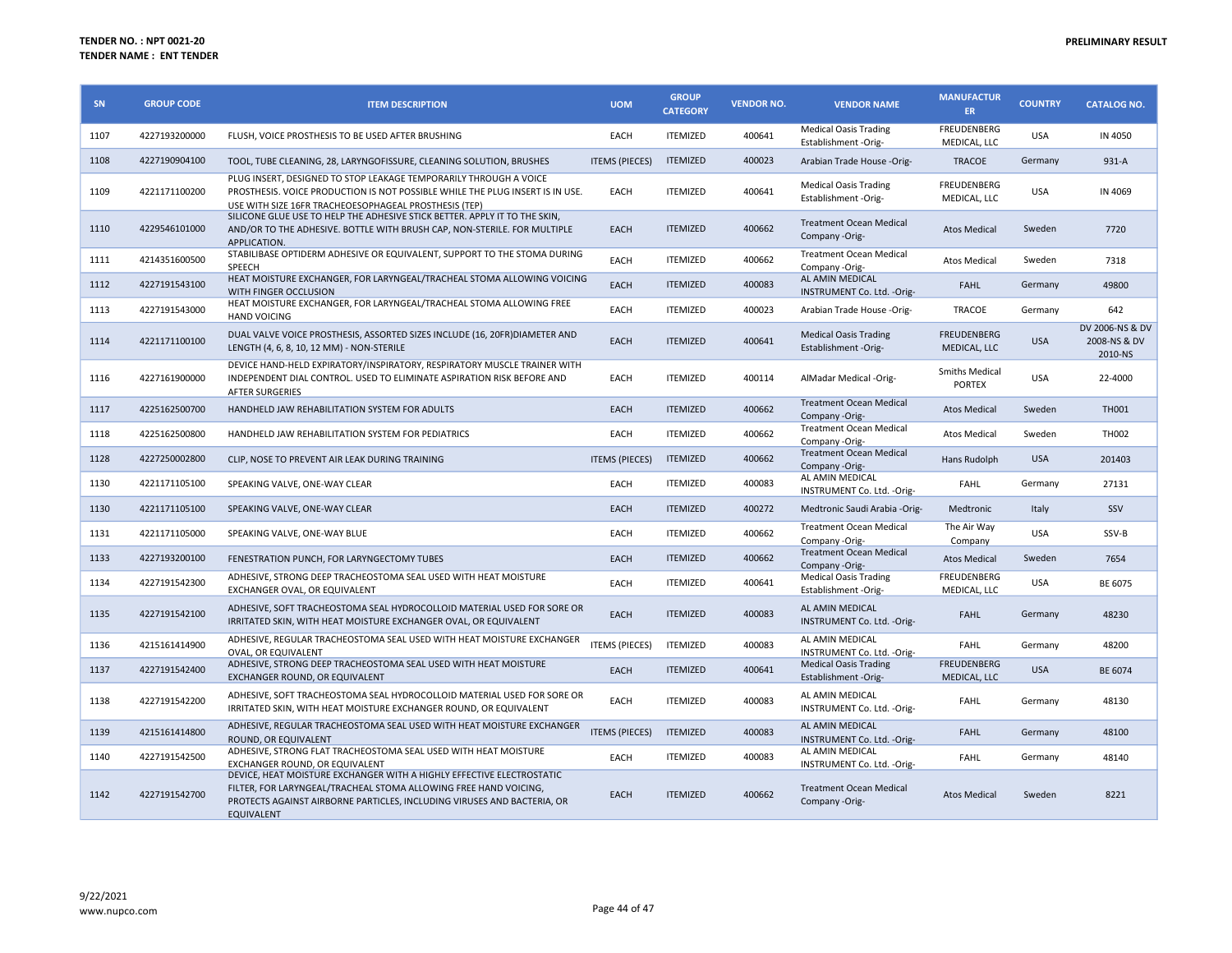| SN   | <b>GROUP CODE</b> | <b>ITEM DESCRIPTION</b>                                                                                                                                                                                                                                | <b>UOM</b> | <b>GROUP</b><br><b>CATEGORY</b> | <b>VENDOR NO.</b> | <b>VENDOR NAME</b>                                   | <b>MANUFACTUR</b><br>ER            | <b>COUNTRY</b> | <b>CATALOG NO.</b> |
|------|-------------------|--------------------------------------------------------------------------------------------------------------------------------------------------------------------------------------------------------------------------------------------------------|------------|---------------------------------|-------------------|------------------------------------------------------|------------------------------------|----------------|--------------------|
| 1143 | 4227191542800     | DEVICE, HEAT MOISTURE EXCHANGER WITH A HIGHLY EFFECTIVE ELECTROSTATIC<br>FILTER, FOR LARYNGEAL/TRACHEAL STOMA ALLOWING VOICING WITH FINGER<br>OCCLUSION VOICING, PROTECTS AGAINST AIRBORNE PARTICLES, INCLUDING VIRUSES<br>AND BACTERIA, OR EQUIVALENT | EACH       | <b>ITEMIZED</b>                 | 400662            | <b>Treatment Ocean Medical</b><br>Company -Orig-     | <b>Atos Medical</b>                | Sweden         | 7291               |
| 1144 | 4227193301100     | TUBE, SOFT LARYNGECTOMY FLEXIBLE, SUFFICIENTLY RIGID SILICONE, CAN HOLD A<br>HME CASSETTE AND/ OR FREEHAND HME 8/27, OR EQUIVALENT                                                                                                                     | EACH       | <b>ITEMIZED</b>                 | 400083            | AL AMIN MEDICAL<br>INSTRUMENT Co. Ltd. - Orig-       | <b>FAHL</b>                        | Germany        | 14920-0844         |
| 1145 | 4227193301800     | TUBE, SOFT LARYNGECTOMY, FLEXIBLE, SUFFICIENTLY RIGID SILICONE, CAN HOLD A<br>HME CASSETTE AND/OR FREEHAND HME 8/36, OR EQUIVALENT                                                                                                                     | EACH       | <b>ITEMIZED</b>                 | 400083            | AL AMIN MEDICAL<br>INSTRUMENT Co. Ltd. - Orig-       | FAHL                               | Germany        | 14920-0862         |
| 1145 | 4227193301800     | TUBE, SOFT LARYNGECTOMY, FLEXIBLE, SUFFICIENTLY RIGID SILICONE, CAN HOLD A<br>HME CASSETTE AND/OR FREEHAND HME 8/36, OR EQUIVALENT                                                                                                                     | EACH       | <b>ITEMIZED</b>                 | 400641            | <b>Medical Oasis Trading</b><br>Establishment -Orig- | <b>FREUDENBERG</b><br>MEDICAL, LLC | <b>USA</b>     | <b>BE 6698F</b>    |
| 1146 | 4227193301900     | TUBE, SOFT LARYNGECTOMY, FLEXIBLE, SUFFICIENTLY RIGID SILICONE, CAN HOLD A<br>HME CASSETTE AND/OR FREEHAND HME 8/55, OR EQUIVALENT                                                                                                                     | EACH       | <b>ITEMIZED</b>                 | 400083            | AL AMIN MEDICAL<br>INSTRUMENT Co. Ltd. - Orig-       | <b>FAHL</b>                        | Germany        | 14920-0870         |
| 1146 | 4227193301900     | TUBE, SOFT LARYNGECTOMY, FLEXIBLE, SUFFICIENTLY RIGID SILICONE, CAN HOLD A<br>HME CASSETTE AND/OR FREEHAND HME 8/55, OR EQUIVALENT                                                                                                                     | EACH       | <b>ITEMIZED</b>                 | 400641            | <b>Medical Oasis Trading</b><br>Establishment -Orig- | <b>FREUDENBERG</b><br>MEDICAL, LLC | <b>USA</b>     | <b>BE 6699F</b>    |
| 1147 | 4227193302000     | TUBE, SOFT LARYNGECTOMY, FLEXIBLE, SUFFICIENTLY RIGID SILICONE, CAN HOLD A<br>HME CASSETTE AND/OR FREEHAND HME 9/27, OR EQUIVALENT                                                                                                                     | EACH       | <b>ITEMIZED</b>                 | 400083            | AL AMIN MEDICAL<br>INSTRUMENT Co. Ltd. - Orig-       | <b>FAHL</b>                        | Germany        | 14920-0944         |
| 1148 | 4227193302100     | TUBE, SOFT LARYNGECTOMY, FLEXIBLE, SUFFICIENTLY RIGID SILICONE, CAN HOLD A<br>HME CASSETTE AND/OR FREEHAND HME 9/36, OR EQUIVALENT                                                                                                                     | EACH       | <b>ITEMIZED</b>                 | 400083            | AL AMIN MEDICAL<br>INSTRUMENT Co. Ltd. - Orig-       | <b>FAHL</b>                        | Germany        | 14920-0962         |
| 1148 | 4227193302100     | TUBE, SOFT LARYNGECTOMY, FLEXIBLE, SUFFICIENTLY RIGID SILICONE, CAN HOLD A<br>HME CASSETTE AND/OR FREEHAND HME 9/36, OR EQUIVALENT                                                                                                                     | EACH       | <b>ITEMIZED</b>                 | 400641            | <b>Medical Oasis Trading</b><br>Establishment -Orig- | FREUDENBERG<br>MEDICAL, LLC        | <b>USA</b>     | <b>BE 6700F</b>    |
| 1149 | 4227193302200     | TUBE, SOFT LARYNGECTOMY, FLEXIBLE, SUFFICIENTLY RIGID SILICONE, CAN HOLD A<br>HME CASSETTE AND/OR FREEHAND HME 9/55, OR EQUIVALENT                                                                                                                     | EACH       | <b>ITEMIZED</b>                 | 400083            | AL AMIN MEDICAL<br>INSTRUMENT Co. Ltd. - Orig-       | <b>FAHL</b>                        | Germany        | 14920-0975         |
| 1149 | 4227193302200     | TUBE, SOFT LARYNGECTOMY, FLEXIBLE, SUFFICIENTLY RIGID SILICONE, CAN HOLD A<br>HME CASSETTE AND/OR FREEHAND HME 9/55, OR EQUIVALENT                                                                                                                     | EACH       | <b>ITEMIZED</b>                 | 400641            | <b>Medical Oasis Trading</b><br>Establishment -Orig- | FREUDENBERG<br>MEDICAL, LLC        | <b>USA</b>     | <b>BE 6701F</b>    |
| 1150 | 4227193301200     | TUBE, SOFT LARYNGECTOMY, FLEXIBLE, SUFFICIENTLY RIGID SILICONE, CAN HOLD A<br>HME CASSETTE AND/OR FREEHAND HME 10/27, OR EQUIVALENT                                                                                                                    | EACH       | <b>ITEMIZED</b>                 | 400083            | AL AMIN MEDICAL<br>INSTRUMENT Co. Ltd. - Orig-       | <b>FAHL</b>                        | Germany        | 14920-1044         |
| 1151 | 4227193301300     | TUBE, SOFT LARYNGECTOMY, FLEXIBLE, SUFFICIENTLY RIGID SILICONE, CAN HOLD A<br>HME CASSETTE AND/OR FREEHAND HME 10/36, OR EQUIVALENT                                                                                                                    | EACH       | <b>ITEMIZED</b>                 | 400083            | AL AMIN MEDICAL<br>INSTRUMENT Co. Ltd. - Orig-       | FAHL                               | Germany        | 14920-1062         |
| 1151 | 4227193301300     | TUBE, SOFT LARYNGECTOMY, FLEXIBLE, SUFFICIENTLY RIGID SILICONE, CAN HOLD A<br>HME CASSETTE AND/OR FREEHAND HME 10/36, OR EQUIVALENT                                                                                                                    | EACH       | <b>ITEMIZED</b>                 | 400641            | <b>Medical Oasis Trading</b><br>Establishment -Orig- | <b>FREUDENBERG</b><br>MEDICAL, LLC | <b>USA</b>     | <b>BE 6702F</b>    |
| 1152 | 4227193301400     | TUBE, SOFT LARYNGECTOMY, FLEXIBLE, SUFFICIENTLY RIGID SILICONE, CAN HOLD A<br>HME CASSETTE AND/OR FREEHAND HME 10/55, OR EQUIVALENT                                                                                                                    | EACH       | <b>ITEMIZED</b>                 | 400083            | AL AMIN MEDICAL<br>INSTRUMENT Co. Ltd. - Orig-       | FAHL                               | Germany        | 14920-1085         |
| 1152 | 4227193301400     | TUBE, SOFT LARYNGECTOMY, FLEXIBLE, SUFFICIENTLY RIGID SILICONE, CAN HOLD A<br>HME CASSETTE AND/OR FREEHAND HME 10/55, OR EQUIVALENT                                                                                                                    | EACH       | <b>ITEMIZED</b>                 | 400641            | <b>Medical Oasis Trading</b><br>Establishment -Orig- | <b>FREUDENBERG</b><br>MEDICAL, LLC | <b>USA</b>     | <b>BE 6703F</b>    |
| 1153 | 4227193301500     | TUBE, SOFT LARYNGECTOMY, FLEXIBLE, SUFFICIENTLY RIGID SILICONE, CAN HOLD A<br>HME CASSETTE AND/OR FREEHAND HME 12/27, OR EQUIVALENT                                                                                                                    | EACH       | <b>ITEMIZED</b>                 | 400083            | AL AMIN MEDICAL<br>INSTRUMENT Co. Ltd. - Orig-       | <b>FAHL</b>                        | Germany        | 14920-1244         |
| 1154 | 4227193301600     | TUBE, SOFT LARYNGECTOMY, FLEXIBLE, SUFFICIENTLY RIGID SILICONE, CAN HOLD A<br>HME CASSETTE AND/OR FREEHAND HME 12/36, OR EQUIVALENT                                                                                                                    | EACH       | <b>ITEMIZED</b>                 | 400083            | AL AMIN MEDICAL<br>INSTRUMENT Co. Ltd. - Orig-       | <b>FAHL</b>                        | Germany        | 14920-1262         |
| 1154 | 4227193301600     | TUBE, SOFT LARYNGECTOMY, FLEXIBLE, SUFFICIENTLY RIGID SILICONE, CAN HOLD A<br>HME CASSETTE AND/OR FREEHAND HME 12/36. OR EQUIVALENT                                                                                                                    | EACH       | <b>ITEMIZED</b>                 | 400641            | <b>Medical Oasis Trading</b><br>Establishment -Orig- | FREUDENBERG<br>MEDICAL, LLC        | <b>USA</b>     | <b>BE 6704F</b>    |
| 1155 | 4227193301700     | TUBE, SOFT LARYNGECTOMY, FLEXIBLE, SUFFICIENTLY RIGID SILICONE, CAN HOLD A<br>HME CASSETTE AND/OR FREEHAND HME 12/55, OR EQUIVALENT                                                                                                                    | EACH       | <b>ITEMIZED</b>                 | 400083            | AL AMIN MEDICAL<br>INSTRUMENT Co. Ltd. - Orig-       | <b>FAHL</b>                        | Germany        | 14920-1290         |
| 1155 | 4227193301700     | TUBE, SOFT LARYNGECTOMY, FLEXIBLE, SUFFICIENTLY RIGID SILICONE, CAN HOLD A<br>HME CASSETTE AND/OR FREEHAND HME 12/55, OR EQUIVALENT                                                                                                                    | EACH       | <b>ITEMIZED</b>                 | 400641            | <b>Medical Oasis Trading</b><br>Establishment -Orig- | FREUDENBERG<br>MEDICAL, LLC        | <b>USA</b>     | <b>BE 6705F</b>    |
| 1156 | 4227191541100     | BUTTON, SOFT LARYNGECTOMY, FLEXIBLE, SUFFICIENTLY RIGID SILICONE, CAN HOLD A<br>HME CASSETTE AND/OR FREEHANDS HME 12/8, OR EQUIVALENT                                                                                                                  | EACH       | <b>ITEMIZED</b>                 | 400662            | Treatment Ocean Medical<br>Company -Orig-            | <b>Atos Medical</b>                | Sweden         | 7671               |
| 1157 | 4227191541300     | BUTTON, SOFT LARYNGECTOMY, FLEXIBLE, SUFFICIENTLY RIGID SILICONE, CAN HOLD A<br>HME CASSETTE AND/OR FREEHANDS HME 14/8, OR EQUIVALENT                                                                                                                  | EACH       | <b>ITEMIZED</b>                 | 400662            | <b>Treatment Ocean Medical</b><br>Company -Orig-     | <b>Atos Medical</b>                | Sweden         | 7672               |
| 1158 | 4227191541500     | BUTTON, SOFT LARYNGECTOMY, FLEXIBLE, SUFFICIENTLY RIGID SILICONE, CAN HOLD A<br>HME CASSETTE AND/OR FREEHANDS HME 16/8, OR EQUIVALENT                                                                                                                  | EACH       | <b>ITEMIZED</b>                 | 400662            | <b>Treatment Ocean Medical</b><br>Company -Orig-     | <b>Atos Medical</b>                | Sweden         | 7673               |
| 1159 | 4227191541000     | BUTTON, SOFT LARYNGECTOMY, FLEXIBLE, SUFFICIENTLY RIGID SILICONE, CAN HOLD A<br>HME CASSETTE AND/OR FREEHANDS HME 12/18, OR EQUIVALENT                                                                                                                 | EACH       | <b>ITEMIZED</b>                 | 400662            | Treatment Ocean Medical<br>Company -Orig-            | <b>Atos Medical</b>                | Sweden         | 7685               |
| 1160 | 4227191541200     | BUTTON, SOFT LARYNGECTOMY, FLEXIBLE, SUFFICIENTLY RIGID SILICONE, CAN HOLD A<br>HME CASSETTE AND/OR FREEHANDS HME 14/18, OR EQUIVALENT                                                                                                                 | EACH       | <b>ITEMIZED</b>                 | 400662            | <b>Treatment Ocean Medical</b><br>Company -Orig-     | <b>Atos Medical</b>                | Sweden         | 7686               |
| 1161 | 4229553500400     | VOICE PROSTHESIS, ANGLED VALVE, 360° HOOD PROTECTS THE VALVE FLAP,<br>PRELOADED IN THE SMARTINSERTER XTRASEAL 22.5FR SIZE 4MM, OR EQUIVALENT                                                                                                           | EACH       | <b>ITEMIZED</b>                 | 400662            | <b>Treatment Ocean Medical</b><br>Company -Orig-     | Atos Medical                       | Sweden         | 8300\7782          |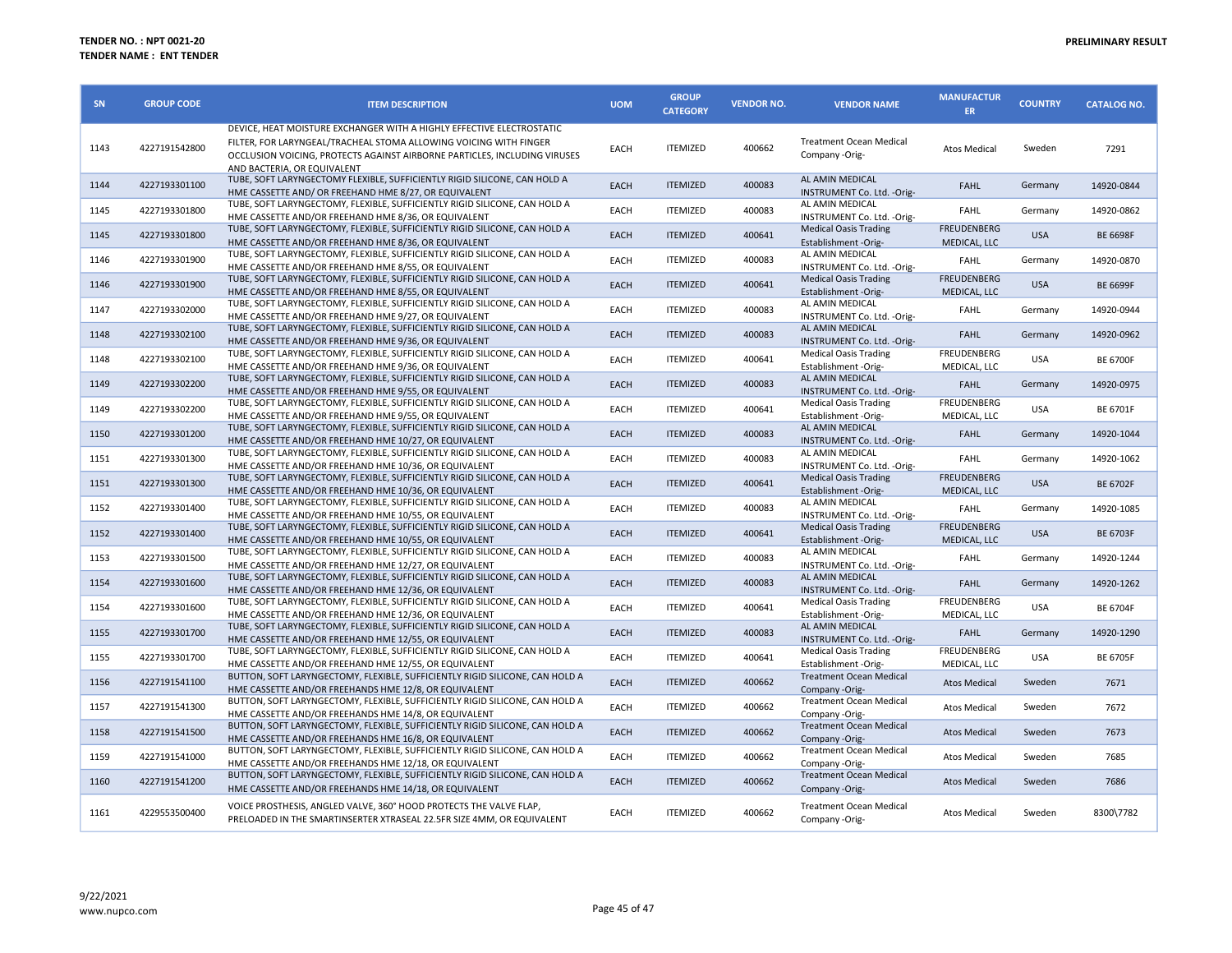| SN   | <b>GROUP CODE</b> | <b>ITEM DESCRIPTION</b>                                                                                                                            | <b>UOM</b>  | <b>GROUP</b><br><b>CATEGORY</b> | <b>VENDOR NO.</b> | <b>VENDOR NAME</b>                                   | <b>MANUFACTUR</b><br>ER     | <b>COUNTRY</b> | <b>CATALOG NO.</b> |
|------|-------------------|----------------------------------------------------------------------------------------------------------------------------------------------------|-------------|---------------------------------|-------------------|------------------------------------------------------|-----------------------------|----------------|--------------------|
| 1162 | 4229553500500     | VOICE PROSTHESIS, ANGLED VALVE, 360° HOOD PROTECTS THE VALVE FLAP,<br>PRELOADED IN THE SMARTINSERTER XTRASEAL 22.5FR SIZE 6MM, OR EQUIVALENT       | EACH        | <b>ITEMIZED</b>                 | 400662            | <b>Treatment Ocean Medical</b><br>Company -Orig-     | <b>Atos Medical</b>         | Sweden         | 8301\7783          |
| 1163 | 4229553500300     | VOICE PROSTHESIS, ANGLED VALVE, 360° HOOD PROTECTS THE VALVE FLAP,<br>PRELOADED IN THE SMARTINSERTER XTRASEAL 22.5FR SIZE 10MM, OR EQUIVALENT      | EACH        | <b>ITEMIZED</b>                 | 400662            | Treatment Ocean Medical<br>Company -Orig-            | <b>Atos Medical</b>         | Sweden         | 8303\7785          |
| 1164 | 4221171102000     | VOICE PROSTHESIS, ANGLED VALVE, 360° HOOD PROTECTS THE VALVE FLAP,<br>PRELOADED IN THE SMARTINSERTER 20FR SIZE 10 MM, OR EQUIVALENT                | EACH        | <b>ITEMIZED</b>                 | 400662            | <b>Treatment Ocean Medical</b><br>Company -Orig-     | <b>Atos Medical</b>         | Sweden         | 8279\8123          |
| 1165 | 4221171102100     | VOICE PROSTHESIS, ANGLED VALVE, 360° HOOD PROTECTS THE VALVE FLAP,<br>PRELOADED IN THE SMARTINSERTER 20FR SIZE 4 MM, OR EQUIVALENT                 | EACH        | <b>ITEMIZED</b>                 | 400662            | <b>Treatment Ocean Medical</b><br>Company -Orig-     | Atos Medical                | Sweden         | 8276\8120          |
| 1166 | 4221171102200     | VOICE PROSTHESIS, ANGLED VALVE, 360° HOOD PROTECTS THE VALVE FLAP,<br>PRELOADED IN THE SMARTINSERTER 20FR SIZE 6 MM, OR EQUIVALENT                 | EACH        | <b>ITEMIZED</b>                 | 400662            | <b>Treatment Ocean Medical</b><br>Company -Orig-     | <b>Atos Medical</b>         | Sweden         | 8277\8121          |
| 1167 | 4221171102400     | VOICE PROSTHESIS, ANGLED VALVE, 360° HOOD PROTECTS THE VALVE FLAP,<br>PRELOADED IN THE SMARTINSERTER 22.5FR SIZE 4 MM, OR EQUIVALENT               | EACH        | <b>ITEMIZED</b>                 | 400662            | Treatment Ocean Medical<br>Company -Orig-            | Atos Medical                | Sweden         | 8282\8130          |
| 1168 | 4221171102500     | VOICE PROSTHESIS, ANGLED VALVE, 360° HOOD PROTECTS THE VALVE FLAP,<br>PRELOADED IN THE SMARTINSERTER 22.5FR SIZE 6 MM, OR EQUIVALENT               | EACH        | <b>ITEMIZED</b>                 | 400662            | <b>Treatment Ocean Medical</b><br>Company -Orig-     | <b>Atos Medical</b>         | Sweden         | 8283\8131          |
| 1169 | 4221171101800     | VOICE PROSTHESIS, ANGLED VALVE, 360° HOOD PROTECTS THE VALVE FLAP,<br>PRELOADED IN THE SMARTINSERTER 17FR SIZE 6 MM, OR EQUIVALENT                 | EACH        | <b>ITEMIZED</b>                 | 400662            | <b>Treatment Ocean Medical</b><br>Company -Orig-     | <b>Atos Medical</b>         | Sweden         | 8271\8111          |
| 1170 | 4221171101900     | VOICE PROSTHESIS, ANGLED VALVE, 360° HOOD PROTECTS THE VALVE FLAP,<br>PRELOADED IN THE SMARTINSERTER 17FR SIZE 8MM, OR EQUIVALENT                  | <b>EACH</b> | <b>ITEMIZED</b>                 | 400662            | Treatment Ocean Medical<br>Company -Orig-            | <b>Atos Medical</b>         | Sweden         | 8272\8112          |
| 1171 | 4221171101600     | VOICE PROSTHESIS, ANGLED VALVE, 360° HOOD PROTECTS THE VALVE FLAP,<br>PRELOADED IN THE SMARTINSERTER 17FR SIZE 10 MM, OR EQUIVALENT                | EACH        | <b>ITEMIZED</b>                 | 400662            | <b>Treatment Ocean Medical</b><br>Company -Orig-     | <b>Atos Medical</b>         | Sweden         | 8273\8113          |
| 1172 | 4221171101700     | VOICE PROSTHESIS, ANGLED VALVE, 360° HOOD PROTECTS THE VALVE FLAP,<br>PRELOADED IN THE SMARTINSERTER 17FR SIZE 4 MM, OR EQUIVALENT                 | EACH        | <b>ITEMIZED</b>                 | 400662            | <b>Treatment Ocean Medical</b><br>Company -Orig-     | <b>Atos Medical</b>         | Sweden         | 8270\8110          |
| 1173 | 4221171102700     | VOICE PROSTHESIS, ANGLED VALVE, 360° HOOD PROTECTS THE VALVE FLAP,<br>PRELOADED IN THE SMARTINSERTER XTRASEAL 20FR SIZE 4 MM, OR EQUIVALENT        | EACH        | <b>ITEMIZED</b>                 | 400662            | Treatment Ocean Medical<br>Company -Orig-            | <b>Atos Medical</b>         | Sweden         | 8294\7776          |
| 1174 | 4221171102800     | VOICE PROSTHESIS, ANGLED VALVE, 360° HOOD PROTECTS THE VALVE FLAP,<br>PRELOADED IN THE SMARTINSERTER XTRASEAL 20FR SIZE 6 MM, OR EQUIVALENT        | EACH        | <b>ITEMIZED</b>                 | 400662            | <b>Treatment Ocean Medical</b><br>Company -Orig-     | <b>Atos Medical</b>         | Sweden         | 8295\7777          |
| 1175 | 4221171103900     | VOICE PROSTHESIS, ANGLED VALVE, 360 DEGREE HOOD PROTECTS THE VALVE FLAP,<br>PRELOADED IN THE SMARTINSERTER XTRASEAL 20FR SIZE 10 MM, OR EQUIVALENT | EACH        | <b>ITEMIZED</b>                 | 400662            | Treatment Ocean Medical<br>Company -Orig-            | <b>Atos Medical</b>         | Sweden         | 8297\7779          |
| 1176 | 4221171102900     | VOICE PROSTHESIS, ANGLED VALVE, 360° HOOD PROTECTS THE VALVE FLAP,<br>PRELOADED IN THE SMARTINSERTER XTRASEAL 20FR SIZE 8 MM, OR EQUIVALENT        | EACH        | <b>ITEMIZED</b>                 | 400662            | <b>Treatment Ocean Medical</b><br>Company -Orig-     | <b>Atos Medical</b>         | Sweden         | 8296\7778          |
| 1177 | 4221171102600     | VOICE PROSTHESIS, ANGLED VALVE, 360° HOOD PROTECTS THE VALVE FLAP,<br>PRELOADED IN THE SMARTINSERTER 22.5FR SIZE 8 MM, OR EQUIVALENT               | EACH        | <b>ITEMIZED</b>                 | 400662            | <b>Treatment Ocean Medical</b><br>Company -Orig-     | Atos Medical                | Sweden         | 8284\8132          |
| 1178 | 4221171102300     | VOICE PROSTHESIS, ANGLED VALVE, 360° HOOD PROTECTS THE VALVE FLAP,<br>PRELOADED IN THE SMARTINSERTER 20FR SIZE 8 MM, OR EQUIVALENT                 | EACH        | <b>ITEMIZED</b>                 | 400662            | <b>Treatment Ocean Medical</b><br>Company -Orig-     | <b>Atos Medical</b>         | Sweden         | 8278\8122          |
| 1179 | 4221171101300     | VOICE PROSTHESIS, ADVANTAGE INDWELLING, 20 FR 4MM NON-STERILE, OR<br>EQUIVALENT                                                                    | EACH        | <b>ITEMIZED</b>                 | 400641            | <b>Medical Oasis Trading</b><br>Establishment -Orig- | FREUDENBERG<br>MEDICAL, LLC | <b>USA</b>     | AS 2004-NS         |
| 1180 | 4221171101400     | VOICE PROSTHESIS, ADVANTAGE INDWELLING, 20 FR 6MM NON-STERILE, OR<br>EQUIVALENT                                                                    | EACH        | <b>ITEMIZED</b>                 | 400641            | <b>Medical Oasis Trading</b><br>Establishment -Orig- | FREUDENBERG<br>MEDICAL, LLC | <b>USA</b>     | AS 2006-NS         |
| 1181 | 4221171101500     | VOICE PROSTHESIS, ADVANTAGE INDWELLING, 20 FR 8MM NON-STERILE, OR<br>EQUIVALENT                                                                    | EACH        | <b>ITEMIZED</b>                 | 400641            | <b>Medical Oasis Trading</b><br>Establishment -Orig- | FREUDENBERG<br>MEDICAL, LLC | <b>USA</b>     | AS 2008-NS         |
| 1182 | 4221171101100     | VOICE PROSTHESIS, ADVANTAGE INDWELLING, 20 FR 10MM NON-STERILE, OR<br>EQUIVALENT                                                                   | EACH        | <b>ITEMIZED</b>                 | 400641            | <b>Medical Oasis Trading</b><br>Establishment -Orig- | FREUDENBERG<br>MEDICAL, LLC | <b>USA</b>     | AS 2010-NS         |
| 1183 | 4221171101200     | VOICE PROSTHESIS, ADVANTAGE INDWELLING, 20 FR 12MM NON-STERILE, OR<br>EQUIVALENT                                                                   | EACH        | <b>ITEMIZED</b>                 | 400641            | <b>Medical Oasis Trading</b><br>Establishment -Orig- | FREUDENBERG<br>MEDICAL, LLC | <b>USA</b>     | AS 2012-NS         |
| 1184 | 4221171100800     | VOICE PROSTHESIS, ADVANTAGE INDWELLING, 16 FR 4MM NON-STERILE, OR<br><b>EQUIVALENT</b>                                                             | EACH        | <b>ITEMIZED</b>                 | 400641            | <b>Medical Oasis Trading</b><br>Establishment -Orig- | FREUDENBERG<br>MEDICAL, LLC | <b>USA</b>     | AS 1604-NS         |
| 1185 | 4221171100900     | VOICE PROSTHESIS, ADVANTAGE INDWELLING, 16 FR 6MM NON-STERILE, OR<br>EQUIVALENT                                                                    | EACH        | <b>ITEMIZED</b>                 | 400641            | <b>Medical Oasis Trading</b><br>Establishment -Orig- | FREUDENBERG<br>MEDICAL, LLC | <b>USA</b>     | AS 1606-NS         |
| 1186 | 4221171101000     | VOICE PROSTHESIS, ADVANTAGE INDWELLING, 16 FR 8MM NON-STERILE, OR<br><b>EQUIVALENT</b>                                                             | EACH        | <b>ITEMIZED</b>                 | 400641            | <b>Medical Oasis Trading</b><br>Establishment -Orig- | FREUDENBERG<br>MEDICAL, LLC | <b>USA</b>     | AS 1608-NS         |
| 1187 | 4221171100700     | VOICE PROSTHESIS, ADVANTAGE INDWELLING, 16 FR 10MM NON-STERILE, OR<br>EQUIVALENT                                                                   | EACH        | <b>ITEMIZED</b>                 | 400641            | <b>Medical Oasis Trading</b><br>Establishment -Orig- | FREUDENBERG<br>MEDICAL, LLC | <b>USA</b>     | AS 1610-NS         |